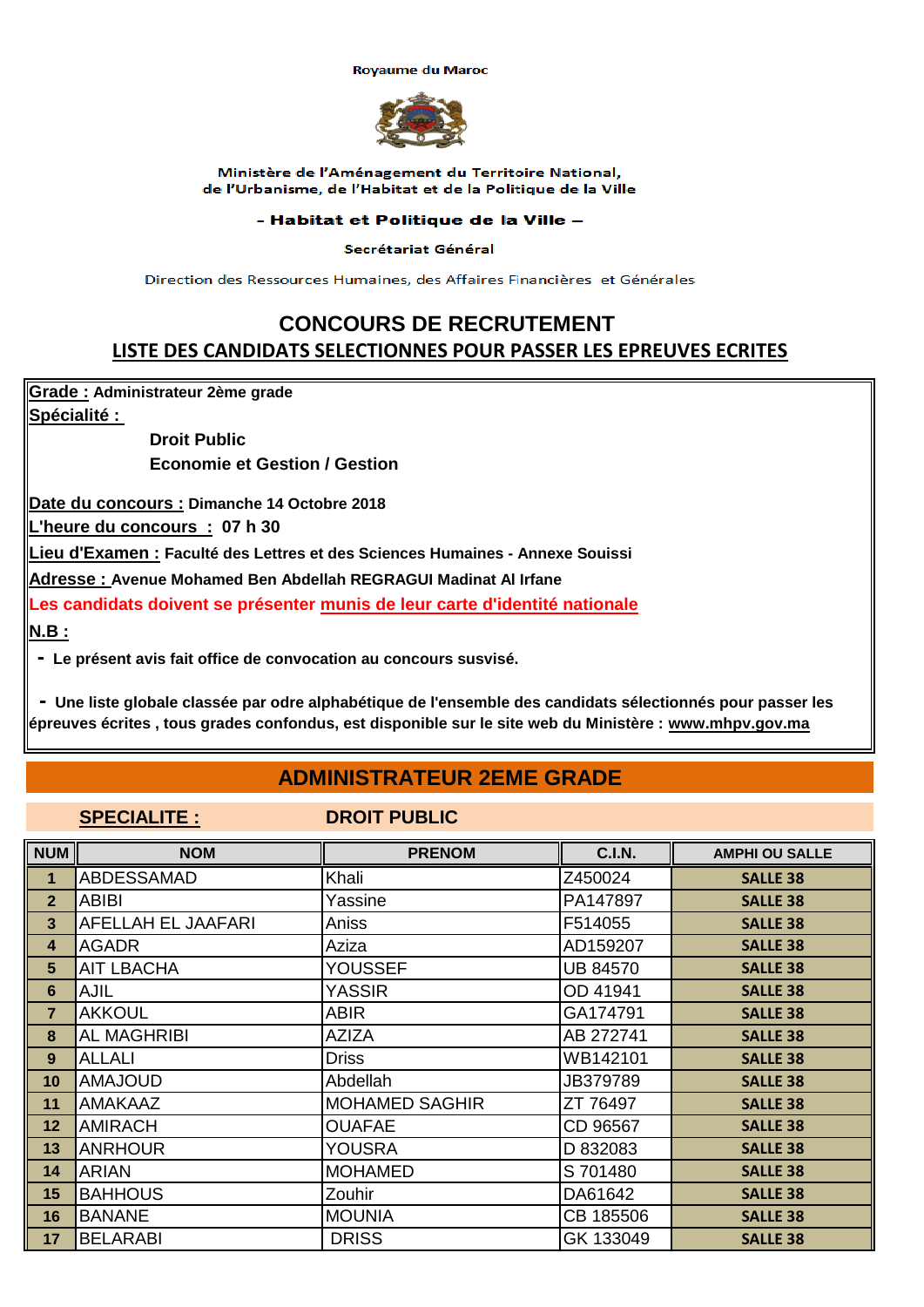| 18       | <b>BELATIK</b>                    | <b>LOUBNA</b>                      | CB 239950             | <b>SALLE 38</b>                    |
|----------|-----------------------------------|------------------------------------|-----------------------|------------------------------------|
| 19       | <b>BELMAJDOUB</b>                 | <b>MOHAMED KARIM</b>               | G 683935              | <b>SALLE 38</b>                    |
| 20       | <b>BENCHEKROUN</b>                | <b>MOHAMED</b>                     | EE 445313             | <b>SALLE 38</b>                    |
| 21       | <b>BENHOUSSA</b>                  | <b>SAIDA</b>                       | A 777820              | <b>SALLE 38</b>                    |
| 22       | <b>BORJANE</b>                    | <b>AMAL</b>                        | AB 402262             | <b>SALLE 38</b>                    |
| 23       | <b>BOUKLATA</b>                   | YASSIR                             | ZT 99210              | <b>SALLE 38</b>                    |
| 24       | <b>BOUMAAZA</b>                   | <b>HAYAT</b>                       | Z 351286              | <b>SALLE 38</b>                    |
| 25       | <b>BOUMAIT</b>                    | <b>OUSSAMA</b>                     | A 699800              | <b>SALLE 38</b>                    |
| 26       | <b>CHAKKOUCHE</b>                 | ZINE AL ABIDINE                    | BE 833931             | <b>SALLE 38</b>                    |
| 27       | <b>DAHAMMOU</b>                   | <b>RACHID</b>                      | W 252813              | <b>SALLE 38</b>                    |
| 28       | <b>DAIFI</b>                      | <b>MOHAMED REDA</b>                | K510274               | <b>SALLE 38</b>                    |
| 29       | <b>DRISSI</b>                     | <b>RADOUANE</b>                    | 1369409               | <b>SALLE 38</b>                    |
| 30       | <b>EL ASRI</b>                    | <b>ABDELAZIZ</b>                   | C 765971              | <b>SALLE 38</b>                    |
| 31       | <b>EL ATTAR</b>                   | Hassnae                            | A680918               | <b>SALLE 38</b>                    |
| 32       | <b>EL BAHA</b>                    | <b>ADIL</b>                        | MC 177501             | <b>SALLE 38</b>                    |
| 33       | <b>EL KAZDIR</b>                  | <b>NAIMA</b>                       | JT 37385              | <b>SALLE 38</b>                    |
| 34       | <b>EL MINDARI</b>                 | <b>HICHAM</b>                      | T 175387              | <b>SALLE 38</b>                    |
| 35       | <b>EL OUADIH</b>                  | <b>MOHAMED</b>                     | C 522271              | <b>SALLE 38</b>                    |
| 36       | <b>EL YAZRI</b>                   | <b>RACHIDA</b>                     | CD 232815             | <b>SALLE 38</b>                    |
| 37       | <b>ELHARIM</b>                    | Imane                              | A436834               | <b>SALLE 38</b>                    |
| 38       | <b>EZZINE</b>                     | <b>MOHAMED</b>                     | A 443459              | <b>SALLE 38</b>                    |
| 39       | <b>FADEL</b>                      | Amina                              | AB 328019             | <b>SALLE 38</b>                    |
| 40       | <b>GORFTI</b>                     | Ghoufrane                          | F559013               | <b>SALLE 39</b>                    |
| 41       | <b>HAMDI</b>                      | Samia                              | F627786               | <b>SALLE 39</b>                    |
| 42       | <b>HANNADE</b>                    | <b>YASSINE</b>                     | X 279214              | <b>SALLE 39</b>                    |
| 43       | <b>HOURMY</b>                     | SARA                               | AE 125259             | <b>SALLE 39</b>                    |
| 44       | <b>JOUAD</b>                      | Youness                            | JA119380              | <b>SALLE 39</b>                    |
| 45       | <b>KADIRI</b>                     | Aymane                             | F408246               | <b>SALLE 39</b>                    |
| 46       | <b>KEZZOUTE</b>                   | M'hammed                           | FH39897               | <b>SALLE 39</b>                    |
| 47       | <b>KHADER</b>                     | <b>FATIMA ZAHRA</b>                | WA 199027             | <b>SALLE 39</b>                    |
| 48       | <b>KHOUBBANE</b>                  | Talha                              | EE215533              | <b>SALLE 39</b>                    |
| 49       | <b>LAABOUKI</b>                   | <b>MOHAMED</b>                     | WA 56905              | <b>SALLE 39</b>                    |
| 50       | <b>LAALA</b>                      | <b>ADNANE</b>                      | F 376868              | <b>SALLE 39</b>                    |
| 51       | LAAMRI                            | <b>Mohamed Saber</b>               | A 730283              | <b>SALLE 39</b>                    |
| 52       | <b>LAAROUSSI</b>                  | Soufiane                           | X243537               | <b>SALLE 39</b>                    |
| 53       | <b>LAKHOUIR</b>                   | <b>MOHAMED</b>                     | ID 51351              | <b>SALLE 39</b>                    |
| 54       | LATIF                             | <b>AZZ EDDINE</b>                  | Y 297956              | <b>SALLE 39</b>                    |
| 55       | LAZAAR                            | <b>MAHFOUD</b>                     | Z 328087              | <b>SALLE 39</b>                    |
| 56       | <b>LHERECH</b>                    | <b>MOUNIR</b>                      | GM75275               | <b>SALLE 39</b>                    |
| 57       | <b>L'YOUSSI</b><br><b>MAAROUF</b> | Yahdih<br><b>NAJOUA</b>            | JA120184              | <b>SALLE 39</b>                    |
| 58       |                                   |                                    | OD38057               | <b>SALLE 39</b>                    |
| 59       | <b>MANSOURI</b>                   | EL HOUCINE                         | BP 138841             | <b>SALLE 40</b>                    |
| 60       | <b>MARZAK</b>                     | <b>DOUNIA</b><br><b>SOFIA IMAN</b> | BJ 419916             | <b>SALLE 40</b>                    |
| 61<br>62 | <b>MEKAOUI</b><br><b>MESTAOUI</b> | <b>IKRAM</b>                       | ID 43015<br>AB 815699 | <b>SALLE 40</b><br><b>SALLE 40</b> |
|          | <b>MOUNIR</b>                     | <b>RAJAA</b>                       |                       |                                    |
| 63<br>64 | <b>MOUSAMIH</b>                   | <b>ZAKARIA</b>                     | X 362256<br>WB 146372 | <b>SALLE 40</b><br><b>SALLE 40</b> |
| 65       | <b>MRABAT</b>                     | <b>SOUFIANE</b>                    | DN 15351              | <b>SALLE 40</b>                    |
| 66       | <b>NACIRI</b>                     | <b>FATIMA EZZAHRA</b>              | V 305860              | <b>SALLE 40</b>                    |
| 67       | <b>NAJEH</b>                      | <b>ASMAE</b>                       | C 509334              | <b>SALLE 40</b>                    |
| 68       | <b>OUSSALAH</b>                   | ALI                                | AD 44883              | <b>SALLE 40</b>                    |
| 69       | <b>RAHALI</b>                     | <b>IMANE</b>                       | W355692               | <b>SALLE 40</b>                    |
| 70       | <b>RCHACHI</b>                    | <b>ASMAE</b>                       | CD 205450             | <b>SALLE 40</b>                    |
| 71       | <b>SAIH</b>                       | <b>NASSIM</b>                      | IA 140138             | <b>SALLE 40</b>                    |
|          |                                   |                                    |                       |                                    |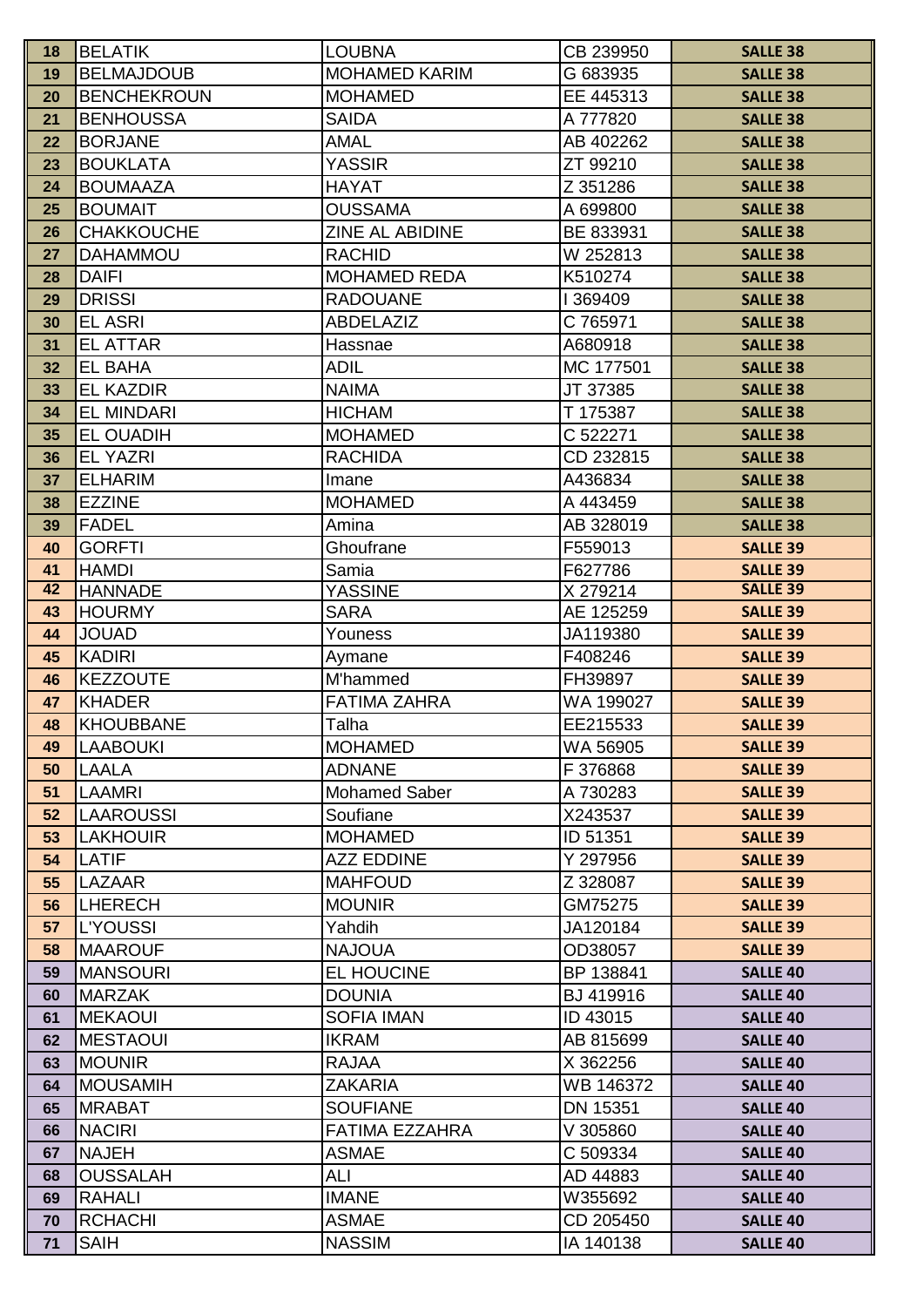| 72 | <b>SALLAQ</b>   | <b>MEHDI</b>   | G 461756         | <b>SALLE 40</b> |
|----|-----------------|----------------|------------------|-----------------|
| 73 | <b>SAOUDI</b>   | Abdallah       | JA96101          | <b>SALLE 40</b> |
| 74 | TAGHROUT        | <b>MOHAMED</b> | CB 72752         | <b>SALLE 40</b> |
| 75 | TALBI           | <b>RABIE</b>   | Z 445620         | <b>SALLE 40</b> |
| 76 | TOUMERTE        | <b>NIHAD</b>   | W283547          | <b>SALLE 40</b> |
| 77 | <b>TOUMIA</b>   | <b>IMANE</b>   | A 393061         | <b>SALLE 40</b> |
| 78 | <b>IZOUAOUI</b> | <b>YAHYA</b>   | <b>BJ 420995</b> | <b>SALLE 40</b> |

# **SPECIALITE : ECONOMIE ET GESTION/GESTION**

| NUM             | <b>NOM</b>            | <b>PRENOM</b>             | <b>C.I.N.</b> | <b>AMPHI OU SALLE</b>     |
|-----------------|-----------------------|---------------------------|---------------|---------------------------|
| $\mathbf{1}$    | <b>AADATI</b>         | <b>ADNANE</b>             | EE480834      | <b>AMPHI AZIZ LAHBABI</b> |
| $\mathbf{2}$    | <b>AAMOUD</b>         | <b>JAMAL</b>              | CD390781      | <b>AMPHI AZIZ LAHBABI</b> |
| 3               | <b>AANIZ</b>          | <b>MOHAMED</b>            | D826128       | <b>AMPHI AZIZ LAHBABI</b> |
| 4               | <b>AANTAR</b>         | <b>FATIM-ZAHRA</b>        | OD45158       | <b>AMPHI AZIZ LAHBABI</b> |
| $5\phantom{1}$  | <b>AAZANE</b>         | <b>MARYAM</b>             | D825901       | <b>AMPHI AZIZ LAHBABI</b> |
| $6\phantom{1}6$ | <b>AAZEKRIME</b>      | <b>KAWTAR</b>             | HH60149       | <b>AMPHI AZIZ LAHBABI</b> |
| $\overline{7}$  | <b>ABAHA</b>          | <b>AHMED</b>              | JC356107      | <b>AMPHI AZIZ LAHBABI</b> |
| 8               | <b>ABAKRIM</b>        | <b>TEHAMI</b>             | JE203140      | <b>AMPHI AZIZ LAHBABI</b> |
| 9               | <b>ABARBACHE</b>      | <b>IKBAL FATIMA ZAHRA</b> | AE132394      | <b>AMPHI AZIZ LAHBABI</b> |
| 10              | <b>ABARHICH</b>       | <b>FATIMA ZAHRA</b>       | AA47055       | <b>AMPHI AZIZ LAHBABI</b> |
| 11              | <b>ABBA</b>           | <b>ABDELHAMID</b>         | JY14415       | <b>AMPHI AZIZ LAHBABI</b> |
| 12              | <b>ABBAOUI</b>        | <b>MARIEM</b>             | AA33228       | <b>AMPHI AZIZ LAHBABI</b> |
| 13              | <b>ABBASS</b>         | <b>OUSSAMA</b>            | CD511214      | <b>AMPHI AZIZ LAHBABI</b> |
| 14              | <b>ABBOU</b>          | <b>OTHMANE</b>            | BK613274      | <b>AMPHI AZIZ LAHBABI</b> |
| 15              | <b>ABDEDDAIM</b>      | <b>MOHAMED RIDA</b>       | IB198771      | <b>AMPHI AZIZ LAHBABI</b> |
| 16              | <b>ABDELLAOUI</b>     | <b>OUSSAMA</b>            | FG10845       | <b>AMPHI AZIZ LAHBABI</b> |
| 17              | <b>ABDIZ</b>          | <b>HANANE</b>             | U150268       | <b>AMPHI AZIZ LAHBABI</b> |
| 18              | <b>ABDOU</b>          | LAMIAE                    | D833347       | <b>AMPHI AZIZ LAHBABI</b> |
| 19              | <b>ABDOU</b>          | <b>AYOUB</b>              | JC513685      | <b>AMPHI AZIZ LAHBABI</b> |
| 20              | <b>ABHARI</b>         | <b>ASMAA</b>              | AC1588        | <b>AMPHI AZIZ LAHBABI</b> |
| 21              | <b>ABI</b>            | <b>KHALIL</b>             | D240442       | <b>AMPHI AZIZ LAHBABI</b> |
| 22              | <b>ABID</b>           | <b>AYOUB</b>              | CD555856      | <b>AMPHI AZIZ LAHBABI</b> |
| 23              | <b>ABIDA</b>          | FATIMA-EZZAHRA            | EE604969      | <b>AMPHI AZIZ LAHBABI</b> |
| 24              | <b>ABIDI</b>          | <b>FATIMA-ZOHRA</b>       | UA109190      | <b>AMPHI AZIZ LAHBABI</b> |
| 25              | <b>ABIKA</b>          | <b>LATIFA</b>             | JE276835      | <b>AMPHI AZIZ LAHBABI</b> |
| 26              | <b>ABI-LAHCEN</b>     | <b>MOUNA</b>              | V309505       | <b>AMPHI AZIZ LAHBABI</b> |
| 27              | <b>ABIRI</b>          | <b>ZAKARIA</b>            | G545370       | <b>AMPHI AZIZ LAHBABI</b> |
| 28              | <b>ABISLIM</b>        | <b>HOUDA</b>              | G630317       | <b>AMPHI AZIZ LAHBABI</b> |
| 29              | <b>ABLOUH</b>         | <b>KHALID</b>             | VA107869      | <b>AMPHI AZIZ LAHBABI</b> |
| 30              | <b>ABNIAZ</b>         | <b>MUSTAPHA</b>           | JE276572      | <b>AMPHI AZIZ LAHBABI</b> |
| 31              | <b>ABOU EL BAKIA</b>  | <b>MOHAMED</b>            | DJ18498       | <b>AMPHI AZIZ LAHBABI</b> |
| 32              | <b>ABOU EL HAJA</b>   | <b>NOUHA</b>              | AE66216       | <b>AMPHI AZIZ LAHBABI</b> |
| 33              | <b>ABOU EL MAARIF</b> | <b>AMINE</b>              | JF50387       | <b>AMPHI AZIZ LAHBABI</b> |
| 34              | ABOUABDELLAH          | <b>MAROUAN</b>            | X292616       | <b>AMPHI AZIZ LAHBABI</b> |
| 35              | <b>ABOULKACEM</b>     | <b>ASMAE</b>              | A372587       | <b>AMPHI AZIZ LAHBABI</b> |
| 36              | <b>ABOULOULA</b>      | <b>HAJAR</b>              | DC26664       | <b>AMPHI AZIZ LAHBABI</b> |
| 37              | <b>ABOUTALEB</b>      | <b>KHADIJA</b>            | D796405       | <b>AMPHI AZIZ LAHBABI</b> |
| 38              | <b>ABOUYAHYA</b>      | <b>ADIL</b>               | G682737       | <b>AMPHI AZIZ LAHBABI</b> |
| 39              | <b>ABRAOUZ</b>        | <b>HAFSA</b>              | D793649       | <b>AMPHI AZIZ LAHBABI</b> |
| 40              | <b>ACHEACHE</b>       | <b>SOUMAYA</b>            | LC241230      | <b>AMPHI AZIZ LAHBABI</b> |
| 41              | <b>ACHIQ</b>          | <b>MOSTAFA</b>            | BJ234916      | <b>AMPHI AZIZ LAHBABI</b> |
| 42              | <b>ACHKIF</b>         | <b>IKRAM</b>              | DA78439       | <b>AMPHI AZIZ LAHBABI</b> |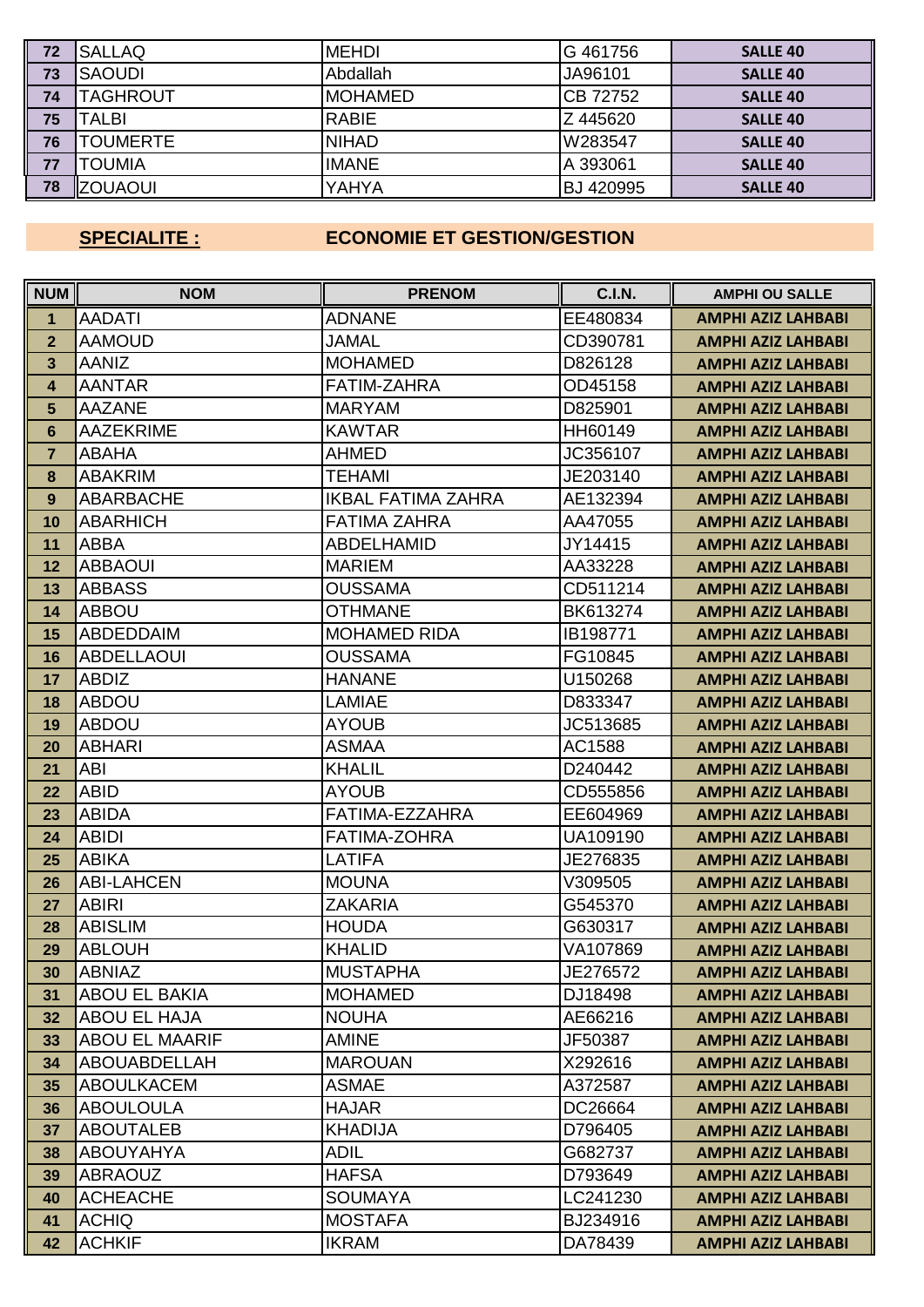| 43       | <b>ACIB</b>                    | <b>SOUKAINA</b>                       | M531192            | AMPHI AZIZ LAHBABI                                     |
|----------|--------------------------------|---------------------------------------|--------------------|--------------------------------------------------------|
| 44       | <b>ADE</b>                     | <b>MOHAMED</b>                        | JB297711           | <b>AMPHI AZIZ LAHBABI</b>                              |
| 45       | <b>ADIB</b>                    | <b>ISMAIL</b>                         | CD484112           | <b>AMPHI AZIZ LAHBABI</b>                              |
| 46       | <b>ADIDI</b>                   | <b>ZAKARIA</b>                        | BH383755           | <b>AMPHI AZIZ LAHBABI</b>                              |
| 47       | <b>ADIL</b>                    | <b>AICHA</b>                          | W391560            | <b>AMPHI AZIZ LAHBABI</b>                              |
| 48       | <b>ADISSA</b>                  | <b>ISMAIL</b>                         | G625492            | <b>AMPHI AZIZ LAHBABI</b>                              |
| 49       | <b>ADLA</b>                    | <b>WAFAE</b>                          | AD213260           | <b>AMPHI AZIZ LAHBABI</b>                              |
| 50       | <b>ADMI</b>                    | <b>SOUHAIL</b>                        | Q267503            | <b>AMPHI AZIZ LAHBABI</b>                              |
| 51       | <b>ADRAOUI</b>                 | <b>SARA</b>                           | G641463            | <b>AMPHI AZIZ LAHBABI</b>                              |
| 52       | <b>AFKIR</b>                   | <b>SAMIR</b>                          | JB458033           | <b>AMPHI AZIZ LAHBABI</b>                              |
| 53       | <b>AFOUNAS</b>                 | <b>MOHAMED</b>                        | U179990            | <b>AMPHI AZIZ LAHBABI</b>                              |
| 54       | <b>AGAZOUMI</b>                | <b>MOHAMED</b>                        | EE471757           | <b>AMPHI AZIZ LAHBABI</b>                              |
| 55       | <b>AGHBALO</b>                 | <b>SOUKAINA</b>                       | K511116            | <b>AMPHI AZIZ LAHBABI</b>                              |
| 56       | <b>AGHNAJ</b>                  | <b>RACHIDA</b>                        | X368735            | <b>AMPHI AZIZ LAHBABI</b>                              |
| 57       | <b>AGOUZOUL</b>                | <b>SOUAD</b>                          | A446113            | <b>AMPHI AZIZ LAHBABI</b>                              |
| 58       | <b>AGUENAR</b>                 | <b>FATIMA</b>                         | BL118805           | <b>AMPHI AZIZ LAHBABI</b>                              |
| 59       | <b>AHECHACH</b>                | <b>MOHAMMAD</b>                       | UC123594           | <b>AMPHI AZIZ LAHBABI</b>                              |
| 60       | <b>AHIZOUNE</b>                | <b>YASSINE</b>                        | BK382565           | <b>AMPHI AZIZ LAHBABI</b>                              |
| 61       | <b>AHL FILALI</b>              | <b>YOUNESS</b>                        | SH158920           | <b>AMPHI AZIZ LAHBABI</b>                              |
| 62       | <b>AHMANI</b>                  | <b>YOUNESS</b>                        | Y376495            | <b>AMPHI AZIZ LAHBABI</b>                              |
| 63       | <b>AICH</b>                    | E ARABI                               | CD261556           | <b>AMPHI AZIZ LAHBABI</b>                              |
| 64       | <b>AISSAOUI</b>                | <b>SALMA</b>                          | SH138227           | <b>AMPHI AZIZ LAHBABI</b>                              |
| 65       | <b>AIT ABBI</b>                | <b>HANANE</b>                         | IA141825           | <b>AMPHI AZIZ LAHBABI</b>                              |
| 66       | <b>AIT BIHI</b>                | <b>KALTOUMA</b>                       | CD378084           | <b>AMPHI AZIZ LAHBABI</b>                              |
| 67       | <b>AIT BRAIM</b>               | <b>HANAN</b>                          | JM22895            | <b>AMPHI AZIZ LAHBABI</b>                              |
| 68       | AIT EL HAJ                     | <b>MOHAMED</b>                        | EE558600           | <b>AMPHI AZIZ LAHBABI</b>                              |
| 69       | AIT EL MOUADDIN                | <b>ABDELHAMID</b>                     | U171403            | <b>AMPHI AZIZ LAHBABI</b>                              |
| 70       | <b>AIT ELFADEL</b>             | <b>ANAS</b>                           | AC1669             | <b>AMPHI AZIZ LAHBABI</b>                              |
| 71       | AIT HAMOU OU BRAHIM            | <b>SAFAE</b>                          | JC497523           | <b>AMPHI AZIZ LAHBABI</b>                              |
| 72       | <b>AIT HMADOUCH</b>            | <b>HICHAM</b>                         | AE100621           | <b>AMPHI AZIZ LAHBABI</b>                              |
| 73       | <b>AIT LHASSAN</b>             | <b>IMAD</b>                           | K442428            | <b>AMPHI AZIZ LAHBABI</b>                              |
| 74       | <b>AIT MESSOUD</b>             | <b>SALMA</b>                          | GK135581           | <b>AMPHI AZIZ LAHBABI</b>                              |
| 75       | <b>AIT M'HAMED BELCAID</b>     | <b>IKRAME</b>                         | JT59556            | <b>AMPHI AZIZ LAHBABI</b>                              |
| 76       | <b>AIT OUHAMMOU</b>            | <b>MERIEM</b>                         | <b>DN9257</b>      | <b>AMPHI AZIZ LAHBABI</b>                              |
| 77       | <b>AIT OUHAMMOU</b>            | <b>EL YAZID</b>                       | DN18090            | <b>AMPHI AZIZ LAHBABI</b>                              |
| 78       | <b>AIT OUSSAID</b>             | <b>NOUHAYLA</b>                       | JM54759            | <b>AMPHI AZIZ LAHBABI</b>                              |
| 79       | <b>AIT SAYAD</b>               | <b>KAOUTAR</b>                        | EE417216           | <b>AMPHI AZIZ LAHBABI</b>                              |
| 80       | <b>AIT WAKRIM</b>              | <b>ZOHRA</b>                          | JC473987           | <b>AMPHI AZIZ LAHBABI</b>                              |
| 81       | <b>AITIAZ</b>                  | <b>KHADIJA</b>                        | A663598            | <b>AMPHI AZIZ LAHBABI</b>                              |
| 82       | AIT-LACHGUER                   | <b>EL MEHDI</b>                       | A398783            | <b>AMPHI AZIZ LAHBABI</b>                              |
| 83       | <b>AJABA</b>                   | <b>SARA</b>                           | M567552            | <b>AMPHI AZIZ LAHBABI</b>                              |
| 84       | <b>AJAKAF</b><br><b>AJAKAN</b> | <b>JIHANE</b><br><b>MOHAMED AMINE</b> | BL129318           | <b>AMPHI AZIZ LAHBABI</b>                              |
| 85<br>86 | <b>AJAKANE</b>                 | <b>KHADIJA</b>                        | J432251<br>P286091 | <b>AMPHI AZIZ LAHBABI</b><br><b>AMPHI AZIZ LAHBABI</b> |
| 87       | <b>AJERROUD</b>                | <b>SOUKAINA</b>                       | EE721855           | <b>AMPHI AZIZ LAHBABI</b>                              |
| 88       | <b>AJIL</b>                    | <b>CHAIMAA</b>                        | 1699239            |                                                        |
| 89       | <b>AKAIOUS</b>                 | <b>AHMED</b>                          | EE597024           | <b>AMPHI AZIZ LAHBABI</b><br><b>AMPHI AZIZ LAHBABI</b> |
| 90       | <b>AKDIM</b>                   | <b>MOUHSINE</b>                       | Q295995            | <b>AMPHI AZIZ LAHBABI</b>                              |
| 91       | <b>AKDIM</b>                   | <b>TARIQ</b>                          | AA24512            | <b>AMPHI AZIZ LAHBABI</b>                              |
| 92       | <b>AKDIM</b>                   | <b>AHMED</b>                          | DJ15824            | <b>AMPHI AZIZ LAHBABI</b>                              |
| 93       | <b>AKHARRAZ</b>                | ABDELFATAH                            | D856020            | <b>AMPHI AZIZ LAHBABI</b>                              |
| 94       | <b>AKKABLI</b>                 | <b>YOUSSEF</b>                        | 1513213            | <b>AMPHI AZIZ LAHBABI</b>                              |
| 95       | <b>AKKI</b>                    | <b>ZAKARIAE</b>                       | Z462092            | <b>AMPHI AZIZ LAHBABI</b>                              |
| 96       | <b>AKOUCHTIM</b>               | <b>MAJDOULINE</b>                     | JB480583           | <b>AMPHI AZIZ LAHBABI</b>                              |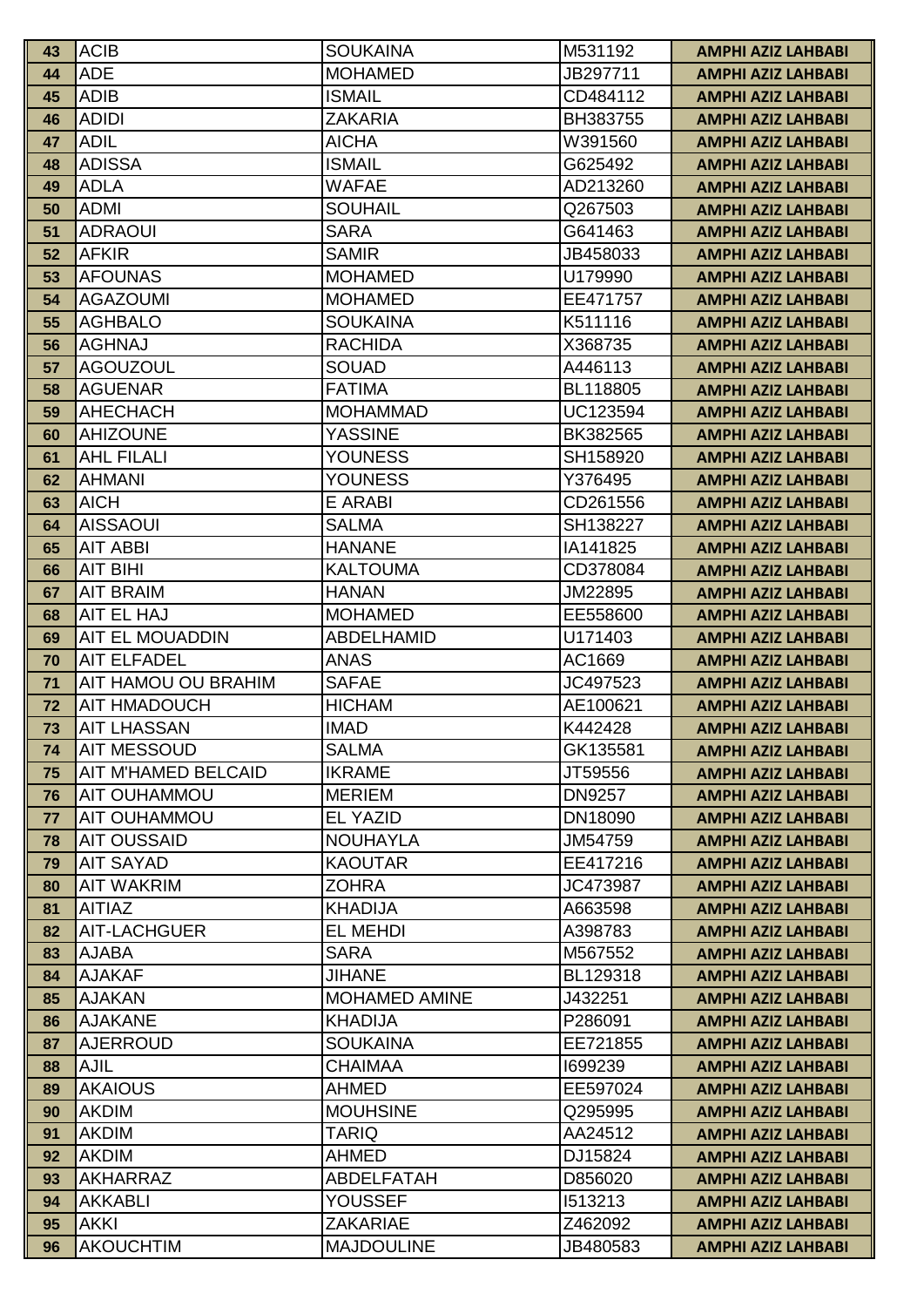| 97         | AKRAM EL KASSAD                | <b>MOHAMED</b>                     | JB380246             | <b>AMPHI AZIZ LAHBABI</b>        |
|------------|--------------------------------|------------------------------------|----------------------|----------------------------------|
| 98         | <b>AKRRAMOU</b>                | <b>YOUNES</b>                      | JE289360             | <b>AMPHI AZIZ LAHBABI</b>        |
| 99         | <b>ALAMI NOUREDDINE</b>        | <b>NOUHA</b>                       | EE534894             | <b>AMPHI AZIZ LAHBABI</b>        |
| 100        | <b>ALAOUI</b>                  | <b>ASMA</b>                        | JE276683             | <b>AMPHI AZIZ LAHBABI</b>        |
| 101        | <b>ALAOUI HILALI</b>           | <b>HAMZA</b>                       | D987556              | <b>AMPHI AZIZ LAHBABI</b>        |
| 102        | <b>ALAOUI M'HAMDI</b>          | <b>SOUMAYA</b>                     | AD245600             | <b>AMPHI AZIZ LAHBABI</b>        |
| 103        | <b>ALGOUDAM</b>                | <b>MOHAMMED</b>                    | J499340              | <b>AMPHI AZIZ LAHBABI</b>        |
| 104        | <b>ALIOUI</b>                  | <b>HAJAR</b>                       | U170032              | <b>AMPHI AZIZ LAHBABI</b>        |
| 105        | <b>ALKABICH</b>                | <b>AZIZ</b>                        | JB454196             | <b>AMPHI AZIZ LAHBABI</b>        |
| 106        | <b>ALLAM</b>                   | <b>HIND</b>                        | D986996              | <b>AMPHI AZIZ LAHBABI</b>        |
| 107        | <b>ALLAOUI</b>                 | <b>OUMAYMA</b>                     | F568954              | <b>AMPHI AZIZ LAHBABI</b>        |
| 108        | <b>ALLIOUI</b>                 | <b>LOUBNA</b>                      | CD552463             | <b>AMPHI AZIZ LAHBABI</b>        |
| 109        | <b>AMAZIANE</b>                | <b>SAJID</b>                       | D853424              | <b>AMPHI AZIZ LAHBABI</b>        |
| 110        | <b>AMCHRA</b>                  | <b>ASMAA</b>                       | AE183274             | <b>AMPHI AZIZ LAHBABI</b>        |
| 111        | <b>AMER</b>                    | <b>MOUNIA</b>                      | BJ426774             | <b>AMPHI AZIZ LAHBABI</b>        |
| 112        | <b>AMHIRAY</b>                 | <b>AMINA</b>                       | A449269              | <b>AMPHI AZIZ LAHBABI</b>        |
| 113        | <b>AMINE</b>                   | <b>MOHAMMED</b>                    | BJ408920             | <b>AMPHI AZIZ LAHBABI</b>        |
| 114        | <b>AMIRA</b>                   | <b>JIHANE</b>                      | M534689              | <b>AMPHI AZIZ LAHBABI</b>        |
| 115        | <b>AMOUSSA</b>                 | <b>NOUHA</b>                       | AA43214              | <b>AMPHI AZIZ LAHBABI</b>        |
| 116        | <b>AMRANI</b>                  | <b>BADR</b>                        | SJ20321              | <b>AMPHI AZIZ LAHBABI</b>        |
| 117        | <b>AMRATI</b>                  | <b>AMINA FAYROUZ</b>               | CD205887             | <b>AMPHI AZIZ LAHBABI</b>        |
| 118        | <b>ANOUAR</b>                  | <b>HANA</b>                        | AA58395              | <b>AMPHI AZIZ LAHBABI</b>        |
| 119        | <b>ANOUINI</b>                 | <b>FATIHA</b>                      | N390312              | <b>AMPHI AZIZ LAHBABI</b>        |
| 120        | <b>AOUAD</b>                   | <b>MEHDI</b>                       | L570816              | <b>AMPHI AZIZ LAHBABI</b>        |
| 121        | <b>AOUADE</b>                  | <b>OUMAIMA</b>                     | T244135              | <b>AMPHI AZIZ LAHBABI</b>        |
| 122        | <b>AOUICH</b>                  | <b>SOUFIANE</b>                    | DN24827              | <b>AMPHI AZIZ LAHBABI</b>        |
| 123        | <b>AOULAD TAMA SALEM</b>       | <b>FATIMA ZAHRAA</b>               | LC280815             | <b>AMPHI AZIZ LAHBABI</b>        |
| 124        | <b>AOURFAT</b>                 | ALI                                | LE10525              | <b>AMPHI AZIZ LAHBABI</b>        |
| 125        | <b>AOUTOUL</b>                 | <b>MOHAMED</b>                     | PB133608             | <b>AMPHI AZIZ LAHBABI</b>        |
| 126        | <b>AQABLI</b>                  | <b>TARIQ</b>                       | Z459470              | <b>AMPHI AZIZ LAHBABI</b>        |
| 127        | ARACH                          | <b>SOUMAYA</b>                     | VA117020             | <b>AMPHI AZIZ LAHBABI</b>        |
| 128        | <b>ARBAOUI</b>                 | <b>YOUNESS</b>                     | V304307              | <b>AMPHI AZIZ LAHBABI</b>        |
| 129        | <b>ARBAOUI</b>                 | <b>RANIA</b>                       | F542473              | <b>AMPHI AZIZ LAHBABI</b>        |
| 130        | <b>ARFAOUI</b>                 | <b>IMANE</b>                       | JC522384             | <b>AMPHI AZIZ LAHBABI</b>        |
| 131        | <b>ARICH</b>                   | <b>YOUNESS</b>                     | 1693686              | <b>SALLE 2</b>                   |
| 132        | <b>ARROUB</b>                  | <b>SAFAE</b>                       | AE1233               | <b>SALLE 2</b>                   |
| 133        | <b>ARTIBA</b>                  | <b>MANAL</b>                       | WA225165             | <b>SALLE 2</b>                   |
| 134        | ASRIH                          | <b>HAMZA</b>                       | R351145              | <b>SALLE 2</b>                   |
| 135        | <b>IASSAAD-IDRISSI</b>         | <b>MAHA</b>                        | L536212              | <b>SALLE 2</b>                   |
| 136        | <b>ASSADI</b>                  | <b>ZAINAB</b>                      | J467825              | <b>SALLE 2</b>                   |
| 137        | ASSANDADI                      | <b>YASSINE</b>                     | JB308676             | <b>SALLE 2</b>                   |
| 138        | ASSOU                          | <b>YASMINE</b>                     | AD239057             | <b>SALLE 2</b>                   |
| 139        | <b>ASSOUDI</b>                 | <b>YOUNES</b>                      | J480270              | <b>SALLE 2</b>                   |
| 140        | <b>ASSOUSSI</b>                | <b>SIHAM</b><br><b>DAKIR</b>       | GK116053             | <b>SALLE 2</b>                   |
| 141        | <b>ATAE ALLAH</b>              |                                    | K343911              | <b>SALLE 2</b>                   |
| 142        | <b>ATBAOUI</b><br>ATIFI        | <b>ZAHRA</b><br><b>SOUKAINA</b>    | BL131737             | <b>SALLE 2</b>                   |
| 143        |                                |                                    | A440294              | <b>SALLE 2</b>                   |
| 144        | <b>ATIK</b>                    | <b>SOUMIA</b>                      | C922685              | <b>SALLE 2</b>                   |
| 145        | <b>ATMANI</b><br><b>ATRANE</b> | <b>HIBA</b><br><b>HICHAM</b>       | D796777<br>JA143659  | <b>SALLE 2</b>                   |
| 146<br>147 |                                |                                    |                      | <b>SALLE 2</b>                   |
|            |                                |                                    |                      |                                  |
|            | <b>ATTAR</b>                   | <b>JALAL</b>                       | BE837902             | <b>SALLE 2</b>                   |
| 148        | ATTOU                          | <b>ASMAE</b>                       | TK20515              | <b>SALLE 2</b>                   |
| 149<br>150 | AWAD<br>AYAD                   | <b>FIRDAOUIS</b><br><b>MOHAMED</b> | AD234299<br>VA118350 | <b>SALLE 2</b><br><b>SALLE 2</b> |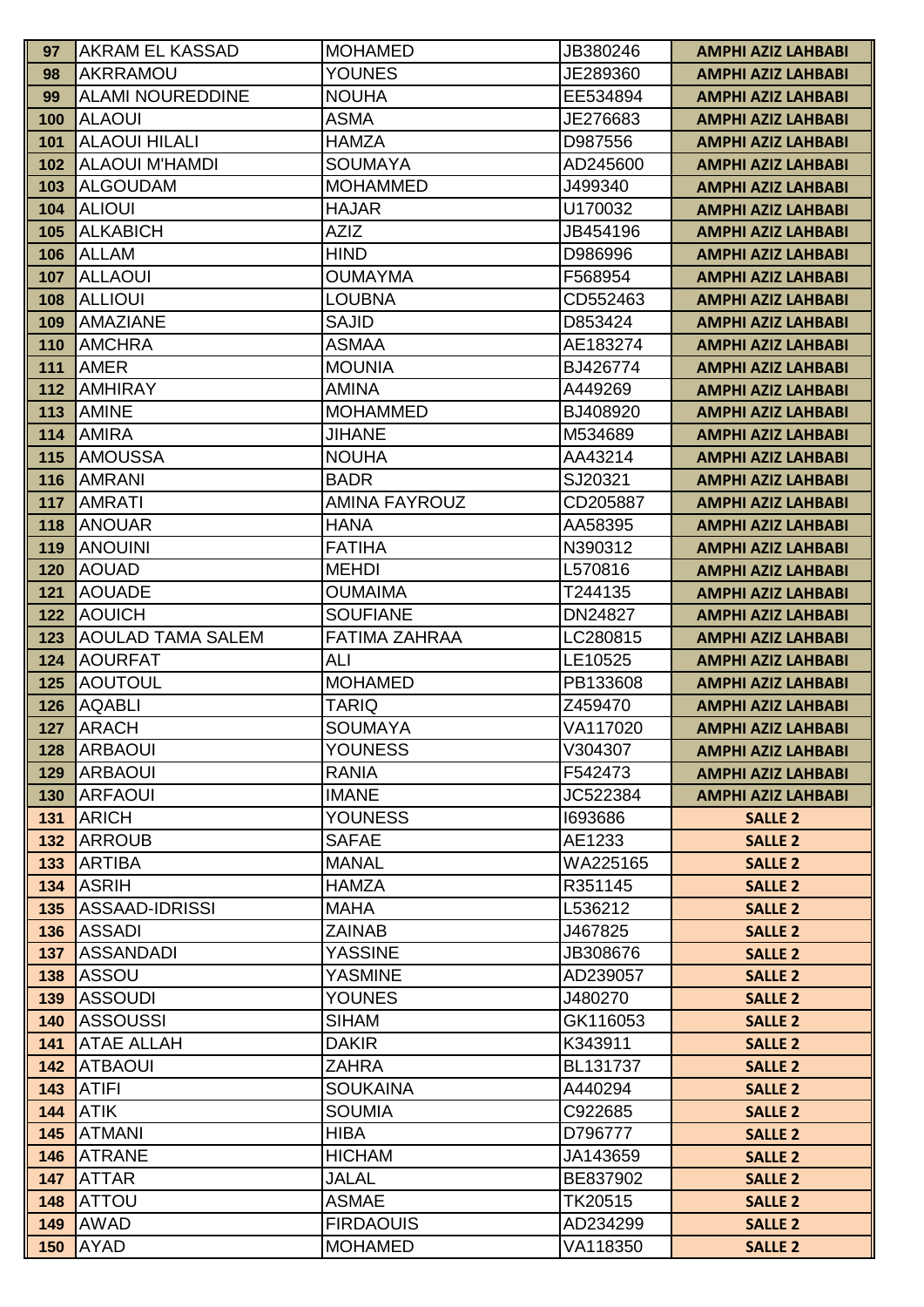| 151        | <b>AYAD</b>                            | <b>SARA</b>                   | W390370              | <b>SALLE 2</b>                   |
|------------|----------------------------------------|-------------------------------|----------------------|----------------------------------|
| 152        | <b>AYOUB</b>                           | <b>WAFAE</b>                  | D966294              | <b>SALLE 2</b>                   |
| 153        | <b>AZAMI HASSANI</b>                   | <b>FATIMA ZOHRA</b>           | D759242              | <b>SALLE 2</b>                   |
| 154        | <b>AZFAR</b>                           | MOHAMMED AMINE                | CD189636             | <b>SALLE 2</b>                   |
| 155        | <b>AZHOUNE</b>                         | <b>CHAIMAA</b>                | W385751              | <b>SALLE 2</b>                   |
| 156        | <b>AZIZI</b>                           | <b>M'HAMED AMINE</b>          | M559771              | <b>SALLE 2</b>                   |
| 157        | AZZA                                   | <b>MERYEM</b>                 | A743239              | <b>SALLE 2</b>                   |
| 158        | <b>AZZAMI</b>                          | <b>ZAKARIYA</b>               | JH6648               | <b>SALLE 2</b>                   |
| 159        | BAALI                                  | <b>BOUBKER</b>                | PB195484             | <b>SALLE 2</b>                   |
| 160        | BAAOUI                                 | <b>SAID</b>                   | V305514              | <b>SALLE 2</b>                   |
| 161        | BAAZIZ                                 | <b>SOUFIANE</b>               | UA105465             | <b>SALLE 2</b>                   |
| 162        | BABA                                   | <b>HAMZA</b>                  | A440290              | <b>SALLE 2</b>                   |
| 163        | <b>BACHIRI</b>                         | CHAHRAZAD                     | T261752              | <b>SALLE 2</b>                   |
| 164        | BADAD                                  | <b>ISSAM</b>                  | AE144482             | <b>SALLE 2</b>                   |
| 165        | <b>BADDOU</b>                          | <b>ABDERAZAK</b>              | DA82330              | <b>SALLE 2</b>                   |
| 166        | BADDOUCH                               | <b>NOREDINE</b>               | ID67075              | <b>SALLE 2</b>                   |
| 167        | BADOUAN                                | <b>REDA</b>                   | BK287815             | <b>SALLE 2</b>                   |
| 168        | <b>BADREDDINE</b>                      | <b>MUSTAPHA</b>               | AD139538             | <b>SALLE 2</b>                   |
| 169        | BAGHDAD                                | <b>NOUHEILA</b>               | D241195              | <b>SALLE 2</b>                   |
| 170        | BAGUENA                                | MOHAMMED AMINE                | D994395              | <b>SALLE 2</b>                   |
| 171        | BAHAJ                                  | <b>IMAD</b>                   | <b>UA97908</b>       | <b>SALLE 2</b>                   |
| 172        | <b>BAHHANE</b>                         | <b>ISMAIL</b>                 | D987111              | <b>SALLE 2</b>                   |
| 173        | <b>BAHO</b>                            | ABDELHAMID                    | J457232              | <b>SALLE 2</b>                   |
| 174        | BAHR                                   | <b>SARA</b>                   | AE38146              | <b>SALLE 2</b>                   |
| 175        | BAHRANI                                | <b>MOHAMED</b>                | JA150647             | <b>SALLE 2</b>                   |
| 176        | BAHRI                                  | <b>MARIAM</b>                 | J482984              | <b>SALLE 2</b>                   |
| 177        | BAHRI                                  | <b>ILHAM</b>                  | H398870              | <b>SALLE 2</b>                   |
| 178        | <b>BAJADI</b>                          | <b>YOUSSEF</b>                | CD98938              | <b>SALLE 2</b>                   |
| 179        | BAKH                                   | <b>ABDELKADER</b>             | J480632              | <b>SALLE 2</b>                   |
| 180        | <b>BAKHADDA</b>                        | <b>SAAD</b>                   | GB190049             | <b>SALLE 2</b>                   |
| 181        | BAKKA                                  | <b>OUIJDANE</b>               | EE606119             | <b>SALLE 2</b>                   |
| 182        | BAKKALI                                | <b>NADA</b>                   | BK361808             | <b>SALLE 2</b>                   |
| 183        | BAKRARI                                | <b>MOUAD</b>                  | JF46505              | <b>SALLE 2</b>                   |
| 184        | <b>BALHAJ</b>                          | <b>RADIA</b>                  | LA48755              | <b>SALLE 2</b>                   |
| 185        | BALLA                                  | <b>MAROUANE</b>               | LB185425             | <b>SALLE 2</b>                   |
| 186        | BARHDADI                               | <b>ASMAE</b>                  | F415563              | <b>SALLE 2</b>                   |
| 187        | BARHOUNI                               | <b>SARA</b>                   | AD254602             | <b>SALLE 2</b>                   |
| 188        | <b>BARHROUJ</b>                        | <b>TAWFIQ</b>                 | ZT80811              | <b>SALLE 2</b>                   |
| 189        | BARKA                                  | <b>NADIA</b>                  | AA53500              | <b>SALLE 2</b>                   |
| 190        | BAROUDI                                | <b>MOHAMED</b>                | PB174241             | <b>SALLE 2</b>                   |
| 191        | <b>BARROUG</b>                         | <b>MOHAMED</b>                | AE101834             | <b>SALLE 2</b>                   |
| 192        | <b>BATHAMI</b>                         | <b>SOUNDOUS</b>               | X351877              | <b>SALLE 3</b>                   |
| 193        | <b>BEHICH</b>                          | <b>MOHAMMED</b>               | K509287              | <b>SALLE 3</b>                   |
| 194        | <b>BEJJA</b>                           | <b>HOUDA</b><br><b>LAMIAE</b> | G621838              | <b>SALLE 3</b>                   |
| 195        | <b>BEKHTI</b>                          | <b>MOHAMED ADEL</b>           | FJ22296              | <b>SALLE 3</b>                   |
| 196        | <b>BEKKARI</b><br><b>BEKKOUCH</b>      | AHLAM                         | AA27139<br>AE72978   | <b>SALLE 3</b>                   |
| 197        |                                        |                               |                      | <b>SALLE 3</b>                   |
| 198        | <b>BEL HADI</b>                        | <b>SAFA</b>                   | U183396              | <b>SALLE 3</b>                   |
| 199<br>200 | <b>BEL MESKINE</b><br><b>BELACHKAR</b> | <b>NAJWA</b><br><b>FEDOUA</b> | CB263726<br>CD314289 | <b>SALLE 3</b>                   |
| 201        | <b>BELAFKIH</b>                        | <b>DOUAE</b>                  | G613375              | <b>SALLE 3</b><br><b>SALLE 3</b> |
| 202        | <b>BELAIHE</b>                         | <b>LARABAS</b>                | SH153616             | <b>SALLE 3</b>                   |
| 203        | <b>BELAKBIR</b>                        | <b>MOHAMMED</b>               | AE123307             | <b>SALLE 3</b>                   |
| 204        | <b>BELBACHIR</b>                       | <b>OUIAM</b>                  | F427873              | <b>SALLE 3</b>                   |
|            |                                        |                               |                      |                                  |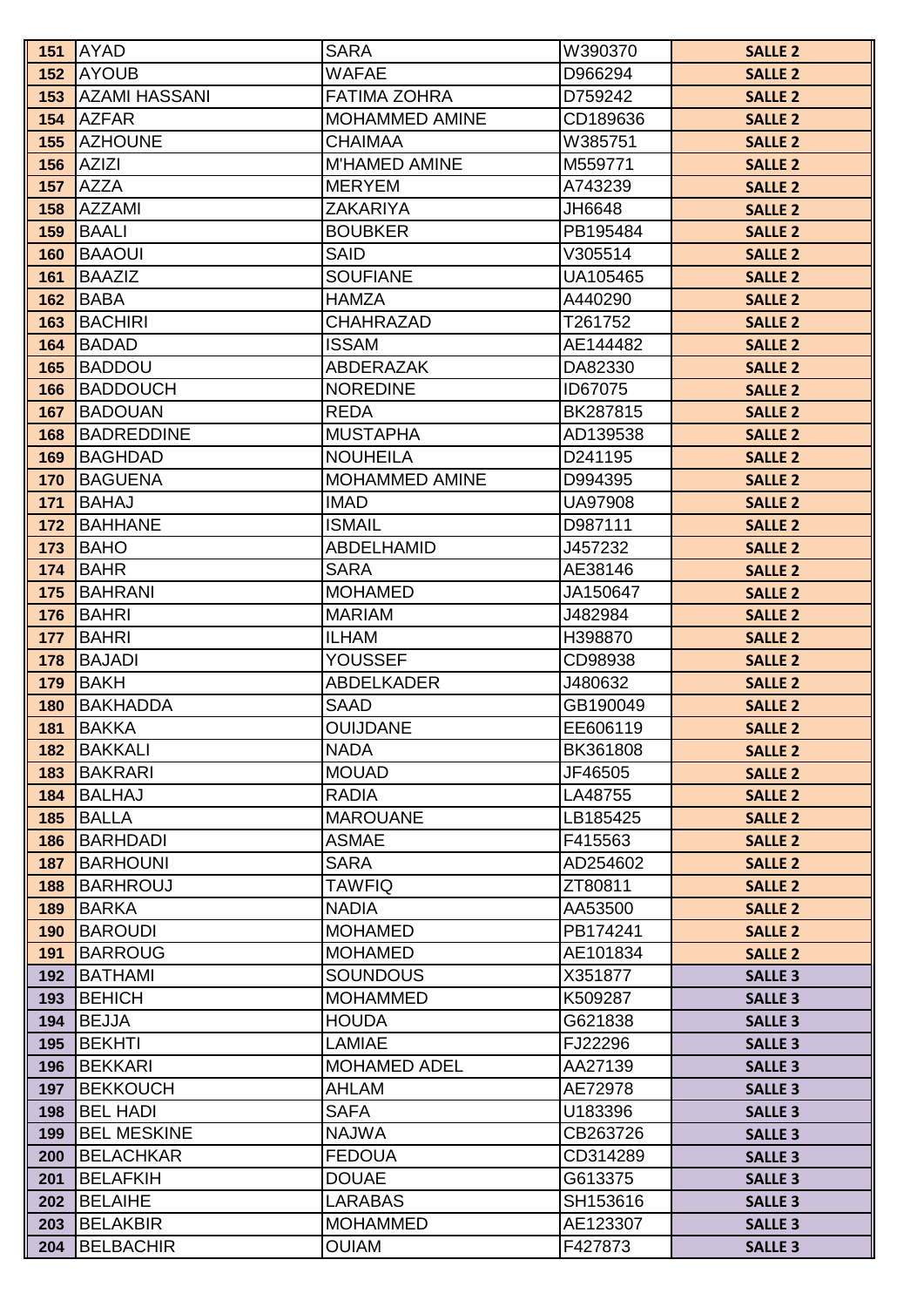| 205        | <b>BELBEIDA</b>                       | <b>MOHAMMED</b>                | AB815813           | <b>SALLE 3</b>                   |
|------------|---------------------------------------|--------------------------------|--------------------|----------------------------------|
| 206        | BELHABIB                              | <b>MOHAMMED ZAKI</b>           | AA46817            | <b>SALLE 3</b>                   |
| 207        | <b>BELHAJ</b>                         | <b>IMANE</b>                   | JB475863           | <b>SALLE 3</b>                   |
| 208        | <b>BELHAOU</b>                        | <b>SARA</b>                    | BE874702           | <b>SALLE 3</b>                   |
| 209        | <b>BELHOUBI</b>                       | <b>MILOUD</b>                  | BK377782           | <b>SALLE 3</b>                   |
| 210        | BELKAID                               | <b>MOHAMMED</b>                | HH101461           | <b>SALLE 3</b>                   |
| 211        | <b>BELLA</b>                          | <b>YOUSSEF</b>                 | JB447184           | <b>SALLE 3</b>                   |
| 212        | <b>BELLAFQIH</b>                      | <b>MAJDA</b>                   | CD227429           | <b>SALLE 3</b>                   |
| 213        | <b>BELLAFT</b>                        | <b>SAFWANE</b>                 | JK23081            | <b>SALLE 3</b>                   |
| 214        | <b>BELLAGDID</b>                      | ABDALLAH                       | AE135861           | <b>SALLE 3</b>                   |
| 215        | BELMIR                                | <b>IMAD</b>                    | AA24761            | <b>SALLE 3</b>                   |
| 216        | <b>BELOUALI</b>                       | ALI                            | FH47916            | <b>SALLE 3</b>                   |
| 217        | <b>BEN ABBOU</b>                      | <b>KARIMA</b>                  | Z473748            | <b>SALLE 3</b>                   |
| 218        | <b>BEN ACHA</b>                       | <b>NORUDDYNE</b>               | U157505            | <b>SALLE 3</b>                   |
| 219        | <b>BEN ALILOU</b>                     | <b>SOUMAYA</b>                 | LB171543           | <b>SALLE 3</b>                   |
| 220        | <b>BEN DAHHANE</b>                    | <b>ANOUAR</b>                  | WA90236            | <b>SALLE 3</b>                   |
| 221        | <b>IBEN DARKAOUI</b>                  | <b>ZAKARIA</b>                 | BL111860           | <b>SALLE 3</b>                   |
| 222        | <b>BEN EL ASRI</b>                    | <b>WAFAE</b>                   | AD207084           | <b>SALLE 3</b>                   |
| 223        | <b>IBEN EL RHADBANE</b>               | <b>AYYOUB</b>                  | EE567637           | <b>SALLE 3</b>                   |
| 224        | <b>IBEN FEDDOUL</b>                   | <b>SAFAE</b>                   | D824577            | <b>SALLE 3</b>                   |
| 225        | <b>BEN HADDI</b>                      | <b>GHASSAN</b>                 | G642944            | <b>SALLE 3</b>                   |
| 226        | <b>IBEN HAMMOU</b>                    | <b>MOHAMMED</b>                | L412118            | <b>SALLE 3</b>                   |
| 227        | <b>BEN KACEM</b>                      | YOUSSRA                        | LC278891           | <b>SALLE 3</b>                   |
| 228        | <b>BEN MBAREK</b>                     | <b>SANAE</b>                   | D562396            | <b>SALLE 3</b>                   |
| 229        | <b>BEN MESSOUD</b>                    | <b>AHMED</b>                   | LE10310            | <b>SALLE 3</b>                   |
| 230        | <b>BENABBES</b>                       | <b>CHAIMAA</b>                 | W391937            | <b>SALLE 3</b>                   |
| 231        | <b>BENABBOU</b>                       | <b>MERYEM</b>                  | FL81665            | <b>SALLE 3</b>                   |
| 232        | <b>BENABDELLAH</b>                    | <b>IBTISSAM</b>                | AD216471           | <b>SALLE 3</b>                   |
| 233        | <b>BENABOUD</b>                       | <b>AFAF</b>                    | D817982            | <b>SALLE 3</b>                   |
| 234        | BENALAYAT                             | <b>IMANE</b>                   | T253373            | <b>SALLE 3</b>                   |
| 235        | BENALI                                | <b>SARAH</b>                   | AE123551           | <b>SALLE 3</b>                   |
| 236        | BENALI                                | <b>NAFIE</b>                   | KB51799            | <b>SALLE 3</b>                   |
| 237        | BENALLAH                              | <b>SARA</b>                    | FA158570           | <b>SALLE 3</b>                   |
| 238        | <b>BENALLAL</b>                       | <b>OTHMANE</b>                 | D830814            | <b>SALLE 3</b>                   |
| 239        | BENALLAL                              | <b>YOUSSEF</b>                 | D854252            | <b>SALLE 3</b>                   |
| 240        | <b>BENALLEL</b>                       | <b>MERYEM</b>                  | AD181600           | <b>SALLE 3</b>                   |
| 241        | <b>IBENAMEUR</b>                      | <b>OUIAM</b>                   | L544764            | <b>SALLE 3</b>                   |
| 242        | <b>BENATTABOU</b>                     | <b>KHAOULA</b>                 | X347806            | <b>SALLE 3</b>                   |
| 243        | <b>BENAYYAD</b>                       | <b>FATINE</b>                  | D794378            | <b>SALLE 3</b>                   |
| 244        | <b>BENBAHIM</b>                       | <b>MERYEM</b>                  | AE88870            | <b>SALLE 3</b>                   |
| 245        | <b>BENCHANAA</b>                      | <b>ASMAA</b>                   | HH12374            | <b>SALLE 3</b>                   |
| 246<br>247 | <b>BENCHIKHI</b><br><b>BENFEDDOUL</b> | <b>NOUHA</b><br><b>BTISSAM</b> | CD555975           | <b>SALLE 3</b>                   |
|            | <b>BENGHALEB</b>                      | <b>SOFIANE</b>                 | D949026<br>W182444 | <b>SALLE 3</b>                   |
| 248        | <b>BENHADDA</b>                       | <b>YOUSSRA</b>                 | D824538            | <b>SALLE 3</b>                   |
| 249        | <b>BENHAIMED</b>                      | <b>MAROUA</b>                  | M568204            | <b>SALLE 3</b>                   |
| 250<br>251 | <b>BENHAMOU</b>                       | <b>NOUREDDINE</b>              | F453360            | <b>SALLE 3</b><br><b>SALLE 3</b> |
| 252        | <b>BENHOUAD</b>                       | ZAKARYAA                       | AB273729           | <b>SALLE 3</b>                   |
| 253        | <b>BENJAANID</b>                      | <b>ILHAM</b>                   | J474731            | <b>SALLE 4</b>                   |
| 254        | <b>BENJADI</b>                        | <b>MAWLOUD</b>                 | S735408            | <b>SALLE 4</b>                   |
| 255        | <b>BENJBALA</b>                       | <b>BILAL</b>                   | ZT109654           | <b>SALLE 4</b>                   |
| 256        | <b>BEN-KAIDA</b>                      | <b>FOUZYA</b>                  | VA113827           | <b>SALLE 4</b>                   |
| 257        | BENKEJJANE                            | <b>NOUREDDINE</b>              | V278742            | <b>SALLE 4</b>                   |
| 258        | <b>BENKIRANE</b>                      | KHADIJA                        | CD236922           | <b>SALLE 4</b>                   |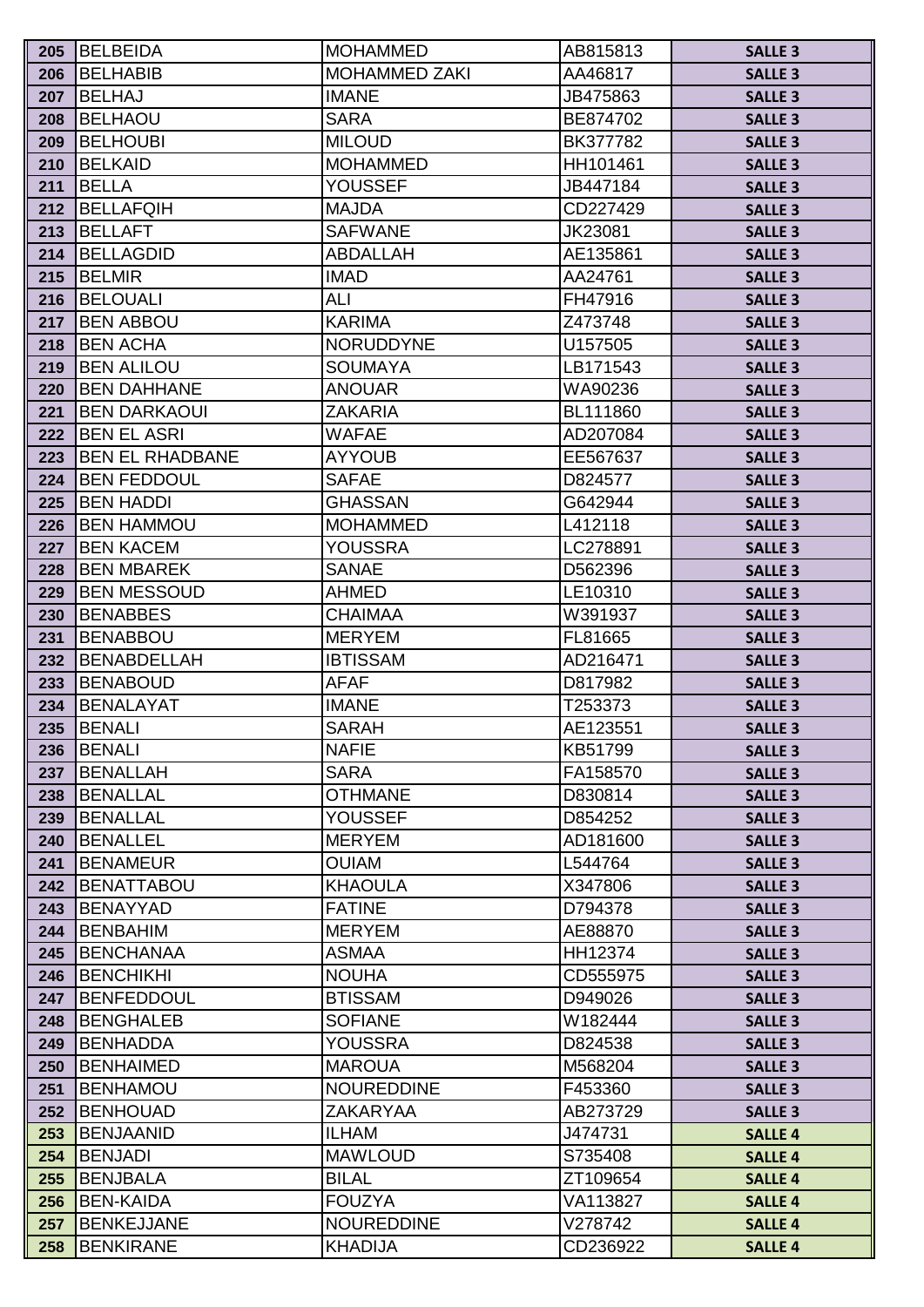| 259 | <b>BENMACHI</b>      | <b>KAWTAR</b>        | AB275692  | <b>SALLE 4</b> |
|-----|----------------------|----------------------|-----------|----------------|
| 260 | <b>BENMESBAH</b>     | <b>ILHAM</b>         | A666212   | <b>SALLE 4</b> |
| 261 | <b>BENMESSAOUD</b>   | <b>KAMAL</b>         | F403630   | <b>SALLE 4</b> |
| 262 | <b>BENNIS</b>        | <b>ZINEB</b>         | CD553901  | <b>SALLE 4</b> |
| 263 | <b>BENOMAR</b>       | <b>ZOUBIDA</b>       | D830437   | <b>SALLE 4</b> |
| 264 | <b>BENOMAR</b>       | <b>YOUSSEF</b>       | A690344   | <b>SALLE 4</b> |
| 265 | <b>BENOUDA</b>       | <b>NAIMA</b>         | CD314112  | <b>SALLE 4</b> |
| 266 | <b>BENRADI</b>       | <b>HANAE</b>         | D831480   | <b>SALLE 4</b> |
| 267 | <b>BENSAID</b>       | <b>NADIYA</b>        | X374246   | <b>SALLE 4</b> |
| 268 | <b>BENSOUDA</b>      | <b>NISSRINE</b>      | A446229   | <b>SALLE 4</b> |
| 269 | <b>BENTABITE</b>     | <b>OUMAIMA</b>       | M570342   | <b>SALLE 4</b> |
| 270 | <b>BENTALEB</b>      | <b>MOUNIR</b>        | V259781   | <b>SALLE 4</b> |
| 271 | <b>BENTALEB</b>      | <b>BACHIR</b>        | A744103   | <b>SALLE 4</b> |
| 272 | <b>BENYAHYA</b>      | <b>ZINEB</b>         | BJ406672  | <b>SALLE 4</b> |
| 273 | <b>BENYAKOUB</b>     | <b>NADA</b>          | D243658   | <b>SALLE 4</b> |
| 274 | <b>BENZAKOUR</b>     | <b>KENZA</b>         | CD635271  | <b>SALLE 4</b> |
| 275 | <b>BENZARGA</b>      | <b>IKRAM</b>         | D568087   | <b>SALLE 4</b> |
| 276 | <b>BENZAROIL</b>     | <b>SARRA</b>         | 1710510   | <b>SALLE 4</b> |
| 277 | <b>BENZINE</b>       | <b>ASMAA</b>         | BJ429893  | <b>SALLE 4</b> |
| 278 | <b>BENZINEB</b>      | <b>SANAE</b>         | G396965   | <b>SALLE 4</b> |
| 279 | <b>BENZZINE</b>      | <b>WIAM</b>          | GM139021  | <b>SALLE 4</b> |
| 280 | <b>BERBIB</b>        | <b>NABIL</b>         | CD88852   | <b>SALLE 4</b> |
| 281 | <b>BERDEGUI</b>      | <b>NOUREDDINE</b>    | JB445147  | <b>SALLE 4</b> |
| 282 | <b>BERGHALOUT</b>    | <b>HANANE</b>        | EE506051  | <b>SALLE 4</b> |
| 283 | <b>BERGOUYA</b>      | <b>MERYEM</b>        | AD211989  | <b>SALLE 4</b> |
| 284 | <b>BERRADA</b>       | <b>MOHAMMED FAHD</b> | D773022   | <b>SALLE 4</b> |
| 285 | <b>BERRICHI</b>      | <b>AMAL</b>          | F554458   | <b>SALLE 4</b> |
| 286 | <b>BHIH</b>          | <b>MANAL</b>         | EE529230  | <b>SALLE 4</b> |
| 287 | <b>BHIJA</b>         | <b>ANAS</b>          | A449337   | <b>SALLE 4</b> |
| 288 | <b>BICHOUARINE</b>   | <b>AZEDDINE</b>      | JE283455  | <b>SALLE 4</b> |
| 289 | <b>BIKCHOUDANE</b>   | <b>HASNAE</b>        | F441042   | <b>SALLE 4</b> |
| 290 | <b>BIOUQORRA</b>     | <b>SOUKAINA</b>      | BK514743  | <b>SALLE 4</b> |
| 291 | <b>BIYA</b>          | <b>SALIM</b>         | L531218   | <b>SALLE 4</b> |
| 292 | <b>BKHOUTI</b>       | <b>AHMED</b>         | QA163402  | <b>SALLE 4</b> |
| 293 | <b>BLGRIM</b>        | <b>OUMAIMA</b>       | JE288462  | <b>SALLE 4</b> |
| 294 | <b>BOUABABOU</b>     | <b>SABER</b>         | D968095   | <b>SALLE 4</b> |
| 295 | <b>BOUABBOU</b>      | <b>MEHDI</b>         | Z544708   | <b>SALLE 4</b> |
| 296 | <b>BOUABDELLAOUI</b> | <b>HAJAR</b>         | K516506   | <b>SALLE 4</b> |
| 297 | <b>BOUABDLLAH</b>    | <b>ZINEB</b>         | Z544752   | <b>SALLE 4</b> |
| 298 | <b>BOUALAM</b>       | <b>MAROUA</b>        | A449424   | <b>SALLE 4</b> |
| 299 | <b>BOUAMER</b>       | <b>KARIM</b>         | Q318325   | <b>SALLE 4</b> |
| 300 | <b>BOUANNOUNOU</b>   | <b>MAHJOUBA</b>      | FB107006  | <b>SALLE 4</b> |
| 301 | <b>BOUAOUD</b>       | <b>MARYEM</b>        | D747255   | <b>SALLE 4</b> |
| 302 | <b>BOUAOUIOUICH</b>  | <b>MOHAMED</b>       | R299380   | <b>SALLE 4</b> |
| 303 | <b>BOUARBI</b>       | <b>NEZHA</b>         | CDE185941 | <b>SALLE 4</b> |
| 304 | <b>BOUARFA</b>       | <b>KAMAL</b>         | Z482035   | <b>SALLE 4</b> |
| 305 | <b>BOUAROUK</b>      | <b>JIHANE</b>        | JB486487  | <b>SALLE 4</b> |
| 306 | <b>BOUAROUROU</b>    | <b>ANASS</b>         | S713389   | <b>SALLE 4</b> |
| 307 | <b>BOUAZIZ</b>       | ABDELHAQ             | V197448   | <b>SALLE 4</b> |
| 308 | <b>BOUAZZA</b>       | <b>AMINA FAYROUZ</b> | BK607054  | <b>SALLE 4</b> |
| 309 | <b>BOUAZZAOUI</b>    | <b>OUMAIMA</b>       | D855445   | <b>SALLE 4</b> |
| 310 | <b>BOUBEKER</b>      | <b>ISMAIL</b>        | J474561   | <b>SALLE 4</b> |
| 311 | <b>BOUBEKRI</b>      | <b>RADOUAN</b>       | UC146774  | <b>SALLE 4</b> |
| 312 | <b>BOUBKER</b>       | <b>OUMAYMA</b>       | LC287021  | <b>SALLE 4</b> |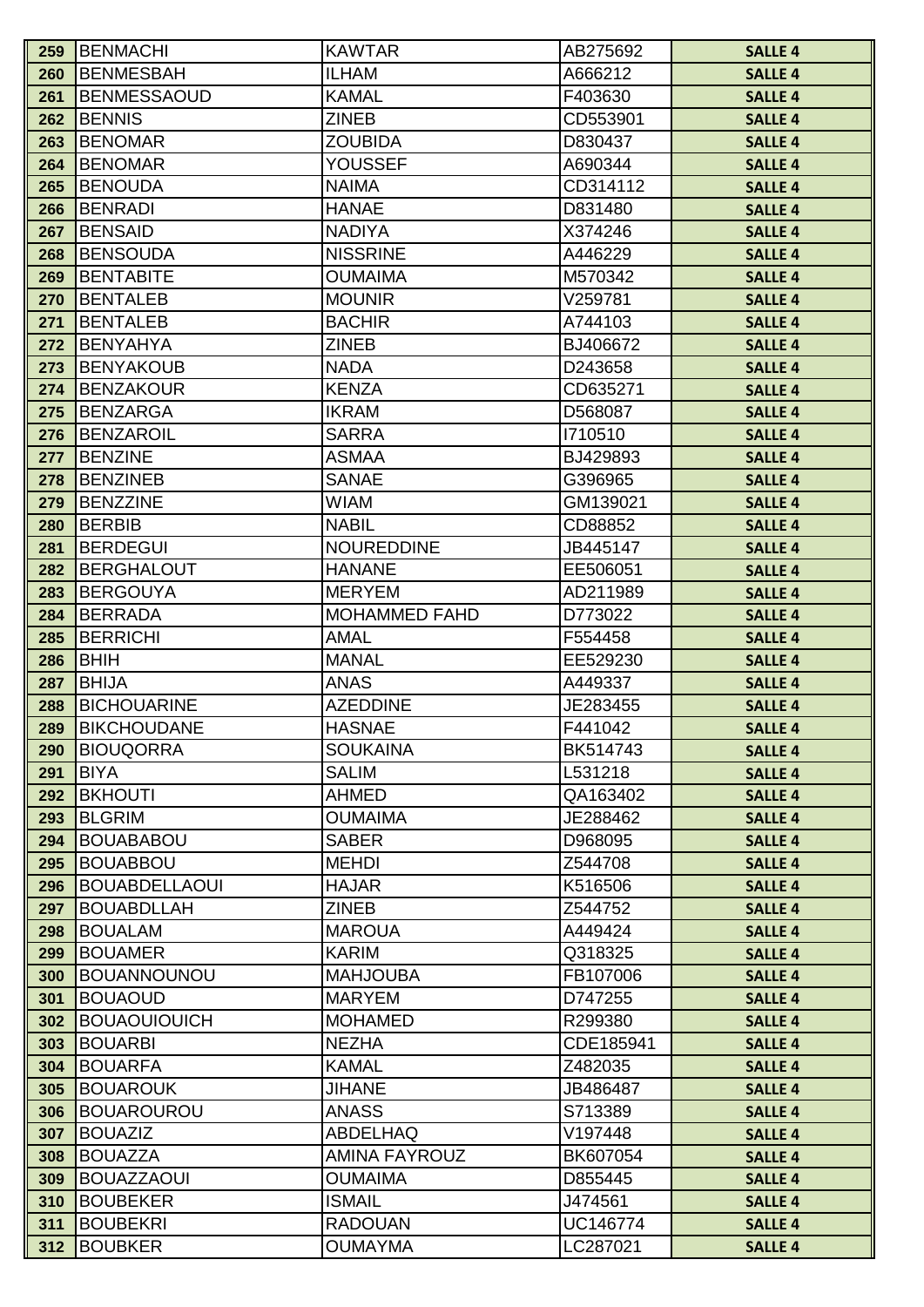| 313        | <b>BOUBKER</b>                         | <b>IMANE</b>                 | LC186911           | <b>SALLE 4</b>                   |
|------------|----------------------------------------|------------------------------|--------------------|----------------------------------|
| 314        | <b>BOUCETTA</b>                        | <b>SIDI MOHAMED</b>          | 1527065            | <b>SALLE 5</b>                   |
| 315        | <b>BOUCETTA</b>                        | <b>SOUFIANE</b>              | EE326736           | <b>SALLE 5</b>                   |
| 316        | <b>BOUCHAREB</b>                       | MOHAMMED AMINE               | CB288635           | <b>SALLE 5</b>                   |
| 317        | <b>BOUCHENIAL</b>                      | <b>YOUNESS</b>               | D964425            | <b>SALLE 5</b>                   |
| 318        | <b>BOUCHRA</b>                         | LAMYAE                       | Q300844            | <b>SALLE 5</b>                   |
| 319        | BOUCHTARAT                             | <b>HANANE</b>                | JE288243           | <b>SALLE 5</b>                   |
| 320        | <b>BOUCHTIB</b>                        | <b>ZINEB</b>                 | BB130195           | <b>SALLE 5</b>                   |
| 321        | <b>BOUDARKA</b>                        | <b>HANANE</b>                | Z545588            | <b>SALLE 5</b>                   |
| 322        | <b>BOUDDA</b>                          | <b>ISSMAIL</b>               | HH102313           | <b>SALLE 5</b>                   |
| 323        | <b>BOUDIAF</b>                         | <b>SOUKAINA</b>              | M550882            | <b>SALLE 5</b>                   |
| 324        | <b>BOUDOUAH</b>                        | <b>NOURA</b>                 | CD379016           | <b>SALLE 5</b>                   |
| 325        | <b>BOUDRI</b>                          | <b>IMANE</b>                 | CD591117           | <b>SALLE 5</b>                   |
| 326        | <b>BOUDRIBILA</b>                      | <b>AHMED EL HAIBA</b>        | EE376801           | <b>SALLE 5</b>                   |
| 327        | <b>BOUFOUSS</b>                        | <b>MERIEM</b>                | G536475            | <b>SALLE 5</b>                   |
| 328        | <b>BOUFTANE</b>                        | <b>SAADIA</b>                | AE125627           | <b>SALLE 5</b>                   |
| 329        | <b>BOUGARBA</b>                        | <b>AMAL</b>                  | J457172            | <b>SALLE 5</b>                   |
| 330        | <b>BOUGHLAL</b>                        | <b>FATIMA ZOHRA</b>          | CD590506           | <b>SALLE 5</b>                   |
| 331        | <b>BOUGTIB</b>                         | <b>MOUAD</b>                 | L506727            | <b>SALLE 5</b>                   |
| 332        | <b>BOUGUENDOU</b>                      | <b>HAMID</b>                 | UA96792            | <b>SALLE 5</b>                   |
| 333        | <b>BOUHAJEB</b>                        | <b>MALIKA</b>                | A690651            | <b>SALLE 5</b>                   |
| 334        | <b>BOUHARRAT</b>                       | <b>FATIMA ZOHRA</b>          | K486189            | <b>SALLE 5</b>                   |
| 335        | <b>BOUHFI</b>                          | <b>OUSSAMA</b>               | BH587999           | <b>SALLE 5</b>                   |
| 336        | <b>BOUHLALA</b>                        | <b>SAFAE</b>                 | CD622928           | <b>SALLE 5</b>                   |
| 337        | <b>BOUHRIM</b>                         | <b>MARIA</b>                 | EE738028           | <b>SALLE 5</b>                   |
| 338        | <b>BOUIDAREN</b>                       | <b>ILHAM</b>                 | F427580            | <b>SALLE 5</b>                   |
| 339        | <b>BOUIMRAREN</b>                      | <b>HAFID</b>                 | F423964            | <b>SALLE 5</b>                   |
| 340        | <b>BOUITA</b>                          | <b>SAID</b>                  | G621338            | <b>SALLE 5</b>                   |
| 341        | <b>BOUJAMAOUI</b>                      | <b>ABDERRAHMAN</b>           | JT47912            | <b>SALLE 5</b>                   |
| 342        | <b>BOUJIDA</b>                         | <b>HAMZA</b>                 | CD227648           | <b>SALLE 5</b>                   |
| 343        | <b>BOUJIMAL</b>                        | <b>LOUBNA</b>                | AE111146           | <b>SALLE 5</b>                   |
| 344        | <b>BOUJMAI</b>                         | <b>ILHAM</b>                 | BH453125           | <b>SALLE 5</b>                   |
| 345        | <b>BOUJNOUN</b>                        | <b>GHIZLANE</b>              | S682193            | <b>SALLE 5</b>                   |
| 346        | <b>BOUKARKOUR</b>                      | <b>IMANE</b>                 | EE610275           | <b>SALLE 5</b>                   |
| 347        | <b>BOUKDIR</b>                         | <b>HAJAR</b>                 | H494430            | <b>SALLE 5</b>                   |
| 348        | <b>BOUKIR</b>                          | <b>KAOUTHAR</b>              | F572106            | <b>SALLE 5</b>                   |
| 349        | <b>BOUKRIAA</b>                        | <b>HAMZA</b>                 | Z543363            | <b>SALLE 5</b>                   |
| 350        | <b>BOUKYOUT</b>                        | <b>ZINEB</b>                 | JC522453           | <b>SALLE 5</b>                   |
| 351        | <b>BOULAGHRAS</b><br><b>BOULAHOUAL</b> | <b>SIHAM</b><br><b>HOUDA</b> | J478517<br>DA76755 | <b>SALLE 5</b>                   |
| 352        | <b>BOULAL</b>                          |                              | BH390074           | <b>SALLE 5</b>                   |
| 353<br>354 | <b>BOULBAROUD</b>                      | <b>KARIM</b><br>YOUSSEF      | AA42023            | <b>SALLE 5</b><br><b>SALLE 5</b> |
| 355        | <b>BOULHIMEZ</b>                       | <b>SALEH</b>                 | DN24070            | <b>SALLE 5</b>                   |
| 356        | <b>BOULIL</b>                          | <b>CHAYMAE</b>               | G670536            | <b>SALLE 5</b>                   |
| 357        | <b>BOULKADDID</b>                      | <b>MOHAMED</b>               | SA21025            | <b>SALLE 5</b>                   |
| 358        | <b>BOUMANTA</b>                        | <b>ADIL</b>                  | G459165            | <b>SALLE 5</b>                   |
| 359        | <b>BOUMESFER</b>                       | <b>BACHIR</b>                | BE844269           | <b>SALLE 5</b>                   |
| 360        | <b>BOUMESREF</b>                       | <b>JALILA</b>                | BE827887           | <b>SALLE 5</b>                   |
| 361        | <b>BOUMHAOUD</b>                       | <b>BOUTAYNA</b>              | AE172025           | <b>SALLE 5</b>                   |
| 362        | <b>BOUNAAJ</b>                         | <b>AOUATIF</b>               | JA143649           | <b>SALLE 5</b>                   |
| 363        | <b>BOUNAAMA</b>                        | <b>MOHAMED</b>               | W265231            | <b>SALLE 5</b>                   |
| 364        | <b>BOUNAAMANE</b>                      | <b>BOUCHRA</b>               | CD270694           | <b>SALLE 5</b>                   |
| 365        | <b>BOUNAIM</b>                         | <b>KHAOULA</b>               | A742863            | <b>SALLE 5</b>                   |
| 366        | <b>BOUNJOUM</b>                        | <b>NADA</b>                  | AE112049           | <b>SALLE 5</b>                   |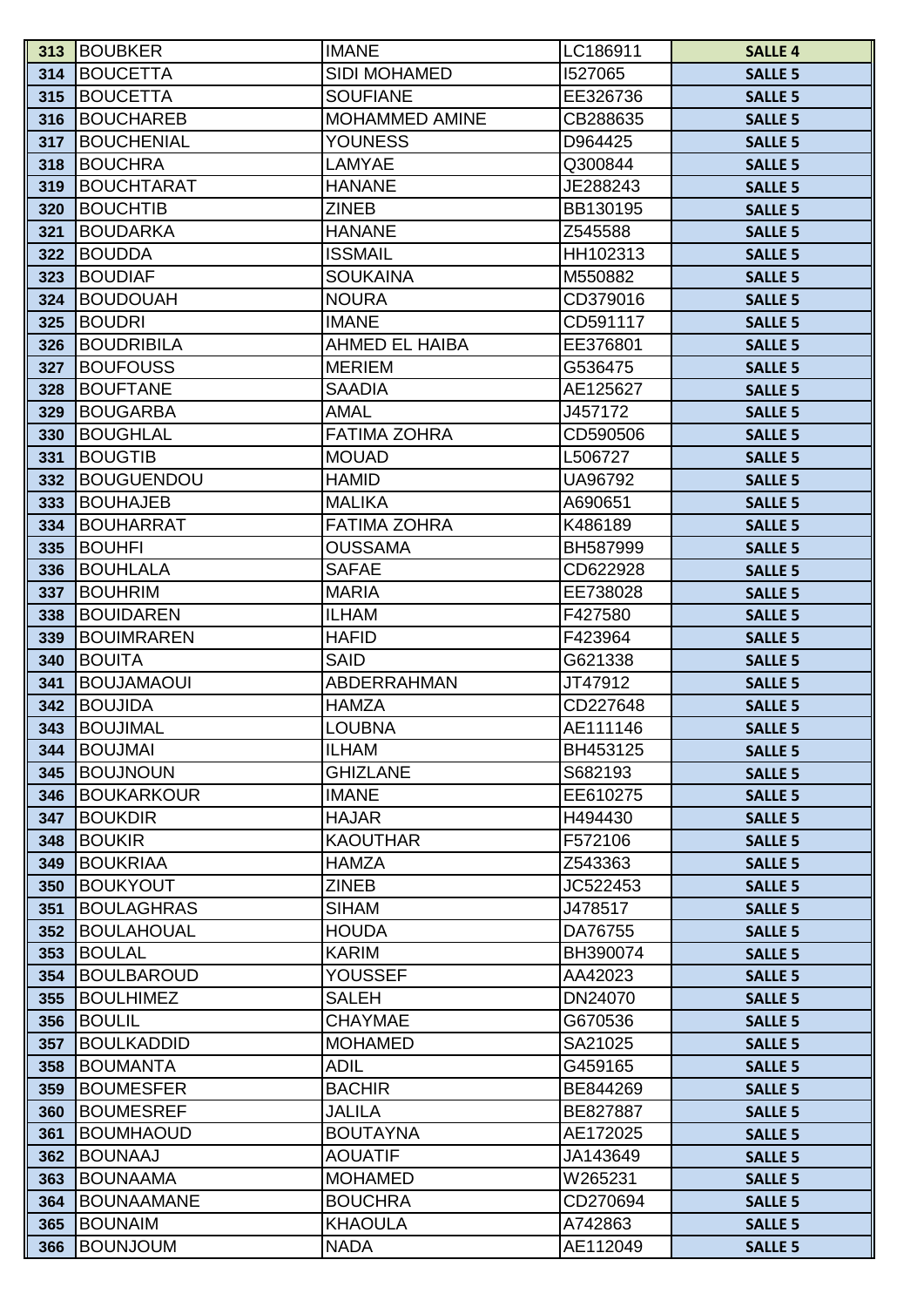| 367        | <b>BOUNOUADER</b>                 | <b>OTMANE</b>                     | UA92707              | <b>SALLE 5</b>                   |
|------------|-----------------------------------|-----------------------------------|----------------------|----------------------------------|
| 368        | <b>BOURAKKADI</b>                 | <b>MARIAM</b>                     | CD590906             | <b>SALLE 5</b>                   |
| 369        | <b>BOUREGBA</b>                   | <b>HOUSSAM-EDDINE</b>             | FA155487             | <b>SALLE 5</b>                   |
| 370        | <b>BOUREZI</b>                    | <b>AISSA</b>                      | JC518587             | <b>SALLE 5</b>                   |
| 371        | <b>BOURHIM</b>                    | <b>BRAHIM</b>                     | VA122923             | <b>SALLE 5</b>                   |
| 372        | <b>BOURICHTE</b>                  | <b>MERIAM</b>                     | F383295              | <b>SALLE 5</b>                   |
| 373        | <b>BOURJA</b>                     | <b>LOUBNA</b>                     | BB128342             | <b>SALLE 5</b>                   |
| 374        | <b>BOUROUCH</b>                   | <b>BOUCHRA</b>                    | AD261359             | <b>SALLE 5</b>                   |
| 375        | <b>BOUROUIS</b>                   | <b>SARA</b>                       | JT49013              | <b>SALLE 6</b>                   |
| 376        | <b>BOURRA</b>                     | <b>ABDELHADI</b>                  | T209928              | <b>SALLE 6</b>                   |
| 377        | <b>BOUSBO</b>                     | <b>WALID</b>                      | CB279103             | <b>SALLE 6</b>                   |
| 378        | <b>BOUSHABA</b>                   | <b>IMANE</b>                      | BB112179             | <b>SALLE 6</b>                   |
| 379        | <b>BOUSLAMTI</b>                  | <b>SARA</b>                       | A397339              | <b>SALLE 6</b>                   |
| 380        | <b>BOUSLIA</b>                    | <b>LOUBNA</b>                     | X374077              | <b>SALLE 6</b>                   |
| 381        | <b>BOUSLIHIM</b>                  | <b>MEHDI</b>                      | AE1774               | <b>SALLE 6</b>                   |
| 382        | <b>BOUSSALEM</b>                  | <b>SARA</b>                       | AE110469             | <b>SALLE 6</b>                   |
| 383        | <b>BOUSSETTA</b>                  | <b>ILHAM</b>                      | M571070              | <b>SALLE 6</b>                   |
| 384        | <b>BOUSSIHI</b>                   | <b>ZAHIYA</b>                     | D832577              | <b>SALLE 6</b>                   |
| 385        | <b>BOUSTANY</b>                   | <b>KHALIL</b>                     | A444922              | <b>SALLE 6</b>                   |
| 386        | <b>BOUSTTA</b>                    | <b>AICHATOU</b>                   | JA129619             | <b>SALLE 6</b>                   |
| 387        | <b>BOUTABA</b>                    | <b>BADIA</b>                      | KB94145              | <b>SALLE 6</b>                   |
| 388        | <b>BOUTALEB</b>                   | <b>SOUFIANE</b>                   | Z479080              | <b>SALLE 6</b>                   |
| 389        | <b>BOUTALMAOUINE</b>              | <b>HAMZA</b>                      | EE458550             | <b>SALLE 6</b>                   |
| 390        | <b>BOUTARAMAT</b>                 | <b>ABDELLAH</b>                   | JE289384             | <b>SALLE 6</b>                   |
| 391        | <b>BOUTJNOUIT</b>                 | <b>KHADIJA</b>                    | JK13101              | <b>SALLE 6</b>                   |
| 392        | <b>BOUTOUMITE</b>                 | <b>HASNA</b>                      | JK15459              | <b>SALLE 6</b>                   |
| 393        | <b>BOUYOUB</b>                    | <b>KHADIJA</b>                    | W391098              | <b>SALLE 6</b>                   |
| 394        | <b>BOUYOUSSEF</b>                 | <b>EL MAHDI</b>                   | FB100772             | <b>SALLE 6</b>                   |
| 395        | <b>BOUYOUSSEF</b>                 | <b>ZAKARIAE</b>                   | R337228              | <b>SALLE 6</b>                   |
| 396        | <b>BOUZERDA</b>                   | <b>YASSINE</b>                    | FA148730             | <b>SALLE 6</b>                   |
| 397        | <b>BOUZIA</b>                     | <b>ABDERRAHIM</b>                 | AE143234             | <b>SALLE 6</b>                   |
| 398        | <b>BOUZIANE OUARTINI</b>          | <b>ASMAE</b>                      | CD260017             | <b>SALLE 6</b>                   |
| 399        | <b>BOUZID</b>                     | <b>ABDELKADER</b>                 | CD378067             | <b>SALLE 6</b>                   |
| 400        | <b>BOUZRI</b>                     | <b>CHAYMAE</b>                    | G681384              | <b>SALLE 6</b>                   |
| 401        | <b>BRAHIMI</b>                    | <b>NIHAD</b>                      | F424935              | <b>SALLE 6</b>                   |
| 402        | <b>BRIA</b>                       | AFAF                              | F542360              | <b>SALLE 6</b>                   |
| 403        | <b>BRINI</b>                      | FATIMA EZZAHRA                    | V317465              | <b>SALLE 6</b>                   |
| 404        | <b>BRIOUAL</b>                    | <b>AMAL</b>                       | AC1541               | <b>SALLE 6</b>                   |
| 405        | <b>BRITEL</b>                     | <b>IMANE</b>                      | M569111              | <b>SALLE 6</b>                   |
| 406        | <b>CHAABI</b>                     | <b>HAJAR</b>                      | HH12138              | <b>SALLE 6</b>                   |
| 407        | <b>CHAABT</b>                     | <b>JAOUAD</b>                     | EE601419             | <b>SALLE 6</b>                   |
| 408        | <b>CHAACHOUE</b>                  | <b>BAHAE</b>                      | CD206854             | <b>SALLE 6</b>                   |
| 409        | <b>CHABIH</b>                     | <b>MUSTAPHA</b><br><b>FAIROUZ</b> | WB172698             | <b>SALLE 6</b>                   |
| 410<br>411 | <b>CHABRI</b><br><b>CHADLI</b>    | <b>WIJDANE</b>                    | JA151307<br>G668766  | <b>SALLE 6</b>                   |
| 412        | <b>CHAFAI</b>                     | <b>MOUAD</b>                      | GM160058             | <b>SALLE 6</b>                   |
|            |                                   | <b>FATIMA ZAHRA</b>               |                      | <b>SALLE 6</b>                   |
| 413<br>414 | <b>CHAFIF</b><br><b>CHAHBOUNI</b> | <b>OUAIL</b>                      | WA207807<br>CD185728 | <b>SALLE 6</b><br><b>SALLE 6</b> |
|            | <b>CHAHLAOUI</b>                  | <b>OMAIMA</b>                     | M554562              |                                  |
| 415<br>416 | <b>CHAHOB</b>                     | <b>JIHAD</b>                      | W361918              | <b>SALLE 6</b>                   |
| 417        | <b>CHAKIR</b>                     | <b>NADA</b>                       | U182724              | <b>SALLE 7</b><br><b>SALLE 7</b> |
| 418        | <b>CHAKOURI</b>                   | <b>SOUKAINA</b>                   | TA131366             | <b>SALLE 7</b>                   |
| 419        | <b>CHAKROUN</b>                   | <b>FATIMA</b>                     | S741544              | <b>SALLE 7</b>                   |
| 420        | <b>CHALABI</b>                    | <b>HOUDA</b>                      | X343333              | <b>SALLE 7</b>                   |
|            |                                   |                                   |                      |                                  |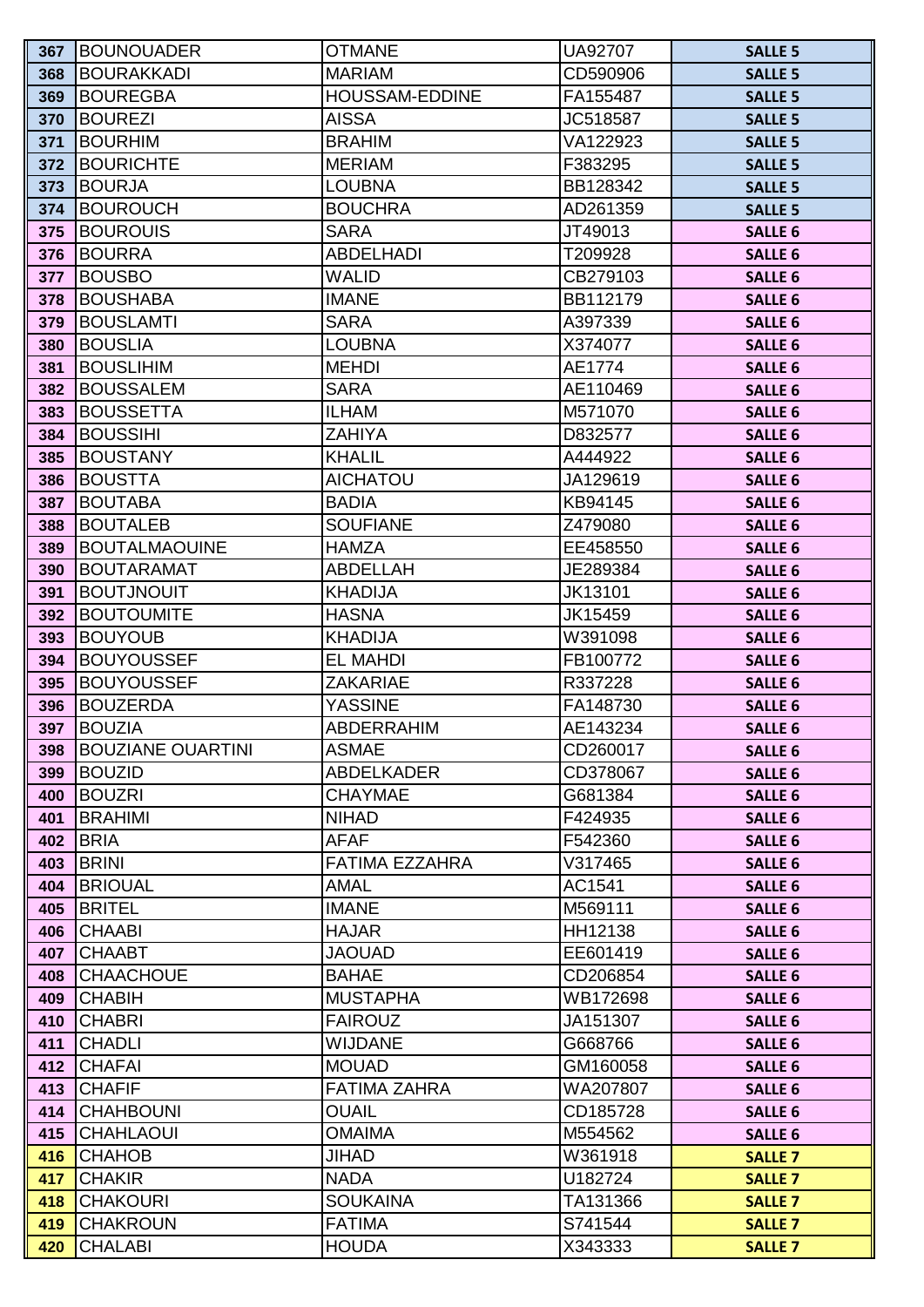| <b>CHAOUI</b><br><b>SAID</b><br>Z545321<br><b>SALLE 7</b><br>422<br><b>YASSINE</b><br><b>CHAOUI</b><br>F433436<br>423<br><b>SALLE 7</b><br><b>BENNOUNA</b><br><b>CHARIFA</b><br>L570630<br>424<br><b>SALLE 7</b><br><b>CHAROUIT</b><br><b>SARA</b><br>GJ34182<br>425<br><b>SALLE 7</b><br><b>CHAROUQ</b><br><b>JIHANE</b><br>A448634<br>426<br><b>SALLE 7</b><br><b>CHAWKI</b><br><b>ABDESSALAM</b><br>BB114527<br><b>SALLE 7</b><br>427<br><b>CHAYBOUB</b><br><b>RACHID</b><br>IE2241<br>428<br><b>SALLE 7</b><br><b>CHEGDALI</b><br><b>ECHAIMAE</b><br>MC248683<br>429<br><b>SALLE 7</b><br><b>CHEGRI</b><br><b>SOUKAINA</b><br>430<br>G635726<br><b>SALLE 7</b><br><b>CHEGRI</b><br><b>MERYEM</b><br>G636476<br>431<br><b>SALLE 7</b><br><b>CHEHAB</b><br><b>OUMAIMA</b><br>G683100<br>432<br><b>SALLE 7</b><br><b>CHEKKOUR</b><br><b>HAMZA</b><br>D744192<br>433<br><b>SALLE 7</b><br><b>CHENTOUF</b><br><b>OTMAN</b><br>KB102230<br>434<br><b>SALLE 7</b><br><b>CHERKAOUI MAKNASSI</b><br>GHITA<br>AE33772<br>435<br><b>SALLE 7</b><br><b>CHAFIK</b><br><b>CHERRADI</b><br>A449951<br>436<br><b>SALLE 7</b><br><b>CHHIBA</b><br><b>YOUSSEF</b><br>437<br>G659724<br><b>SALLE 7</b><br><b>CHHIH</b><br><b>MOHAMED KHALIL</b><br>EE58379<br>438<br><b>SALLE 7</b><br><b>CHIBOUBI</b><br><b>HAMZA</b><br>G625464<br>439<br><b>SALLE 7</b><br><b>CHICHAOUI</b><br><b>SOUKAINA</b><br>CB288799<br>440<br><b>SALLE 7</b><br><b>CHIKHI</b><br><b>NASSIMA</b><br>CD367461<br>441<br><b>SALLE 7</b><br><b>CHIKHI</b><br>442<br><b>FERYAL</b><br>D826102<br><b>SALLE 7</b><br><b>CHKIKAR</b><br><b>IMANE</b><br>CD179789<br>443<br><b>SALLE 7</b><br><b>CHLIAH</b><br><b>OTHMANE</b><br>G632813<br>444<br><b>SALLE 7</b><br><b>CHOUAFIA</b><br><b>SARA</b><br>445<br>A694143<br><b>SALLE 7</b><br><b>SOUAD</b><br><b>CHOUIEKH</b><br>JK14165<br><b>SALLE 7</b><br>446<br><b>CHOUIEKH</b><br><b>IMANE</b><br>ZT105659<br>447<br><b>SALLE 7</b><br><b>CHOUIYAKH</b><br><b>HANAE</b><br>448<br>ZT186926<br><b>SALLE 7</b><br><b>CHOUKTOU</b><br><b>NAIMA</b><br>L436270<br>449<br><b>SALLE 7</b><br><b>CHROUQUI</b><br><b>MARIAM</b><br>450<br>LF45640<br><b>SALLE 7</b><br><b>OUSSAMA</b><br><b>CHWIKI</b><br>EE581308<br>451<br><b>SALLE 7</b><br>AA24115<br>DADA<br><b>SOUFIA</b><br>452<br><b>SALLE 7</b><br><b>DAGDAG</b><br><b>CHAIMAA</b><br>453<br>BJ427423<br><b>SALLE 7</b><br>DAGGAG<br><b>MOHAMMED TAHA</b><br><b>BB79996</b><br>454<br><b>SALLE 7</b><br><b>DAHBI</b><br><b>HAJAR</b><br>KB132596<br>455<br><b>SALLE 7</b><br><b>DAHBI</b><br><b>MAHFOUD</b><br>456<br>JB393919<br><b>SALLE 7</b><br><b>DAHBY</b><br><b>IMANE</b><br>BL127173<br>457<br><b>SALLE 8</b><br><b>DAHHOU</b><br><b>YOUSSEF</b><br>WA227652<br>458<br><b>SALLE 8</b><br><b>DAHMANE</b><br><b>SARA</b><br>459<br>S690445<br><b>SALLE 8</b><br><b>YASSINE</b><br><b>DALIMI</b><br>BH357135<br>460<br><b>SALLE 8</b><br><b>DAOUDI</b><br><b>LATIFA</b><br>D792450<br>461<br><b>SALLE 8</b><br><b>DARDOURI</b><br><b>ZAINAB</b><br>462<br>EE609789<br><b>SALLE 8</b><br><b>DARDOURI</b><br><b>MARWA</b><br>DJ17189<br>463<br><b>SALLE 8</b><br><b>DARFAOUI</b><br><b>HASNA</b><br>D833698<br>464<br><b>SALLE 8</b><br><b>DARKAOUI ALAOUI</b><br><b>AICHA</b><br>VA116106<br>465<br><b>SALLE 8</b><br><b>DCHICHI</b><br><b>KAOUTAR</b><br>CD553163<br>466<br><b>SALLE 8</b><br><b>MERYEM</b><br>467<br><b>DEFAA</b><br>D234711<br><b>SALLE 8</b><br><b>DEMDOUMI</b><br><b>MERIEM</b><br>H487415<br>468<br><b>SALLE 8</b><br><b>DEMNATI</b><br><b>SARAH</b><br>CD315718<br>469<br><b>SALLE 8</b><br>MOHAMED-MOUAD<br><b>DIDI SEDDIK</b><br>DA66685<br>470<br><b>SALLE 8</b><br><b>DIKI</b><br><b>AMINE</b><br>AD228297<br>471<br><b>SALLE 8</b><br><b>DNIDANE</b><br><b>HIND</b><br>CD342015<br>472<br><b>SALLE 8</b><br><b>DORKAMI</b><br>FATIMA-EZZAHRA<br>473<br>EE619407<br><b>SALLE 8</b><br><b>DOU</b><br><b>HANANE</b><br>L549648<br>474<br><b>SALLE 8</b> | 421 | <b>CHANNANI</b> | <b>FADWA</b> | BK281949 | <b>SALLE 7</b> |
|--------------------------------------------------------------------------------------------------------------------------------------------------------------------------------------------------------------------------------------------------------------------------------------------------------------------------------------------------------------------------------------------------------------------------------------------------------------------------------------------------------------------------------------------------------------------------------------------------------------------------------------------------------------------------------------------------------------------------------------------------------------------------------------------------------------------------------------------------------------------------------------------------------------------------------------------------------------------------------------------------------------------------------------------------------------------------------------------------------------------------------------------------------------------------------------------------------------------------------------------------------------------------------------------------------------------------------------------------------------------------------------------------------------------------------------------------------------------------------------------------------------------------------------------------------------------------------------------------------------------------------------------------------------------------------------------------------------------------------------------------------------------------------------------------------------------------------------------------------------------------------------------------------------------------------------------------------------------------------------------------------------------------------------------------------------------------------------------------------------------------------------------------------------------------------------------------------------------------------------------------------------------------------------------------------------------------------------------------------------------------------------------------------------------------------------------------------------------------------------------------------------------------------------------------------------------------------------------------------------------------------------------------------------------------------------------------------------------------------------------------------------------------------------------------------------------------------------------------------------------------------------------------------------------------------------------------------------------------------------------------------------------------------------------------------------------------------------------------------------------------------------------------------------------------------------------------------------------------------------------------------------------------------------------------------------------------------------------------------------------------------------------------------------------------------------------------------------------------------------------------------------------------------------------------------------------------------------------------------------------------------------------------------------------------------------------------------------------------------------------------------------------------------------------------------------------------------------------------------------------------------------------------------------------------------------------|-----|-----------------|--------------|----------|----------------|
|                                                                                                                                                                                                                                                                                                                                                                                                                                                                                                                                                                                                                                                                                                                                                                                                                                                                                                                                                                                                                                                                                                                                                                                                                                                                                                                                                                                                                                                                                                                                                                                                                                                                                                                                                                                                                                                                                                                                                                                                                                                                                                                                                                                                                                                                                                                                                                                                                                                                                                                                                                                                                                                                                                                                                                                                                                                                                                                                                                                                                                                                                                                                                                                                                                                                                                                                                                                                                                                                                                                                                                                                                                                                                                                                                                                                                                                                                                                                            |     |                 |              |          |                |
|                                                                                                                                                                                                                                                                                                                                                                                                                                                                                                                                                                                                                                                                                                                                                                                                                                                                                                                                                                                                                                                                                                                                                                                                                                                                                                                                                                                                                                                                                                                                                                                                                                                                                                                                                                                                                                                                                                                                                                                                                                                                                                                                                                                                                                                                                                                                                                                                                                                                                                                                                                                                                                                                                                                                                                                                                                                                                                                                                                                                                                                                                                                                                                                                                                                                                                                                                                                                                                                                                                                                                                                                                                                                                                                                                                                                                                                                                                                                            |     |                 |              |          |                |
|                                                                                                                                                                                                                                                                                                                                                                                                                                                                                                                                                                                                                                                                                                                                                                                                                                                                                                                                                                                                                                                                                                                                                                                                                                                                                                                                                                                                                                                                                                                                                                                                                                                                                                                                                                                                                                                                                                                                                                                                                                                                                                                                                                                                                                                                                                                                                                                                                                                                                                                                                                                                                                                                                                                                                                                                                                                                                                                                                                                                                                                                                                                                                                                                                                                                                                                                                                                                                                                                                                                                                                                                                                                                                                                                                                                                                                                                                                                                            |     |                 |              |          |                |
|                                                                                                                                                                                                                                                                                                                                                                                                                                                                                                                                                                                                                                                                                                                                                                                                                                                                                                                                                                                                                                                                                                                                                                                                                                                                                                                                                                                                                                                                                                                                                                                                                                                                                                                                                                                                                                                                                                                                                                                                                                                                                                                                                                                                                                                                                                                                                                                                                                                                                                                                                                                                                                                                                                                                                                                                                                                                                                                                                                                                                                                                                                                                                                                                                                                                                                                                                                                                                                                                                                                                                                                                                                                                                                                                                                                                                                                                                                                                            |     |                 |              |          |                |
|                                                                                                                                                                                                                                                                                                                                                                                                                                                                                                                                                                                                                                                                                                                                                                                                                                                                                                                                                                                                                                                                                                                                                                                                                                                                                                                                                                                                                                                                                                                                                                                                                                                                                                                                                                                                                                                                                                                                                                                                                                                                                                                                                                                                                                                                                                                                                                                                                                                                                                                                                                                                                                                                                                                                                                                                                                                                                                                                                                                                                                                                                                                                                                                                                                                                                                                                                                                                                                                                                                                                                                                                                                                                                                                                                                                                                                                                                                                                            |     |                 |              |          |                |
|                                                                                                                                                                                                                                                                                                                                                                                                                                                                                                                                                                                                                                                                                                                                                                                                                                                                                                                                                                                                                                                                                                                                                                                                                                                                                                                                                                                                                                                                                                                                                                                                                                                                                                                                                                                                                                                                                                                                                                                                                                                                                                                                                                                                                                                                                                                                                                                                                                                                                                                                                                                                                                                                                                                                                                                                                                                                                                                                                                                                                                                                                                                                                                                                                                                                                                                                                                                                                                                                                                                                                                                                                                                                                                                                                                                                                                                                                                                                            |     |                 |              |          |                |
|                                                                                                                                                                                                                                                                                                                                                                                                                                                                                                                                                                                                                                                                                                                                                                                                                                                                                                                                                                                                                                                                                                                                                                                                                                                                                                                                                                                                                                                                                                                                                                                                                                                                                                                                                                                                                                                                                                                                                                                                                                                                                                                                                                                                                                                                                                                                                                                                                                                                                                                                                                                                                                                                                                                                                                                                                                                                                                                                                                                                                                                                                                                                                                                                                                                                                                                                                                                                                                                                                                                                                                                                                                                                                                                                                                                                                                                                                                                                            |     |                 |              |          |                |
|                                                                                                                                                                                                                                                                                                                                                                                                                                                                                                                                                                                                                                                                                                                                                                                                                                                                                                                                                                                                                                                                                                                                                                                                                                                                                                                                                                                                                                                                                                                                                                                                                                                                                                                                                                                                                                                                                                                                                                                                                                                                                                                                                                                                                                                                                                                                                                                                                                                                                                                                                                                                                                                                                                                                                                                                                                                                                                                                                                                                                                                                                                                                                                                                                                                                                                                                                                                                                                                                                                                                                                                                                                                                                                                                                                                                                                                                                                                                            |     |                 |              |          |                |
|                                                                                                                                                                                                                                                                                                                                                                                                                                                                                                                                                                                                                                                                                                                                                                                                                                                                                                                                                                                                                                                                                                                                                                                                                                                                                                                                                                                                                                                                                                                                                                                                                                                                                                                                                                                                                                                                                                                                                                                                                                                                                                                                                                                                                                                                                                                                                                                                                                                                                                                                                                                                                                                                                                                                                                                                                                                                                                                                                                                                                                                                                                                                                                                                                                                                                                                                                                                                                                                                                                                                                                                                                                                                                                                                                                                                                                                                                                                                            |     |                 |              |          |                |
|                                                                                                                                                                                                                                                                                                                                                                                                                                                                                                                                                                                                                                                                                                                                                                                                                                                                                                                                                                                                                                                                                                                                                                                                                                                                                                                                                                                                                                                                                                                                                                                                                                                                                                                                                                                                                                                                                                                                                                                                                                                                                                                                                                                                                                                                                                                                                                                                                                                                                                                                                                                                                                                                                                                                                                                                                                                                                                                                                                                                                                                                                                                                                                                                                                                                                                                                                                                                                                                                                                                                                                                                                                                                                                                                                                                                                                                                                                                                            |     |                 |              |          |                |
|                                                                                                                                                                                                                                                                                                                                                                                                                                                                                                                                                                                                                                                                                                                                                                                                                                                                                                                                                                                                                                                                                                                                                                                                                                                                                                                                                                                                                                                                                                                                                                                                                                                                                                                                                                                                                                                                                                                                                                                                                                                                                                                                                                                                                                                                                                                                                                                                                                                                                                                                                                                                                                                                                                                                                                                                                                                                                                                                                                                                                                                                                                                                                                                                                                                                                                                                                                                                                                                                                                                                                                                                                                                                                                                                                                                                                                                                                                                                            |     |                 |              |          |                |
|                                                                                                                                                                                                                                                                                                                                                                                                                                                                                                                                                                                                                                                                                                                                                                                                                                                                                                                                                                                                                                                                                                                                                                                                                                                                                                                                                                                                                                                                                                                                                                                                                                                                                                                                                                                                                                                                                                                                                                                                                                                                                                                                                                                                                                                                                                                                                                                                                                                                                                                                                                                                                                                                                                                                                                                                                                                                                                                                                                                                                                                                                                                                                                                                                                                                                                                                                                                                                                                                                                                                                                                                                                                                                                                                                                                                                                                                                                                                            |     |                 |              |          |                |
|                                                                                                                                                                                                                                                                                                                                                                                                                                                                                                                                                                                                                                                                                                                                                                                                                                                                                                                                                                                                                                                                                                                                                                                                                                                                                                                                                                                                                                                                                                                                                                                                                                                                                                                                                                                                                                                                                                                                                                                                                                                                                                                                                                                                                                                                                                                                                                                                                                                                                                                                                                                                                                                                                                                                                                                                                                                                                                                                                                                                                                                                                                                                                                                                                                                                                                                                                                                                                                                                                                                                                                                                                                                                                                                                                                                                                                                                                                                                            |     |                 |              |          |                |
|                                                                                                                                                                                                                                                                                                                                                                                                                                                                                                                                                                                                                                                                                                                                                                                                                                                                                                                                                                                                                                                                                                                                                                                                                                                                                                                                                                                                                                                                                                                                                                                                                                                                                                                                                                                                                                                                                                                                                                                                                                                                                                                                                                                                                                                                                                                                                                                                                                                                                                                                                                                                                                                                                                                                                                                                                                                                                                                                                                                                                                                                                                                                                                                                                                                                                                                                                                                                                                                                                                                                                                                                                                                                                                                                                                                                                                                                                                                                            |     |                 |              |          |                |
|                                                                                                                                                                                                                                                                                                                                                                                                                                                                                                                                                                                                                                                                                                                                                                                                                                                                                                                                                                                                                                                                                                                                                                                                                                                                                                                                                                                                                                                                                                                                                                                                                                                                                                                                                                                                                                                                                                                                                                                                                                                                                                                                                                                                                                                                                                                                                                                                                                                                                                                                                                                                                                                                                                                                                                                                                                                                                                                                                                                                                                                                                                                                                                                                                                                                                                                                                                                                                                                                                                                                                                                                                                                                                                                                                                                                                                                                                                                                            |     |                 |              |          |                |
|                                                                                                                                                                                                                                                                                                                                                                                                                                                                                                                                                                                                                                                                                                                                                                                                                                                                                                                                                                                                                                                                                                                                                                                                                                                                                                                                                                                                                                                                                                                                                                                                                                                                                                                                                                                                                                                                                                                                                                                                                                                                                                                                                                                                                                                                                                                                                                                                                                                                                                                                                                                                                                                                                                                                                                                                                                                                                                                                                                                                                                                                                                                                                                                                                                                                                                                                                                                                                                                                                                                                                                                                                                                                                                                                                                                                                                                                                                                                            |     |                 |              |          |                |
|                                                                                                                                                                                                                                                                                                                                                                                                                                                                                                                                                                                                                                                                                                                                                                                                                                                                                                                                                                                                                                                                                                                                                                                                                                                                                                                                                                                                                                                                                                                                                                                                                                                                                                                                                                                                                                                                                                                                                                                                                                                                                                                                                                                                                                                                                                                                                                                                                                                                                                                                                                                                                                                                                                                                                                                                                                                                                                                                                                                                                                                                                                                                                                                                                                                                                                                                                                                                                                                                                                                                                                                                                                                                                                                                                                                                                                                                                                                                            |     |                 |              |          |                |
|                                                                                                                                                                                                                                                                                                                                                                                                                                                                                                                                                                                                                                                                                                                                                                                                                                                                                                                                                                                                                                                                                                                                                                                                                                                                                                                                                                                                                                                                                                                                                                                                                                                                                                                                                                                                                                                                                                                                                                                                                                                                                                                                                                                                                                                                                                                                                                                                                                                                                                                                                                                                                                                                                                                                                                                                                                                                                                                                                                                                                                                                                                                                                                                                                                                                                                                                                                                                                                                                                                                                                                                                                                                                                                                                                                                                                                                                                                                                            |     |                 |              |          |                |
|                                                                                                                                                                                                                                                                                                                                                                                                                                                                                                                                                                                                                                                                                                                                                                                                                                                                                                                                                                                                                                                                                                                                                                                                                                                                                                                                                                                                                                                                                                                                                                                                                                                                                                                                                                                                                                                                                                                                                                                                                                                                                                                                                                                                                                                                                                                                                                                                                                                                                                                                                                                                                                                                                                                                                                                                                                                                                                                                                                                                                                                                                                                                                                                                                                                                                                                                                                                                                                                                                                                                                                                                                                                                                                                                                                                                                                                                                                                                            |     |                 |              |          |                |
|                                                                                                                                                                                                                                                                                                                                                                                                                                                                                                                                                                                                                                                                                                                                                                                                                                                                                                                                                                                                                                                                                                                                                                                                                                                                                                                                                                                                                                                                                                                                                                                                                                                                                                                                                                                                                                                                                                                                                                                                                                                                                                                                                                                                                                                                                                                                                                                                                                                                                                                                                                                                                                                                                                                                                                                                                                                                                                                                                                                                                                                                                                                                                                                                                                                                                                                                                                                                                                                                                                                                                                                                                                                                                                                                                                                                                                                                                                                                            |     |                 |              |          |                |
|                                                                                                                                                                                                                                                                                                                                                                                                                                                                                                                                                                                                                                                                                                                                                                                                                                                                                                                                                                                                                                                                                                                                                                                                                                                                                                                                                                                                                                                                                                                                                                                                                                                                                                                                                                                                                                                                                                                                                                                                                                                                                                                                                                                                                                                                                                                                                                                                                                                                                                                                                                                                                                                                                                                                                                                                                                                                                                                                                                                                                                                                                                                                                                                                                                                                                                                                                                                                                                                                                                                                                                                                                                                                                                                                                                                                                                                                                                                                            |     |                 |              |          |                |
|                                                                                                                                                                                                                                                                                                                                                                                                                                                                                                                                                                                                                                                                                                                                                                                                                                                                                                                                                                                                                                                                                                                                                                                                                                                                                                                                                                                                                                                                                                                                                                                                                                                                                                                                                                                                                                                                                                                                                                                                                                                                                                                                                                                                                                                                                                                                                                                                                                                                                                                                                                                                                                                                                                                                                                                                                                                                                                                                                                                                                                                                                                                                                                                                                                                                                                                                                                                                                                                                                                                                                                                                                                                                                                                                                                                                                                                                                                                                            |     |                 |              |          |                |
|                                                                                                                                                                                                                                                                                                                                                                                                                                                                                                                                                                                                                                                                                                                                                                                                                                                                                                                                                                                                                                                                                                                                                                                                                                                                                                                                                                                                                                                                                                                                                                                                                                                                                                                                                                                                                                                                                                                                                                                                                                                                                                                                                                                                                                                                                                                                                                                                                                                                                                                                                                                                                                                                                                                                                                                                                                                                                                                                                                                                                                                                                                                                                                                                                                                                                                                                                                                                                                                                                                                                                                                                                                                                                                                                                                                                                                                                                                                                            |     |                 |              |          |                |
|                                                                                                                                                                                                                                                                                                                                                                                                                                                                                                                                                                                                                                                                                                                                                                                                                                                                                                                                                                                                                                                                                                                                                                                                                                                                                                                                                                                                                                                                                                                                                                                                                                                                                                                                                                                                                                                                                                                                                                                                                                                                                                                                                                                                                                                                                                                                                                                                                                                                                                                                                                                                                                                                                                                                                                                                                                                                                                                                                                                                                                                                                                                                                                                                                                                                                                                                                                                                                                                                                                                                                                                                                                                                                                                                                                                                                                                                                                                                            |     |                 |              |          |                |
|                                                                                                                                                                                                                                                                                                                                                                                                                                                                                                                                                                                                                                                                                                                                                                                                                                                                                                                                                                                                                                                                                                                                                                                                                                                                                                                                                                                                                                                                                                                                                                                                                                                                                                                                                                                                                                                                                                                                                                                                                                                                                                                                                                                                                                                                                                                                                                                                                                                                                                                                                                                                                                                                                                                                                                                                                                                                                                                                                                                                                                                                                                                                                                                                                                                                                                                                                                                                                                                                                                                                                                                                                                                                                                                                                                                                                                                                                                                                            |     |                 |              |          |                |
|                                                                                                                                                                                                                                                                                                                                                                                                                                                                                                                                                                                                                                                                                                                                                                                                                                                                                                                                                                                                                                                                                                                                                                                                                                                                                                                                                                                                                                                                                                                                                                                                                                                                                                                                                                                                                                                                                                                                                                                                                                                                                                                                                                                                                                                                                                                                                                                                                                                                                                                                                                                                                                                                                                                                                                                                                                                                                                                                                                                                                                                                                                                                                                                                                                                                                                                                                                                                                                                                                                                                                                                                                                                                                                                                                                                                                                                                                                                                            |     |                 |              |          |                |
|                                                                                                                                                                                                                                                                                                                                                                                                                                                                                                                                                                                                                                                                                                                                                                                                                                                                                                                                                                                                                                                                                                                                                                                                                                                                                                                                                                                                                                                                                                                                                                                                                                                                                                                                                                                                                                                                                                                                                                                                                                                                                                                                                                                                                                                                                                                                                                                                                                                                                                                                                                                                                                                                                                                                                                                                                                                                                                                                                                                                                                                                                                                                                                                                                                                                                                                                                                                                                                                                                                                                                                                                                                                                                                                                                                                                                                                                                                                                            |     |                 |              |          |                |
|                                                                                                                                                                                                                                                                                                                                                                                                                                                                                                                                                                                                                                                                                                                                                                                                                                                                                                                                                                                                                                                                                                                                                                                                                                                                                                                                                                                                                                                                                                                                                                                                                                                                                                                                                                                                                                                                                                                                                                                                                                                                                                                                                                                                                                                                                                                                                                                                                                                                                                                                                                                                                                                                                                                                                                                                                                                                                                                                                                                                                                                                                                                                                                                                                                                                                                                                                                                                                                                                                                                                                                                                                                                                                                                                                                                                                                                                                                                                            |     |                 |              |          |                |
|                                                                                                                                                                                                                                                                                                                                                                                                                                                                                                                                                                                                                                                                                                                                                                                                                                                                                                                                                                                                                                                                                                                                                                                                                                                                                                                                                                                                                                                                                                                                                                                                                                                                                                                                                                                                                                                                                                                                                                                                                                                                                                                                                                                                                                                                                                                                                                                                                                                                                                                                                                                                                                                                                                                                                                                                                                                                                                                                                                                                                                                                                                                                                                                                                                                                                                                                                                                                                                                                                                                                                                                                                                                                                                                                                                                                                                                                                                                                            |     |                 |              |          |                |
|                                                                                                                                                                                                                                                                                                                                                                                                                                                                                                                                                                                                                                                                                                                                                                                                                                                                                                                                                                                                                                                                                                                                                                                                                                                                                                                                                                                                                                                                                                                                                                                                                                                                                                                                                                                                                                                                                                                                                                                                                                                                                                                                                                                                                                                                                                                                                                                                                                                                                                                                                                                                                                                                                                                                                                                                                                                                                                                                                                                                                                                                                                                                                                                                                                                                                                                                                                                                                                                                                                                                                                                                                                                                                                                                                                                                                                                                                                                                            |     |                 |              |          |                |
|                                                                                                                                                                                                                                                                                                                                                                                                                                                                                                                                                                                                                                                                                                                                                                                                                                                                                                                                                                                                                                                                                                                                                                                                                                                                                                                                                                                                                                                                                                                                                                                                                                                                                                                                                                                                                                                                                                                                                                                                                                                                                                                                                                                                                                                                                                                                                                                                                                                                                                                                                                                                                                                                                                                                                                                                                                                                                                                                                                                                                                                                                                                                                                                                                                                                                                                                                                                                                                                                                                                                                                                                                                                                                                                                                                                                                                                                                                                                            |     |                 |              |          |                |
|                                                                                                                                                                                                                                                                                                                                                                                                                                                                                                                                                                                                                                                                                                                                                                                                                                                                                                                                                                                                                                                                                                                                                                                                                                                                                                                                                                                                                                                                                                                                                                                                                                                                                                                                                                                                                                                                                                                                                                                                                                                                                                                                                                                                                                                                                                                                                                                                                                                                                                                                                                                                                                                                                                                                                                                                                                                                                                                                                                                                                                                                                                                                                                                                                                                                                                                                                                                                                                                                                                                                                                                                                                                                                                                                                                                                                                                                                                                                            |     |                 |              |          |                |
|                                                                                                                                                                                                                                                                                                                                                                                                                                                                                                                                                                                                                                                                                                                                                                                                                                                                                                                                                                                                                                                                                                                                                                                                                                                                                                                                                                                                                                                                                                                                                                                                                                                                                                                                                                                                                                                                                                                                                                                                                                                                                                                                                                                                                                                                                                                                                                                                                                                                                                                                                                                                                                                                                                                                                                                                                                                                                                                                                                                                                                                                                                                                                                                                                                                                                                                                                                                                                                                                                                                                                                                                                                                                                                                                                                                                                                                                                                                                            |     |                 |              |          |                |
|                                                                                                                                                                                                                                                                                                                                                                                                                                                                                                                                                                                                                                                                                                                                                                                                                                                                                                                                                                                                                                                                                                                                                                                                                                                                                                                                                                                                                                                                                                                                                                                                                                                                                                                                                                                                                                                                                                                                                                                                                                                                                                                                                                                                                                                                                                                                                                                                                                                                                                                                                                                                                                                                                                                                                                                                                                                                                                                                                                                                                                                                                                                                                                                                                                                                                                                                                                                                                                                                                                                                                                                                                                                                                                                                                                                                                                                                                                                                            |     |                 |              |          |                |
|                                                                                                                                                                                                                                                                                                                                                                                                                                                                                                                                                                                                                                                                                                                                                                                                                                                                                                                                                                                                                                                                                                                                                                                                                                                                                                                                                                                                                                                                                                                                                                                                                                                                                                                                                                                                                                                                                                                                                                                                                                                                                                                                                                                                                                                                                                                                                                                                                                                                                                                                                                                                                                                                                                                                                                                                                                                                                                                                                                                                                                                                                                                                                                                                                                                                                                                                                                                                                                                                                                                                                                                                                                                                                                                                                                                                                                                                                                                                            |     |                 |              |          |                |
|                                                                                                                                                                                                                                                                                                                                                                                                                                                                                                                                                                                                                                                                                                                                                                                                                                                                                                                                                                                                                                                                                                                                                                                                                                                                                                                                                                                                                                                                                                                                                                                                                                                                                                                                                                                                                                                                                                                                                                                                                                                                                                                                                                                                                                                                                                                                                                                                                                                                                                                                                                                                                                                                                                                                                                                                                                                                                                                                                                                                                                                                                                                                                                                                                                                                                                                                                                                                                                                                                                                                                                                                                                                                                                                                                                                                                                                                                                                                            |     |                 |              |          |                |
|                                                                                                                                                                                                                                                                                                                                                                                                                                                                                                                                                                                                                                                                                                                                                                                                                                                                                                                                                                                                                                                                                                                                                                                                                                                                                                                                                                                                                                                                                                                                                                                                                                                                                                                                                                                                                                                                                                                                                                                                                                                                                                                                                                                                                                                                                                                                                                                                                                                                                                                                                                                                                                                                                                                                                                                                                                                                                                                                                                                                                                                                                                                                                                                                                                                                                                                                                                                                                                                                                                                                                                                                                                                                                                                                                                                                                                                                                                                                            |     |                 |              |          |                |
|                                                                                                                                                                                                                                                                                                                                                                                                                                                                                                                                                                                                                                                                                                                                                                                                                                                                                                                                                                                                                                                                                                                                                                                                                                                                                                                                                                                                                                                                                                                                                                                                                                                                                                                                                                                                                                                                                                                                                                                                                                                                                                                                                                                                                                                                                                                                                                                                                                                                                                                                                                                                                                                                                                                                                                                                                                                                                                                                                                                                                                                                                                                                                                                                                                                                                                                                                                                                                                                                                                                                                                                                                                                                                                                                                                                                                                                                                                                                            |     |                 |              |          |                |
|                                                                                                                                                                                                                                                                                                                                                                                                                                                                                                                                                                                                                                                                                                                                                                                                                                                                                                                                                                                                                                                                                                                                                                                                                                                                                                                                                                                                                                                                                                                                                                                                                                                                                                                                                                                                                                                                                                                                                                                                                                                                                                                                                                                                                                                                                                                                                                                                                                                                                                                                                                                                                                                                                                                                                                                                                                                                                                                                                                                                                                                                                                                                                                                                                                                                                                                                                                                                                                                                                                                                                                                                                                                                                                                                                                                                                                                                                                                                            |     |                 |              |          |                |
|                                                                                                                                                                                                                                                                                                                                                                                                                                                                                                                                                                                                                                                                                                                                                                                                                                                                                                                                                                                                                                                                                                                                                                                                                                                                                                                                                                                                                                                                                                                                                                                                                                                                                                                                                                                                                                                                                                                                                                                                                                                                                                                                                                                                                                                                                                                                                                                                                                                                                                                                                                                                                                                                                                                                                                                                                                                                                                                                                                                                                                                                                                                                                                                                                                                                                                                                                                                                                                                                                                                                                                                                                                                                                                                                                                                                                                                                                                                                            |     |                 |              |          |                |
|                                                                                                                                                                                                                                                                                                                                                                                                                                                                                                                                                                                                                                                                                                                                                                                                                                                                                                                                                                                                                                                                                                                                                                                                                                                                                                                                                                                                                                                                                                                                                                                                                                                                                                                                                                                                                                                                                                                                                                                                                                                                                                                                                                                                                                                                                                                                                                                                                                                                                                                                                                                                                                                                                                                                                                                                                                                                                                                                                                                                                                                                                                                                                                                                                                                                                                                                                                                                                                                                                                                                                                                                                                                                                                                                                                                                                                                                                                                                            |     |                 |              |          |                |
|                                                                                                                                                                                                                                                                                                                                                                                                                                                                                                                                                                                                                                                                                                                                                                                                                                                                                                                                                                                                                                                                                                                                                                                                                                                                                                                                                                                                                                                                                                                                                                                                                                                                                                                                                                                                                                                                                                                                                                                                                                                                                                                                                                                                                                                                                                                                                                                                                                                                                                                                                                                                                                                                                                                                                                                                                                                                                                                                                                                                                                                                                                                                                                                                                                                                                                                                                                                                                                                                                                                                                                                                                                                                                                                                                                                                                                                                                                                                            |     |                 |              |          |                |
|                                                                                                                                                                                                                                                                                                                                                                                                                                                                                                                                                                                                                                                                                                                                                                                                                                                                                                                                                                                                                                                                                                                                                                                                                                                                                                                                                                                                                                                                                                                                                                                                                                                                                                                                                                                                                                                                                                                                                                                                                                                                                                                                                                                                                                                                                                                                                                                                                                                                                                                                                                                                                                                                                                                                                                                                                                                                                                                                                                                                                                                                                                                                                                                                                                                                                                                                                                                                                                                                                                                                                                                                                                                                                                                                                                                                                                                                                                                                            |     |                 |              |          |                |
|                                                                                                                                                                                                                                                                                                                                                                                                                                                                                                                                                                                                                                                                                                                                                                                                                                                                                                                                                                                                                                                                                                                                                                                                                                                                                                                                                                                                                                                                                                                                                                                                                                                                                                                                                                                                                                                                                                                                                                                                                                                                                                                                                                                                                                                                                                                                                                                                                                                                                                                                                                                                                                                                                                                                                                                                                                                                                                                                                                                                                                                                                                                                                                                                                                                                                                                                                                                                                                                                                                                                                                                                                                                                                                                                                                                                                                                                                                                                            |     |                 |              |          |                |
|                                                                                                                                                                                                                                                                                                                                                                                                                                                                                                                                                                                                                                                                                                                                                                                                                                                                                                                                                                                                                                                                                                                                                                                                                                                                                                                                                                                                                                                                                                                                                                                                                                                                                                                                                                                                                                                                                                                                                                                                                                                                                                                                                                                                                                                                                                                                                                                                                                                                                                                                                                                                                                                                                                                                                                                                                                                                                                                                                                                                                                                                                                                                                                                                                                                                                                                                                                                                                                                                                                                                                                                                                                                                                                                                                                                                                                                                                                                                            |     |                 |              |          |                |
|                                                                                                                                                                                                                                                                                                                                                                                                                                                                                                                                                                                                                                                                                                                                                                                                                                                                                                                                                                                                                                                                                                                                                                                                                                                                                                                                                                                                                                                                                                                                                                                                                                                                                                                                                                                                                                                                                                                                                                                                                                                                                                                                                                                                                                                                                                                                                                                                                                                                                                                                                                                                                                                                                                                                                                                                                                                                                                                                                                                                                                                                                                                                                                                                                                                                                                                                                                                                                                                                                                                                                                                                                                                                                                                                                                                                                                                                                                                                            |     |                 |              |          |                |
|                                                                                                                                                                                                                                                                                                                                                                                                                                                                                                                                                                                                                                                                                                                                                                                                                                                                                                                                                                                                                                                                                                                                                                                                                                                                                                                                                                                                                                                                                                                                                                                                                                                                                                                                                                                                                                                                                                                                                                                                                                                                                                                                                                                                                                                                                                                                                                                                                                                                                                                                                                                                                                                                                                                                                                                                                                                                                                                                                                                                                                                                                                                                                                                                                                                                                                                                                                                                                                                                                                                                                                                                                                                                                                                                                                                                                                                                                                                                            |     |                 |              |          |                |
|                                                                                                                                                                                                                                                                                                                                                                                                                                                                                                                                                                                                                                                                                                                                                                                                                                                                                                                                                                                                                                                                                                                                                                                                                                                                                                                                                                                                                                                                                                                                                                                                                                                                                                                                                                                                                                                                                                                                                                                                                                                                                                                                                                                                                                                                                                                                                                                                                                                                                                                                                                                                                                                                                                                                                                                                                                                                                                                                                                                                                                                                                                                                                                                                                                                                                                                                                                                                                                                                                                                                                                                                                                                                                                                                                                                                                                                                                                                                            |     |                 |              |          |                |
|                                                                                                                                                                                                                                                                                                                                                                                                                                                                                                                                                                                                                                                                                                                                                                                                                                                                                                                                                                                                                                                                                                                                                                                                                                                                                                                                                                                                                                                                                                                                                                                                                                                                                                                                                                                                                                                                                                                                                                                                                                                                                                                                                                                                                                                                                                                                                                                                                                                                                                                                                                                                                                                                                                                                                                                                                                                                                                                                                                                                                                                                                                                                                                                                                                                                                                                                                                                                                                                                                                                                                                                                                                                                                                                                                                                                                                                                                                                                            |     |                 |              |          |                |
|                                                                                                                                                                                                                                                                                                                                                                                                                                                                                                                                                                                                                                                                                                                                                                                                                                                                                                                                                                                                                                                                                                                                                                                                                                                                                                                                                                                                                                                                                                                                                                                                                                                                                                                                                                                                                                                                                                                                                                                                                                                                                                                                                                                                                                                                                                                                                                                                                                                                                                                                                                                                                                                                                                                                                                                                                                                                                                                                                                                                                                                                                                                                                                                                                                                                                                                                                                                                                                                                                                                                                                                                                                                                                                                                                                                                                                                                                                                                            |     |                 |              |          |                |
|                                                                                                                                                                                                                                                                                                                                                                                                                                                                                                                                                                                                                                                                                                                                                                                                                                                                                                                                                                                                                                                                                                                                                                                                                                                                                                                                                                                                                                                                                                                                                                                                                                                                                                                                                                                                                                                                                                                                                                                                                                                                                                                                                                                                                                                                                                                                                                                                                                                                                                                                                                                                                                                                                                                                                                                                                                                                                                                                                                                                                                                                                                                                                                                                                                                                                                                                                                                                                                                                                                                                                                                                                                                                                                                                                                                                                                                                                                                                            |     |                 |              |          |                |
|                                                                                                                                                                                                                                                                                                                                                                                                                                                                                                                                                                                                                                                                                                                                                                                                                                                                                                                                                                                                                                                                                                                                                                                                                                                                                                                                                                                                                                                                                                                                                                                                                                                                                                                                                                                                                                                                                                                                                                                                                                                                                                                                                                                                                                                                                                                                                                                                                                                                                                                                                                                                                                                                                                                                                                                                                                                                                                                                                                                                                                                                                                                                                                                                                                                                                                                                                                                                                                                                                                                                                                                                                                                                                                                                                                                                                                                                                                                                            |     |                 |              |          |                |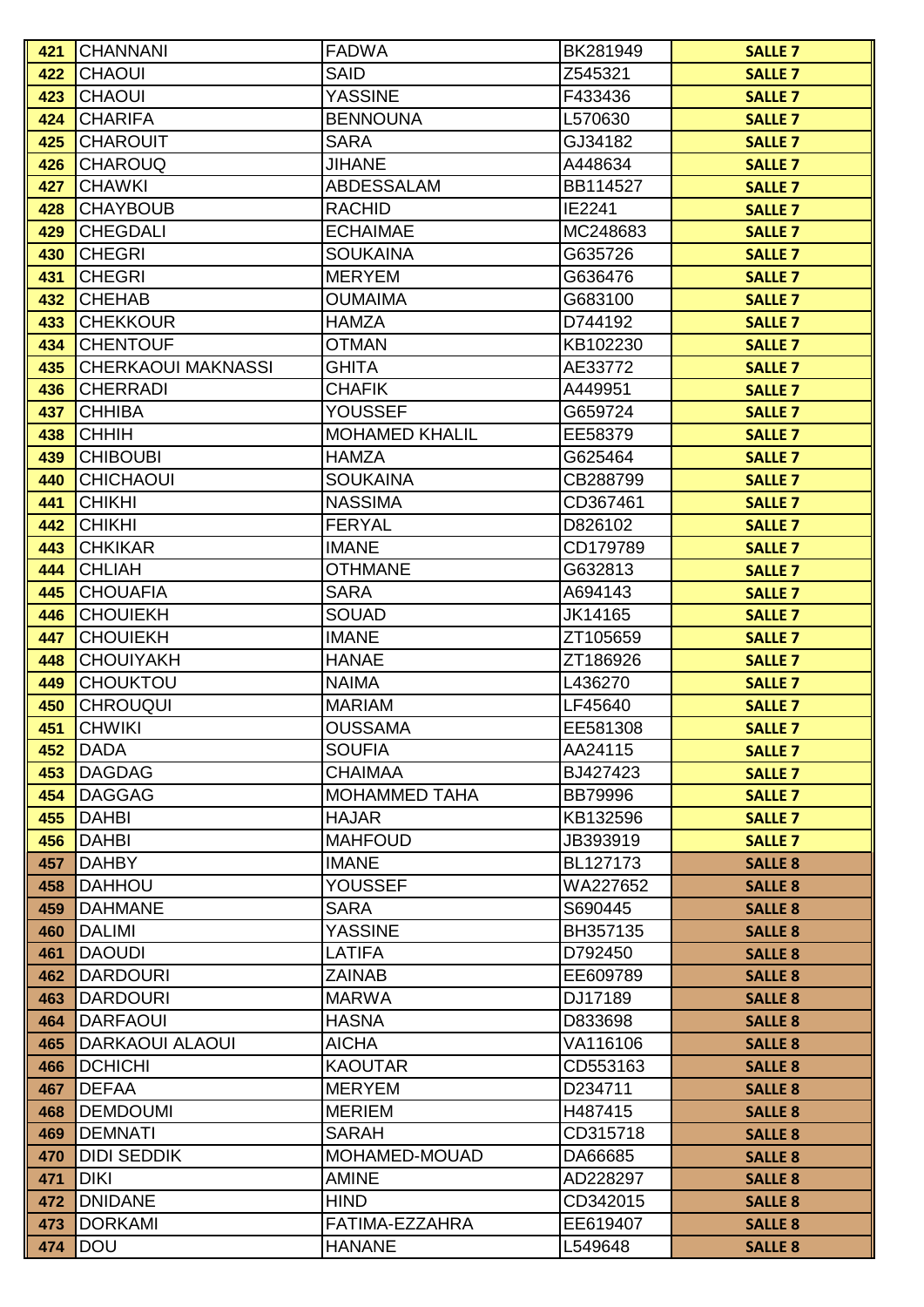| 475        | <b>IDRAA</b>                          | <b>OUMAYMA</b>                 | CD138262           | <b>SALLE 8</b>                     |
|------------|---------------------------------------|--------------------------------|--------------------|------------------------------------|
| 476        | DRAJOU                                | ABDELAAZIZ                     | Z341553            | <b>SALLE 8</b>                     |
| 477        | <b>DRIAI</b>                          | <b>ZAKARYAE</b>                | D776304            | <b>SALLE 8</b>                     |
| 478        | <b>DRISSI MALIANI</b>                 | <b>WIDAD</b>                   | AE181260           | <b>SALLE 8</b>                     |
| 479        | <b>ECHATOUI</b>                       | <b>RIM</b>                     | AD247834           | <b>SALLE 8</b>                     |
| 480        | <b>ED-DARHRI</b>                      | <b>YOUSSEF</b>                 | AE78890            | <b>SALLE 8</b>                     |
| 481        | <b>EDRIF</b>                          | <b>SALMA</b>                   | WA222388           | <b>SALLE 8</b>                     |
| 482        | <b>EFFIFAR</b>                        | <b>SABAH</b>                   | EE432704           | <b>SALLE 8</b>                     |
| 483        | <b>EJJAMI</b>                         | <b>MOHAMED</b>                 | BH399308           | <b>SALLE 8</b>                     |
| 484        | EL AAZZAOUI                           | <b>AHMED</b>                   | SH129758           | <b>SALLE 8</b>                     |
| 485        | EL AAZZOUZI                           | <b>FATIMA EZZAHRA</b>          | JC533909           | <b>SALLE 8</b>                     |
| 486        | EL ABID                               | <b>YOUSRA</b>                  | BK505283           | <b>SALLE 8</b>                     |
| 487        | <b>EL ABKARI</b>                      | <b>HOUDA</b>                   | C938279            | <b>SALLE 8</b>                     |
| 488        | <b>EL ABOUDI</b>                      | <b>SARA</b>                    | AD260055           | <b>SALLE 8</b>                     |
| 489        | <b>EL ABOUDI</b>                      | <b>SARA</b>                    | G673781            | <b>SALLE 8</b>                     |
| 490        | EL ABOUDI                             | <b>FOUZIA</b>                  | CD502422           | <b>SALLE 8</b>                     |
| 491        | <b>EL ABOUDI</b>                      | <b>IKRAME</b>                  | CD507250           | <b>SALLE 8</b>                     |
| 492        | <b>EL ADLOUNI</b>                     | <b>ABDELMOUNIM</b>             | DN22244            | <b>SALLE 8</b>                     |
| 493        | <b>EL ADRAOUI</b>                     | <b>SARA</b>                    | M510194            | <b>SALLE 8</b>                     |
| 494        | <b>EL AICH</b>                        | <b>ELMEHDI</b>                 | G689615            | <b>SALLE 8</b>                     |
| 495        | EL AIDI                               | <b>KENZA</b>                   | BE853111           | <b>SALLE 8</b>                     |
| 496        | <b>EL AJAJE</b>                       | <b>DOUAE</b>                   | AA44395            | <b>SALLE 8</b>                     |
| 497        | <b>EL ALAMI</b>                       | <b>SOUKAINA</b>                | AE124193           | <b>SALLE 8</b>                     |
| 498        | <b>EL ALAMI</b>                       | <b>MOHAMMED</b>                | CD186402           | <b>SALLE 10</b>                    |
| 499        | <b>EL ALLALI</b>                      | <b>HAJAR</b>                   | AE172140           | <b>SALLE 10</b>                    |
| 500        | <b>EL ALLALI</b>                      | <b>IMANE</b>                   | AA39942            | <b>SALLE 10</b>                    |
| 501        | <b>EL ALLAOUI</b>                     | <b>BILAL</b>                   | EA158032           | <b>SALLE 10</b>                    |
| 502        | <b>EL AMRANI</b>                      | <b>REDOUAN</b>                 | LA140408           | <b>SALLE 10</b>                    |
| 503        | <b>EL AMRANI</b>                      | <b>KAOUTAR</b>                 | D779875            | <b>SALLE 10</b>                    |
| 504        | <b>EL AMRANI</b>                      | <b>AMINE</b>                   | D833898            | <b>SALLE 10</b>                    |
| 505        | <b>EL AMRANI</b>                      | <b>OTHMANE</b>                 | AD137574           | <b>SALLE 10</b>                    |
| 506        | <b>EL AMRANI EL IDRISSI</b>           | <b>HICHAM</b>                  | P283094            | <b>SALLE 10</b>                    |
| 507        | <b>EL AMRAOUI</b>                     | <b>ISMAIL</b>                  | UC122958           | <b>SALLE 10</b>                    |
| 508        | <b>EL ANSARI</b>                      | ABDELJABBAR                    | U152489            | <b>SALLE 10</b>                    |
| 509        | <b>EL ANSARI</b>                      | <b>KAOUTAR</b>                 | U168147            | <b>SALLE 10</b>                    |
| 510        | <b>EL ANTRI</b>                       | <b>MOHAMED</b>                 | GA75896            | <b>SALLE 10</b>                    |
| 511        | <b>EL ARABI</b>                       | <b>EL MEHDI</b>                | GA134241           | <b>SALLE 10</b>                    |
| 512        | <b>EL ARFANI</b>                      | <b>ZINEB</b>                   | BB132137           | <b>SALLE 10</b>                    |
| 513        | <b>EL ASRI</b>                        | <b>RACHAD</b>                  | CD206307           | <b>SALLE 10</b>                    |
| 514        | <b>EL ATRASSI</b>                     | <b>OUSSAMA</b>                 | AA45199            | <b>SALLE 10</b>                    |
| 515        | <b>EL ATTAR</b>                       | <b>SANAA</b>                   | L458835            | <b>SALLE 10</b>                    |
| 516<br>517 | <b>EL AYOUBI</b><br><b>EL AZZOUZI</b> | <b>OSSAMA</b><br><b>NIHALE</b> | 1697954<br>Z567232 | <b>SALLE 10</b>                    |
| 518        | <b>EL AZZOUZI</b>                     | <b>OUSSAMA</b>                 | ZG125814           | <b>SALLE 10</b>                    |
| 519        | <b>EL BADAOUI</b>                     | <b>ASMAE</b>                   | Y369200            | <b>SALLE 10</b><br><b>SALLE 10</b> |
| 520        | <b>EL BADAOUI</b>                     | <b>NAAIMA</b>                  | X353639            |                                    |
| 521        | <b>EL BADAOUY</b>                     | <b>RACHID</b>                  | CD369071           | <b>SALLE 10</b><br><b>SALLE 10</b> |
| 522        | EL BADLAOUI                           | <b>ANASS</b>                   | AD208681           | <b>SALLE 10</b>                    |
| 523        | <b>EL BAHJA</b>                       | <b>AZIZA</b>                   | DA83327            | <b>SALLE 10</b>                    |
| 524        | <b>EL BAKASSI</b>                     | <b>YOUSSEF</b>                 | J366492            | <b>SALLE 10</b>                    |
| 525        | <b>EL BARDAOUI</b>                    | <b>MAROUA</b>                  | LB173581           | <b>SALLE 10</b>                    |
| 526        | <b>EL BASRI</b>                       | <b>RABIE</b>                   | CD230656           | <b>SALLE 10</b>                    |
| 527        | <b>EL BATI</b>                        | <b>MOUNYA</b>                  | FB103020           | <b>SALLE 10</b>                    |
| 528        | EL BAZ                                | <b>YAHYA</b>                   | A744840            | <b>SALLE 10</b>                    |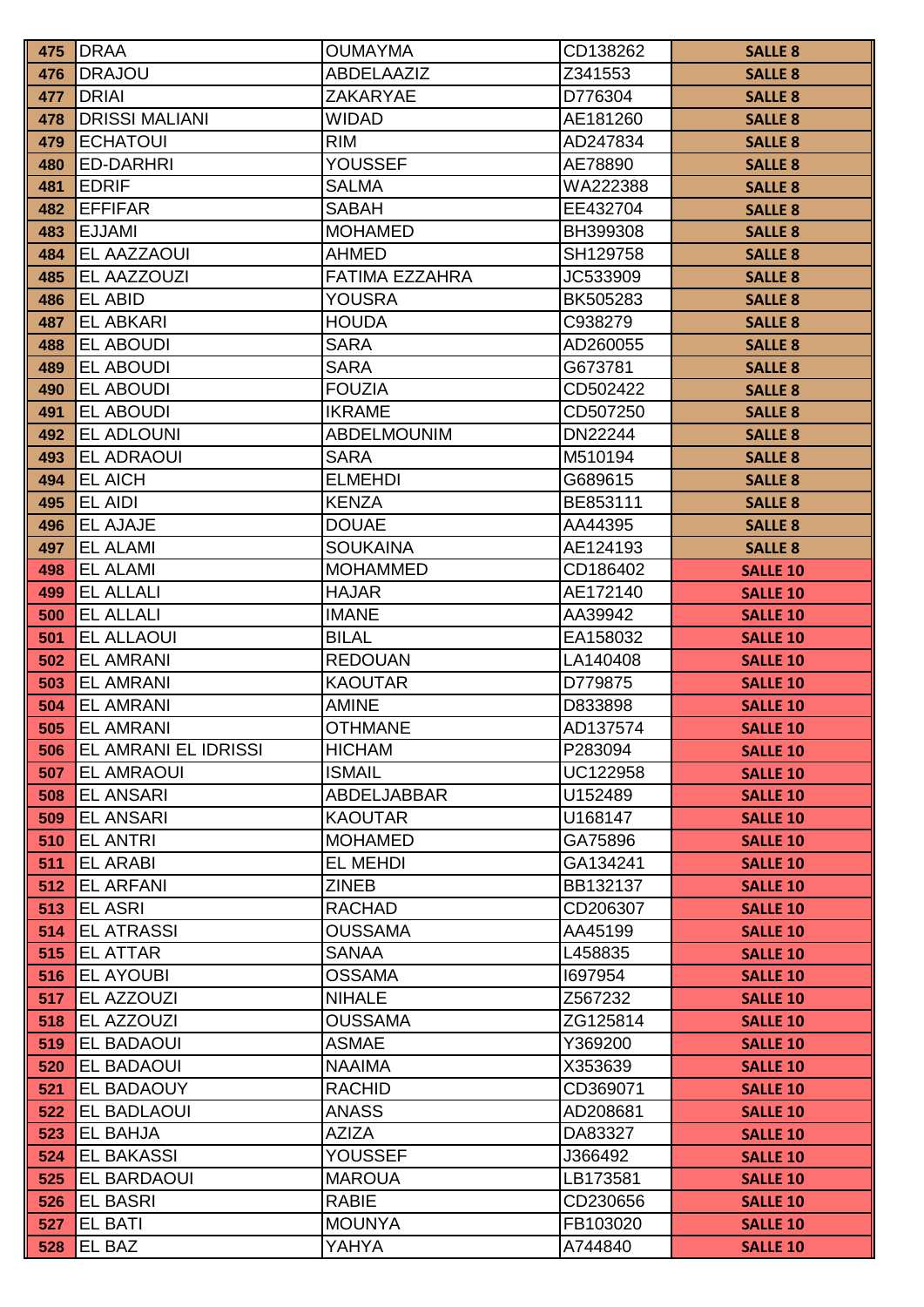| 529        | <b>EL BEKKARI</b>                      | <b>ABDELHANIN</b>               | CD370435            | <b>SALLE 10</b>                    |
|------------|----------------------------------------|---------------------------------|---------------------|------------------------------------|
| 530        | <b>EL BETROJI</b>                      | <b>TAOUFIK</b>                  | P238849             | <b>SALLE 10</b>                    |
| 531        | <b>EL BIAD</b>                         | <b>MARWA</b>                    | BH399268            | <b>SALLE 10</b>                    |
| 532        | EL BIED                                | <b>WIDAD</b>                    | AA57376             | <b>SALLE 10</b>                    |
| 533        | EL BIHI                                | <b>FERDAOUSSE</b>               | HH158451            | <b>SALLE 10</b>                    |
| 534        | <b>EL BOTI</b>                         | <b>CHAIMAE</b>                  | R353763             | <b>SALLE 10</b>                    |
| 535        | <b>EL BOUAICHI</b>                     | <b>AHMED</b>                    | W363498             | <b>SALLE 10</b>                    |
| 536        | <b>EL BOUANABI</b>                     | <b>MAROI</b>                    | G689708             | <b>SALLE 10</b>                    |
| 537        | EL BOUANANI                            | <b>ADIL</b>                     | AE72335             | <b>SALLE 10</b>                    |
| 538        | <b>EL BOUAZZAOUI</b>                   | <b>SAFA</b>                     | WB159172            | <b>SALLE 10</b>                    |
| 539        | <b>EL BOUKHARI</b>                     | <b>MARWA</b>                    | K506738             | <b>SALLE 10</b>                    |
| 540        | EL BOUKHARI                            | SALAH-EDDINE                    | D966472             | <b>SALLE 10</b>                    |
| 541        | <b>EL BOUKHARI</b>                     | <b>AMAL</b>                     | GK119734            | <b>SALLE 10</b>                    |
| 542        | <b>EL BQQAL</b>                        | <b>ISMAIL</b>                   | SH166694            | <b>SALLE 10</b>                    |
| 543        | <b>EL BYERE</b>                        | <b>SOUMIA</b>                   | T258857             | <b>SALLE 10</b>                    |
| 544        | <b>EL FADILI</b>                       | <b>FATIMA ZAHRAE</b>            | D855072             | <b>SALLE 10</b>                    |
| 545        | <b>EL FADLA</b>                        | <b>HAJAR</b>                    | AE77409             | <b>SALLE 10</b>                    |
| 546        | <b>EL FARCHI</b>                       | <b>RAHMA</b>                    | D987487             | <b>SALLE 10</b>                    |
| 547        | <b>EL FARHY</b>                        | <b>AFAF</b>                     | AE148030            | <b>SALLE 10</b>                    |
| 548        | <b>EL FASSI</b>                        | <b>FIRDAOUS</b>                 | AD213664            | <b>SALLE 10</b>                    |
| 549        | <b>EL FASSY</b>                        | <b>ASMAA</b>                    | FJ20691             | <b>SALLE 14</b>                    |
| 550        | <b>EL FECHETALY</b>                    | <b>SOUAD</b>                    | CD398463            | <b>SALLE 14</b>                    |
| 551        | <b>EL FILALI</b>                       | <b>ACHRAF</b>                   | AE134521            | <b>SALLE 14</b>                    |
| 552        | <b>EL FILALI</b>                       | <b>ABDELLAH</b>                 | A694684             | <b>SALLE 14</b>                    |
| 553        | <b>EL GARA</b>                         | <b>MANAR</b>                    | XA101724            | <b>SALLE 14</b>                    |
| 554        | <b>EL GARDI</b>                        | <b>WALID</b>                    | AA47092             | <b>SALLE 14</b>                    |
| 555        | <b>EL GHADIOUI</b>                     | <b>FATIMA EZZAHRA</b>           | BK278228            | <b>SALLE 14</b>                    |
| 556        | <b>EL GHARBAOUI</b>                    | <b>YOUSRA</b>                   | AD261704            | <b>SALLE 14</b>                    |
| 557        | <b>EL GHAZI</b>                        | <b>SAFAA</b>                    | AA34166             | <b>SALLE 14</b>                    |
| 558        | <b>EL GHAZOUANI</b>                    | <b>SOUKAINA</b>                 | CD511735            | <b>SALLE 14</b>                    |
| 559        | <b>EL GHAZZALI</b>                     | <b>FATIMA ZAHRA</b>             | A392568             | <b>SALLE 14</b>                    |
| 560        | <b>EL GHRIBE</b>                       | <b>ZAKARIAE</b>                 | CD376006            | <b>SALLE 14</b>                    |
| 561        | <b>EL HABCHI</b>                       | <b>CHOROUK</b>                  | M531747             | <b>SALLE 14</b>                    |
| 562        | <b>EL HACHIMI</b>                      | <b>CHAIMAA</b>                  | AD233562            | <b>SALLE 14</b>                    |
| 563        | <b>EL HACHIMY</b>                      | <b>MERYEM</b>                   | D238859             | <b>SALLE 14</b>                    |
| 564        | <b>EL HADDAD</b>                       | <b>ABD NASSAR</b>               | L446532             | <b>SALLE 14</b>                    |
| 565        | <b>EL HADDAJI</b>                      | <b>LOULOUA</b>                  | AE102862            | <b>SALLE 14</b>                    |
| 566        | <b>EL HADDOUTI</b>                     | <b>ASMAE</b>                    | S748171             | <b>SALLE 14</b>                    |
| 567        | <b>EL HADEQ</b>                        | <b>SOUKAINA</b>                 | A441379             | <b>SALLE 14</b>                    |
| 568        | <b>EL HAFDAOUI</b>                     | <b>KAWTAR</b>                   | A445722             | <b>SALLE 14</b>                    |
| 569        | <b>EL HAFIANE</b>                      | <b>HAJAR</b>                    | G542458             | <b>SALLE 14</b>                    |
| 570        | <b>EL HAFIDI</b><br><b>EL HAIDAOUI</b> | <b>OUMAIMA</b><br><b>AYMANE</b> | T241139             | <b>SALLE 14</b>                    |
| 571<br>572 | <b>EL HAIDI</b>                        | <b>AICHA</b>                    | K506535<br>JB473989 | <b>SALLE 14</b><br><b>SALLE 14</b> |
| 573        | <b>EL HAIL</b>                         | <b>LOUBNA</b>                   | 1695511             | <b>SALLE 14</b>                    |
| 574        | <b>IEL HAJEL</b>                       | <b>YOUSRA</b>                   | KB93851             |                                    |
| 575        | <b>EL HAJI</b>                         | <b>TAOUFIK</b>                  | L577029             | <b>SALLE 14</b><br><b>SALLE 14</b> |
| 576        | <b>EL HAJILI</b>                       | <b>MARYEM</b>                   | JY22818             | <b>SALLE 14</b>                    |
| 577        | <b>EL HAJILI</b>                       | <b>NADA</b>                     | AA41796             | <b>SALLE 14</b>                    |
| 578        | <b>EL HAJJAMI</b>                      | <b>NEZHA</b>                    | CD228379            | <b>SALLE 14</b>                    |
| 579        | <b>EL HAJJAMI</b>                      | <b>MOHAMMED AMINE</b>           | CD377417            | <b>SALLE 14</b>                    |
| 580        | <b>EL HAJJI</b>                        | <b>MOHAMMED</b>                 | L396512             | <b>SALLE 14</b>                    |
| 581        | <b>EL HALFI</b>                        | <b>NOURA</b>                    | X371469             | <b>SALLE 14</b>                    |
| 582        | <b>EL HALHOULI</b>                     | <b>HAMZA</b>                    | AE129388            | <b>SALLE 14</b>                    |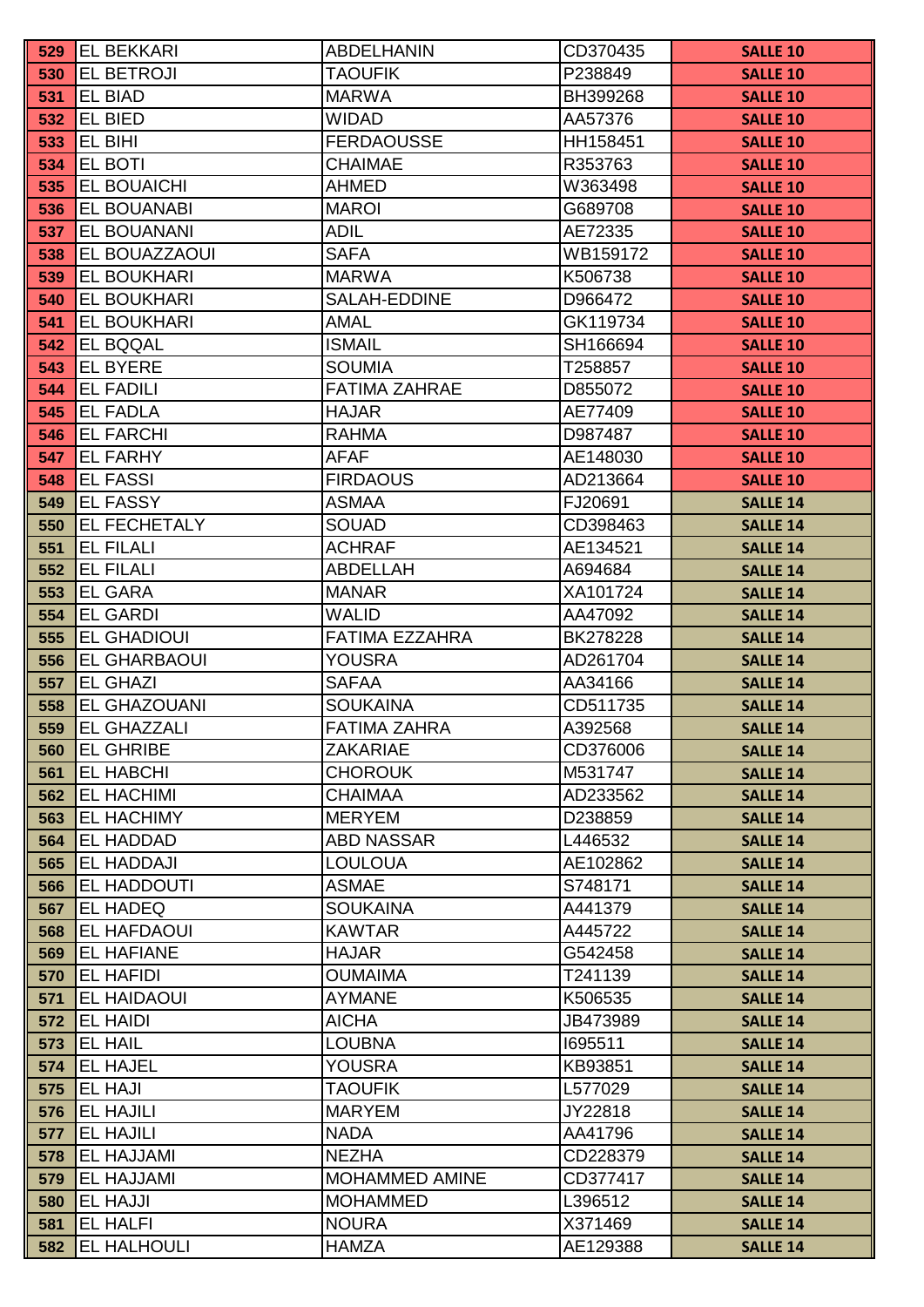| 583        | <b>EL HALOUI</b>                      | <b>MANAL</b>                    | CD237310           | <b>SALLE 14</b>                    |
|------------|---------------------------------------|---------------------------------|--------------------|------------------------------------|
| 584        | <b>EL HAMDADI</b>                     | <b>NADA</b>                     | R329197            | <b>SALLE 14</b>                    |
| 585        | <b>IEL HAMDI ALAOUI</b>               | <b>RACHID</b>                   | UC122250           | <b>SALLE 14</b>                    |
| 586        | <b>EL HAMI</b>                        | <b>ABDERRAHIM</b>               | PA143107           | <b>SALLE 14</b>                    |
| 587        | <b>EL HANANE</b>                      | <b>ISMAIL</b>                   | CN10819            | <b>SALLE 14</b>                    |
| 588        | <b>EL HANDI</b>                       | <b>MOHAMED AMINE</b>            | C419092            | <b>SALLE 14</b>                    |
| 589        | <b>EL HAOUARY</b>                     | <b>NADA</b>                     | Z553556            | <b>SALLE 14</b>                    |
| 590        | <b>EL HARIRI</b>                      | <b>DOUNIA</b>                   | 1682468            | <b>SALLE 14</b>                    |
| 591        | <b>EL HARKATI</b>                     | <b>JIHANE</b>                   | AD232982           | <b>SALLE 14</b>                    |
| 592        | <b>EL HARRATI</b>                     | <b>BEDRE DDINE</b>              | G642396            | <b>SALLE 14</b>                    |
| 593        | <b>EL HARTI</b>                       | <b>ABIR</b>                     | BH463865           | <b>SALLE 14</b>                    |
| 594        | <b>EL HASSANI</b>                     | <b>LALLA FADWA</b>              | A337951            | <b>SALLE 14</b>                    |
| 595        | <b>EL HASSANI ALAOUI</b>              | <b>SOUHAILA</b>                 | AE73082            | <b>SALLE 14</b>                    |
| 596        | <b>EL HASSANI EL IDRISSI</b>          | <b>SOUMYA</b>                   | CD83633            | <b>SALLE 14</b>                    |
| 597        | <b>EL HASSANY</b>                     | <b>NOHAD</b>                    | AE29961            | <b>SALLE 14</b>                    |
| 598        | <b>EL HATTAB</b>                      | <b>HASSNAE</b>                  | D696288            | <b>SALLE 14</b>                    |
| 599        | <b>EL HAYOUNI</b>                     | <b>MOHAMMED</b>                 | CD242871           | <b>SALLE 14</b>                    |
| 600        | <b>EL HEZZAME</b>                     | <b>ABDELHAKIM</b>               | A643782            | <b>SALLE 15</b>                    |
| 601        | EL HIDK                               | <b>OUAFAE</b>                   | CD512281           | <b>SALLE 15</b>                    |
| 602        | <b>EL HMIDI</b>                       | <b>ZINEB</b>                    | T224124            | <b>SALLE 15</b>                    |
| 603        | <b>EL HOUDNA</b>                      | <b>ILHAM</b>                    | GA73635            | <b>SALLE 15</b>                    |
| 604        | <b>EL HOUITI</b>                      | <b>ISMAIL</b>                   | GJ31345            | <b>SALLE 15</b>                    |
| 605        | <b>EL HOUMANI</b>                     | <b>MAROUANE</b>                 | HH112569           | <b>SALLE 15</b>                    |
| 606        | <b>EL IBRAHIMI</b>                    | <b>HIND</b>                     | T246507            | <b>SALLE 15</b>                    |
| 607        | <b>EL IDRISSI</b>                     | <b>AMAL</b>                     | A734588            | <b>SALLE 15</b>                    |
| 608        | <b>EL JADIRI</b>                      | <b>WIDAD</b>                    | SJ27459            | <b>SALLE 15</b>                    |
| 609        | EL JANATI EL IDRISSI                  | <b>KHALID</b>                   | AA3746             | <b>SALLE 15</b>                    |
| 610        | <b>EL JAOUHARI</b>                    | <b>HAFSA</b>                    | C786013            | <b>SALLE 15</b>                    |
| 611        | <b>EL JARJINI</b>                     | <b>NOUHA</b>                    | U181185            | <b>SALLE 15</b>                    |
| 612        | <b>EL JELLAOUI</b>                    | <b>ABDELILAH</b>                | EE713369           | <b>SALLE 15</b>                    |
| 613        | <b>EL JEMLI</b>                       | <b>MANAL</b>                    | SH169994           | <b>SALLE 15</b>                    |
| 614        | <b>EL JOUNI</b>                       | <b>ES-SEDDIK</b>                | ZT5696             | <b>SALLE 15</b>                    |
| 615        | <b>EL KADIRI</b>                      | <b>WISSAL</b>                   | BK283357           | <b>SALLE 15</b>                    |
| 616        | <b>EL KADIRI</b>                      | <b>RAOUIA</b>                   | 1693648            | <b>SALLE 15</b>                    |
| 617        | <b>IEL KAHLAOUI</b>                   | <b>ASMAE</b>                    | Z566480            | <b>SALLE 15</b>                    |
| 618        | <b>EL KAMARI</b>                      | <b>EL MEHDI</b>                 | M537079            | <b>SALLE 15</b>                    |
| 619        | <b>IEL KARNAOUI</b>                   | <b>SOUKAINA</b>                 | BL113932           | <b>SALLE 15</b>                    |
| 620        | <b>EL KASRI</b>                       | <b>LAMIAE</b>                   | AE162634           | <b>SALLE 15</b>                    |
| 621        | <b>EL KASSIMI</b>                     | <b>MAHA</b>                     | CD312069           | <b>SALLE 15</b>                    |
| 622        | <b>EL KELKHI</b>                      | <b>KHALIL</b>                   | G670171            | <b>SALLE 15</b>                    |
| 623        | <b>IEL KETTANI</b>                    | <b>DOUNIA</b>                   | W395750            | <b>SALLE 15</b>                    |
| 624        | <b>EL KHADIMI</b>                     | <b>KARIMA</b>                   | BH378772           | <b>SALLE 15</b>                    |
| 625        | <b>EL KHADIR</b>                      | <b>EL MEHDI</b>                 | BL107099           | <b>SALLE 15</b>                    |
| 626        | <b>EL KHALDI</b>                      | <b>ADNANE</b>                   | G901804            | <b>SALLE 15</b>                    |
| 627        | <b>EL KHALIFI</b>                     | <b>FATIMA EZZAHRAE</b>          | BE875184           | <b>SALLE 15</b>                    |
| 628        | <b>EL KHALIL</b>                      | <b>MOHAMED KAMAL</b>            | M538066            | <b>SALLE 15</b>                    |
| 629        | <b>EL KHARRAZI</b>                    | <b>ZAINEB</b>                   | JM50544            | <b>SALLE 15</b>                    |
| 630        | <b>EL KHARROUBI</b>                   | <b>SARAH</b>                    | CD500947           | <b>SALLE 15</b>                    |
| 631        | <b>EL KHOMSI</b>                      | <b>SARA</b><br><b>BADREDINE</b> | D853327            | <b>SALLE 15</b>                    |
| 632        | <b>EL KORY</b><br><b>IEL KOUHLANI</b> | <b>ADIL</b>                     | A743772<br>T227442 | <b>SALLE 15</b>                    |
| 633<br>634 | <b>EL KOURCHI</b>                     | <b>OMAR</b>                     | P278317            | <b>SALLE 15</b>                    |
| 635        | <b>EL LAHOUAJI</b>                    | <b>HANAE</b>                    | KB122878           | <b>SALLE 15</b><br><b>SALLE 15</b> |
| 636        | <b>EL MAGHRIBI</b>                    | <b>KAWTAR</b>                   | AE121729           | <b>SALLE 15</b>                    |
|            |                                       |                                 |                    |                                    |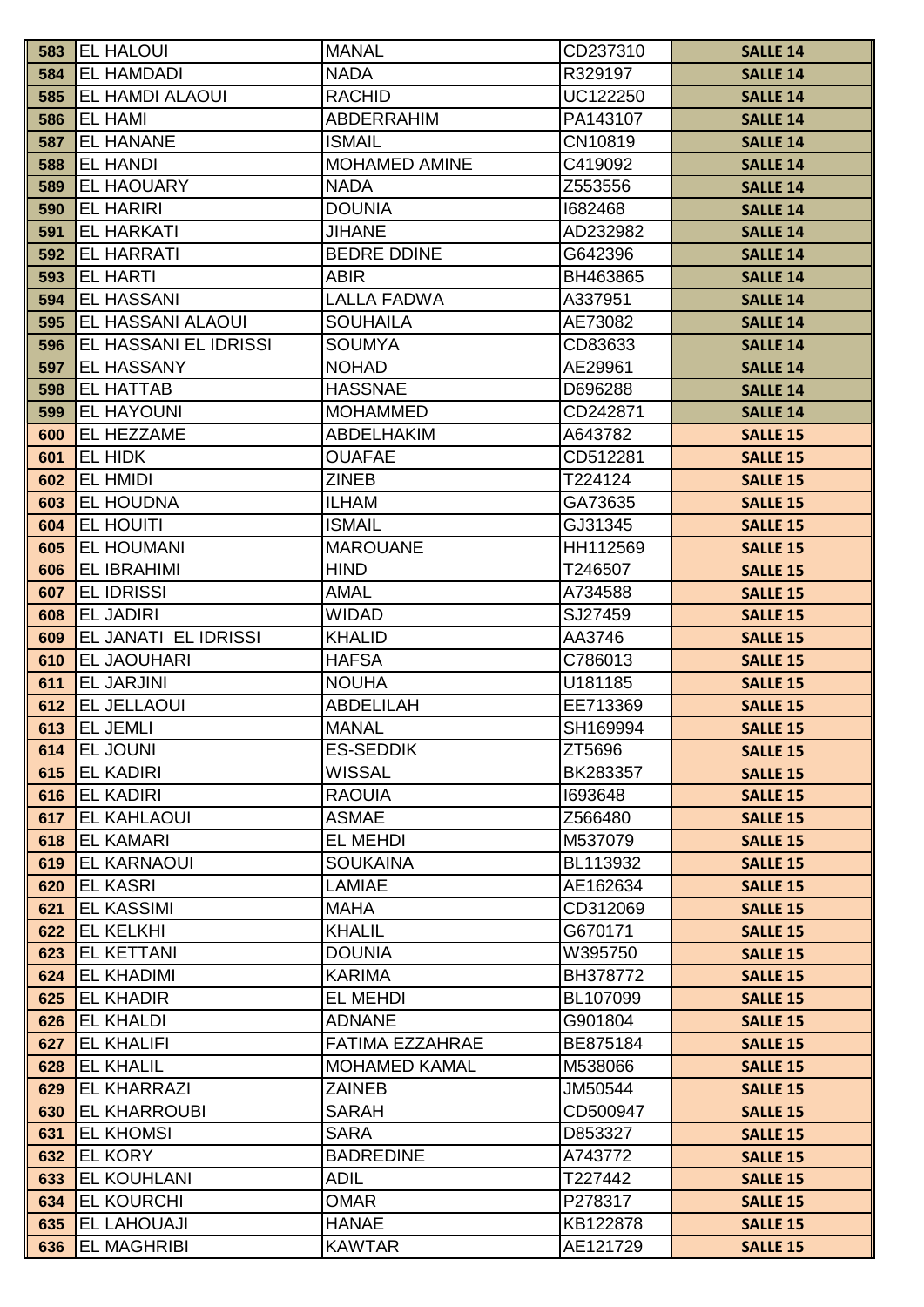| 637        | <b>EL MAHBOUBI</b>                      | <b>NADA</b>                       | AE100981             | <b>SALLE 15</b>                    |
|------------|-----------------------------------------|-----------------------------------|----------------------|------------------------------------|
| 638        | <b>EL MAJIDI</b>                        | AYMAN-MUSTAPHA                    | G672961              | <b>SALLE 15</b>                    |
| 639        | <b>IEL MAKHEFY</b>                      | <b>ZAKARIA</b>                    | GK129554             | <b>SALLE 15</b>                    |
| 640        | <b>IEL MALEKY</b>                       | FATIMA-EZZAHRA                    | 1715164              | <b>SALLE 15</b>                    |
| 641        | <b>EL MALIH</b>                         | <b>HAMZA</b>                      | CD350391             | <b>SALLE 15</b>                    |
| 642        | <b>EL MALKI</b>                         | <b>MALAK</b>                      | D989373              | <b>SALLE 15</b>                    |
| 643        | <b>EL MALLOUKI</b>                      | <b>HOUDA</b>                      | D737980              | <b>SALLE 15</b>                    |
| 644        | <b>EL MAMOUNI</b>                       | <b>OUMAIMA</b>                    | BK522121             | <b>SALLE 15</b>                    |
| 645        | <b>EL MANSOURI</b>                      | <b>FATIMA EZZAHRA</b>             | JE282679             | <b>SALLE 15</b>                    |
| 646        | <b>EL MANSOURI</b>                      | <b>LAILA</b>                      | LC235486             | <b>SALLE 15</b>                    |
| 647        | <b>EL MANSSOURI</b>                     | <b>FATIMA-ZAHRA</b>               | T249028              | <b>SALLE 15</b>                    |
| 648        | <b>EL MARABTI</b>                       | <b>RAJA</b>                       | EE571794             | <b>SALLE 15</b>                    |
| 649        | <b>EL MARBOUH</b>                       | <b>ZAINAB</b>                     | LB173477             | <b>SALLE 15</b>                    |
| 650        | <b>EL MAZGUALDI</b>                     | <b>SOUAD</b>                      | D744263              | <b>SALLE 15</b>                    |
| 651        | <b>EL MCHERHA</b>                       | <b>LAMIAA</b>                     | G619110              | <b>SALLE 16</b>                    |
| 652        | <b>EL MENDILI</b>                       | <b>FATIMA-ZAHRA</b>               | JC540030             | <b>SALLE 16</b>                    |
| 653        | <b>IEL MERABIT</b>                      | <b>CHAIMAE</b>                    | LB161439             | <b>SALLE 16</b>                    |
| 654        | <b>EL MERNISSI</b>                      | YOUSSEF                           | ZT99838              | <b>SALLE 16</b>                    |
| 655        | <b>EL MERNISSI</b>                      | <b>AYOUB</b>                      | CD260161             | <b>SALLE 16</b>                    |
| 656        | <b>EL MESSII</b>                        | <b>YOUSSEF</b>                    | BL82392              | <b>SALLE 16</b>                    |
| 657        | <b>EL MEZOUARI</b>                      | <b>IKRAME</b>                     | PB193323             | <b>SALLE 16</b>                    |
| 658        | <b>EL MISSOURI</b>                      | <b>ACHRAF</b>                     | VA111756             | <b>SALLE 16</b>                    |
| 659        | <b>EL MNOUAR</b>                        | <b>KHALID</b>                     | A740442              | <b>SALLE 16</b>                    |
| 660        | <b>EL MODNI</b>                         | <b>RANIA</b>                      | AD247556             | <b>SALLE 16</b>                    |
| 661        | <b>EL MOKRI</b>                         | <b>NADA</b>                       | FB94011              | <b>SALLE 16</b>                    |
| 662        | <b>EL MORABIT</b>                       | <b>AISSAM</b>                     | JK13697              | <b>SALLE 16</b>                    |
| 663        | <b>IEL MORABIT</b>                      | <b>FOUAD</b>                      | R308790              | <b>SALLE 16</b>                    |
| 664        | <b>EL MOUAFFAQ</b>                      | <b>FADOUA</b>                     | CD314051             | <b>SALLE 16</b>                    |
| 665        | <b>IEL MOUATASSIM</b>                   | <b>SALIM</b>                      | AD218135             | <b>SALLE 16</b>                    |
| 666        | <b>IEL MOUSSAOUI</b>                    | <b>YOSRA</b>                      | R346939              | <b>SALLE 16</b>                    |
| 667        | <b>EL MOUTAFAOUIK</b>                   | <b>AMAL</b>                       | D748019              | <b>SALLE 16</b>                    |
| 668        | <b>EL MOUTAOUAKIL</b>                   | <b>KHADIJA</b>                    | AD246889             | <b>SALLE 16</b>                    |
| 669        | <b>EL MOUTCHOU</b>                      | <b>CHAIMAE</b>                    | CD271331             | <b>SALLE 16</b>                    |
| 670        | <b>EL MOUTEE</b>                        | <b>MOHAMED TAHA</b>               | G626628              | <b>SALLE 16</b>                    |
| 671        | <b>EL MRABET</b>                        | <b>SOUKAINA</b>                   | CD543670             | <b>SALLE 16</b>                    |
| 672        | <b>IEL MYR</b>                          | <b>HASSAN</b>                     | CD234523             | <b>SALLE 16</b>                    |
| 673        | <b>IEL OMARI</b>                        | <b>AKRAM</b>                      | D823121              | <b>SALLE 16</b>                    |
| 674        | <b>EL OUAGHLIDI</b>                     | <b>LAMIAE</b>                     | CD524723             | <b>SALLE 16</b>                    |
| 675        | <b>IEL OUAHABI</b>                      | <b>OULAA</b>                      | AA45858              | <b>SALLE 16</b>                    |
| 676        | <b>EL OUAHABI</b>                       | <b>ACHAIMAA</b>                   | A391506              | <b>SALLE 16</b>                    |
| 677        | <b>EL OUALI</b>                         | <b>YOUSSRA</b>                    | T256118              | <b>SALLE 16</b>                    |
| 678        | <b>IEL OUARDI</b>                       | FATIMA-ZAHRA                      | A445111              | <b>SALLE 16</b>                    |
| 679        | <b>EL OUAZGHI</b>                       | <b>MARIYEM</b>                    | D797958              | <b>SALLE 16</b>                    |
| 680        | <b>EL OURRAT</b><br><b>EL OUSROUTI</b>  | <b>MOSTAFA</b>                    | JB409924             | <b>SALLE 16</b>                    |
| 681        |                                         | <b>ISLAM</b>                      | F434030              | <b>SALLE 16</b>                    |
| 682        | <b>EL QOURI</b>                         | <b>THAMI</b><br><b>ABDERAZZAK</b> | CD147114             | <b>SALLE 17</b>                    |
| 683        | <b>EL RHANDOR</b>                       |                                   | C971208              | <b>SALLE 17</b>                    |
| 684        | <b>EL RHAZAL</b>                        | <b>ISSAM</b>                      | CD326449             | <b>SALLE 17</b>                    |
| 685        | <b>EL YAAGOUBI</b><br><b>EL YACOUTI</b> | <b>OUMAIMA</b><br><b>ZAKARIA</b>  | GK137059<br>CD231706 | <b>SALLE 17</b>                    |
| 686<br>687 | <b>EL YAHYAOUI</b>                      | <b>YOUSSEF</b>                    | S576608              | <b>SALLE 17</b><br><b>SALLE 17</b> |
| 688        | <b>EL YAHYAOUI</b>                      | <b>NORA</b>                       | AD217645             | <b>SALLE 17</b>                    |
| 689        | <b>EL YAMLAHI</b>                       | <b>ADIL</b>                       | C911982              | <b>SALLE 17</b>                    |
| 690        | <b>EL YAZRI</b>                         | <b>FATIMA</b>                     | CD232799             | <b>SALLE 17</b>                    |
|            |                                         |                                   |                      |                                    |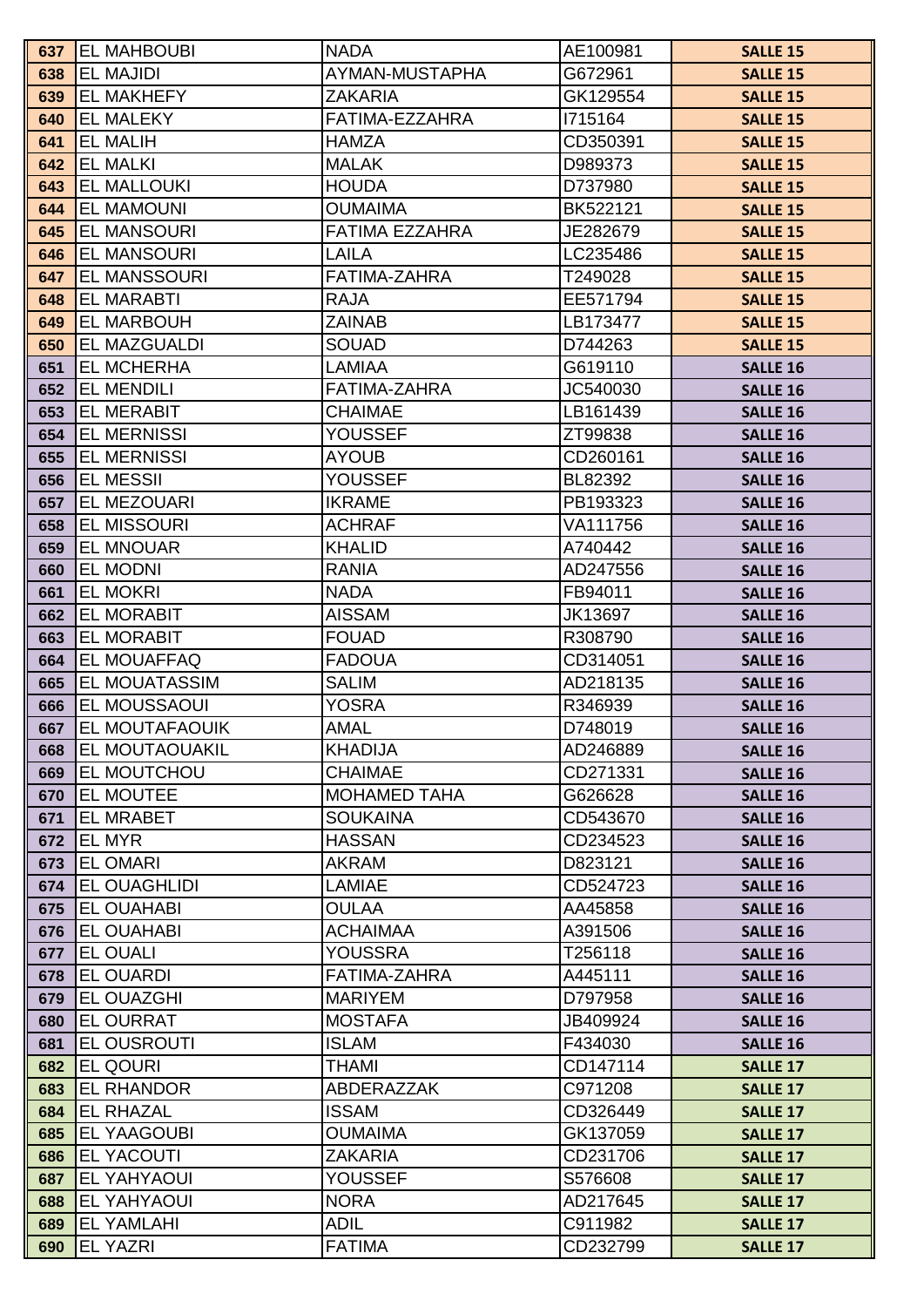| 691        | <b>IEL YOUNOUSSI</b>           | <b>MOHAMED</b>                   | LB150237            | <b>SALLE 17</b>                    |
|------------|--------------------------------|----------------------------------|---------------------|------------------------------------|
| 692        | <b>EL YOUSFI</b>               | <b>LAILA</b>                     | Z543145             | <b>SALLE 17</b>                    |
| 693        | <b>EL YOUSFI</b>               | <b>DALAL</b>                     | Z443308             | <b>SALLE 17</b>                    |
| 694        | <b>EL YOUSFI</b>               | <b>BERRI</b>                     | DA76474             | <b>SALLE 17</b>                    |
| 695        | <b>IEL YOUSSEFI</b>            | <b>AMAR</b>                      | ZG127097            | <b>SALLE 17</b>                    |
| 696        | <b>EL-AGRI</b>                 | <b>IMANNE</b>                    | CD198111            | <b>SALLE 17</b>                    |
| 697        | <b>ELALLAF</b>                 | <b>SAID</b>                      | IB223528            | <b>SALLE 17</b>                    |
| 698        | EL-AZZOUZI                     | NASR-ALLAH                       | CD234535            | <b>SALLE 17</b>                    |
| 699        | <b>EL-AZZOUZI</b>              | <b>ASMAE</b>                     | JA168974            | <b>SALLE 17</b>                    |
| 700        | <b>ELBOUHI</b>                 | <b>KHADIJA</b>                   | SH165230            | <b>SALLE 17</b>                    |
| 701        | <b>ELBROUMI</b>                | <b>OUSSAMA</b>                   | CD551851            | <b>SALLE 17</b>                    |
| 702        | <b>EL-FATMI</b>                | <b>CHAFIK</b>                    | UA95965             | <b>SALLE 17</b>                    |
| 703        | <b>EL-GHAZI</b>                | <b>MOHAMMED</b>                  | L479651             | <b>SALLE 17</b>                    |
| 704        | <b>EL-GHAZOUANI</b>            | <b>OUMAYMA</b>                   | ZT185734            | <b>SALLE 17</b>                    |
| 705        | <b>EL-GUENNOUNI</b>            | <b>GHIZLANE</b>                  | CD239949            | <b>SALLE 17</b>                    |
| 706        | <b>ELHADI</b>                  | <b>ADIL</b>                      | MC81922             | <b>SALLE 17</b>                    |
| 707        | <b>EL-HADI</b>                 | <b>AMINE</b>                     | Q316147             | <b>SALLE 17</b>                    |
| 708        | <b>EL-HANI</b>                 | <b>SALIM</b>                     | C975038             | <b>SALLE 17</b>                    |
| 709        | <b>ELHOUSSAINI</b>             | <b>ABOUBAKER</b>                 | JA138788            | <b>SALLE 17</b>                    |
| 710        | <b>ELJARI</b>                  | AHLAM                            | G691376             | <b>SALLE 17</b>                    |
| 711        | <b>EL-KARMOUDI</b>             | <b>YOUNESS</b>                   | ZT25970             | <b>SALLE 17</b>                    |
| 712        | <b>EL-KASRI</b>                | <b>SANAE</b>                     | ZT185258            | <b>SALLE 17</b>                    |
| 713        | <b>EL-KHALFANI</b>             | <b>ZAKARIA</b>                   | V272034             | <b>SALLE 18</b>                    |
| 714        | <b>EL-KHAMMARI</b>             | <b>RANYA</b>                     | GM173482            | <b>SALLE 18</b>                    |
| 715        | <b>IELKOUTOUR</b>              | <b>MOHAMED</b>                   | WB129403            | <b>SALLE 18</b>                    |
| 716        | ELLAIMI                        | <b>ABDERRAHMANE</b>              | GJ16567             | <b>SALLE 18</b>                    |
| 717        | <b>ELLIACHE</b>                | <b>BADR</b>                      | G631148             | <b>SALLE 18</b>                    |
| 718        | <b>EL-MIZABI</b>               | <b>RACHID</b>                    | ZT95000             | <b>SALLE 18</b>                    |
| 719        | <b>IEL-MOURABIT</b>            | <b>FATIMA EZZAHRA</b>            | 1713266             | <b>SALLE 18</b>                    |
| 720        | <b>EL-MRABET</b>               | <b>OTHMANE</b>                   | CD596799            | <b>SALLE 18</b>                    |
| 721        | <b>IEL-OUARDI</b>              | <b>ANASS</b>                     | BE870665            | <b>SALLE 18</b>                    |
| 722        | <b>IELOUMARY</b>               | <b>ZINEB</b>                     | X308580             | <b>SALLE 18</b>                    |
| 723        | <b>ELQOUCH</b>                 | <b>KARIMA</b>                    | EE614556            | <b>SALLE 18</b>                    |
| 724        | <b>ENNABI</b>                  | <b>HIBA</b>                      | D828124             | <b>SALLE 18</b>                    |
| 725        | <b>EN-NADRAOUI</b>             | <b>AHMED</b>                     | IB200735            | <b>SALLE 18</b>                    |
| 726        | <b>IENNAJAR</b>                | <b>OUSSAMA</b>                   | AD229692            | <b>SALLE 18</b>                    |
| 727        | <b>EN-NASRAOUI</b>             | <b>KHADIJA</b>                   | BH387815            | <b>SALLE 18</b>                    |
| 728        | <b>ENNASSIRI</b>               | <b>MOHAMED AMINE</b>             | V302501             | <b>SALLE 18</b>                    |
| 729        | <b>ENNOU</b>                   | <b>LAMIAE</b>                    | CD86122             | <b>SALLE 18</b>                    |
| 730        | <b>ER MAIDI</b>                | <b>MAROUA</b>                    | CD270236            | <b>SALLE 18</b>                    |
| 731        | <b>ER RACHIDI</b>              | <b>OUMAIMA</b>                   | CD470207            | <b>SALLE 18</b>                    |
| 732        | <b>ERAJOUANI</b>               | <b>ADIL</b>                      | DO2814              | <b>SALLE 18</b>                    |
| 733        | <b>ERGUIG</b>                  | <b>AYOUB</b>                     | AD213762            | <b>SALLE 18</b>                    |
| 734        | <b>ERJALI</b><br>ERRAI         | <b>MERYEM</b><br><b>IBTISSAM</b> | BE852762<br>AE26126 | <b>SALLE 18</b>                    |
| 735        |                                |                                  |                     | <b>SALLE 18</b>                    |
| 736        | <b>ERRAJI</b><br><b>ERRAJI</b> | <b>JIHANE</b><br><b>OMAR</b>     | J422956<br>JF44546  | <b>SALLE 18</b>                    |
| 737        | <b>ERRAJY</b>                  | <b>MARIAM</b>                    | D774726             | <b>SALLE 18</b>                    |
| 738<br>739 | <b>ER-RHIF</b>                 | <b>IMANE</b>                     | OD35183             | <b>SALLE 18</b>                    |
| 740        | <b>ERROTNI</b>                 | <b>JAMAL</b>                     | GA176411            | <b>SALLE 18</b>                    |
| 741        | <b>ESSABBAR</b>                | <b>HOUDA</b>                     | CD225700            | <b>SALLE 18</b><br><b>SALLE 18</b> |
| 742        | <b>ESSAFIR</b>                 | <b>INTISSAR</b>                  | BL129370            | <b>SALLE 18</b>                    |
| 743        | <b>ESSAISY</b>                 | <b>FATIMA</b>                    | HA189913            | <b>SALLE 18</b>                    |
| 744        | <b>ESSALBI</b>                 | <b>MOHAMED</b>                   | CD633014            | <b>SALLE 18</b>                    |
|            |                                |                                  |                     |                                    |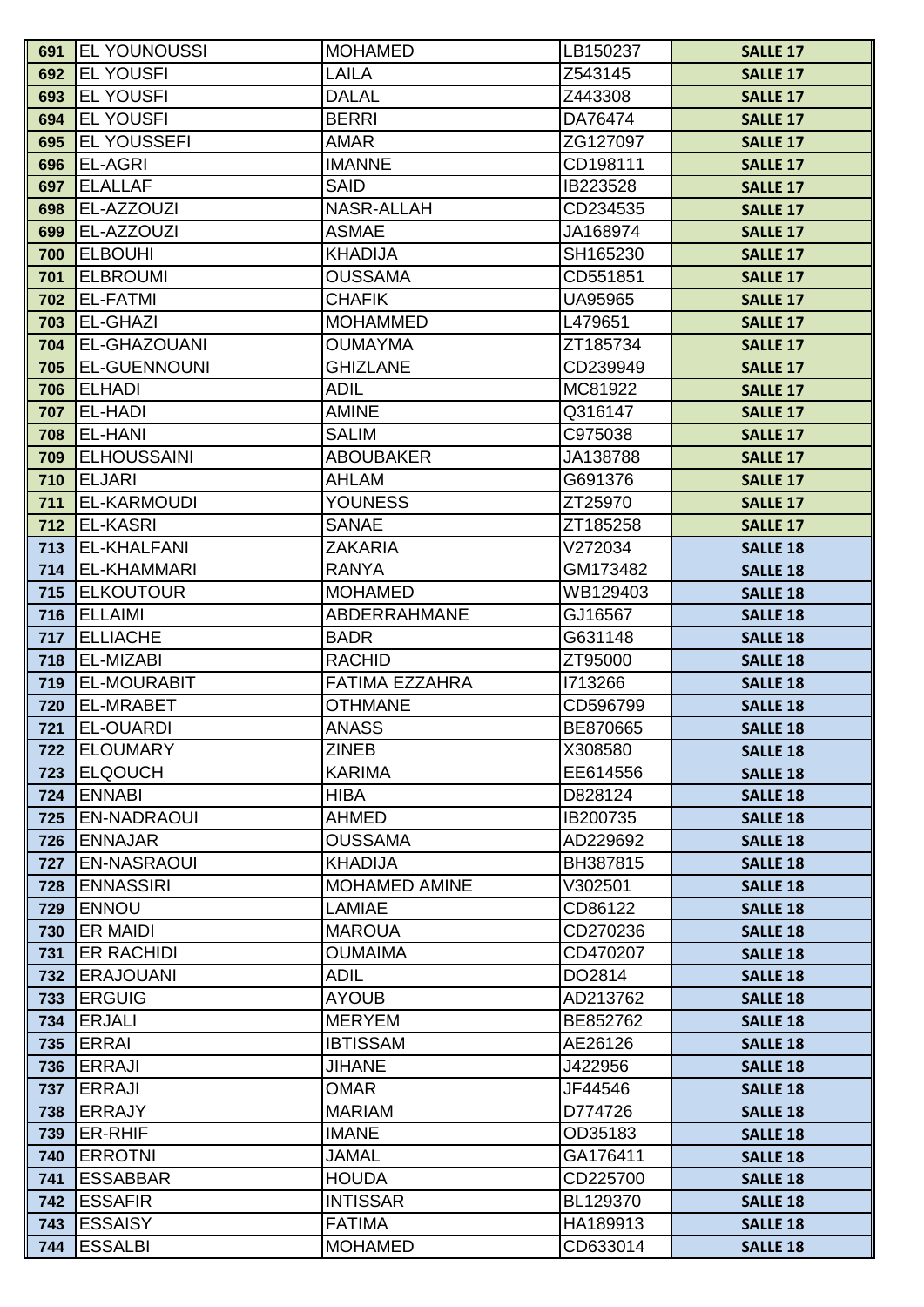| 745        | <b>ESSALHI</b>                   | <b>SARA</b>                            | AA47147             | <b>SALLE 18</b>                            |
|------------|----------------------------------|----------------------------------------|---------------------|--------------------------------------------|
| 746        | <b>ES-SALMANI</b>                | <b>SAAD</b>                            | CD252855            | <b>SALLE 18</b>                            |
| 747        | <b>ESSAMTI</b>                   | <b>DALILA</b>                          | AB653036            | <b>SALLE 18</b>                            |
| 748        | <b>ESSAMTI</b>                   | <b>MOHAMMED</b>                        | AB630513            | <b>SALLE 18</b>                            |
| 749        | <b>ESSANHAJI</b>                 | <b>ADIL</b>                            | AB642634            | <b>SALLE 18</b>                            |
| 750        | <b>ESSAOUABI</b>                 | <b>HAMZA</b>                           | JE289368            | <b>SALLE 18</b>                            |
| 751        | <b>ES-SOUFY</b>                  | <b>ZINEB</b>                           | CD526048            | <b>SALLE 18</b>                            |
| 752        | <b>ET-TAHIR</b>                  | <b>ZINEB</b>                           | Z463119             | <b>SALLE 18</b>                            |
| 753        | <b>ETTAHIRI</b>                  | <b>YASSINE</b>                         | A394432             | <b>SALLE 18</b>                            |
| 754        | ET-TAHOURI                       | <b>RIDA</b>                            | ZG124952            | <b>SALLE 18</b>                            |
| 755        | <b>ETTAHRI</b>                   | <b>AICHA</b>                           | G542136             | <b>SALLE 18</b>                            |
| 756        | <b>ETTAKANI</b>                  | <b>DOHA</b>                            | H698162             | <b>SALLE 18</b>                            |
| 757        | ET-TAYYACHE                      | <b>ZINEB</b>                           | G631544             | <b>SALLE 18</b>                            |
| 758        | <b>ETTOUGHRI</b>                 | <b>MANAL</b>                           | J490317             | <b>SALLE 18</b>                            |
| 759        | <b>EZAROUAL</b>                  | <b>ABDELLATIF</b>                      | JM1067              | <b>SALLE 18</b>                            |
| 760        | <b>EZBIRI</b>                    | <b>MARYEM</b>                          | G510598             | <b>SALLE 18</b>                            |
| 761        | <b>EZZAAZAA</b>                  | <b>AYOUB</b>                           | EE541008            | <b>SALLE 18</b>                            |
| 762        | <b>EZZABDI</b>                   | <b>IMANE</b>                           | DA74351             | <b>SALLE 18</b>                            |
| 763        | <b>FADI</b>                      | <b>MOKHTAR</b>                         | EE466956            | <b>SALLE 18</b>                            |
| 764        | <b>FADIL</b>                     | <b>AYOUB</b>                           | W385889             | <b>AMPHI ZNIBER</b>                        |
| 765        | <b>FADILI</b>                    | <b>AYMEN</b>                           | AD261045            | <b>AMPHI ZNIBER</b>                        |
| 766        | <b>FAGHRAOUI</b>                 | <b>SAID</b>                            | JA53237             | <b>AMPHI ZNIBER</b>                        |
| 767        | <b>FAHSI</b>                     | <b>EL MEHDI</b>                        | CD235643            | <b>AMPHI ZNIBER</b>                        |
| 768        | <b>FAIK</b>                      | <b>SAFAE</b>                           | AB352051            | <b>AMPHI ZNIBER</b>                        |
| 769        | <b>FAIZ</b>                      | <b>ABDELLATIF</b>                      | J460075             | <b>AMPHI ZNIBER</b>                        |
| 770        | <b>FAKIR</b>                     | <b>RACHIDA</b>                         | HA98061             | <b>AMPHI ZNIBER</b>                        |
| 771        | <b>FAROUK</b>                    | <b>ABDELWAHED</b>                      | BK620403            | <b>AMPHI ZNIBER</b>                        |
| 772        | <b>FATIH</b>                     | <b>RANIA</b>                           | AE231263            | <b>AMPHI ZNIBER</b>                        |
| 773        | <b>FATIHI</b>                    | <b>SARA</b>                            | AD200235            | <b>AMPHI ZNIBER</b>                        |
| 774        | <b>IFATTOUHY</b>                 | <b>RACHID</b>                          | CD503476            | <b>AMPHI ZNIBER</b>                        |
| 775        | <b>FENNICH</b>                   | <b>EL MEHDI</b>                        | A445356             | <b>AMPHI ZNIBER</b>                        |
| 776        | <b>FETTAH</b>                    | <b>HAFSA</b>                           | Q312780             | <b>AMPHI ZNIBER</b>                        |
| 777        | <b>FIHRI FASSI</b>               | <b>ABDERRAHMANE</b>                    | AE130419            | <b>AMPHI ZNIBER</b>                        |
| 778        | <b>FILALI</b>                    | <b>IMAD</b>                            | Z464123             | <b>AMPHI ZNIBER</b>                        |
| 779        | <b>FIQHI</b>                     | <b>WISSAL</b>                          | W382057             | <b>AMPHI ZNIBER</b>                        |
| 780        | <b>FOUKAL</b>                    | <b>SOUMIA</b>                          | JA151913            | <b>AMPHI ZNIBER</b>                        |
| 781        | <b>FYAD</b>                      | <b>MOHAMMED ALI</b>                    | G640468             | <b>AMPHI ZNIBER</b>                        |
| 782        | <b>GANNOUN</b>                   | <b>SOUKAYNA</b>                        | SA19322             | <b>AMPHI ZNIBER</b>                        |
| 783        | <b>GAOUT</b>                     | <b>OUMAIMA</b>                         | J468180             | <b>AMPHI ZNIBER</b>                        |
| 784        | <b>GARTANI</b>                   | <b>MOHAMMED</b>                        | CD315692            | <b>AMPHI ZNIBER</b>                        |
| 785        | <b>GELTI</b>                     | <b>YASMINA</b><br><b>MOHAMED ISLAM</b> | AE161319            | <b>AMPHI ZNIBER</b>                        |
| 786        | <b>GHARIB</b><br><b>GHARRAFI</b> | <b>MEHDI</b>                           | J490302<br>EE716556 | <b>AMPHI ZNIBER</b>                        |
| 787<br>788 | <b>GHBALI</b>                    | <b>AMINA</b>                           | BE857704            | <b>AMPHI ZNIBER</b><br><b>AMPHI ZNIBER</b> |
| 789        | <b>GHBALI</b>                    | <b>HALIMA</b>                          | BE857703            | <b>AMPHI ZNIBER</b>                        |
| 790        | <b>GHIZLANE</b>                  | <b>YOUSSEF</b>                         | AD227722            | <b>AMPHI ZNIBER</b>                        |
| 791        | <b>GHORBAL</b>                   | <b>MOUAD</b>                           | HH100112            | <b>AMPHI ZNIBER</b>                        |
| 792        | <b>GOUBRAIM</b>                  | FATIMA-ZAHRA                           | AA51958             | <b>AMPHI ZNIBER</b>                        |
| 793        | <b>GOUGALI</b>                   | <b>FATIMA ZOHRA</b>                    | AD205428            | <b>AMPHI ZNIBER</b>                        |
| 794        | <b>GOUIJJANE</b>                 | <b>NAIMA</b>                           | JE288034            | <b>AMPHI ZNIBER</b>                        |
| 795        | <b>GOUMRHAR</b>                  | <b>HICHAM</b>                          | A717448             | <b>AMPHI ZNIBER</b>                        |
| 796        | <b>GRACHI</b>                    | <b>ABDELMOUNAIM</b>                    | BK288458            | <b>AMPHI ZNIBER</b>                        |
| 797        | <b>GRIGUER</b>                   | <b>SARA</b>                            | D998381             | <b>AMPHI ZNIBER</b>                        |
| 798        | <b>GRITA</b>                     | <b>YOUNES</b>                          | AB329909            | <b>AMPHI ZNIBER</b>                        |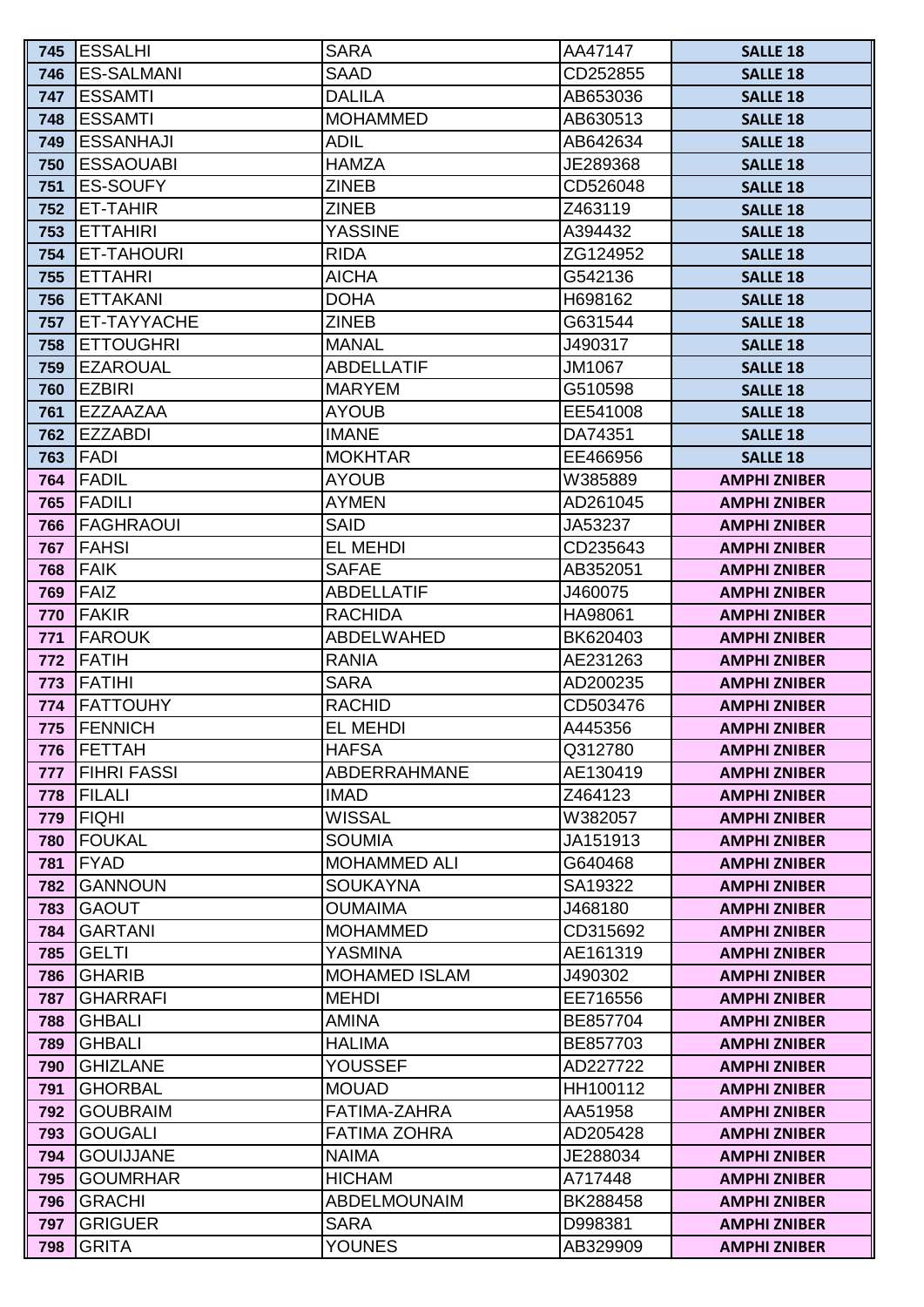| 799        | <b>IGUENDOUZ</b>                 | <b>HANAE</b>                   | F414835             | <b>AMPHI ZNIBER</b>                        |
|------------|----------------------------------|--------------------------------|---------------------|--------------------------------------------|
| 800        | <b>GZANI</b>                     | <b>IMANE</b>                   | CB290911            | <b>AMPHI ZNIBER</b>                        |
| 801        | <b>HABACH</b>                    | <b>HAJAR</b>                   | AD223339            | <b>AMPHI ZNIBER</b>                        |
| 802        | <b>HABBOUZ</b>                   | <b>FARIDA</b>                  | IE14600             | <b>AMPHI ZNIBER</b>                        |
| 803        | <b>HABIBI IHLANE</b>             | <b>OTHMANE</b>                 | CD326492            | <b>AMPHI ZNIBER</b>                        |
| 804        | <b>HADDANI</b>                   | <b>JALILA</b>                  | A741256             | <b>AMPHI ZNIBER</b>                        |
| 805        | <b>HAFIANE</b>                   | <b>BOUCHRA</b>                 | M544630             | <b>AMPHI ZNIBER</b>                        |
| 806        | <b>HAFSI</b>                     | <b>ZINEB</b>                   | A442678             | <b>AMPHI ZNIBER</b>                        |
| 807        | <b>HAIMA</b>                     | LAILA                          | JA164907            | <b>AMPHI ZNIBER</b>                        |
| 808        | <b>HAJJAMI</b>                   | <b>IMAD</b>                    | D744123             | <b>AMPHI ZNIBER</b>                        |
| 809        | <b>ILLAH</b>                     | <b>ASMAE</b>                   | AB344659            | <b>AMPHI ZNIBER</b>                        |
| 810        | <b>ILLAH</b>                     | <b>AMINE</b>                   | UC148814            | <b>AMPHI ZNIBER</b>                        |
| 811        | <b>HAKIS</b>                     | <b>SOUKAINA</b>                | D735804             | <b>AMPHI ZNIBER</b>                        |
| 812        | <b>HAKKOU</b>                    | <b>BRAHIM</b>                  | P278081             | <b>AMPHI ZNIBER</b>                        |
| 813        | <b>HALKA</b>                     | <b>MOHAMED</b>                 | L527798             | <b>AMPHI ZNIBER</b>                        |
| 814        | <b>HALLOUL-SITTE</b>             | <b>JIHANE</b>                  | G670546             | <b>AMPHI ZNIBER</b>                        |
| 815        | <b>HAMAMA</b>                    | <b>SARA</b>                    | CD243828            | <b>AMPHI ZNIBER</b>                        |
| 816        | <b>HAMDANI</b>                   | <b>MOHAMMED</b>                | CD262222            | <b>AMPHI ZNIBER</b>                        |
| 817        | <b>HAMDANI</b>                   | <b>ABDELHAMID</b>              | D968120             | <b>AMPHI ZNIBER</b>                        |
| 818        | <b>HAMIDI</b>                    | <b>EL MEHDI</b>                | AE173041            | <b>AMPHI ZNIBER</b>                        |
| 819        | <b>HAMMOUCHI</b>                 | <b>MOHAMMED</b>                | BJ401775            | <b>AMPHI ZNIBER</b>                        |
| 820        | <b>HAMMOUMI</b>                  | <b>EL ADRAA</b>                | CD227027            | <b>AMPHI ZNIBER</b>                        |
| 821        | <b>HAMOU-MINA</b>                | <b>INCAFE</b>                  | AE73912             | <b>AMPHI ZNIBER</b>                        |
| 822        | <b>HAMRI</b>                     | <b>ZINEB</b>                   | 1705840             | <b>AMPHI ZNIBER</b>                        |
| 823        | <b>HAMSI</b>                     | <b>ABDELLAH</b>                | T201365             | <b>AMPHI ZNIBER</b>                        |
| 824        | <b>HAMZA</b>                     | <b>ABDELHAKIM</b>              | PA212766            | <b>AMPHI ZNIBER</b>                        |
| 825        | <b>HANDOUR</b>                   | <b>ASIM</b>                    | LE22224             | <b>AMPHI ZNIBER</b>                        |
| 826        | <b>HANNOUNI</b>                  | <b>KELTOUME</b>                | G636986             | <b>AMPHI ZNIBER</b>                        |
| 827        | <b>HANZAZ</b>                    | <b>NOUHA</b>                   | AA45340             | <b>AMPHI ZNIBER</b>                        |
| 828        | <b>HARIDA</b>                    | FATIMA EZZAHRA                 | BK623009            | <b>AMPHI ZNIBER</b>                        |
| 829        | <b>HARTI</b>                     | <b>FATIMA</b>                  | AB268470            | <b>AMPHI ZNIBER</b>                        |
| 830        | <b>HASBI</b>                     | <b>EL MEHDI</b>                | CD511874            | <b>AMPHI ZNIBER</b>                        |
| 831        | <b>HASBI</b>                     | <b>ASMA</b>                    | AD230768            | <b>AMPHI ZNIBER</b>                        |
| 832        | <b>HASSALA</b>                   | <b>HAJAR</b>                   | 1647455             | <b>AMPHI ZNIBER</b>                        |
| 833        | <b>HASSANI</b>                   | <b>OUSSAMA</b>                 | D987507             | <b>AMPHI ZNIBER</b>                        |
| 834        | <b>HASSANI</b>                   | <b>NOUR-EL HOUDA</b>           | F571564             | <b>AMPHI ZNIBER</b>                        |
| 835        | <b>HASSANI-ALAOUI</b>            | <b>MERYEM</b>                  | A448127             | <b>AMPHI ZNIBER</b>                        |
| 836        | <b>HASSAR</b>                    | <b>YOUNES</b>                  | CB296333            | <b>AMPHI ZNIBER</b>                        |
| 837        | <b>HASSOUN</b>                   | <b>HANAA</b>                   | L529003             | <b>AMPHI ZNIBER</b>                        |
| 838        | <b>HAYDAR</b>                    | <b>ZINEB</b>                   | BB106492            | <b>AMPHI ZNIBER</b>                        |
| 839        | <b>HBIBI</b>                     | <b>IMAD</b><br><b>MAROUANE</b> | D833382             | <b>AMPHI ZNIBER</b>                        |
| 840<br>841 | <b>HDIDOU</b><br><b>HERTOUCH</b> | <b>AFAFE</b>                   | Q305398<br>SH155199 | <b>AMPHI ZNIBER</b>                        |
| 842        | <b>HIDOUFA</b>                   | <b>MALIKA</b>                  | PB202261            | <b>AMPHI ZNIBER</b><br><b>AMPHI ZNIBER</b> |
| 843        | <b>HIKMAT</b>                    | <b>SOUKAINA</b>                | EE595219            | <b>AMPHI ZNIBER</b>                        |
| 844        | HILMI                            | <b>ABDELMAJID</b>              | MC215207            | <b>AMPHI ZNIBER</b>                        |
| 845        | <b>HIZAM</b>                     | <b>YOUSSEF</b>                 | FJ17733             | <b>AMPHI ZNIBER</b>                        |
| 846        | <b>ILUOUH</b>                    | <b>MOHAMMED</b>                | X343466             | <b>AMPHI ZNIBER</b>                        |
| 847        | <b>ILUOUH</b>                    | <b>ZAYNAB</b>                  | ZT180802            | <b>AMPHI ZNIBER</b>                        |
| 848        | <b>HLAILOU</b>                   | <b>AYMANE</b>                  | DJ26109             | <b>AMPHI ZNIBER</b>                        |
| 849        | <b>HMIGUI</b>                    | <b>AICHA</b>                   | AE85343             | <b>AMPHI ZNIBER</b>                        |
| 850        | <b>HNINI</b>                     | <b>NOUHAILA</b>                | D968376             | <b>AMPHI ZNIBER</b>                        |
| 851        | <b>HOSNI</b>                     | <b>ASMA</b>                    | EE616167            | <b>AMPHI ZNIBER</b>                        |
| 852        | <b>HOUARI</b>                    | <b>REDOUANE</b>                | UC137349            | <b>AMPHI ZNIBER</b>                        |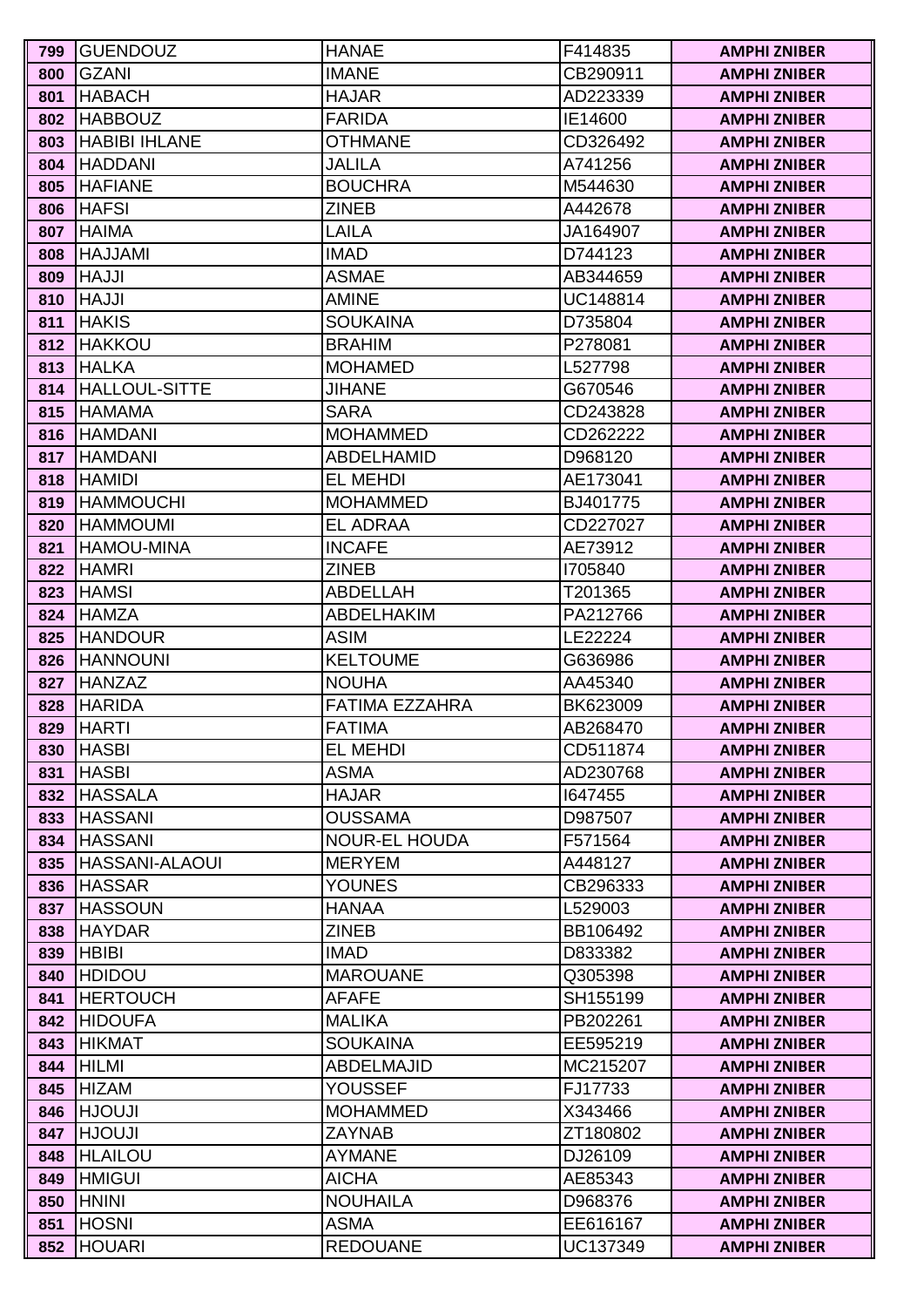| 853        | <b>HOUNAINE</b>                   | <b>SALAH</b>                  | BL115103            | <b>AMPHI ZNIBER</b>                |
|------------|-----------------------------------|-------------------------------|---------------------|------------------------------------|
| 854        | <b>HRICHI</b>                     | <b>HAJER</b>                  | F448064             | <b>AMPHI ZNIBER</b>                |
| 855        | <b>HYATI</b>                      | <b>MOHAMMED</b>               | M553648             | <b>AMPHI ZNIBER</b>                |
| 856        | <b>IAT OUHIMED</b>                | <b>KARIMA</b>                 | AA39249             | <b>AMPHI ZNIBER</b>                |
| 857        | IIBENKHAYAT ZOUKKARI              | <b>BTISSAM</b>                | CD208929            | <b>AMPHI ZNIBER</b>                |
| 858        | <b>IBLAGHEN</b>                   | <b>BRAHIM</b>                 | JE229554            | <b>AMPHI ZNIBER</b>                |
| 859        | <b>IBNTALEB</b>                   | <b>IKRAM</b>                  | AA27398             | <b>AMPHI ZNIBER</b>                |
| 860        | <b>ID-BARKA</b>                   | <b>LOUBNA</b>                 | Q297442             | <b>AMPHI ZNIBER</b>                |
| 861        | <b>IDDAR</b>                      | <b>EL HOUCINE</b>             | PA225888            | <b>AMPHI ZNIBER</b>                |
| 862        | <b>IIDLHOUSS</b>                  | <b>SOUKAINA</b>               | JB461103            | <b>AMPHI ZNIBER</b>                |
| 863        | <b>IDOUA</b>                      | <b>WISSAME</b>                | LA141625            | <b>AMPHI ZNIBER</b>                |
| 864        | <b>IDRAMI</b>                     | <b>ASMA</b>                   | JE291033            | <b>AMPHI ZNIBER</b>                |
| 865        | <b>IDRISSI KAITOUNI</b>           | <b>SAID</b>                   | CD324966            | <b>AMPHI ZNIBER</b>                |
| 866        | <b>IDRISSI LOUKILI</b>            | <b>BTISSAM</b>                | C901341             | <b>AMPHI ZNIBER</b>                |
| 867        | <b>IFTISSEN</b>                   | <b>NOUR EL HOUDA</b>          | AE1358              | <b>AMPHI ZNIBER</b>                |
| 868        | <b>IGOZOULN</b>                   | <b>ASMAA</b>                  | X345635             | <b>AMPHI ZNIBER</b>                |
| 869        | <b>I</b> IGUENFER                 | <b>LATIFA</b>                 | A687437             | <b>AMPHI ZNIBER</b>                |
| 870        | <b>IGUIDER</b>                    | <b>HAMZA</b>                  | A398500             | <b>AMPHI ZNIBER</b>                |
| 871        | <b>IHELLIOUN</b>                  | <b>NOUREDDINE</b>             | JA158550            | <b>AMPHI ZNIBER</b>                |
| 872        | <b>IKKENE</b>                     | <b>HICHAM</b>                 | ZG128151            | <b>AMPHI ZNIBER</b>                |
| 873        | <b>ILILLOU</b>                    | <b>NAIMA IMANE</b>            | J492997             | <b>AMPHI ZNIBER</b>                |
| 874        | <b>INRHAOUN</b>                   | <b>LAMIAA</b>                 | AE76632             | <b>AMPHI ZNIBER</b>                |
| 875        | <b>IRGUI</b>                      | <b>MARYAM</b>                 | J474978             | <b>AMPHI ZNIBER</b>                |
| 876        | <b>ISMAILI</b>                    | <b>CHARIF</b>                 | D770798             | <b>AMPHI ZNIBER</b>                |
| 877        | <b>ISMAILI</b>                    | <b>RACHID</b>                 | U178924             | <b>AMPHI ZNIBER</b>                |
| 878        | <b>ISSOUMER</b>                   | <b>MEHDI</b>                  | <b>UB77474</b>      | <b>AMPHI ZNIBER</b>                |
| 879        | <b>IZRAGUEN</b>                   | <b>HAMZA</b>                  | BJ410753            | <b>AMPHI ZNIBER</b>                |
| 880        | <b>JABBARI</b>                    | <b>ABDELILAH</b>              | ZT111930            | <b>AMPHI ZNIBER</b>                |
| 881        | <b>JABENNACEUR</b>                | <b>EL MAHDI</b>               | IC60277             | <b>AMPHI ZNIBER</b>                |
| 882        | <b>JABER</b>                      | <b>YASSINE</b>                | PA205776            | <b>AMPHI ZNIBER</b>                |
| 883        | <b>JAFARI</b>                     | <b>SALIMA</b>                 | WA148458            | <b>AMPHI ZNIBER</b>                |
| 884        | <b>JAFFAL</b>                     | <b>LATIFA</b>                 | FJ15165             | <b>AMPHI ZNIBER</b>                |
| 885        | <b>JAHID</b>                      | <b>NEZHA</b>                  | BH368286            | <b>AMPHI ZNIBER</b>                |
| 886        | <b>JALAL</b>                      | <b>WIDJDANE</b>               | JA159404            | <b>AMPHI ZNIBER</b>                |
| 887        | <b>JAMAANI</b>                    | <b>MANAR</b>                  | EE534035            | <b>AMPHI ZNIBER</b>                |
| 888        | <b>JAMAI</b>                      | <b>MAJDA</b>                  | G648965             | <b>AMPHI ZNIBER</b>                |
| 889        | <b>JAMALI</b>                     | <b>SAID</b>                   | T265119             | <b>AMPHI ZNIBER</b>                |
| 890        | <b>JAMALI</b>                     | <b>IMAD</b>                   | AE120183            | <b>AMPHI ZNIBER</b>                |
| 891        | <b>JAMRADI</b>                    | <b>ALAEDDINE</b>              | Q318913             | <b>AMPHI ZNIBER</b>                |
| 892        | <b>JAOUACH</b>                    | <b>AMAL</b>                   | EE263098            | <b>AMPHI ZNIBER</b>                |
| 893        | <b>JAOUAD</b>                     | <b>HAMZA</b>                  | G534231             | <b>AMPHI ZNIBER</b>                |
| 894<br>895 | <b>JAOUHARI</b><br><b>JARACHI</b> | <b>MARIAH</b><br><b>WAFAE</b> | GB52582<br>UC122766 | <b>AMPHI ZNIBER</b>                |
|            | <b>JARIR</b>                      | <b>HICHAM</b>                 | D644116             | <b>SALLE 20</b>                    |
| 896<br>897 | <b>JBARI</b>                      | <b>LAMIAA</b>                 | QA170718            | <b>SALLE 20</b><br><b>SALLE 20</b> |
| 898        | <b>JEDAA</b>                      | <b>TARIQ</b>                  | CD113318            |                                    |
| 899        | JEDDI                             | <b>ZAINAB</b>                 | <b>JH507</b>        | <b>SALLE 20</b><br><b>SALLE 20</b> |
| 900        | <b>JEMAAI</b>                     | <b>MADIHA</b>                 | XA98789             | <b>SALLE 20</b>                    |
| 901        | KAAMOUCH                          | <b>YASSINE</b>                | AA39570             | <b>SALLE 20</b>                    |
| 902        | KABBAH                            | <b>SALMA</b>                  | G643403             | <b>SALLE 20</b>                    |
| 903        | KABBAR                            | <b>KHALID</b>                 | G634830             | <b>SALLE 20</b>                    |
| 904        | KABOURI                           | <b>ISMAIL</b>                 | U177134             | <b>SALLE 20</b>                    |
| 905        | KABRITI                           | <b>YOUSRA</b>                 | MA121261            | <b>SALLE 20</b>                    |
| 906        | KADA                              | <b>REDOUANE</b>               | JB437459            | <b>SALLE 20</b>                    |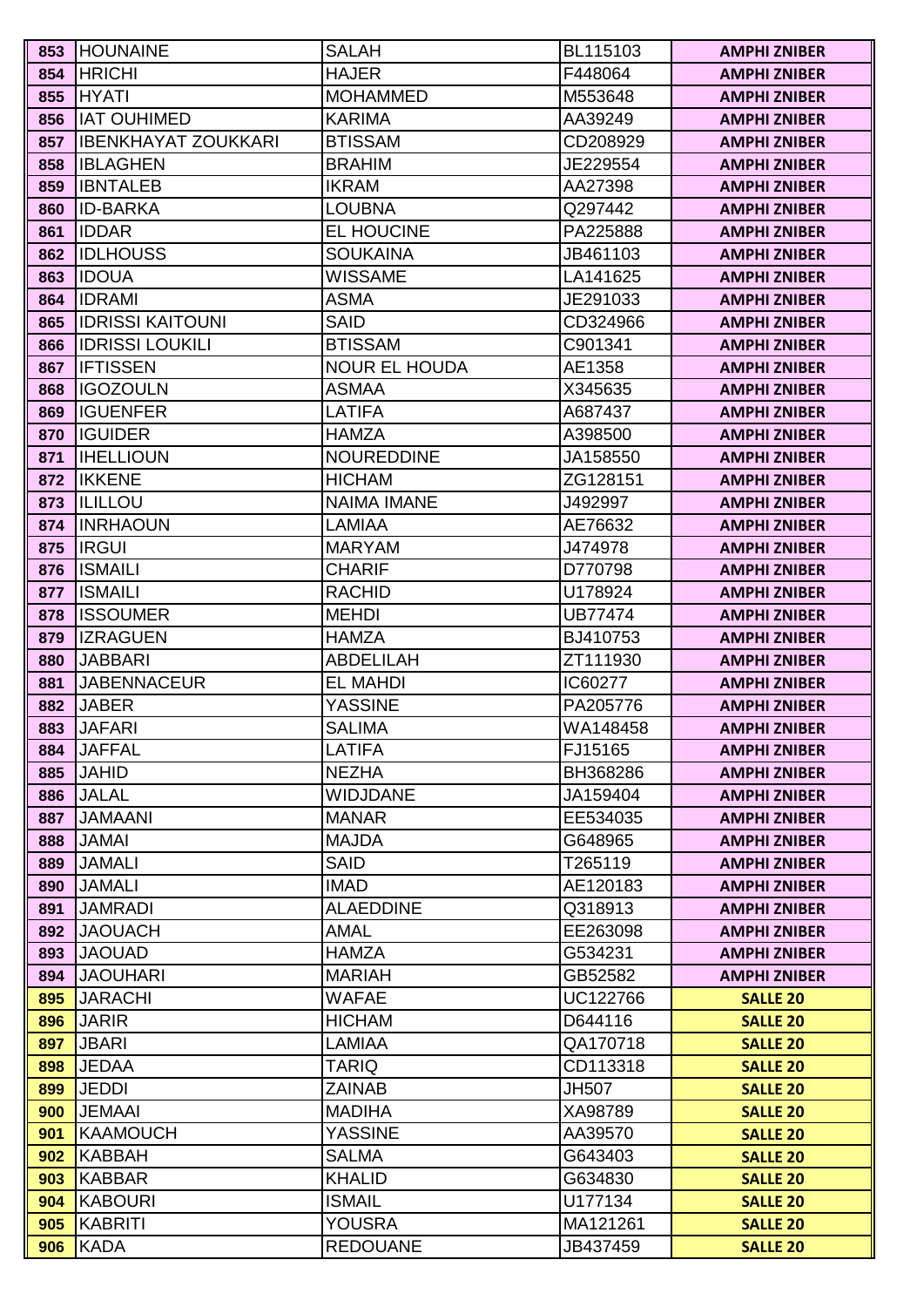| 907        | KADARI                  | ABDELAAZIZ                      | UA62149             | <b>SALLE 20</b>                    |
|------------|-------------------------|---------------------------------|---------------------|------------------------------------|
| 908        | KADDOURI                | <b>FAROUK</b>                   | D797722             | <b>SALLE 20</b>                    |
| 909        | <b>KAHCHA</b>           | <b>MOHAMMED</b>                 | CD605048            | <b>SALLE 20</b>                    |
| 910        | KAIL                    | <b>EL MEHDI</b>                 | AD201694            | <b>SALLE 20</b>                    |
| 911        | KALALI                  | <b>MOHAMMED</b>                 | M536998             | <b>SALLE 20</b>                    |
| 912        | KALTOUMI                | <b>JAHIDA</b>                   | ID41260             | <b>SALLE 20</b>                    |
| 913        | KAMAL                   | <b>NABILA</b>                   | A689670             | <b>SALLE 20</b>                    |
| 914        | KAMRI                   | <b>OTHMANE</b>                  | CD564330            | <b>SALLE 20</b>                    |
| 915        | KAOUTAR                 | <b>NOURA</b>                    | J504165             | <b>SALLE 20</b>                    |
| 916        | KARMOUN                 | <b>SAFAA</b>                    | LF48085             | <b>SALLE 20</b>                    |
| 917        | KAROUICH                | <b>IHSSAN</b>                   | CD393828            | <b>SALLE 20</b>                    |
| 918        | KARRAKCHOU              | <b>BADIA</b>                    | AA42362             | <b>SALLE 20</b>                    |
| 919        | KARZA                   | <b>MOHAMED</b>                  | JE285337            | <b>SALLE 20</b>                    |
| 920        | KASMAOUI                | <b>ELMOSTAPHA</b>               | QA170940            | <b>SALLE 20</b>                    |
| 921        | KASS                    | <b>IMANE</b>                    | BJ399748            | <b>SALLE 20</b>                    |
| 922        | KASSIMI                 | <b>AYOUB</b>                    | U171168             | <b>SALLE 20</b>                    |
| 923        | KAZDAF                  | <b>MOHAMMED</b>                 | CD526218            | <b>SALLE 20</b>                    |
| 924        | <b>KBIRI ALAOUI</b>     | <b>YOUNESS</b>                  | CD526739            | <b>SALLE 20</b>                    |
| 925        | KCHIKECHE               | <b>ABDELLAH</b>                 | DN15318             | <b>SALLE 20</b>                    |
| 926        | <b>KENNOU</b>           | <b>IKHLASSE</b>                 | Q287406             | <b>SALLE 20</b>                    |
| 927        | KENZ                    | <b>HAFSSA</b>                   | JC522564            | <b>SALLE 20</b>                    |
| 928        | KHALDI                  | <b>KAMAL</b>                    | D614493             | <b>SALLE 20</b>                    |
| 929        | KHALDI                  | <b>YAAKOUB</b>                  | CB228472            | <b>SALLE 20</b>                    |
| 930        | KHALFI                  | <b>OUALID</b>                   | AB343162            | <b>SALLE 20</b>                    |
| 931        | KHALFI                  | <b>NARJIS</b>                   | T260327             | <b>SALLE 20</b>                    |
| 932        | KHANCHAOUI              | <b>YOUSSEF</b>                  | DN25244             | <b>SALLE 20</b>                    |
| 933        | KHANNAS                 | <b>HIBA</b>                     | BK623969            | <b>SALLE 20</b>                    |
| 934        | KHARIF                  | <b>HIND</b>                     | BB120096            | <b>SALLE 20</b>                    |
| 935        | KHARROUBAT              | <b>SALMA</b>                    | A742393             | <b>SALLE 20</b>                    |
| 936        | KHEMRICH                | <b>MOHAMMED ACHRAF</b>          | CB260147            | <b>SALLE 20</b>                    |
| 937        | KHERIMICHE              | <b>IMANE</b>                    | S683606             | <b>SALLE 20</b>                    |
| 938        | KHIATI                  | <b>SALLAH EDDINE</b>            | F381338             | <b>SALLE 20</b>                    |
| 939        | KHIATI                  | <b>MUSTAPHA</b>                 | ID41045             | <b>SALLE 20</b>                    |
| 940        | <b>KHOMSI EL HADDAD</b> | <b>BOUCHRA</b>                  | L496614             | <b>SALLE 20</b>                    |
| 941        | <b>KHOMSSI</b>          | <b>SEIFEDDINE</b>               | FB76620             | <b>SALLE 20</b>                    |
| 942        | KHOUIA                  | <b>NABIL</b>                    | ZT88136             | <b>SALLE 20</b>                    |
| 943        | KHOUYI                  | <b>ABDESSAMAD</b>               | G685529             | <b>SALLE 20</b>                    |
| 944        | KINANI                  | <b>OUMAIMA</b>                  | G649410             | <b>SALLE 20</b>                    |
| 945        | KLIDA                   | <b>OUSSAMA</b>                  | JM29366             | <b>SALLE 20</b>                    |
| 946        | KOBI                    | <b>HAJAR</b>                    | 1684955             | <b>SALLE 21</b>                    |
| 947        | KORAICH                 | <b>AL MAHDI</b>                 | AA15441             | <b>SALLE 21</b>                    |
| 948<br>949 | KOUAOU<br>KOUBI         | <b>KAOUTAR</b><br><b>MARIAM</b> | SA10521<br>EE456870 | <b>SALLE 21</b>                    |
| 950        | <b>KOUCH</b>            | FATIMA EZZAHRA                  | F429801             | <b>SALLE 21</b><br><b>SALLE 21</b> |
| 951        | KOUKOU                  | <b>LOUBNA</b>                   | AD230636            | <b>SALLE 21</b>                    |
| 952        | KRIEM                   | <b>EL MEHDI</b>                 | AA38283             | <b>SALLE 21</b>                    |
| 953        | KRIMI                   | <b>ABDELHAMID</b>               | D744958             | <b>SALLE 21</b>                    |
| 954        | <b>LAABOUSSE</b>        | <b>SOUKAINA</b>                 | N365322             | <b>SALLE 21</b>                    |
| 955        | <b>LAACHIR</b>          | <b>ABDELHAKIM</b>               | F421938             | <b>SALLE 21</b>                    |
| 956        | <b>LAADIOUI</b>         | <b>NAJOUA</b>                   | G672621             | <b>SALLE 21</b>                    |
| 957        | <b>LAAMARI</b>          | <b>AZEDDINE</b>                 | IB222259            | <b>SALLE 21</b>                    |
| 958        | <b>LAAMIRE</b>          | <b>JAOUAD</b>                   | A394019             | <b>SALLE 21</b>                    |
| 959        | <b>LAAOUINA</b>         | <b>SOUKAINA</b>                 | CD591457            | <b>SALLE 21</b>                    |
| 960        | LAARABI                 | <b>MOHAMED</b>                  | SL9243              | <b>SALLE 21</b>                    |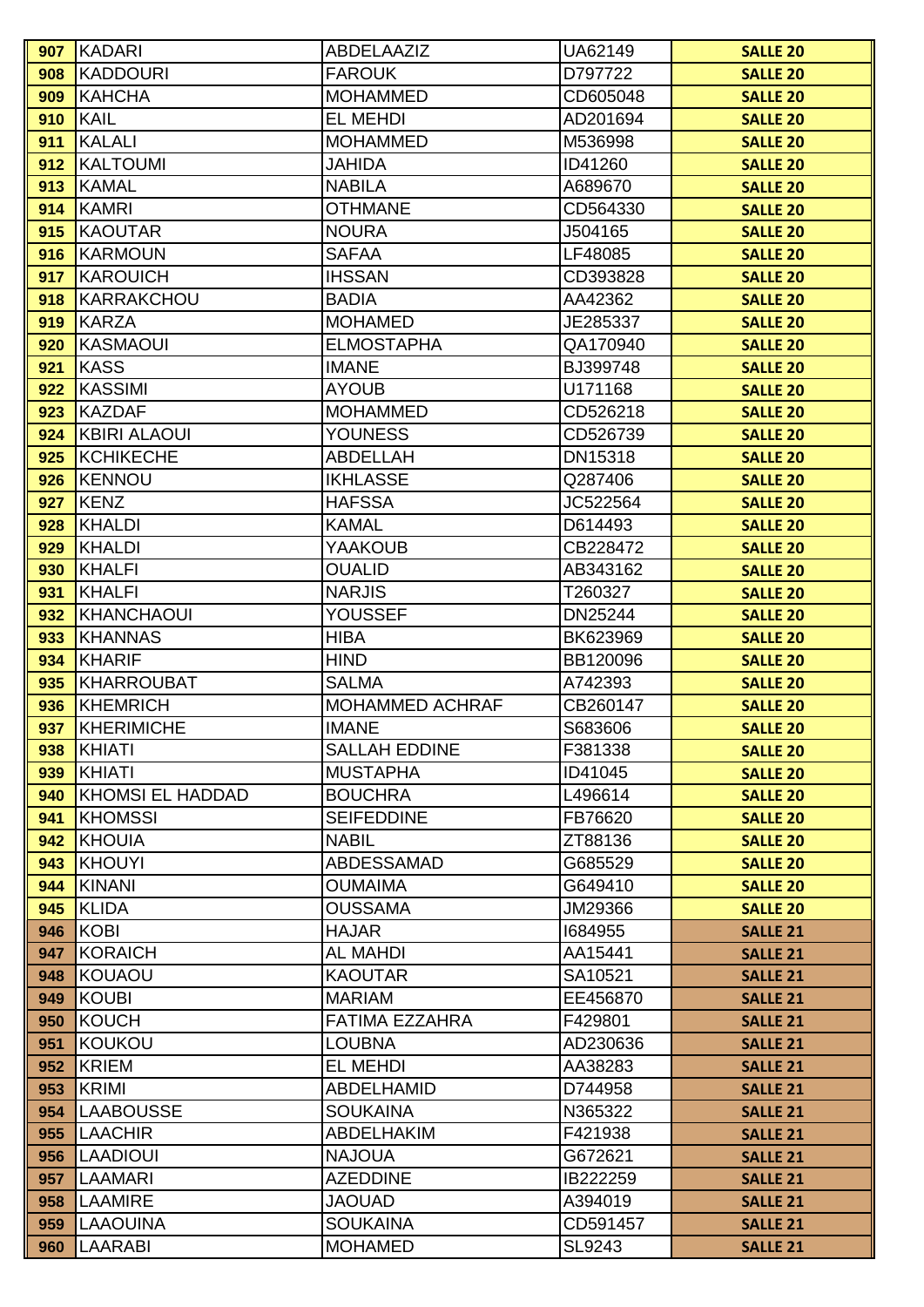| 961  | <b>LAASIRI</b>                  | <b>HAJAR</b>                     | CD304244             | <b>SALLE 21</b>                    |
|------|---------------------------------|----------------------------------|----------------------|------------------------------------|
| 962  | LAASRI                          | <b>AYOUB</b>                     | BE864000             | <b>SALLE 21</b>                    |
| 963  | <b>LAASSRI</b>                  | <b>MOUNIA</b>                    | DN21569              | <b>SALLE 21</b>                    |
| 964  | <b>LABAZI</b>                   | <b>GHITA</b>                     | G672593              | <b>SALLE 21</b>                    |
| 965  | <b>LABBAR</b>                   | <b>MOHAMMED RIDA</b>             | D997545              | <b>SALLE 21</b>                    |
| 966  | <b>LABBOUKA</b>                 | WAFAE                            | AE72197              | <b>SALLE 21</b>                    |
| 967  | <b>LABEL</b>                    | EL MEHDI                         | G673338              | <b>SALLE 21</b>                    |
| 968  | <b>LABIED</b>                   | <b>KHADIJA</b>                   | BH385301             | <b>SALLE 21</b>                    |
| 969  | <b>LABYAD</b>                   | <b>MAJDA</b>                     | K524752              | <b>SALLE 21</b>                    |
| 970  | <b>LABZIOUI</b>                 | <b>CHAYMAA</b>                   | A396581              | <b>SALLE 21</b>                    |
| 971  | <b>LACHGAR</b>                  | <b>MAJDOULINE</b>                | G613521              | <b>SALLE 21</b>                    |
| 972  | <b>LACHIRI HADACH</b>           | <b>ADNAN</b>                     | K456077              | <b>SALLE 21</b>                    |
| 973  | <b>LAFRIOUNI</b>                | <b>KHAOULA</b>                   | AE96191              | <b>SALLE 21</b>                    |
| 974  | <b>LAGDEM</b>                   | YOUSSEF                          | BB136007             | <b>SALLE 21</b>                    |
| 975  | <b>LAGHADIR</b>                 | <b>SALOUA</b>                    | JE290686             | <b>SALLE 21</b>                    |
| 976  | <b>LAGHMARI</b>                 | <b>SAFAE</b>                     | CD427235             | <b>SALLE 21</b>                    |
| 977  | <b>LAGHRISSI</b>                | <b>ZOUHAIR</b>                   | G539556              | <b>SALLE 21</b>                    |
| 978  | <b>LAGNANDI</b>                 | <b>HANANE</b>                    | A663612              | <b>SALLE 21</b>                    |
| 979  | <b>LAHDAOUI</b>                 | <b>KAOUTAR</b>                   | QA161016             | <b>SALLE 21</b>                    |
| 980  | <b>LAHDIRI</b>                  | <b>FATIMA</b>                    | A361065              | <b>SALLE 21</b>                    |
| 981  | <b>LAHJAILY</b>                 | <b>MEHDI</b>                     | CD481051             | <b>SALLE 21</b>                    |
| 982  | <b>LAHJOUJI</b>                 | <b>ABDELOUAHED</b>               | ZT177820             | <b>SALLE 21</b>                    |
| 983  | <b>LAHJOUJI</b>                 | <b>KAOUTAR</b>                   | D934155              | <b>SALLE 21</b>                    |
| 984  | <b>LAHMIDI</b>                  | <b>FATIHA</b>                    | X291601              | <b>SALLE 21</b>                    |
| 985  | <b>LAHRECH</b>                  | <b>OUIJDANE</b>                  | K527732              | <b>SALLE 21</b>                    |
| 986  | <b>LAHRECHE</b>                 | <b>MOUNA</b>                     | AD216657             | <b>SALLE 21</b>                    |
| 987  | <b>LAHRIM</b>                   | <b>HAJAR</b>                     | BE849163             | <b>SALLE 21</b>                    |
| 988  | <b>LAHROUR</b>                  | <b>JIHANE</b>                    | AB821879             | <b>SALLE 21</b>                    |
| 989  | <b>LAICHI</b>                   | <b>AMINE</b>                     | G545304              | <b>SALLE 21</b>                    |
| 990  | LAIDI                           | <b>NABIL</b>                     | G629781              | <b>SALLE 21</b>                    |
| 991  | LAIZZA                          | <b>OUALID</b>                    | AD204390             | <b>SALLE 21</b>                    |
| 992  | <b>LAKBIR</b>                   | <b>EZZARAOUI</b>                 | AD113055             | <b>SALLE 21</b>                    |
| 993  | <b>LAKDIM</b>                   | <b>MOHAMMED</b>                  | R344665              | <b>SALLE 21</b>                    |
| 994  | <b>LAKHDER</b>                  | <b>ILHAM</b>                     | Z441803              | <b>SALLE 21</b>                    |
| 995  | <b>LAKHLILI</b>                 | SI MOHAMED                       | Z476155              | <b>SALLE 21</b>                    |
| 996  | <b>LAKHNIGUE</b>                | <b>IBTISSAM</b>                  | CD620829             | <b>SALLE 21</b>                    |
| 997  | <b>LAKRIMI</b>                  | <b>YOUSSEF</b>                   | CD377747             | <b>SALLE 22</b>                    |
| 998  | <b>LALJ</b>                     | <b>ABDELKRIM</b>                 | AD251069             | <b>SALLE 22</b>                    |
| 999  | <b>LAMBARKI</b>                 | <b>SAID</b>                      | X268686              | <b>SALLE 22</b>                    |
| 1000 | <b>LAMDAGHRI</b>                | <b>ZIDANE</b>                    | D999042              | <b>SALLE 22</b>                    |
| 1001 | <b>LAMHAMEDI</b>                | <b>MOUNA</b>                     | A443434              | <b>SALLE 22</b>                    |
|      | 1002 LAM'HAMMDI                 | <b>HICHAM</b><br><b>SOUFIANE</b> | D235587              | <b>SALLE 22</b>                    |
|      | 1003 LAMHAOUL<br>1004 LAMHASSNI | <b>FARAH</b>                     | AD220863<br>GK131388 | <b>SALLE 22</b>                    |
|      | 1005 LAMKADDEM                  | <b>EL MEHDI</b>                  | WA217886             | <b>SALLE 22</b><br><b>SALLE 22</b> |
|      | 1006 LAMRABET                   | <b>IKRAM</b>                     | GA175055             |                                    |
|      | 1007 LAMRANI                    | <b>MOHAMMED</b>                  | CD230515             | <b>SALLE 22</b>                    |
|      | <b>1008 LAMRANI ALAOUI</b>      | <b>SOUAD</b>                     | CD84108              | <b>SALLE 22</b><br><b>SALLE 22</b> |
|      | 1009 LAMTOUL                    | <b>IMANE</b>                     | EE711172             |                                    |
|      | 1010 LANSARI                    | <b>KHAOULA</b>                   | CD461504             | <b>SALLE 22</b><br><b>SALLE 22</b> |
|      | <b>1011 LAREJ</b>               | <b>ISSMAIL</b>                   | CD563144             | <b>SALLE 22</b>                    |
|      | 1012 LASFAR                     | <b>IMANE</b>                     | A683015              | <b>SALLE 22</b>                    |
|      | <b>1013 LASRI</b>               | <b>OUAFAE</b>                    | AE5824               | <b>SALLE 22</b>                    |
|      | <b>1014 LASRI</b>               | LAILA                            | CD425616             | <b>SALLE 22</b>                    |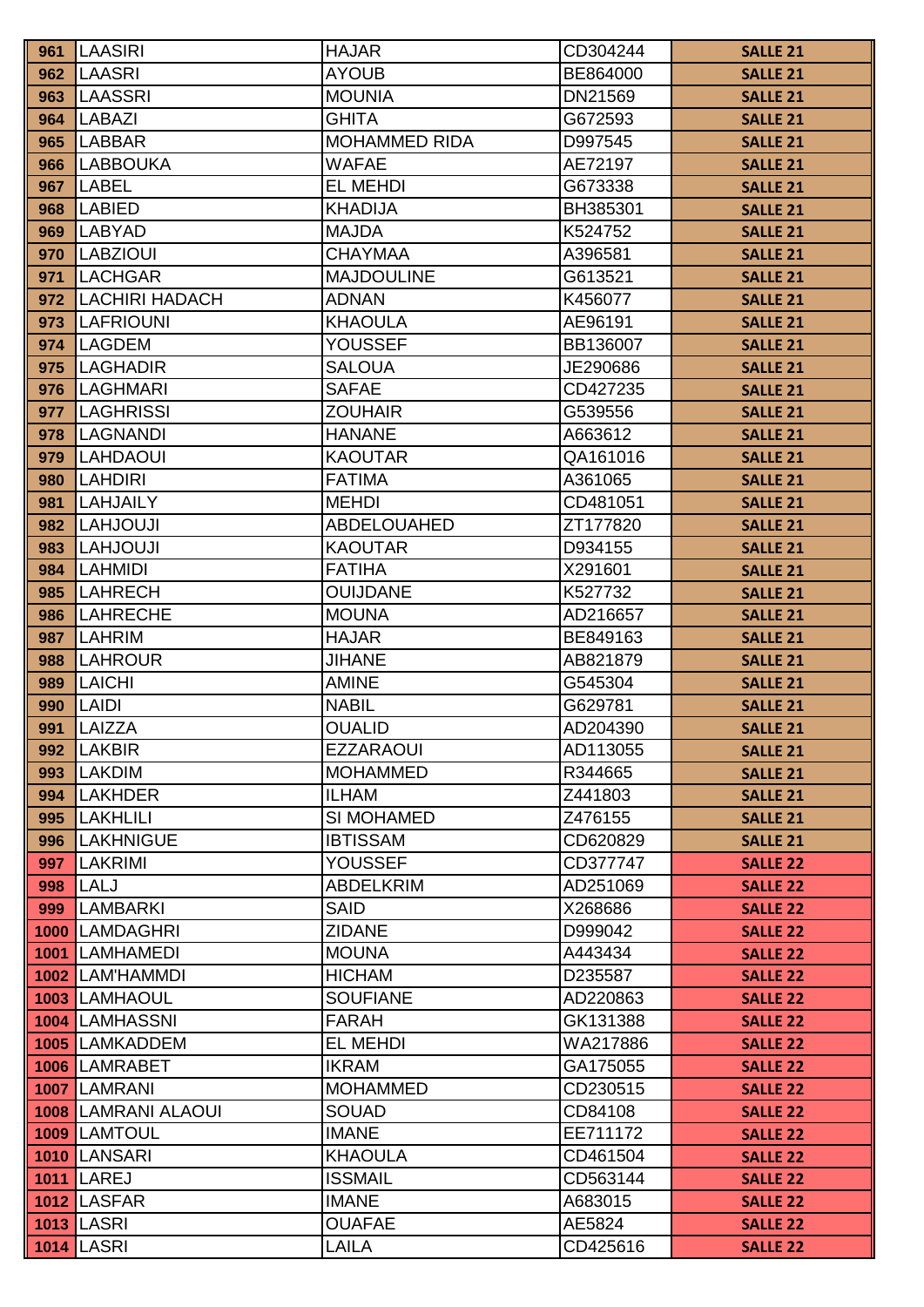| <b>1016 LAZIM</b><br><b>HIND</b><br>BL116515<br><b>SALLE 22</b><br><b>1017 LAZRI</b><br><b>NAWFAL</b><br>A390425<br><b>SALLE 22</b><br>1018 LEBRIOUIGA<br><b>SOUFIANE</b><br>EE442716<br><b>SALLE 22</b><br>1019 LECHHEB<br><b>ANASS</b><br>A391413<br><b>SALLE 22</b><br>1020 LECHQAR<br>AHLAM<br>CD377854<br><b>SALLE 22</b><br><b>1021 LEHMAM</b><br><b>NIHAD</b><br>CD377846<br><b>SALLE 22</b><br><b>1022 LEHMAM</b><br><b>ZAKARIA</b><br>CD242825<br><b>SALLE 22</b><br>1023 LEKEHAL<br><b>AYOUB</b><br>CB295100<br><b>SALLE 22</b><br><b>AICHA</b><br>1024 LEMKHENTER<br>IB204004<br><b>SALLE 22</b><br><b>FADWA</b><br>1025 L'HADDAOUI<br>A744924<br><b>SALLE 22</b><br>1026 LHAIDOUDI<br><b>ABOU SOUFIANE</b><br>AA748<br><b>SALLE 22</b><br>1027 LHIMMER<br><b>HANAA</b><br>AE124638<br><b>SALLE 22</b><br><b>YASSINE</b><br><b>1028 LIMAM</b><br>G672794<br><b>SALLE 22</b><br><b>1029 LIMAM</b><br><b>OUSSAMA</b><br>G636923<br><b>SALLE 22</b><br><b>1030 LIMAMI</b><br><b>IMAD</b><br>D777162<br><b>SALLE 22</b><br><b>1031 LKIMA</b><br><b>YOUSSEF</b><br>Z560629<br><b>SALLE 22</b><br>1032 LOMMUNI<br><b>AHMED</b><br>AD213286<br><b>SALLE 22</b><br><b>1033 LOUANI</b><br><b>ZINEB</b><br>BH378049<br><b>SALLE 22</b><br>1034 LOULIDI MAFHOUM<br><b>IMANE</b><br>CD530368<br><b>SALLE 22</b><br><b>1035 LOUTFI</b><br><b>KAWTAR</b><br>AD232097<br><b>SALLE 22</b><br><b>LYAAKOUBI</b><br>1036<br><b>ABDELAZIZ</b><br>CD204938<br><b>SALLE 22</b><br><b>KARIMA</b><br>1037 MAAKOUL<br>CB238149<br><b>SALLE 22</b><br><b>IMAAMAR</b><br>1038<br><b>ACHRAF</b><br>F443586<br><b>SALLE 22</b><br>1039<br><b>MAANA</b><br><b>KAOUTAR</b><br>BB122799<br><b>SALLE 22</b><br><b>MAAROUF</b><br>1040<br><b>KAOUTAR</b><br>AE160525<br><b>SALLE 22</b><br><b>MAAZOUZI</b><br><b>HIBA</b><br>D239416<br>1041<br><b>SALLE 22</b><br>1042 MADMOUN<br><b>HAMZA</b><br>CD507578<br><b>SALLE 22</b><br><b>MAHERQA</b><br><b>NAJAT</b><br>F631068<br>1043<br><b>SALLE 22</b><br>1044<br><b>MAHFOUD</b><br><b>TARIK</b><br><b>CN8887</b><br><b>SALLE 22</b><br>1045 MAHJOUB<br><b>LAMYAE</b><br>CB283837<br><b>SALLE 22</b><br>1046 MAHJOUB<br><b>ALYAE</b><br>CB276104<br><b>SALLE 22</b><br><b>MAHJOUBI</b><br><b>DOUAE</b><br>1047<br>CD597687<br><b>SALLE 22</b><br><b>MAHLOUL</b><br><b>HASNA</b><br>1048<br>AB350905<br><b>SALLE 24</b><br><b>1049 MAISSA</b><br><b>HAMDI</b><br>JA120169<br><b>SALLE 24</b><br><b>1050   MAJIDI</b><br><b>HAJAR</b><br>BK604451<br><b>SALLE 24</b><br>1051 MAKHROUB<br><b>SOUFIANE</b><br>T236825<br><b>SALLE 24</b><br><b>1052 MALIKI</b><br><b>DRISS</b><br>D988970<br><b>SALLE 24</b><br><b>1053   MALKI</b><br><b>MERYEM</b><br>T245805<br><b>SALLE 24</b><br>1054 MALOULI<br><b>NADIA</b><br>CD564992<br><b>SALLE 24</b><br><b>IMANE</b><br><b>1055 MANASS</b><br>JE280310<br><b>SALLE 24</b><br><b>1056 MANSAR</b><br><b>CHAYMAE</b><br>G638515<br><b>SALLE 24</b><br><b>1057 MANSOURI</b><br><b>DALAL</b><br>AD232330<br><b>SALLE 24</b><br><b>1058 MARDI</b><br><b>MOHAMED</b><br>PA204515<br><b>SALLE 24</b><br>FATIMA-ZAHRA<br>1059 MARJANI<br>SJ28434<br><b>SALLE 24</b><br><b>1060 MARZAG</b><br>ABIR<br>CD206594<br><b>SALLE 24</b><br>1061 MASSOUATI<br>LAMYAA<br>Z496340<br><b>SALLE 24</b><br><b>1062 MAZIZI</b><br><b>IKBAL</b><br>EE529341<br><b>SALLE 24</b><br><b>1063 MAZOUZI</b><br><b>IMAD</b><br>1470937<br><b>SALLE 24</b><br><b>1064 MCHICH</b><br><b>ZAKARIA</b><br>CB263916<br><b>SALLE 24</b><br><b>1065 M'CHICH</b><br>AE171093<br><b>SAFAE</b><br><b>SALLE 24</b><br>1066 MECHBAL<br><b>YASMINE</b><br>A743665<br><b>SALLE 24</b><br><b>1067   MEHDI</b><br><b>ZINEB</b><br>GM146038<br><b>SALLE 24</b><br>1068 MEHJOUBI | <b>1015 LAZAR</b> | <b>FADILA</b> | D770615  | <b>SALLE 22</b> |
|--------------------------------------------------------------------------------------------------------------------------------------------------------------------------------------------------------------------------------------------------------------------------------------------------------------------------------------------------------------------------------------------------------------------------------------------------------------------------------------------------------------------------------------------------------------------------------------------------------------------------------------------------------------------------------------------------------------------------------------------------------------------------------------------------------------------------------------------------------------------------------------------------------------------------------------------------------------------------------------------------------------------------------------------------------------------------------------------------------------------------------------------------------------------------------------------------------------------------------------------------------------------------------------------------------------------------------------------------------------------------------------------------------------------------------------------------------------------------------------------------------------------------------------------------------------------------------------------------------------------------------------------------------------------------------------------------------------------------------------------------------------------------------------------------------------------------------------------------------------------------------------------------------------------------------------------------------------------------------------------------------------------------------------------------------------------------------------------------------------------------------------------------------------------------------------------------------------------------------------------------------------------------------------------------------------------------------------------------------------------------------------------------------------------------------------------------------------------------------------------------------------------------------------------------------------------------------------------------------------------------------------------------------------------------------------------------------------------------------------------------------------------------------------------------------------------------------------------------------------------------------------------------------------------------------------------------------------------------------------------------------------------------------------------------------------------------------------------------------------------------------------------------------------------------------------------------------------------------------------------------------------------------------------------------------------------------------------------------------------------------------------------------------------------------------------------------------------------------------------------------------------------------------------------------------------------------------------------------------------------------------------------------------------------------------------------------|-------------------|---------------|----------|-----------------|
|                                                                                                                                                                                                                                                                                                                                                                                                                                                                                                                                                                                                                                                                                                                                                                                                                                                                                                                                                                                                                                                                                                                                                                                                                                                                                                                                                                                                                                                                                                                                                                                                                                                                                                                                                                                                                                                                                                                                                                                                                                                                                                                                                                                                                                                                                                                                                                                                                                                                                                                                                                                                                                                                                                                                                                                                                                                                                                                                                                                                                                                                                                                                                                                                                                                                                                                                                                                                                                                                                                                                                                                                                                                                                                  |                   |               |          |                 |
|                                                                                                                                                                                                                                                                                                                                                                                                                                                                                                                                                                                                                                                                                                                                                                                                                                                                                                                                                                                                                                                                                                                                                                                                                                                                                                                                                                                                                                                                                                                                                                                                                                                                                                                                                                                                                                                                                                                                                                                                                                                                                                                                                                                                                                                                                                                                                                                                                                                                                                                                                                                                                                                                                                                                                                                                                                                                                                                                                                                                                                                                                                                                                                                                                                                                                                                                                                                                                                                                                                                                                                                                                                                                                                  |                   |               |          |                 |
|                                                                                                                                                                                                                                                                                                                                                                                                                                                                                                                                                                                                                                                                                                                                                                                                                                                                                                                                                                                                                                                                                                                                                                                                                                                                                                                                                                                                                                                                                                                                                                                                                                                                                                                                                                                                                                                                                                                                                                                                                                                                                                                                                                                                                                                                                                                                                                                                                                                                                                                                                                                                                                                                                                                                                                                                                                                                                                                                                                                                                                                                                                                                                                                                                                                                                                                                                                                                                                                                                                                                                                                                                                                                                                  |                   |               |          |                 |
|                                                                                                                                                                                                                                                                                                                                                                                                                                                                                                                                                                                                                                                                                                                                                                                                                                                                                                                                                                                                                                                                                                                                                                                                                                                                                                                                                                                                                                                                                                                                                                                                                                                                                                                                                                                                                                                                                                                                                                                                                                                                                                                                                                                                                                                                                                                                                                                                                                                                                                                                                                                                                                                                                                                                                                                                                                                                                                                                                                                                                                                                                                                                                                                                                                                                                                                                                                                                                                                                                                                                                                                                                                                                                                  |                   |               |          |                 |
|                                                                                                                                                                                                                                                                                                                                                                                                                                                                                                                                                                                                                                                                                                                                                                                                                                                                                                                                                                                                                                                                                                                                                                                                                                                                                                                                                                                                                                                                                                                                                                                                                                                                                                                                                                                                                                                                                                                                                                                                                                                                                                                                                                                                                                                                                                                                                                                                                                                                                                                                                                                                                                                                                                                                                                                                                                                                                                                                                                                                                                                                                                                                                                                                                                                                                                                                                                                                                                                                                                                                                                                                                                                                                                  |                   |               |          |                 |
|                                                                                                                                                                                                                                                                                                                                                                                                                                                                                                                                                                                                                                                                                                                                                                                                                                                                                                                                                                                                                                                                                                                                                                                                                                                                                                                                                                                                                                                                                                                                                                                                                                                                                                                                                                                                                                                                                                                                                                                                                                                                                                                                                                                                                                                                                                                                                                                                                                                                                                                                                                                                                                                                                                                                                                                                                                                                                                                                                                                                                                                                                                                                                                                                                                                                                                                                                                                                                                                                                                                                                                                                                                                                                                  |                   |               |          |                 |
|                                                                                                                                                                                                                                                                                                                                                                                                                                                                                                                                                                                                                                                                                                                                                                                                                                                                                                                                                                                                                                                                                                                                                                                                                                                                                                                                                                                                                                                                                                                                                                                                                                                                                                                                                                                                                                                                                                                                                                                                                                                                                                                                                                                                                                                                                                                                                                                                                                                                                                                                                                                                                                                                                                                                                                                                                                                                                                                                                                                                                                                                                                                                                                                                                                                                                                                                                                                                                                                                                                                                                                                                                                                                                                  |                   |               |          |                 |
|                                                                                                                                                                                                                                                                                                                                                                                                                                                                                                                                                                                                                                                                                                                                                                                                                                                                                                                                                                                                                                                                                                                                                                                                                                                                                                                                                                                                                                                                                                                                                                                                                                                                                                                                                                                                                                                                                                                                                                                                                                                                                                                                                                                                                                                                                                                                                                                                                                                                                                                                                                                                                                                                                                                                                                                                                                                                                                                                                                                                                                                                                                                                                                                                                                                                                                                                                                                                                                                                                                                                                                                                                                                                                                  |                   |               |          |                 |
|                                                                                                                                                                                                                                                                                                                                                                                                                                                                                                                                                                                                                                                                                                                                                                                                                                                                                                                                                                                                                                                                                                                                                                                                                                                                                                                                                                                                                                                                                                                                                                                                                                                                                                                                                                                                                                                                                                                                                                                                                                                                                                                                                                                                                                                                                                                                                                                                                                                                                                                                                                                                                                                                                                                                                                                                                                                                                                                                                                                                                                                                                                                                                                                                                                                                                                                                                                                                                                                                                                                                                                                                                                                                                                  |                   |               |          |                 |
|                                                                                                                                                                                                                                                                                                                                                                                                                                                                                                                                                                                                                                                                                                                                                                                                                                                                                                                                                                                                                                                                                                                                                                                                                                                                                                                                                                                                                                                                                                                                                                                                                                                                                                                                                                                                                                                                                                                                                                                                                                                                                                                                                                                                                                                                                                                                                                                                                                                                                                                                                                                                                                                                                                                                                                                                                                                                                                                                                                                                                                                                                                                                                                                                                                                                                                                                                                                                                                                                                                                                                                                                                                                                                                  |                   |               |          |                 |
|                                                                                                                                                                                                                                                                                                                                                                                                                                                                                                                                                                                                                                                                                                                                                                                                                                                                                                                                                                                                                                                                                                                                                                                                                                                                                                                                                                                                                                                                                                                                                                                                                                                                                                                                                                                                                                                                                                                                                                                                                                                                                                                                                                                                                                                                                                                                                                                                                                                                                                                                                                                                                                                                                                                                                                                                                                                                                                                                                                                                                                                                                                                                                                                                                                                                                                                                                                                                                                                                                                                                                                                                                                                                                                  |                   |               |          |                 |
|                                                                                                                                                                                                                                                                                                                                                                                                                                                                                                                                                                                                                                                                                                                                                                                                                                                                                                                                                                                                                                                                                                                                                                                                                                                                                                                                                                                                                                                                                                                                                                                                                                                                                                                                                                                                                                                                                                                                                                                                                                                                                                                                                                                                                                                                                                                                                                                                                                                                                                                                                                                                                                                                                                                                                                                                                                                                                                                                                                                                                                                                                                                                                                                                                                                                                                                                                                                                                                                                                                                                                                                                                                                                                                  |                   |               |          |                 |
|                                                                                                                                                                                                                                                                                                                                                                                                                                                                                                                                                                                                                                                                                                                                                                                                                                                                                                                                                                                                                                                                                                                                                                                                                                                                                                                                                                                                                                                                                                                                                                                                                                                                                                                                                                                                                                                                                                                                                                                                                                                                                                                                                                                                                                                                                                                                                                                                                                                                                                                                                                                                                                                                                                                                                                                                                                                                                                                                                                                                                                                                                                                                                                                                                                                                                                                                                                                                                                                                                                                                                                                                                                                                                                  |                   |               |          |                 |
|                                                                                                                                                                                                                                                                                                                                                                                                                                                                                                                                                                                                                                                                                                                                                                                                                                                                                                                                                                                                                                                                                                                                                                                                                                                                                                                                                                                                                                                                                                                                                                                                                                                                                                                                                                                                                                                                                                                                                                                                                                                                                                                                                                                                                                                                                                                                                                                                                                                                                                                                                                                                                                                                                                                                                                                                                                                                                                                                                                                                                                                                                                                                                                                                                                                                                                                                                                                                                                                                                                                                                                                                                                                                                                  |                   |               |          |                 |
|                                                                                                                                                                                                                                                                                                                                                                                                                                                                                                                                                                                                                                                                                                                                                                                                                                                                                                                                                                                                                                                                                                                                                                                                                                                                                                                                                                                                                                                                                                                                                                                                                                                                                                                                                                                                                                                                                                                                                                                                                                                                                                                                                                                                                                                                                                                                                                                                                                                                                                                                                                                                                                                                                                                                                                                                                                                                                                                                                                                                                                                                                                                                                                                                                                                                                                                                                                                                                                                                                                                                                                                                                                                                                                  |                   |               |          |                 |
|                                                                                                                                                                                                                                                                                                                                                                                                                                                                                                                                                                                                                                                                                                                                                                                                                                                                                                                                                                                                                                                                                                                                                                                                                                                                                                                                                                                                                                                                                                                                                                                                                                                                                                                                                                                                                                                                                                                                                                                                                                                                                                                                                                                                                                                                                                                                                                                                                                                                                                                                                                                                                                                                                                                                                                                                                                                                                                                                                                                                                                                                                                                                                                                                                                                                                                                                                                                                                                                                                                                                                                                                                                                                                                  |                   |               |          |                 |
|                                                                                                                                                                                                                                                                                                                                                                                                                                                                                                                                                                                                                                                                                                                                                                                                                                                                                                                                                                                                                                                                                                                                                                                                                                                                                                                                                                                                                                                                                                                                                                                                                                                                                                                                                                                                                                                                                                                                                                                                                                                                                                                                                                                                                                                                                                                                                                                                                                                                                                                                                                                                                                                                                                                                                                                                                                                                                                                                                                                                                                                                                                                                                                                                                                                                                                                                                                                                                                                                                                                                                                                                                                                                                                  |                   |               |          |                 |
|                                                                                                                                                                                                                                                                                                                                                                                                                                                                                                                                                                                                                                                                                                                                                                                                                                                                                                                                                                                                                                                                                                                                                                                                                                                                                                                                                                                                                                                                                                                                                                                                                                                                                                                                                                                                                                                                                                                                                                                                                                                                                                                                                                                                                                                                                                                                                                                                                                                                                                                                                                                                                                                                                                                                                                                                                                                                                                                                                                                                                                                                                                                                                                                                                                                                                                                                                                                                                                                                                                                                                                                                                                                                                                  |                   |               |          |                 |
|                                                                                                                                                                                                                                                                                                                                                                                                                                                                                                                                                                                                                                                                                                                                                                                                                                                                                                                                                                                                                                                                                                                                                                                                                                                                                                                                                                                                                                                                                                                                                                                                                                                                                                                                                                                                                                                                                                                                                                                                                                                                                                                                                                                                                                                                                                                                                                                                                                                                                                                                                                                                                                                                                                                                                                                                                                                                                                                                                                                                                                                                                                                                                                                                                                                                                                                                                                                                                                                                                                                                                                                                                                                                                                  |                   |               |          |                 |
|                                                                                                                                                                                                                                                                                                                                                                                                                                                                                                                                                                                                                                                                                                                                                                                                                                                                                                                                                                                                                                                                                                                                                                                                                                                                                                                                                                                                                                                                                                                                                                                                                                                                                                                                                                                                                                                                                                                                                                                                                                                                                                                                                                                                                                                                                                                                                                                                                                                                                                                                                                                                                                                                                                                                                                                                                                                                                                                                                                                                                                                                                                                                                                                                                                                                                                                                                                                                                                                                                                                                                                                                                                                                                                  |                   |               |          |                 |
|                                                                                                                                                                                                                                                                                                                                                                                                                                                                                                                                                                                                                                                                                                                                                                                                                                                                                                                                                                                                                                                                                                                                                                                                                                                                                                                                                                                                                                                                                                                                                                                                                                                                                                                                                                                                                                                                                                                                                                                                                                                                                                                                                                                                                                                                                                                                                                                                                                                                                                                                                                                                                                                                                                                                                                                                                                                                                                                                                                                                                                                                                                                                                                                                                                                                                                                                                                                                                                                                                                                                                                                                                                                                                                  |                   |               |          |                 |
|                                                                                                                                                                                                                                                                                                                                                                                                                                                                                                                                                                                                                                                                                                                                                                                                                                                                                                                                                                                                                                                                                                                                                                                                                                                                                                                                                                                                                                                                                                                                                                                                                                                                                                                                                                                                                                                                                                                                                                                                                                                                                                                                                                                                                                                                                                                                                                                                                                                                                                                                                                                                                                                                                                                                                                                                                                                                                                                                                                                                                                                                                                                                                                                                                                                                                                                                                                                                                                                                                                                                                                                                                                                                                                  |                   |               |          |                 |
|                                                                                                                                                                                                                                                                                                                                                                                                                                                                                                                                                                                                                                                                                                                                                                                                                                                                                                                                                                                                                                                                                                                                                                                                                                                                                                                                                                                                                                                                                                                                                                                                                                                                                                                                                                                                                                                                                                                                                                                                                                                                                                                                                                                                                                                                                                                                                                                                                                                                                                                                                                                                                                                                                                                                                                                                                                                                                                                                                                                                                                                                                                                                                                                                                                                                                                                                                                                                                                                                                                                                                                                                                                                                                                  |                   |               |          |                 |
|                                                                                                                                                                                                                                                                                                                                                                                                                                                                                                                                                                                                                                                                                                                                                                                                                                                                                                                                                                                                                                                                                                                                                                                                                                                                                                                                                                                                                                                                                                                                                                                                                                                                                                                                                                                                                                                                                                                                                                                                                                                                                                                                                                                                                                                                                                                                                                                                                                                                                                                                                                                                                                                                                                                                                                                                                                                                                                                                                                                                                                                                                                                                                                                                                                                                                                                                                                                                                                                                                                                                                                                                                                                                                                  |                   |               |          |                 |
|                                                                                                                                                                                                                                                                                                                                                                                                                                                                                                                                                                                                                                                                                                                                                                                                                                                                                                                                                                                                                                                                                                                                                                                                                                                                                                                                                                                                                                                                                                                                                                                                                                                                                                                                                                                                                                                                                                                                                                                                                                                                                                                                                                                                                                                                                                                                                                                                                                                                                                                                                                                                                                                                                                                                                                                                                                                                                                                                                                                                                                                                                                                                                                                                                                                                                                                                                                                                                                                                                                                                                                                                                                                                                                  |                   |               |          |                 |
|                                                                                                                                                                                                                                                                                                                                                                                                                                                                                                                                                                                                                                                                                                                                                                                                                                                                                                                                                                                                                                                                                                                                                                                                                                                                                                                                                                                                                                                                                                                                                                                                                                                                                                                                                                                                                                                                                                                                                                                                                                                                                                                                                                                                                                                                                                                                                                                                                                                                                                                                                                                                                                                                                                                                                                                                                                                                                                                                                                                                                                                                                                                                                                                                                                                                                                                                                                                                                                                                                                                                                                                                                                                                                                  |                   |               |          |                 |
|                                                                                                                                                                                                                                                                                                                                                                                                                                                                                                                                                                                                                                                                                                                                                                                                                                                                                                                                                                                                                                                                                                                                                                                                                                                                                                                                                                                                                                                                                                                                                                                                                                                                                                                                                                                                                                                                                                                                                                                                                                                                                                                                                                                                                                                                                                                                                                                                                                                                                                                                                                                                                                                                                                                                                                                                                                                                                                                                                                                                                                                                                                                                                                                                                                                                                                                                                                                                                                                                                                                                                                                                                                                                                                  |                   |               |          |                 |
|                                                                                                                                                                                                                                                                                                                                                                                                                                                                                                                                                                                                                                                                                                                                                                                                                                                                                                                                                                                                                                                                                                                                                                                                                                                                                                                                                                                                                                                                                                                                                                                                                                                                                                                                                                                                                                                                                                                                                                                                                                                                                                                                                                                                                                                                                                                                                                                                                                                                                                                                                                                                                                                                                                                                                                                                                                                                                                                                                                                                                                                                                                                                                                                                                                                                                                                                                                                                                                                                                                                                                                                                                                                                                                  |                   |               |          |                 |
|                                                                                                                                                                                                                                                                                                                                                                                                                                                                                                                                                                                                                                                                                                                                                                                                                                                                                                                                                                                                                                                                                                                                                                                                                                                                                                                                                                                                                                                                                                                                                                                                                                                                                                                                                                                                                                                                                                                                                                                                                                                                                                                                                                                                                                                                                                                                                                                                                                                                                                                                                                                                                                                                                                                                                                                                                                                                                                                                                                                                                                                                                                                                                                                                                                                                                                                                                                                                                                                                                                                                                                                                                                                                                                  |                   |               |          |                 |
|                                                                                                                                                                                                                                                                                                                                                                                                                                                                                                                                                                                                                                                                                                                                                                                                                                                                                                                                                                                                                                                                                                                                                                                                                                                                                                                                                                                                                                                                                                                                                                                                                                                                                                                                                                                                                                                                                                                                                                                                                                                                                                                                                                                                                                                                                                                                                                                                                                                                                                                                                                                                                                                                                                                                                                                                                                                                                                                                                                                                                                                                                                                                                                                                                                                                                                                                                                                                                                                                                                                                                                                                                                                                                                  |                   |               |          |                 |
|                                                                                                                                                                                                                                                                                                                                                                                                                                                                                                                                                                                                                                                                                                                                                                                                                                                                                                                                                                                                                                                                                                                                                                                                                                                                                                                                                                                                                                                                                                                                                                                                                                                                                                                                                                                                                                                                                                                                                                                                                                                                                                                                                                                                                                                                                                                                                                                                                                                                                                                                                                                                                                                                                                                                                                                                                                                                                                                                                                                                                                                                                                                                                                                                                                                                                                                                                                                                                                                                                                                                                                                                                                                                                                  |                   |               |          |                 |
|                                                                                                                                                                                                                                                                                                                                                                                                                                                                                                                                                                                                                                                                                                                                                                                                                                                                                                                                                                                                                                                                                                                                                                                                                                                                                                                                                                                                                                                                                                                                                                                                                                                                                                                                                                                                                                                                                                                                                                                                                                                                                                                                                                                                                                                                                                                                                                                                                                                                                                                                                                                                                                                                                                                                                                                                                                                                                                                                                                                                                                                                                                                                                                                                                                                                                                                                                                                                                                                                                                                                                                                                                                                                                                  |                   |               |          |                 |
|                                                                                                                                                                                                                                                                                                                                                                                                                                                                                                                                                                                                                                                                                                                                                                                                                                                                                                                                                                                                                                                                                                                                                                                                                                                                                                                                                                                                                                                                                                                                                                                                                                                                                                                                                                                                                                                                                                                                                                                                                                                                                                                                                                                                                                                                                                                                                                                                                                                                                                                                                                                                                                                                                                                                                                                                                                                                                                                                                                                                                                                                                                                                                                                                                                                                                                                                                                                                                                                                                                                                                                                                                                                                                                  |                   |               |          |                 |
|                                                                                                                                                                                                                                                                                                                                                                                                                                                                                                                                                                                                                                                                                                                                                                                                                                                                                                                                                                                                                                                                                                                                                                                                                                                                                                                                                                                                                                                                                                                                                                                                                                                                                                                                                                                                                                                                                                                                                                                                                                                                                                                                                                                                                                                                                                                                                                                                                                                                                                                                                                                                                                                                                                                                                                                                                                                                                                                                                                                                                                                                                                                                                                                                                                                                                                                                                                                                                                                                                                                                                                                                                                                                                                  |                   |               |          |                 |
|                                                                                                                                                                                                                                                                                                                                                                                                                                                                                                                                                                                                                                                                                                                                                                                                                                                                                                                                                                                                                                                                                                                                                                                                                                                                                                                                                                                                                                                                                                                                                                                                                                                                                                                                                                                                                                                                                                                                                                                                                                                                                                                                                                                                                                                                                                                                                                                                                                                                                                                                                                                                                                                                                                                                                                                                                                                                                                                                                                                                                                                                                                                                                                                                                                                                                                                                                                                                                                                                                                                                                                                                                                                                                                  |                   |               |          |                 |
|                                                                                                                                                                                                                                                                                                                                                                                                                                                                                                                                                                                                                                                                                                                                                                                                                                                                                                                                                                                                                                                                                                                                                                                                                                                                                                                                                                                                                                                                                                                                                                                                                                                                                                                                                                                                                                                                                                                                                                                                                                                                                                                                                                                                                                                                                                                                                                                                                                                                                                                                                                                                                                                                                                                                                                                                                                                                                                                                                                                                                                                                                                                                                                                                                                                                                                                                                                                                                                                                                                                                                                                                                                                                                                  |                   |               |          |                 |
|                                                                                                                                                                                                                                                                                                                                                                                                                                                                                                                                                                                                                                                                                                                                                                                                                                                                                                                                                                                                                                                                                                                                                                                                                                                                                                                                                                                                                                                                                                                                                                                                                                                                                                                                                                                                                                                                                                                                                                                                                                                                                                                                                                                                                                                                                                                                                                                                                                                                                                                                                                                                                                                                                                                                                                                                                                                                                                                                                                                                                                                                                                                                                                                                                                                                                                                                                                                                                                                                                                                                                                                                                                                                                                  |                   |               |          |                 |
|                                                                                                                                                                                                                                                                                                                                                                                                                                                                                                                                                                                                                                                                                                                                                                                                                                                                                                                                                                                                                                                                                                                                                                                                                                                                                                                                                                                                                                                                                                                                                                                                                                                                                                                                                                                                                                                                                                                                                                                                                                                                                                                                                                                                                                                                                                                                                                                                                                                                                                                                                                                                                                                                                                                                                                                                                                                                                                                                                                                                                                                                                                                                                                                                                                                                                                                                                                                                                                                                                                                                                                                                                                                                                                  |                   |               |          |                 |
|                                                                                                                                                                                                                                                                                                                                                                                                                                                                                                                                                                                                                                                                                                                                                                                                                                                                                                                                                                                                                                                                                                                                                                                                                                                                                                                                                                                                                                                                                                                                                                                                                                                                                                                                                                                                                                                                                                                                                                                                                                                                                                                                                                                                                                                                                                                                                                                                                                                                                                                                                                                                                                                                                                                                                                                                                                                                                                                                                                                                                                                                                                                                                                                                                                                                                                                                                                                                                                                                                                                                                                                                                                                                                                  |                   |               |          |                 |
|                                                                                                                                                                                                                                                                                                                                                                                                                                                                                                                                                                                                                                                                                                                                                                                                                                                                                                                                                                                                                                                                                                                                                                                                                                                                                                                                                                                                                                                                                                                                                                                                                                                                                                                                                                                                                                                                                                                                                                                                                                                                                                                                                                                                                                                                                                                                                                                                                                                                                                                                                                                                                                                                                                                                                                                                                                                                                                                                                                                                                                                                                                                                                                                                                                                                                                                                                                                                                                                                                                                                                                                                                                                                                                  |                   |               |          |                 |
|                                                                                                                                                                                                                                                                                                                                                                                                                                                                                                                                                                                                                                                                                                                                                                                                                                                                                                                                                                                                                                                                                                                                                                                                                                                                                                                                                                                                                                                                                                                                                                                                                                                                                                                                                                                                                                                                                                                                                                                                                                                                                                                                                                                                                                                                                                                                                                                                                                                                                                                                                                                                                                                                                                                                                                                                                                                                                                                                                                                                                                                                                                                                                                                                                                                                                                                                                                                                                                                                                                                                                                                                                                                                                                  |                   |               |          |                 |
|                                                                                                                                                                                                                                                                                                                                                                                                                                                                                                                                                                                                                                                                                                                                                                                                                                                                                                                                                                                                                                                                                                                                                                                                                                                                                                                                                                                                                                                                                                                                                                                                                                                                                                                                                                                                                                                                                                                                                                                                                                                                                                                                                                                                                                                                                                                                                                                                                                                                                                                                                                                                                                                                                                                                                                                                                                                                                                                                                                                                                                                                                                                                                                                                                                                                                                                                                                                                                                                                                                                                                                                                                                                                                                  |                   |               |          |                 |
|                                                                                                                                                                                                                                                                                                                                                                                                                                                                                                                                                                                                                                                                                                                                                                                                                                                                                                                                                                                                                                                                                                                                                                                                                                                                                                                                                                                                                                                                                                                                                                                                                                                                                                                                                                                                                                                                                                                                                                                                                                                                                                                                                                                                                                                                                                                                                                                                                                                                                                                                                                                                                                                                                                                                                                                                                                                                                                                                                                                                                                                                                                                                                                                                                                                                                                                                                                                                                                                                                                                                                                                                                                                                                                  |                   |               |          |                 |
|                                                                                                                                                                                                                                                                                                                                                                                                                                                                                                                                                                                                                                                                                                                                                                                                                                                                                                                                                                                                                                                                                                                                                                                                                                                                                                                                                                                                                                                                                                                                                                                                                                                                                                                                                                                                                                                                                                                                                                                                                                                                                                                                                                                                                                                                                                                                                                                                                                                                                                                                                                                                                                                                                                                                                                                                                                                                                                                                                                                                                                                                                                                                                                                                                                                                                                                                                                                                                                                                                                                                                                                                                                                                                                  |                   |               |          |                 |
|                                                                                                                                                                                                                                                                                                                                                                                                                                                                                                                                                                                                                                                                                                                                                                                                                                                                                                                                                                                                                                                                                                                                                                                                                                                                                                                                                                                                                                                                                                                                                                                                                                                                                                                                                                                                                                                                                                                                                                                                                                                                                                                                                                                                                                                                                                                                                                                                                                                                                                                                                                                                                                                                                                                                                                                                                                                                                                                                                                                                                                                                                                                                                                                                                                                                                                                                                                                                                                                                                                                                                                                                                                                                                                  |                   |               |          |                 |
|                                                                                                                                                                                                                                                                                                                                                                                                                                                                                                                                                                                                                                                                                                                                                                                                                                                                                                                                                                                                                                                                                                                                                                                                                                                                                                                                                                                                                                                                                                                                                                                                                                                                                                                                                                                                                                                                                                                                                                                                                                                                                                                                                                                                                                                                                                                                                                                                                                                                                                                                                                                                                                                                                                                                                                                                                                                                                                                                                                                                                                                                                                                                                                                                                                                                                                                                                                                                                                                                                                                                                                                                                                                                                                  |                   |               |          |                 |
|                                                                                                                                                                                                                                                                                                                                                                                                                                                                                                                                                                                                                                                                                                                                                                                                                                                                                                                                                                                                                                                                                                                                                                                                                                                                                                                                                                                                                                                                                                                                                                                                                                                                                                                                                                                                                                                                                                                                                                                                                                                                                                                                                                                                                                                                                                                                                                                                                                                                                                                                                                                                                                                                                                                                                                                                                                                                                                                                                                                                                                                                                                                                                                                                                                                                                                                                                                                                                                                                                                                                                                                                                                                                                                  |                   |               |          |                 |
|                                                                                                                                                                                                                                                                                                                                                                                                                                                                                                                                                                                                                                                                                                                                                                                                                                                                                                                                                                                                                                                                                                                                                                                                                                                                                                                                                                                                                                                                                                                                                                                                                                                                                                                                                                                                                                                                                                                                                                                                                                                                                                                                                                                                                                                                                                                                                                                                                                                                                                                                                                                                                                                                                                                                                                                                                                                                                                                                                                                                                                                                                                                                                                                                                                                                                                                                                                                                                                                                                                                                                                                                                                                                                                  |                   |               |          |                 |
|                                                                                                                                                                                                                                                                                                                                                                                                                                                                                                                                                                                                                                                                                                                                                                                                                                                                                                                                                                                                                                                                                                                                                                                                                                                                                                                                                                                                                                                                                                                                                                                                                                                                                                                                                                                                                                                                                                                                                                                                                                                                                                                                                                                                                                                                                                                                                                                                                                                                                                                                                                                                                                                                                                                                                                                                                                                                                                                                                                                                                                                                                                                                                                                                                                                                                                                                                                                                                                                                                                                                                                                                                                                                                                  |                   |               |          |                 |
|                                                                                                                                                                                                                                                                                                                                                                                                                                                                                                                                                                                                                                                                                                                                                                                                                                                                                                                                                                                                                                                                                                                                                                                                                                                                                                                                                                                                                                                                                                                                                                                                                                                                                                                                                                                                                                                                                                                                                                                                                                                                                                                                                                                                                                                                                                                                                                                                                                                                                                                                                                                                                                                                                                                                                                                                                                                                                                                                                                                                                                                                                                                                                                                                                                                                                                                                                                                                                                                                                                                                                                                                                                                                                                  |                   |               |          |                 |
|                                                                                                                                                                                                                                                                                                                                                                                                                                                                                                                                                                                                                                                                                                                                                                                                                                                                                                                                                                                                                                                                                                                                                                                                                                                                                                                                                                                                                                                                                                                                                                                                                                                                                                                                                                                                                                                                                                                                                                                                                                                                                                                                                                                                                                                                                                                                                                                                                                                                                                                                                                                                                                                                                                                                                                                                                                                                                                                                                                                                                                                                                                                                                                                                                                                                                                                                                                                                                                                                                                                                                                                                                                                                                                  |                   |               |          |                 |
|                                                                                                                                                                                                                                                                                                                                                                                                                                                                                                                                                                                                                                                                                                                                                                                                                                                                                                                                                                                                                                                                                                                                                                                                                                                                                                                                                                                                                                                                                                                                                                                                                                                                                                                                                                                                                                                                                                                                                                                                                                                                                                                                                                                                                                                                                                                                                                                                                                                                                                                                                                                                                                                                                                                                                                                                                                                                                                                                                                                                                                                                                                                                                                                                                                                                                                                                                                                                                                                                                                                                                                                                                                                                                                  |                   | <b>TOUFIK</b> | UC134886 | <b>SALLE 24</b> |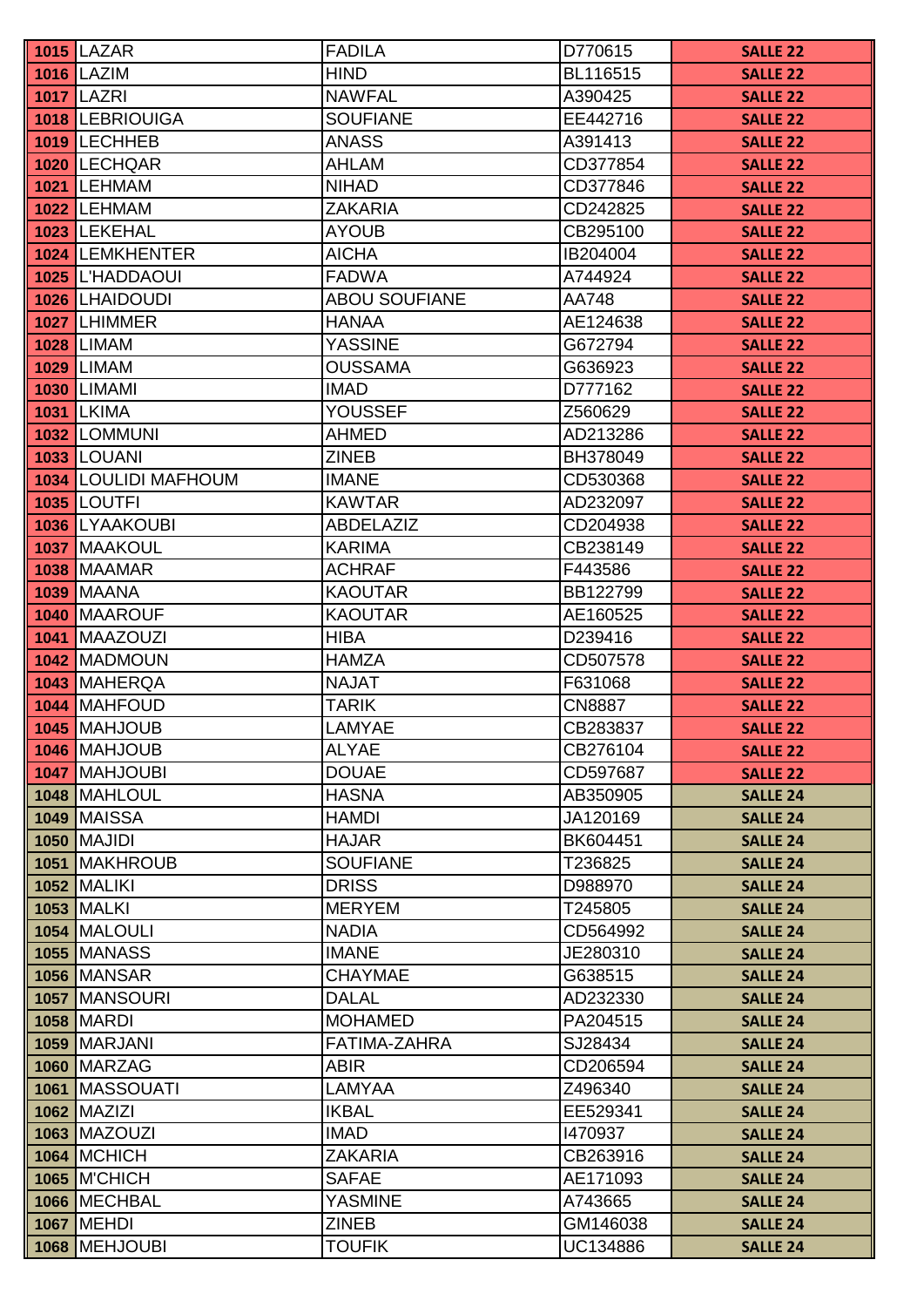| <b>AMAL</b><br>1070 MEJDOUBI<br>JB474005<br><b>SALLE 24</b><br><b>MEKKAOUI</b><br><b>ADIL</b><br>1071<br>T250760<br><b>SALLE 24</b><br><b>NABIL</b><br>1072 MEKKAOUI<br>G686330<br><b>SALLE 24</b><br>1073 MELGHAGH<br><b>MERIEM</b><br>EE597710<br><b>SALLE 24</b><br>1074 MELLOUKI<br><b>AMINE</b><br>FA165110<br><b>SALLE 24</b><br><b>SARA</b><br>1075 MERGHAD<br>AA15687<br><b>SALLE 24</b><br>1076 MERIZAK<br>YAHYA<br>CD241657<br><b>SALLE 24</b><br>1077 MERJANI<br>FATIMA-EZZAHRA<br>HH61358<br><b>SALLE 24</b><br><b>1078 MERS</b><br><b>ASMA</b><br>BH371919<br><b>SALLE 24</b><br><b>1079 MERSA</b><br><b>HAMZA</b><br>BK287600<br><b>SALLE 24</b><br><b>1080   MERYEM</b><br><b>BOUGRINE</b><br>CD594900<br><b>SALLE 24</b><br><b>MESBAH</b><br><b>AKRAM</b><br>TA131820<br>1081<br><b>SALLE 24</b><br><b>1082 MESKI</b><br><b>ZAKARIA</b><br>BK621629<br><b>SALLE 24</b><br><b>1083 MEZIN</b><br><b>AHMEDOU</b><br>JZ2126<br><b>SALLE 24</b> |  |
|------------------------------------------------------------------------------------------------------------------------------------------------------------------------------------------------------------------------------------------------------------------------------------------------------------------------------------------------------------------------------------------------------------------------------------------------------------------------------------------------------------------------------------------------------------------------------------------------------------------------------------------------------------------------------------------------------------------------------------------------------------------------------------------------------------------------------------------------------------------------------------------------------------------------------------------------------------|--|
|                                                                                                                                                                                                                                                                                                                                                                                                                                                                                                                                                                                                                                                                                                                                                                                                                                                                                                                                                            |  |
|                                                                                                                                                                                                                                                                                                                                                                                                                                                                                                                                                                                                                                                                                                                                                                                                                                                                                                                                                            |  |
|                                                                                                                                                                                                                                                                                                                                                                                                                                                                                                                                                                                                                                                                                                                                                                                                                                                                                                                                                            |  |
|                                                                                                                                                                                                                                                                                                                                                                                                                                                                                                                                                                                                                                                                                                                                                                                                                                                                                                                                                            |  |
|                                                                                                                                                                                                                                                                                                                                                                                                                                                                                                                                                                                                                                                                                                                                                                                                                                                                                                                                                            |  |
|                                                                                                                                                                                                                                                                                                                                                                                                                                                                                                                                                                                                                                                                                                                                                                                                                                                                                                                                                            |  |
|                                                                                                                                                                                                                                                                                                                                                                                                                                                                                                                                                                                                                                                                                                                                                                                                                                                                                                                                                            |  |
|                                                                                                                                                                                                                                                                                                                                                                                                                                                                                                                                                                                                                                                                                                                                                                                                                                                                                                                                                            |  |
|                                                                                                                                                                                                                                                                                                                                                                                                                                                                                                                                                                                                                                                                                                                                                                                                                                                                                                                                                            |  |
|                                                                                                                                                                                                                                                                                                                                                                                                                                                                                                                                                                                                                                                                                                                                                                                                                                                                                                                                                            |  |
|                                                                                                                                                                                                                                                                                                                                                                                                                                                                                                                                                                                                                                                                                                                                                                                                                                                                                                                                                            |  |
|                                                                                                                                                                                                                                                                                                                                                                                                                                                                                                                                                                                                                                                                                                                                                                                                                                                                                                                                                            |  |
|                                                                                                                                                                                                                                                                                                                                                                                                                                                                                                                                                                                                                                                                                                                                                                                                                                                                                                                                                            |  |
|                                                                                                                                                                                                                                                                                                                                                                                                                                                                                                                                                                                                                                                                                                                                                                                                                                                                                                                                                            |  |
| <b>1084 MEZIOUI</b><br><b>AHMED</b><br>G901683<br><b>SALLE 24</b>                                                                                                                                                                                                                                                                                                                                                                                                                                                                                                                                                                                                                                                                                                                                                                                                                                                                                          |  |
| 1085 MEZOUINOU<br><b>ZAKARIYAE</b><br>ZT90746<br><b>SALLE 24</b>                                                                                                                                                                                                                                                                                                                                                                                                                                                                                                                                                                                                                                                                                                                                                                                                                                                                                           |  |
| <b>1086 M'GHARI</b><br><b>ILYASS</b><br>AD249840<br><b>SALLE 24</b>                                                                                                                                                                                                                                                                                                                                                                                                                                                                                                                                                                                                                                                                                                                                                                                                                                                                                        |  |
| <b>1087 MHAIDI</b><br><b>ASMAA</b><br>W393657<br><b>SALLE 24</b>                                                                                                                                                                                                                                                                                                                                                                                                                                                                                                                                                                                                                                                                                                                                                                                                                                                                                           |  |
| <b>KELTOUMA</b><br><b>1088 MIFDAL</b><br>JE285238<br><b>SALLE 24</b>                                                                                                                                                                                                                                                                                                                                                                                                                                                                                                                                                                                                                                                                                                                                                                                                                                                                                       |  |
| <b>1089 MIMOUNI</b><br><b>SALMA</b><br>LG32652<br><b>SALLE 24</b>                                                                                                                                                                                                                                                                                                                                                                                                                                                                                                                                                                                                                                                                                                                                                                                                                                                                                          |  |
| <b>MIQOI</b><br><b>RANIA</b><br>1090<br>D797936<br><b>SALLE 24</b>                                                                                                                                                                                                                                                                                                                                                                                                                                                                                                                                                                                                                                                                                                                                                                                                                                                                                         |  |
| <b>MIRI</b><br><b>AMINA</b><br>F448271<br>1091<br><b>SALLE 24</b>                                                                                                                                                                                                                                                                                                                                                                                                                                                                                                                                                                                                                                                                                                                                                                                                                                                                                          |  |
| <b>1092 MISSOUR</b><br><b>ZAINEB</b><br>W302548<br><b>SALLE 24</b>                                                                                                                                                                                                                                                                                                                                                                                                                                                                                                                                                                                                                                                                                                                                                                                                                                                                                         |  |
| <b>MJAHED</b><br><b>MAHA</b><br>WA227374<br>1093<br><b>SALLE 24</b>                                                                                                                                                                                                                                                                                                                                                                                                                                                                                                                                                                                                                                                                                                                                                                                                                                                                                        |  |
| 1094 MOGHAR<br><b>ADNANE</b><br>PA130346<br><b>SALLE 24</b>                                                                                                                                                                                                                                                                                                                                                                                                                                                                                                                                                                                                                                                                                                                                                                                                                                                                                                |  |
| 1095 MOHAMMADI<br><b>HANANE</b><br>K482840<br><b>SALLE 24</b>                                                                                                                                                                                                                                                                                                                                                                                                                                                                                                                                                                                                                                                                                                                                                                                                                                                                                              |  |
| 1096 MORCHID<br><b>ATIKA</b><br>M497830<br><b>SALLE 24</b>                                                                                                                                                                                                                                                                                                                                                                                                                                                                                                                                                                                                                                                                                                                                                                                                                                                                                                 |  |
| <b>TAJANI</b><br><b>1097   MORID</b><br>BH198169<br><b>SALLE 24</b>                                                                                                                                                                                                                                                                                                                                                                                                                                                                                                                                                                                                                                                                                                                                                                                                                                                                                        |  |
| <b>1098 MOSAID</b><br><b>SALMA</b><br>BJ367658<br><b>SALLE 24</b>                                                                                                                                                                                                                                                                                                                                                                                                                                                                                                                                                                                                                                                                                                                                                                                                                                                                                          |  |
| 1099 MOSSADEQ<br><b>YASSINE</b><br>BL123701<br><b>SALLE 26</b>                                                                                                                                                                                                                                                                                                                                                                                                                                                                                                                                                                                                                                                                                                                                                                                                                                                                                             |  |
| <b>OUMAIMA</b><br><b>1100 MOUANNISSE</b><br>CD239434<br><b>SALLE 26</b>                                                                                                                                                                                                                                                                                                                                                                                                                                                                                                                                                                                                                                                                                                                                                                                                                                                                                    |  |
| <b>IMANE</b><br>1101 MOUAZIZ<br>A444878<br><b>SALLE 26</b>                                                                                                                                                                                                                                                                                                                                                                                                                                                                                                                                                                                                                                                                                                                                                                                                                                                                                                 |  |
| <b>KHAOULA</b><br>1102 MOUDALI<br>CB296009<br><b>SALLE 26</b>                                                                                                                                                                                                                                                                                                                                                                                                                                                                                                                                                                                                                                                                                                                                                                                                                                                                                              |  |
| <b>1103 MOUHIB</b><br><b>ASMA</b><br>J463939<br><b>SALLE 26</b>                                                                                                                                                                                                                                                                                                                                                                                                                                                                                                                                                                                                                                                                                                                                                                                                                                                                                            |  |
| <b>1104 MOUHIB</b><br><b>SOUKAINA</b><br>BB135089<br><b>SALLE 26</b>                                                                                                                                                                                                                                                                                                                                                                                                                                                                                                                                                                                                                                                                                                                                                                                                                                                                                       |  |
| 1105 MOUKDAD<br><b>AYMAN</b><br>BJ426622<br><b>SALLE 26</b>                                                                                                                                                                                                                                                                                                                                                                                                                                                                                                                                                                                                                                                                                                                                                                                                                                                                                                |  |
| <b>SOUKAINA</b><br>1106 MOUKHAFI<br>CD630723<br><b>SALLE 26</b>                                                                                                                                                                                                                                                                                                                                                                                                                                                                                                                                                                                                                                                                                                                                                                                                                                                                                            |  |
| 1107 MOULOUD<br><b>ASMAA</b><br>BJ423120<br><b>SALLE 26</b>                                                                                                                                                                                                                                                                                                                                                                                                                                                                                                                                                                                                                                                                                                                                                                                                                                                                                                |  |
| 1108 MOULOUDI<br><b>KHADIJA</b><br><b>UD5387</b><br><b>SALLE 26</b>                                                                                                                                                                                                                                                                                                                                                                                                                                                                                                                                                                                                                                                                                                                                                                                                                                                                                        |  |
| 1109 MOULOUE<br><b>SAFAE</b><br>CD314641<br><b>SALLE 26</b>                                                                                                                                                                                                                                                                                                                                                                                                                                                                                                                                                                                                                                                                                                                                                                                                                                                                                                |  |
| 1110 MOUMNI<br><b>YASSINE</b><br>FB101706<br><b>SALLE 26</b><br>1111 MOUNAD<br><b>MOUNIR</b><br>LA133382                                                                                                                                                                                                                                                                                                                                                                                                                                                                                                                                                                                                                                                                                                                                                                                                                                                   |  |
| <b>SALLE 26</b><br><b>KAMRI</b>                                                                                                                                                                                                                                                                                                                                                                                                                                                                                                                                                                                                                                                                                                                                                                                                                                                                                                                            |  |
| 1112 MOUNIA<br>BE880223<br><b>SALLE 26</b><br><b>ALAE</b><br>1113 MOUNIR<br>CD202701<br><b>SALLE 26</b>                                                                                                                                                                                                                                                                                                                                                                                                                                                                                                                                                                                                                                                                                                                                                                                                                                                    |  |
| 1114 MOURTADI<br><b>SAMAH</b><br>BJ427739<br><b>SALLE 26</b>                                                                                                                                                                                                                                                                                                                                                                                                                                                                                                                                                                                                                                                                                                                                                                                                                                                                                               |  |
| 1115 MOUSATNI<br><b>MORAD</b><br>EE437250<br><b>SALLE 26</b>                                                                                                                                                                                                                                                                                                                                                                                                                                                                                                                                                                                                                                                                                                                                                                                                                                                                                               |  |
| 1116 MOUSRIJ<br><b>DOUAE</b><br>D233825<br><b>SALLE 26</b>                                                                                                                                                                                                                                                                                                                                                                                                                                                                                                                                                                                                                                                                                                                                                                                                                                                                                                 |  |
| 1117 MOUSSA<br><b>SARA</b><br>CD513304<br><b>SALLE 26</b>                                                                                                                                                                                                                                                                                                                                                                                                                                                                                                                                                                                                                                                                                                                                                                                                                                                                                                  |  |
| 1118 MOUSSAHHIL<br><b>MOHAMED KHALIL</b><br>D985704<br><b>SALLE 26</b>                                                                                                                                                                                                                                                                                                                                                                                                                                                                                                                                                                                                                                                                                                                                                                                                                                                                                     |  |
| 1119 MOUSSAHI<br><b>AYOUB</b><br>XA105513<br><b>SALLE 26</b>                                                                                                                                                                                                                                                                                                                                                                                                                                                                                                                                                                                                                                                                                                                                                                                                                                                                                               |  |
| 1120 MOUSSAOUI<br><b>MOUAD</b><br>GJ25917<br><b>SALLE 26</b>                                                                                                                                                                                                                                                                                                                                                                                                                                                                                                                                                                                                                                                                                                                                                                                                                                                                                               |  |
| 1121 MOUSSAOUI<br><b>CHAYMAE</b><br>U181335<br><b>SALLE 26</b>                                                                                                                                                                                                                                                                                                                                                                                                                                                                                                                                                                                                                                                                                                                                                                                                                                                                                             |  |
| 1122 MOUSSAOUI<br><b>NAJAT</b><br>BJ307840<br><b>SALLE 26</b>                                                                                                                                                                                                                                                                                                                                                                                                                                                                                                                                                                                                                                                                                                                                                                                                                                                                                              |  |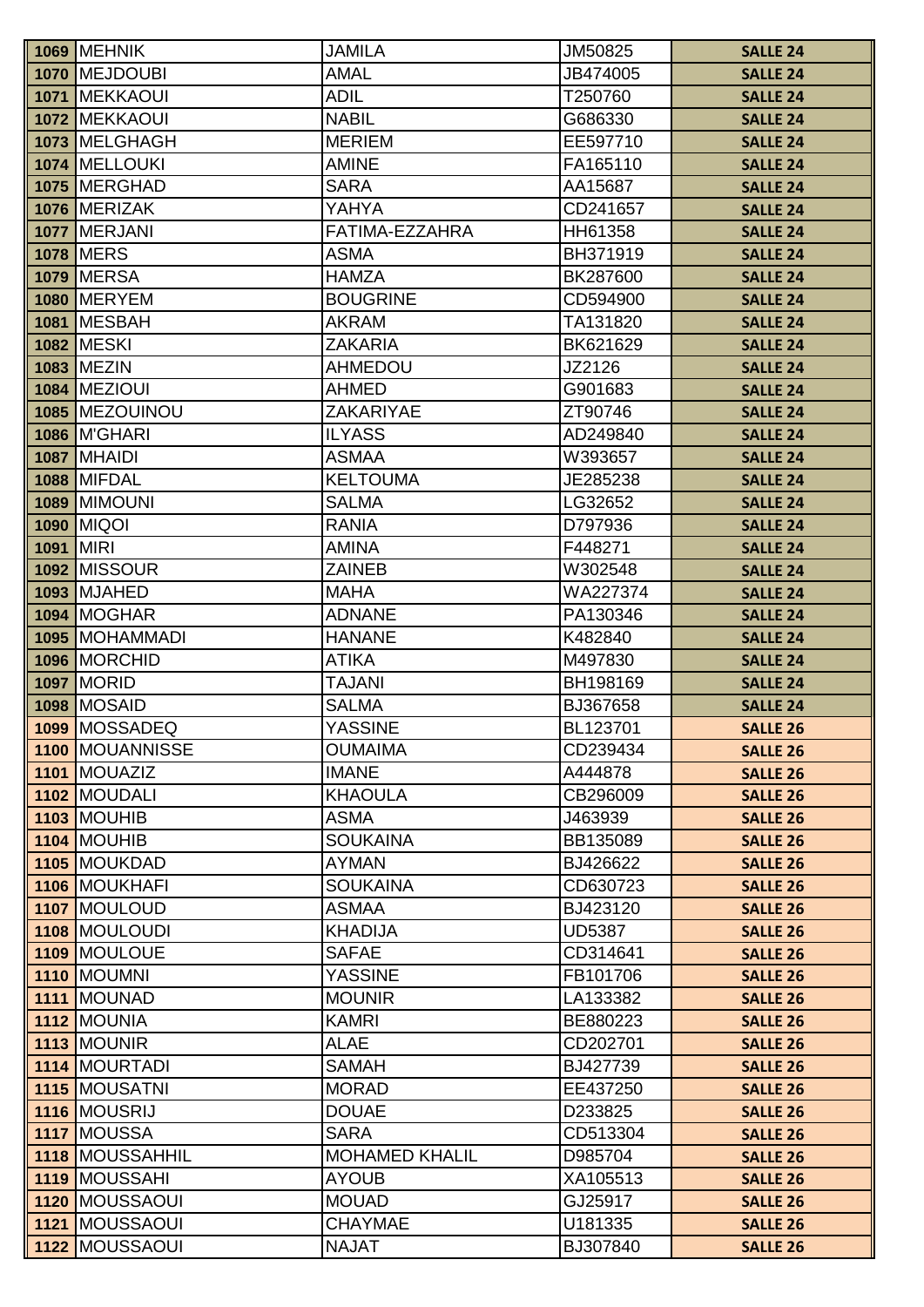|      | 1123 MOUSSAOUI           | <b>MOHAMED</b>    | 1693114  | <b>SALLE 26</b> |
|------|--------------------------|-------------------|----------|-----------------|
|      | 1124 MOUSTAAID           | <b>MAROUAN</b>    | PB124682 | <b>SALLE 26</b> |
|      | 1125 MOUTIE              | <b>YASSINE</b>    | EA194346 | <b>SALLE 26</b> |
|      | 1126 MOUZYAD             | <b>YOUNES</b>     | BB128187 | <b>SALLE 26</b> |
|      | <b>1127 MRABTI</b>       | <b>SOUKAYNA</b>   | SH164839 | <b>SALLE 26</b> |
|      | 1128 MTOUGUI             | <b>AYOUB</b>      | AA57066  | <b>SALLE 26</b> |
|      | 1129 MUSTARGY            | <b>ASMA</b>       | JE285927 | <b>SALLE 26</b> |
|      | <b>1130 MZABI</b>        | <b>YOUSSEF</b>    | W383901  | <b>SALLE 26</b> |
|      | 1131 MZAOUALI            | <b>NOURIA</b>     | J471864  | <b>SALLE 26</b> |
|      | 1132 NABAOUI             | <b>SALAH</b>      | V307273  | <b>SALLE 26</b> |
|      | 1133 NABGOURI            | <b>AICHA</b>      | F569258  | <b>SALLE 26</b> |
|      | <b>1134 NABIL</b>        | <b>SOUFIANE</b>   | Q303369  | <b>SALLE 26</b> |
|      | <b>1135 NABKA</b>        | <b>KAOUTAR</b>    | BJ427470 | <b>SALLE 26</b> |
|      | <b>1136 NACHIT</b>       | <b>NAJAT</b>      | BH347543 | <b>SALLE 26</b> |
|      | <b>1137 NACIK</b>        | <b>ZINEB</b>      | AD261672 | <b>SALLE 26</b> |
|      | <b>1138   NACIRI</b>     | <b>ZAKIA</b>      | DO22193  | <b>SALLE 26</b> |
|      | <b>1139 NACIRI</b>       | <b>ABDELLATIF</b> | D814548  | <b>SALLE 26</b> |
|      | <b>1140 NADIFI</b>       | <b>TOUFIK</b>     | QA150617 | <b>SALLE 26</b> |
|      | <b>1141 NAFIDI</b>       | <b>BILAL</b>      | K528187  | <b>SALLE 26</b> |
|      | 1142 NAGGAD              | <b>MANAL</b>      | BB131952 | <b>SALLE 26</b> |
|      | 1143 NAHRAOUI            | <b>BADREDDINE</b> | CD360405 | <b>SALLE 26</b> |
|      | <b>1144 NAIM</b>         | <b>JAD-REDA</b>   | BE876548 | <b>SALLE 26</b> |
|      | <b>1145 NAIM</b>         | <b>HAFIDA</b>     | HH2951   | <b>SALLE 26</b> |
|      | <b>1146 NAJI</b>         | <b>IKRAM</b>      | BB123829 | <b>SALLE 26</b> |
|      | 1147 NAJIM               | <b>SANA</b>       | HH151240 | <b>SALLE 26</b> |
|      | 1148 NAJJAR              | <b>HAMZA</b>      | Z460817  | <b>SALLE 26</b> |
|      | <b>1149 NAJM</b>         | <b>IKRAM</b>      | BH473082 | <b>SALLE 26</b> |
|      | <b>1150 NAJMI</b>        | <b>HOSNA</b>      | AA46805  | <b>SALLE 27</b> |
|      | <b>1151   NAJMI</b>      | <b>HAJARE</b>     | WB159016 | <b>SALLE 27</b> |
|      | <b>1152 NAKRIZ</b>       | <b>JAMAL</b>      | L455726  | <b>SALLE 27</b> |
|      | <b>1153 NAMIR</b>        | <b>KHALID</b>     | D243579  | <b>SALLE 27</b> |
|      | 1154 NAOUAOUI            | <b>ANAS</b>       | EE380844 | <b>SALLE 27</b> |
|      | <b>1155 NASSE</b>        | <b>KHAOULA</b>    | A446630  | <b>SALLE 27</b> |
|      | <b>1156 NASSER</b>       | <b>KAWTAR</b>     | BB120098 | <b>SALLE 27</b> |
|      | 1157 NASSIRI             | <b>AICHA</b>      | DO11645  | <b>SALLE 27</b> |
|      | <b>1158 NEFZI</b>        | <b>INSSAF</b>     | GM129876 | <b>SALLE 27</b> |
|      | <b>1159 NIJIYIN</b>      | <b>MOUNIA</b>     | Z442959  | <b>SALLE 27</b> |
|      | <b>1160 NMILI</b>        | <b>MOUNA</b>      | HH155292 | <b>SALLE 27</b> |
|      | 1161 NOUARI              | <b>MANAL</b>      | D798463  | <b>SALLE 27</b> |
|      | <b>1162 NOUKRI</b>       | <b>SABRINE</b>    | Q296813  | <b>SALLE 27</b> |
|      | 1163 NOUREDDINE          | <b>HASRI</b>      | D957564  | <b>SALLE 27</b> |
|      | 1164   NOUREDDINE-DRISSI | <b>HIND</b>       | BH381858 | <b>SALLE 27</b> |
|      | <b>1165 NOURI</b>        | <b>REDOUANE</b>   | Z388789  | <b>SALLE 27</b> |
|      | 1166 NTIFI               | <b>NADIA</b>      | SJ25374  | <b>SALLE 27</b> |
|      | <b>1167 OMARI</b>        | LAILA             | A684185  | <b>SALLE 27</b> |
|      | 1168   OQAIDI            | <b>AMINE</b>      | BL96258  | <b>SALLE 27</b> |
|      | 1169 OUACHANE            | <b>ADIL</b>       | DA77015  | <b>SALLE 27</b> |
| 1170 | <b>OUACHANI</b>          | <b>CHAYMAE</b>    | F443839  | <b>SALLE 27</b> |
| 1171 | <b>OUACHE</b>            | <b>MOHAMED</b>    | CD379189 | <b>SALLE 27</b> |
|      | 1172 OUADRASSI           | ABDELAZIZ         | GJ40446  | <b>SALLE 27</b> |
|      | 1173 OUAHBI              | <b>MOHAMED</b>    | IA129907 | <b>SALLE 27</b> |
|      | <b>1174 OUAHI</b>        | MOUNTAHA-SAFIA    | Z563690  | <b>SALLE 27</b> |
| 1175 | <b>OUAHIB</b>            | <b>IMANE</b>      | BB121260 | <b>SALLE 27</b> |
|      | <b>1176 OUAID</b>        | <b>HOURIA</b>     | D983103  | <b>SALLE 27</b> |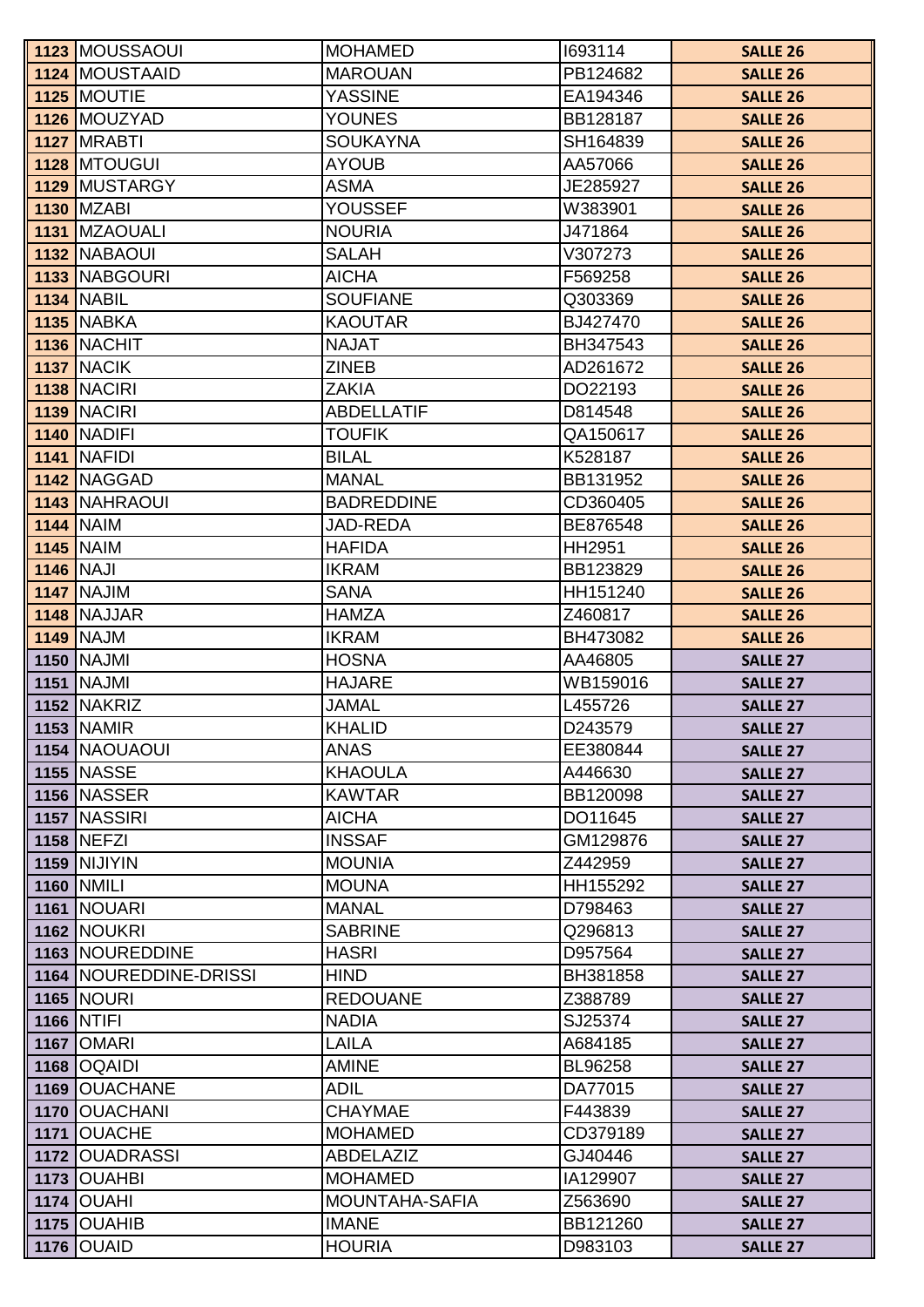|      | 1177 OUAROUS                  | <b>OUSSAMA</b>                | AD225673            | <b>SALLE 27</b>                    |
|------|-------------------------------|-------------------------------|---------------------|------------------------------------|
|      | 1178 OUAZRHOU                 | <b>RAJAE</b>                  | AD156625            | <b>SALLE 27</b>                    |
| 1179 | <b>OUAZZANI-TOUHAMI</b>       | <b>KENZA</b>                  | CD203992            | <b>SALLE 27</b>                    |
|      | 1180 OUAZZANI-TOUHAMI         | <b>HASSNAE</b>                | CD366843            | <b>SALLE 27</b>                    |
|      | 1181 OUBAHA                   | <b>KHADIJA</b>                | W384338             | <b>SALLE 27</b>                    |
|      | 1182 OUBANAS                  | <b>IBTISSAME NISRINE</b>      | J493405             | <b>SALLE 27</b>                    |
| 1183 | <b>OUBARARGE</b>              | <b>ILYASS</b>                 | PA146929            | <b>SALLE 27</b>                    |
| 1184 | <b>OUBELLOUCH</b>             | <b>GHIZLANE</b>               | JF48259             | <b>SALLE 27</b>                    |
|      | 1185 OUBOUISK                 | <b>SANAA</b>                  | D832633             | <b>SALLE 27</b>                    |
|      | 1186 OUBOULAL                 | <b>FATIMA</b>                 | BH588199            | <b>SALLE 27</b>                    |
|      | 1187   OUBRAHIM               | <b>ILHAM</b>                  | U174199             | <b>SALLE 27</b>                    |
|      | 1188 OUCHAOU                  | <b>ABDELLATIF</b>             | X340621             | <b>SALLE 27</b>                    |
| 1189 | <b>OUDAHA</b>                 | <b>KAMAL</b>                  | EE552997            | <b>SALLE 27</b>                    |
|      | <b>1190 OUDDA</b>             | <b>YOUSRA</b>                 | V310626             | <b>SALLE 27</b>                    |
| 1191 | <b>OUDIB</b>                  | <b>KHADIJA</b>                | JB395135            | <b>SALLE 28</b>                    |
|      | 1192 OUDRHIRI                 | <b>SAMAH</b>                  | A745516             | <b>SALLE 28</b>                    |
|      | <b>1193 OUFDIL</b>            | <b>SOUKAYNA</b>               | XA107255            | <b>SALLE 28</b>                    |
| 1194 | <b>OUHADDI</b>                | <b>AYOUB</b>                  | D239478             | <b>SALLE 28</b>                    |
|      | <b>1195 OUHBA</b>             | <b>AYOUB</b>                  | AE114457            | <b>SALLE 28</b>                    |
|      | 1196 OUHDIDOU                 | ALI                           | D830027             | <b>SALLE 28</b>                    |
|      | 1197 OUHEMMOU                 | <b>NABIL</b>                  | A445627             | <b>SALLE 28</b>                    |
| 1198 | <b>OUHNINI</b>                | <b>IHSSANE</b>                | AB537014            | <b>SALLE 28</b>                    |
| 1199 | <b>OUHZIZOU</b>               | <b>ILIAS</b>                  | AE171113            | <b>SALLE 28</b>                    |
| 1200 | <b>OUKHLIDJA</b>              | <b>YDDIR</b>                  | PB185748            | <b>SALLE 28</b>                    |
| 1201 | <b>OUKHOUYA</b>               | <b>HAMZA</b>                  | AE136883            | <b>SALLE 28</b>                    |
| 1202 | <b>OUKKA</b>                  | <b>ABDELALIM</b>              | JK13596             | <b>SALLE 28</b>                    |
| 1203 | <b>OULAD AMEZIANE</b>         | <b>YASSINE</b>                | A445395             | <b>SALLE 28</b>                    |
| 1204 | <b>OULDCHERIF</b>             | <b>ANAS</b>                   | CD313827            | <b>SALLE 28</b>                    |
| 1205 | <b>OULD-TALEB</b>             | <b>MAROUANE</b>               | AA51979             | <b>SALLE 28</b>                    |
|      | 1206 OULED BEN-TAYEB          | <b>ABDESSAMAD</b>             | CD237302            | <b>SALLE 28</b>                    |
|      | 1207 OULGHAZI                 | <b>ABDELHAKIM</b>             | UC139673            | <b>SALLE 28</b>                    |
|      | 1208 OULGHAZI                 | <b>MHAMMAD</b>                | UC138017            | <b>SALLE 28</b>                    |
|      | 1209 OUMANE                   | <b>SOFYAN</b>                 | JA145169            | <b>SALLE 28</b>                    |
|      | 1210 OUMOULOUD                | <b>AICHA</b>                  | U181065             | <b>SALLE 28</b>                    |
| 1211 | <b>OURAHOU</b>                | <b>NAIMA</b>                  | BK177307            | <b>SALLE 28</b>                    |
|      | 1212 OURRAIS                  | <b>JAMILA</b>                 | JT59141             | <b>SALLE 28</b>                    |
|      | <b>1213 OUSSI</b>             | <b>HASSAN</b>                 | AB652732            | <b>SALLE 28</b>                    |
|      | 1214 OUTAHMOUT                | <b>ISMAIL</b>                 | PA214719            | <b>SALLE 28</b>                    |
|      | 1215 OUTALHA                  | <b>AMAL</b>                   | JH21937             | <b>SALLE 28</b>                    |
|      | 1216 OUTMAN<br>1217 OUYOUSSEF | <b>SAID</b><br><b>MOHAMED</b> | JA152023<br>X363579 | <b>SALLE 28</b>                    |
|      | <b>1218 OUZIAN</b>            | <b>OUSSAMA</b>                | AE121378            | <b>SALLE 28</b>                    |
|      | 1219 QAMQAM                   | <b>YOUNESS</b>                | Z450394             | <b>SALLE 28</b><br><b>SALLE 28</b> |
| 1220 | QAMQAM                        | <b>MERIAM</b>                 | GA155537            | <b>SALLE 28</b>                    |
| 1221 | QAMSANE                       | <b>OUAFA</b>                  | W259357             | <b>SALLE 28</b>                    |
| 1222 | QARROU                        | <b>MARIYEM</b>                | D989861             | <b>SALLE 28</b>                    |
|      | 1223 QARROUTI                 | <b>REDOUANE</b>               | Z426340             | <b>SALLE 28</b>                    |
| 1224 | <b>QASSID</b>                 | <b>AYOUB</b>                  | QB27911             | <b>SALLE 28</b>                    |
| 1225 | <b>QENDIL FOURHAL</b>         | <b>OUALID</b>                 | F418720             | <b>SALLE 28</b>                    |
|      | 1226 QORTOBI                  | ISLAM                         | F539836             | <b>SALLE 28</b>                    |
| 1227 | <b>QUARSSE</b>                | <b>SALIMA</b>                 | JC522355            | <b>SALLE 28</b>                    |
|      | <b>1228 RABHI</b>             | <b>IMANE</b>                  | D825097             | <b>SALLE 28</b>                    |
|      | 1229 RABHIOU                  | <b>YOUSSEF</b>                | S727386             | <b>SALLE 28</b>                    |
|      | <b>1230 RABI</b>              | <b>MOHAMED ALI</b>            | 1689098             | <b>SALLE 28</b>                    |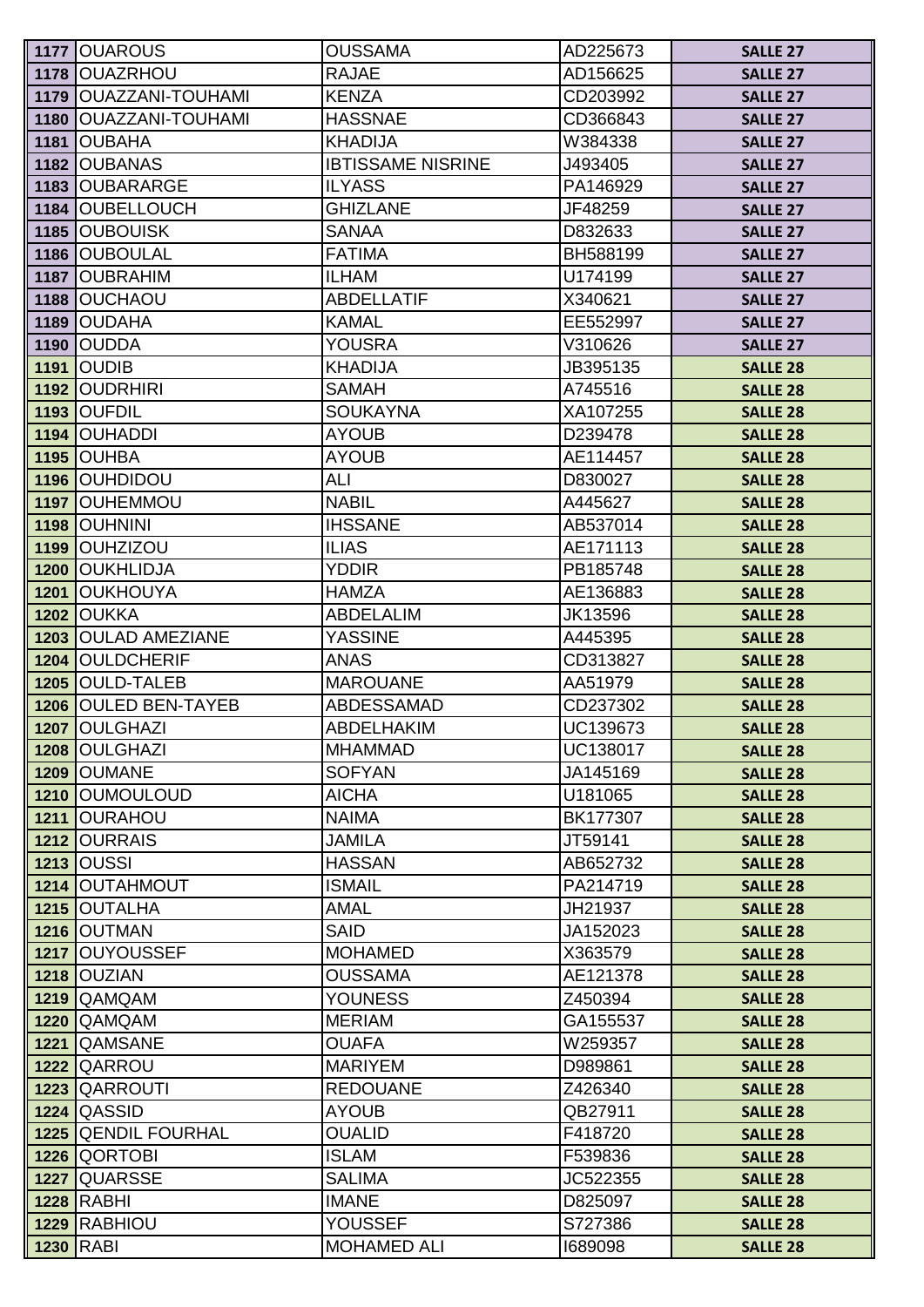|      | <b>1231 RABIE</b>      | <b>HOUDA</b>              | DO16555  | <b>SALLE 28</b> |
|------|------------------------|---------------------------|----------|-----------------|
|      | 1232 RACHEK            | <b>FATIMA ZAHRA</b>       | BL103671 | <b>SALLE 32</b> |
| 1233 | <b>RACHIDI</b>         | <b>BOUCHRA</b>            | PB130933 | <b>SALLE 32</b> |
|      | 1234 RADGUI            | <b>AICHA</b>              | AB644964 | <b>SALLE 32</b> |
|      | 1235 RADOUANE          | <b>MANAL</b>              | EE539555 | <b>SALLE 32</b> |
|      | 1236 RAHBANI           | <b>OUMAIMA</b>            | JH17285  | <b>SALLE 32</b> |
|      | 1237 RAHIOUI           | <b>ILHAME</b>             | AD156626 | <b>SALLE 32</b> |
|      | 1238 RAHMAOUI          | <b>SAFAE</b>              | D824096  | <b>SALLE 32</b> |
|      | 1239 RAHMOUNI          | <b>OUMAIMA</b>            | G683659  | <b>SALLE 32</b> |
|      | 1240 RAIBOUAA          | <b>BTISSAME</b>           | JA163204 | <b>SALLE 32</b> |
|      | 1241 RAIHANE           | <b>ABOUBAKR</b>           | A745278  | <b>SALLE 32</b> |
|      | <b>1242 RAIS</b>       | <b>OTMAN</b>              | CD234174 | <b>SALLE 32</b> |
|      | <b>1243 RAISS</b>      | <b>OMAR</b>               | CD222364 | <b>SALLE 32</b> |
|      | $1244$ RAJI            | <b>AZIZA</b>              | A365777  | <b>SALLE 32</b> |
|      | <b>1245 RAKKI</b>      | <b>KHADIJA</b>            | BH385863 | <b>SALLE 32</b> |
|      | 1246 RAMDANI           | <b>SAMAH</b>              | AA44247  | <b>SALLE 32</b> |
|      | <b>1247 RAMI</b>       | <b>FATIMA ZAHRA</b>       | AD200682 | <b>SALLE 32</b> |
|      | <b>1248 RAZGUI</b>     | <b>ZINEB</b>              | EE310053 | <b>SALLE 32</b> |
|      | 1249 RECHDAOUI         | <b>AYMENE</b>             | U154198  | <b>SALLE 32</b> |
|      | <b>1250 RECHKA</b>     | <b>SOUKAINA</b>           | CD318935 | <b>SALLE 32</b> |
|      | 1251 REDOUANE          | <b>ABDELHALIM MAHMOUD</b> | CD314220 | <b>SALLE 32</b> |
|      | <b>1252 REGAD</b>      | <b>YASSIN</b>             | AE27564  | <b>SALLE 32</b> |
|      | 1253 REGRAGUI          | <b>HATIM</b>              | AD216067 | <b>SALLE 33</b> |
|      | <b>1254 R'GHAZNI</b>   | <b>MEHDI</b>              | AD255587 | <b>SALLE 33</b> |
|      | 1255 RHAHLI            | <b>HANAE</b>              | H579474  | <b>SALLE 33</b> |
|      | <b>1256 RHAYMI</b>     | <b>JIHADE</b>             | A669711  | <b>SALLE 33</b> |
| 1257 | <b>RHAZANI</b>         | <b>ANASSE</b>             | HA140696 | <b>SALLE 33</b> |
|      | 1258 RHAZOUALI         | <b>OMAR</b>               | AE79200  | <b>SALLE 33</b> |
|      | 1259 RHOULAM           | <b>IMAD</b>               | Z497489  | <b>SALLE 33</b> |
| 1260 | RHOUZLANE              | <b>RYM</b>                | AA45942  | <b>SALLE 33</b> |
|      | 1261 RIAD              | <b>JIHANE</b>             | WA225842 | <b>SALLE 33</b> |
|      | 1262 RIDOUAN           | <b>NASSIMA</b>            | JE291468 | <b>SALLE 33</b> |
|      | <b>1263 RIHANI</b>     | <b>DOHA</b>               | SL13068  | <b>SALLE 33</b> |
|      | <b>1264 RISSI</b>      | <b>AMINE</b>              | G541890  | <b>SALLE 33</b> |
|      | 1265 RITAB             | <b>HOUSSAME</b>           | D833533  | <b>SALLE 33</b> |
|      | <b>1266 RITAHI</b>     | <b>OUSSAMA</b>            | BJ413152 | <b>SALLE 33</b> |
|      | 1267 ROUBIOU           | <b>FADMA</b>              | J497092  | <b>SALLE 33</b> |
|      | 1268 ROUBYOU           | <b>SAID</b>               | Y382445  | <b>SALLE 33</b> |
|      | 1269 ROUICHI           | <b>BADR</b>               | AB246242 | <b>SALLE 33</b> |
|      | 1270 ROUIJEL           | <b>SALMA</b>              | ZT125292 | <b>SALLE 33</b> |
|      | 1271 ROUINEB           | <b>MOHAMMED</b>           | CD545050 | <b>SALLE 33</b> |
|      | 1272 SABBAR            | <b>KARIMA</b>             | Z524318  | <b>SALLE 33</b> |
|      | <b>1273 SABER</b>      | <b>ILYAS</b>              | CB237755 | <b>SALLE 33</b> |
|      | <b>1274 SABIB</b>      | <b>RANIA</b>              | AA53720  | <b>SALLE 33</b> |
|      | <b>1275 SABIL</b>      | <b>SAMIA</b>              | IB147817 | <b>SALLE 33</b> |
|      | <b>1276 SABIR</b>      | <b>FATIMA</b>             | BJ423017 | <b>SALLE 33</b> |
|      | <b>1277 SABIRI</b>     | <b>SALIH</b>              | U170991  | <b>SALLE 33</b> |
|      | 1278 SADDIKI           | SAAD                      | G687299  | <b>SALLE 33</b> |
|      | 1279 SADIYINE          | FATIMA AZZAHRA            | AE31772  | <b>SALLE 33</b> |
|      | <b>1280 SADKI</b>      | <b>FATIHA</b>             | ZG57606  | <b>SALLE 33</b> |
|      | 1281 SADOUK            | <b>NAJLAE</b>             | AD181498 | <b>SALLE 33</b> |
|      | 1282 SAFFAR-ANDALOUSSI | <b>SOFYA</b>              | CD378853 | <b>SALLE 33</b> |
| 1283 | <b>SAFI</b>            | <b>YASSIR</b>             | AA47046  | <b>SALLE 33</b> |
|      | <b>1284 SAHEL</b>      | WISSAL-AYA                | BJ415635 | <b>SALLE 33</b> |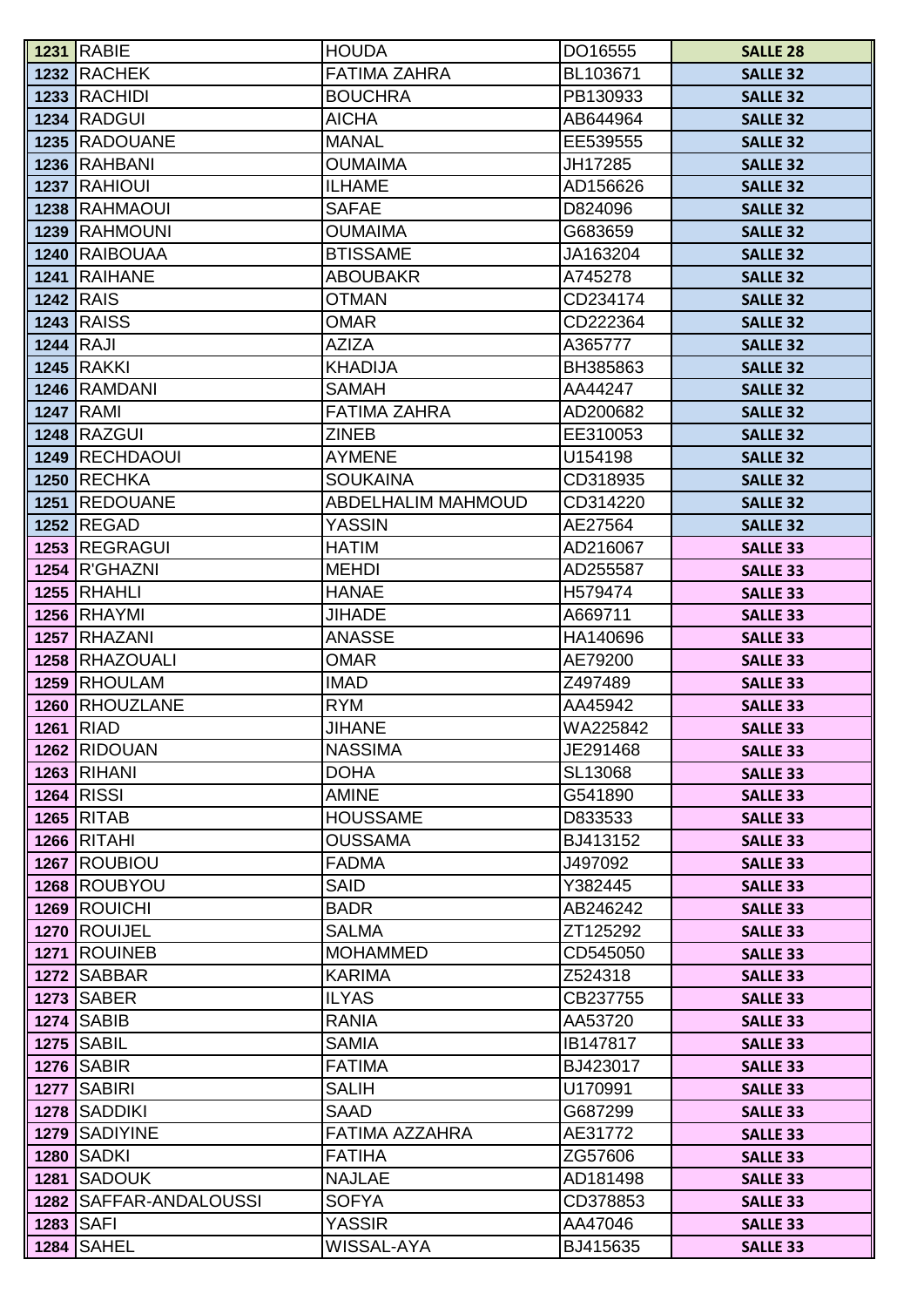|      | 1285   SAHI                       | <b>MERYAME</b>                       | CD226699            | <b>SALLE 33</b>                    |
|------|-----------------------------------|--------------------------------------|---------------------|------------------------------------|
|      | 1286 SAHLAOUI                     | <b>ISLAM</b>                         | JE269897            | <b>SALLE 33</b>                    |
|      | 1287 SAHNOUN                      | <b>MADIHA</b>                        | G619523             | <b>SALLE 33</b>                    |
|      | 1288 SAHRANE                      | <b>HOUSSAM</b>                       | W363630             | <b>SALLE 33</b>                    |
| 1289 | <b>SAHRAOUI</b>                   | <b>ANASS</b>                         | X353753             | <b>SALLE 33</b>                    |
| 1290 | <b>SAID</b>                       | <b>BOUTAYNA</b>                      | Z546168             | <b>SALLE 33</b>                    |
|      | <b>1291 SAIDI</b>                 | <b>IHSANE</b>                        | AD240321            | <b>SALLE 33</b>                    |
|      | <b>1292 SAIDI</b>                 | <b>KHADIJA</b>                       | AE95991             | <b>SALLE 33</b>                    |
|      | <b>1293 SAIDI</b>                 | <b>ELHOUSSINE</b>                    | AE220172            | <b>SALLE 33</b>                    |
|      | <b>1294 SAIDI</b>                 | <b>IDRISS</b>                        | L574142             | <b>SALLE 33</b>                    |
|      | <b>1295 SAJRI</b>                 | <b>SARA</b>                          | BK277962            | <b>SALLE 33</b>                    |
|      | <b>1296 SALAH</b>                 | <b>SARA</b>                          | UA109369            | <b>SALLE 33</b>                    |
|      | <b>1297 SALAHI</b>                | <b>AMINE</b>                         | AD215243            | <b>SALLE 33</b>                    |
|      | <b>1298 SALAMI</b>                | <b>OTHMANE</b>                       | UB87408             | <b>SALLE 33</b>                    |
|      | <b>1299 SALEK</b>                 | <b>ABDERAHIM</b>                     | W370160             | <b>SALLE 33</b>                    |
|      | <b>1300 SALHI</b>                 | <b>KAWTAR</b>                        | AA1908              | <b>SALLE 33</b>                    |
| 1301 | <b>SALIHI</b>                     | <b>SAID</b>                          | G546410             | <b>SALLE 33</b>                    |
|      | <b>1302 SAMADI</b>                | <b>BOUTAINA</b>                      | K527880             | <b>SALLE 33</b>                    |
|      | 1303 SAMHALLAH                    | <b>SOUMAYA</b>                       | JC477199            | <b>SALLE 33</b>                    |
|      | <b>1304 SAMI</b>                  | <b>NOUR EL HOUDA</b>                 | CD595901            | <b>SALLE 34</b>                    |
|      | <b>1305 SAMRI</b>                 | <b>ABDENBI</b>                       | CD79419             | <b>SALLE 34</b>                    |
|      | <b>1306 SANHAJI</b>               | <b>SOUAD</b>                         | D829271             | <b>SALLE 34</b>                    |
|      | 1307 SAQUER                       | <b>MERYEM</b>                        | CD545682            | <b>SALLE 34</b>                    |
| 1308 | <b>SARA</b>                       | <b>IBTISSAM</b>                      | BH481028            | <b>SALLE 34</b>                    |
| 1309 | SAYIH                             | <b>OTMANE</b>                        | CD377539            | <b>SALLE 34</b>                    |
| 1310 | <b>SBAA</b>                       | <b>KHADIJA</b>                       | JF46412             | <b>SALLE 34</b>                    |
|      | <b>1311 SBIHI</b>                 | <b>DINA</b>                          | G681055             | <b>SALLE 34</b>                    |
|      | <b>1312 SBITI</b>                 | <b>CHAYMAE</b>                       | AE161143            | <b>SALLE 34</b>                    |
|      | 1313 SEDDIQI                      | <b>HAFSA</b>                         | F571107             | <b>SALLE 34</b>                    |
|      | <b>1314 SEFFAR</b>                | <b>HAFSA</b>                         | D773099             | <b>SALLE 34</b>                    |
|      | 1315 SEHBI                        | <b>CHAIMAE</b>                       | F435674             | <b>SALLE 34</b>                    |
|      | 1316 SEKKAT                       | <b>SOFIA</b>                         | CD327578            | <b>SALLE 34</b>                    |
|      | <b>1317 SELLAL</b>                | <b>ADNANE</b>                        | CD377896            | <b>SALLE 34</b>                    |
|      | 1318 SELLAME                      | <b>AYOUB</b>                         | F405970             | <b>SALLE 34</b>                    |
|      | 1319 SELLAMI                      | <b>HAJAR</b>                         | W362601             | <b>SALLE 34</b>                    |
|      | <b>1320 SEMDANI</b>               | <b>CHAIMAE</b>                       | CD507291            | <b>SALLE 34</b>                    |
|      | <b>1321 SEMLALI</b>               | <b>KHALID</b>                        | JB469197            | <b>SALLE 34</b>                    |
|      | 1322 SEMLALI<br><b>1323 SENNI</b> | <b>IMANE</b><br><b>MOHAMED WALID</b> | T223239             | <b>SALLE 34</b>                    |
|      | <b>1324 SENNOUNNI</b>             | <b>OUAFAA</b>                        | TA127980<br>LB66232 | <b>SALLE 34</b><br><b>SALLE 34</b> |
|      | <b>1325 SERBOUTI</b>              | <b>MUSTAPHA</b>                      | WA214028            |                                    |
|      | <b>1326 SERHANE</b>               | <b>MANAR</b>                         | CD597260            | <b>SALLE 34</b><br><b>SALLE 34</b> |
|      | <b>1327 SGHIOUAR</b>              | <b>NECAIRA</b>                       | DA78301             | <b>SALLE 34</b>                    |
|      | <b>1328 SGHIR</b>                 | <b>ZAINAB</b>                        | D830687             | <b>SALLE 34</b>                    |
|      | 1329 SIALITI TROUKASTI            | <b>ABDELKAFI</b>                     | S694822             | <b>SALLE 34</b>                    |
|      | <b>1330 SIMARI</b>                | <b>IMANE</b>                         | EE543086            | <b>SALLE 34</b>                    |
|      | <b>1331 SIYACOUN</b>              | <b>HAJAR</b>                         | Z443143             | <b>SALLE 34</b>                    |
|      | 1332 SKIKRA                       | <b>ABDELILAH</b>                     | AD207278            | <b>SALLE 34</b>                    |
|      | <b>1333 SLAOUI</b>                | <b>HAMZA</b>                         | CD374359            | <b>SALLE 34</b>                    |
|      | <b>1334 SLAOUI</b>                | <b>ROKIA</b>                         | AA2098              | <b>SALLE 34</b>                    |
|      | <b>1335 SLAOUI ANDALOUSSI</b>     | <b>CHAIMAE</b>                       | BL87487             | <b>SALLE 34</b>                    |
|      | 1336 SLIMANI                      | <b>HICHAM</b>                        | V284737             | <b>SALLE 34</b>                    |
|      | <b>1337 SLIMANI</b>               | <b>ASSIA</b>                         | D986784             | <b>SALLE 34</b>                    |
|      | <b>1338 SMILI</b>                 | <b>ZOUHAIR</b>                       | BK272199            | <b>SALLE 34</b>                    |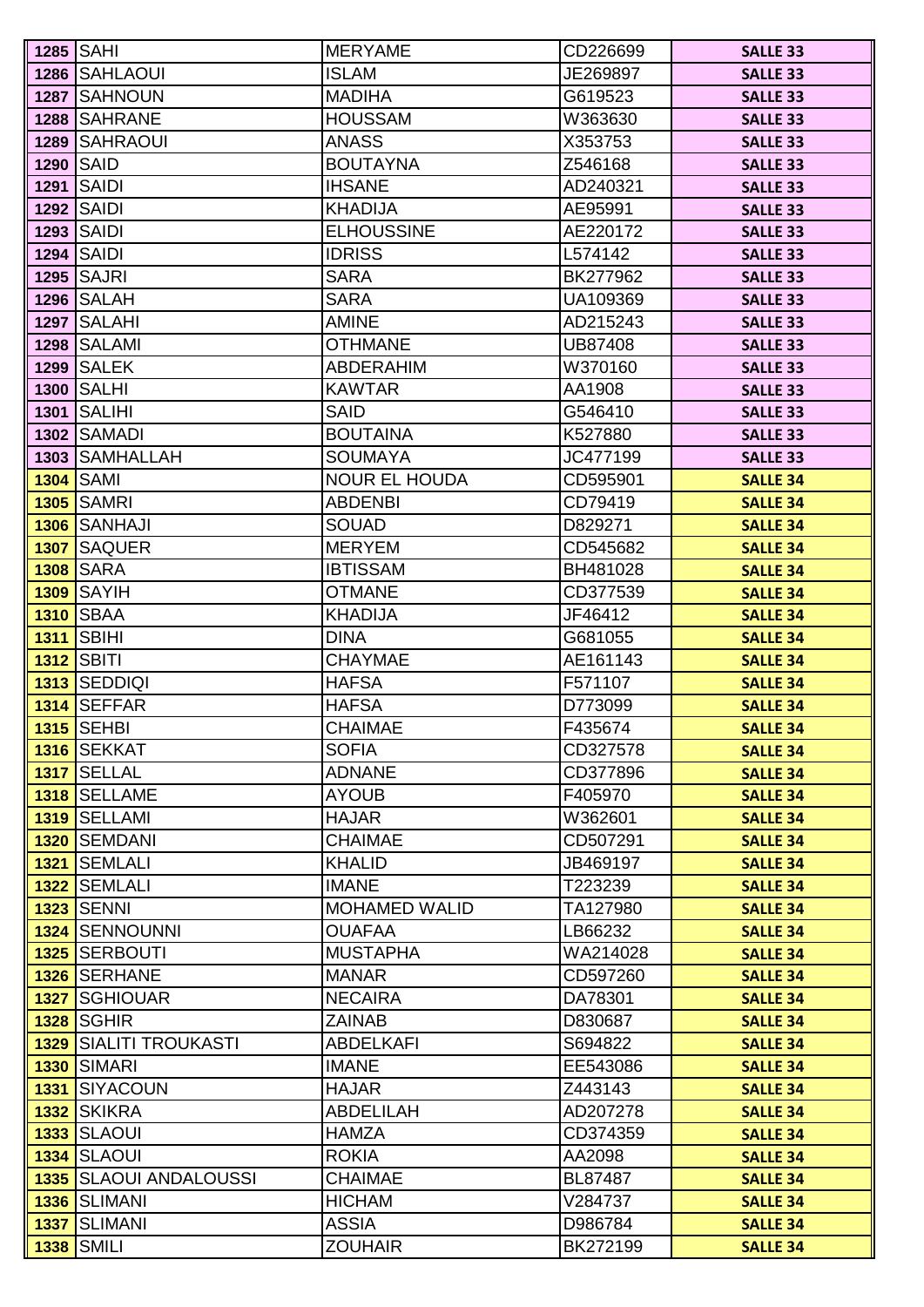|      | <b>1339 SOBTI</b>                    | <b>ZAKARIA</b>                   | Q308820             | <b>SALLE 34</b>                    |
|------|--------------------------------------|----------------------------------|---------------------|------------------------------------|
|      | <b>1340 SOFA</b>                     | <b>NIHAD</b>                     | G620159             | <b>SALLE 34</b>                    |
| 1341 | <b>SOLDI</b>                         | <b>ABDELAZIZ</b>                 | IA107873            | <b>SALLE 34</b>                    |
|      | 1342 SOLTANI                         | <b>FATIMA ZAHRA</b>              | BL116686            | <b>SALLE 34</b>                    |
|      | 1343 SOUAKH                          | <b>HASSANNA</b>                  | JZ363               | <b>SALLE 34</b>                    |
|      | <b>1344 SOUITA</b>                   | <b>AICHA</b>                     | Z451523             | <b>SALLE 34</b>                    |
| 1345 | <b>SOUKRATI</b>                      | <b>ZINEB</b>                     | AA43697             | <b>SALLE 34</b>                    |
| 1346 | <b>SOUKTANI</b>                      | <b>ABDELKARIM</b>                | IB204341            | <b>SALLE 34</b>                    |
| 1347 | <b>SOULIMANI</b>                     | <b>HOUDA</b>                     | F414239             | <b>SALLE 34</b>                    |
|      | <b>1348 SOULIMANI OMARI</b>          | <b>ZAINEB</b>                    | DO20566             | <b>SALLE 34</b>                    |
|      | <b>1349 SOUNNI</b>                   | <b>SABRINE</b>                   | A396040             | <b>SALLE 34</b>                    |
|      | 1350 SOUSSI                          | <b>DOUAE</b>                     | K525857             | <b>SALLE 34</b>                    |
| 1351 | <b>STITOU</b>                        | <b>OUSSAMA</b>                   | DN27141             | <b>SALLE 34</b>                    |
|      | <b>1352 TADA</b>                     | <b>FAHD</b>                      | CB268453            | <b>SALLE 34</b>                    |
|      | <b>1353 TAHIRI</b>                   | <b>AYOUB</b>                     | JC529843            | <b>SALLE 34</b>                    |
|      | <b>1354 TAHIRI</b>                   | <b>HAMZA</b>                     | <b>VM4978</b>       | <b>SALLE 34</b>                    |
|      | <b>1355 TAHIRI</b>                   | <b>SOUKAINA</b>                  | <b>BB99549</b>      | <b>SALLE 35</b>                    |
|      | <b>1356 TAHRI</b>                    | <b>OUMAIMA</b>                   | BH397845            | <b>SALLE 35</b>                    |
| 1357 | <b>TAJRI</b>                         | <b>AYOUB</b>                     | CD511788            | <b>SALLE 35</b>                    |
|      | <b>1358 TAKHMI</b>                   | <b>SANAE</b>                     | CD540077            | <b>SALLE 35</b>                    |
|      | <b>1359 TALBI</b>                    | <b>YOUSSEF</b>                   | WA185082            | <b>SALLE 35</b>                    |
| 1360 | <b>TALBIOUI</b>                      | <b>JIHAN</b>                     | U167744             | <b>SALLE 35</b>                    |
| 1361 | <b>TALEB</b>                         | <b>RABEA</b>                     | G624079             | <b>SALLE 35</b>                    |
|      | <b>1362 TALLOUSSI</b>                | <b>HOUDA</b>                     | CB280132            | <b>SALLE 35</b>                    |
| 1363 | <b>TAOUDI-EDRISSI</b>                | <b>SOUKAINA</b>                  | BJ416868            | <b>SALLE 35</b>                    |
| 1364 | <b>TAOUSSI</b>                       | <b>HIND</b>                      | Y405266             | <b>SALLE 35</b>                    |
| 1365 | <b>TAOUTAOU</b>                      | <b>YOUSRA</b>                    | CD481877            | <b>SALLE 35</b>                    |
|      | <b>1366 TARBI</b>                    | <b>AYOUB</b>                     | JC513920            | <b>SALLE 35</b>                    |
|      | <b>1367 TARGHI</b>                   | <b>CHOUAIB</b>                   | HH108127            | <b>SALLE 35</b>                    |
|      | <b>1368 TBATOU</b>                   | <b>MOHAMED-AMINE</b>             | ZT115201            | <b>SALLE 35</b>                    |
|      | <b>1369 TELIDI</b>                   | <b>LAILA</b>                     | K524209             | <b>SALLE 35</b>                    |
|      | 1370 TIBTIBA                         | <b>FERDAOUSS</b>                 | LE20819             | <b>SALLE 35</b>                    |
|      | 1371 TICHOUA                         | <b>ABDELBASSETE</b>              | PA213819            | <b>SALLE 35</b>                    |
| 1372 | TIHAMI-OUZZANI                       | <b>NOUSSAIR</b>                  | XA110370            | <b>SALLE 35</b>                    |
|      | <b>1373 TIMMOU</b>                   | <b>HOUDA</b>                     | P317643             | <b>SALLE 35</b>                    |
|      | <b>1374 TISSAFI IDRISSI</b>          | <b>SALMA</b>                     | BB131004            | <b>SALLE 35</b>                    |
|      | 1375 TLEMSANI                        | <b>ABDERRAHIM</b>                | G620120             | <b>SALLE 35</b>                    |
|      | <b>1376   TORABI</b>                 | <b>JABIR</b>                     | AD253092            | <b>SALLE 35</b>                    |
| 1377 | <b>TOUHAMI</b><br><b>1378 TOUIZI</b> | <b>KHALID</b><br><b>MAROUANE</b> | CD311501<br>HH59071 | <b>SALLE 35</b><br><b>SALLE 35</b> |
|      | 1379   TOUMIAT                       | <b>HAJAR</b>                     | DB23816             |                                    |
|      | <b>1380 TOUNSAOUI</b>                | <b>CHAIMAA</b>                   | Q314834             | <b>SALLE 35</b><br><b>SALLE 35</b> |
|      | <b>1381   TSOULI</b>                 | <b>MOHAMED REDA</b>              | CD226490            | <b>SALLE 35</b>                    |
| 1382 | <b>TSOULI</b>                        | <b>SOUFIANE</b>                  | G691809             | <b>SALLE 35</b>                    |
| 1383 | <b>WAHBI</b>                         | <b>BADREDDINE</b>                | J480140             | <b>SALLE 35</b>                    |
| 1384 | <b>WAMSA</b>                         | <b>MOHAMMED</b>                  | CD623329            | <b>SALLE 35</b>                    |
| 1385 | <b>WARI</b>                          | <b>NOURA</b>                     | BH383673            | <b>SALLE 35</b>                    |
| 1386 | <b>YAACOUB</b>                       | <b>SAMIR</b>                     | X374101             | <b>SALLE 35</b>                    |
| 1387 | YAHOU                                | <b>SOFIA</b>                     | BE782312            | <b>SALLE 35</b>                    |
| 1388 | <b>YAKHLEF</b>                       | <b>ABDELALI</b>                  | AD212904            | <b>SALLE 35</b>                    |
| 1389 | <b>YAKOUTI</b>                       | <b>SARA</b>                      | LB187728            | <b>SALLE 35</b>                    |
| 1390 | YAMLAHI                              | <b>JIHANE</b>                    | L488797             | <b>SALLE 35</b>                    |
| 1391 | <b>YAROUB</b>                        | <b>SOFIA</b>                     | BB129555            | <b>SALLE 35</b>                    |
| 1392 | <b>YASSAM</b>                        | <b>IMANE</b>                     | IB213187            | <b>SALLE 35</b>                    |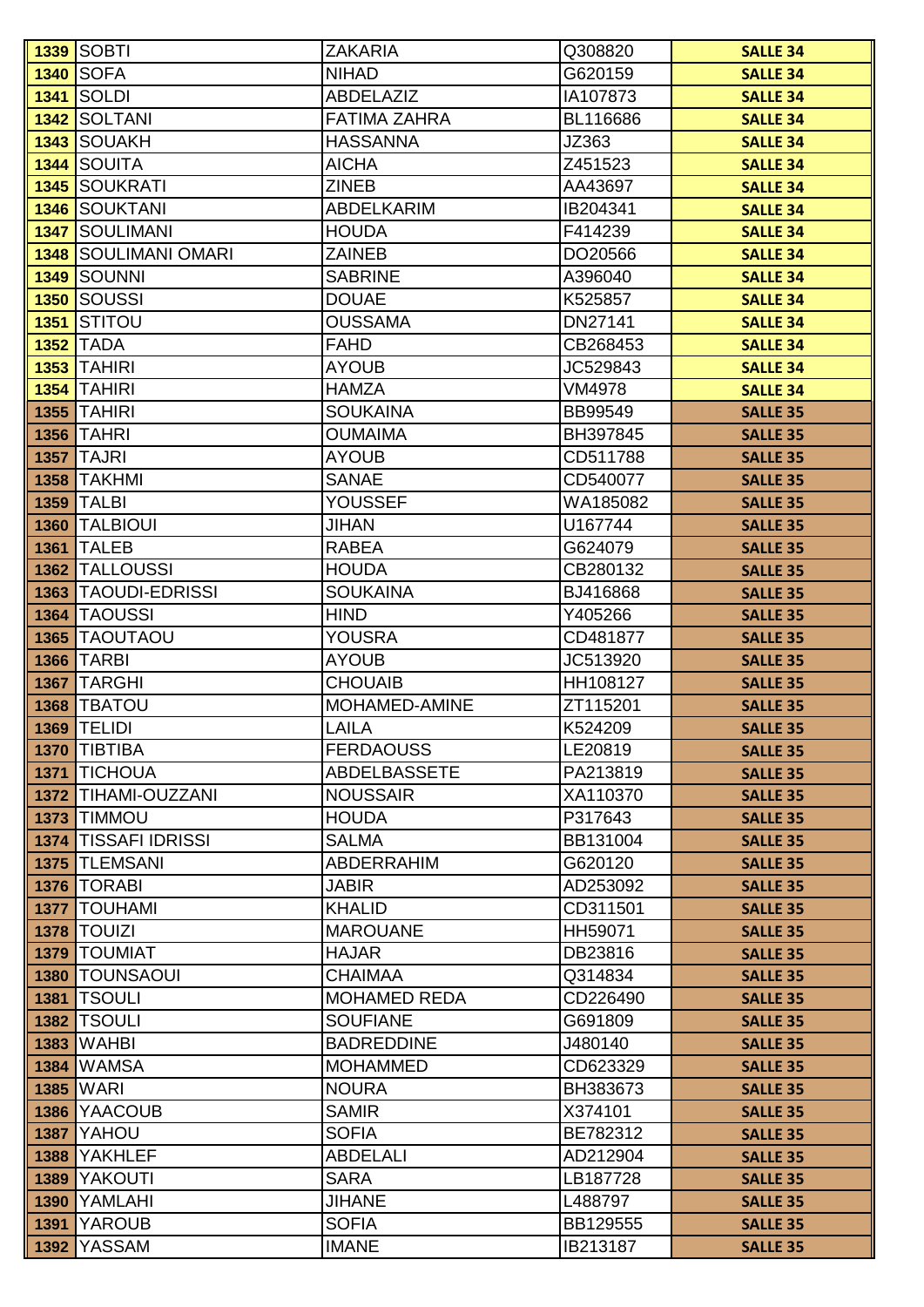|             | <b>1393 YAZIDI ALAOUI</b> | <b>OUTHMANE</b>       | X340366  | <b>SALLE 35</b> |
|-------------|---------------------------|-----------------------|----------|-----------------|
|             | <b>1394 YOUSFI</b>        | <b>KAWTAR</b>         | AE72617  | <b>SALLE 35</b> |
|             | <b>1395 YOUSFI</b>        | <b>HALIMA</b>         | K483610  | <b>SALLE 35</b> |
|             | 1396 YOUSSFI              | <b>JIHAN</b>          | DA86053  | <b>SALLE 35</b> |
|             | <b>1397 ZAATRI</b>        | <b>TARIQ</b>          | QA162328 | <b>SALLE 35</b> |
|             | <b>1398 ZADNI</b>         | <b>SALOUA</b>         | G537032  | <b>SALLE 35</b> |
|             | <b>1399 ZAHIR</b>         | <b>KHADIJA</b>        | D824030  | <b>SALLE 35</b> |
|             | <b>1400 ZAHIR</b>         | <b>KHAOULA</b>        | CB292280 | <b>SALLE 35</b> |
|             | 1401 ZAHRANI              | <b>WISSAL</b>         | D833075  | <b>SALLE 35</b> |
|             | <b>1402 ZAHRAOUI</b>      | <b>MAROUAN</b>        | AE112072 | <b>SALLE 35</b> |
|             | 1403 ZAHRAOUI             | <b>SALMA</b>          | CD590048 | <b>SALLE 35</b> |
|             | <b>1404 ZAHROU</b>        | <b>MERYEM</b>         | G539003  | <b>SALLE 35</b> |
|             | <b>1405 ZAIDLA</b>        | <b>IMANE</b>          | AE87651  | <b>SALLE 35</b> |
|             | 1406 ZAITOUNI             | <b>SOHAIB</b>         | L515304  | <b>SALLE 36</b> |
|             | <b>1407 ZAKAR</b>         | <b>YOUSRA</b>         | AE231003 | <b>SALLE 36</b> |
|             | <b>1408 ZAKI</b>          | <b>MOUNIA</b>         | ZT112536 | <b>SALLE 36</b> |
|             | 1409 ZAMHARI              | <b>ANASS</b>          | BK613911 | <b>SALLE 36</b> |
|             | 1410 ZARHLOUL             | <b>FATIMA EZZAHRA</b> | M562241  | <b>SALLE 36</b> |
|             | 1411 ZARKAOUI             | <b>ABDELLAH</b>       | IA150663 | <b>SALLE 36</b> |
|             | <b>1412 ZARROU</b>        | <b>IKRAM</b>          | AA46397  | <b>SALLE 36</b> |
|             | <b>1413 ZAYER</b>         | <b>AMINA</b>          | BJ415680 | <b>SALLE 36</b> |
|             | 1414 ZEGHAOUI             | <b>MOHAMED</b>        | SA16380  | <b>SALLE 36</b> |
|             | 1415 ZEITOUNI             | <b>FARAH</b>          | A441365  | <b>SALLE 36</b> |
|             | 1416 ZEKAOUI              | <b>CHAYMAA</b>        | X344527  | <b>SALLE 36</b> |
|             | 1417 ZELLAL               | <b>KHADIJA</b>        | X361210  | <b>SALLE 36</b> |
|             | <b>1418 ZERIAH</b>        | <b>MAJD</b>           | DN22089  | <b>SALLE 36</b> |
|             | 1419 ZEROUAL              | <b>ZAKIA</b>          | Q264076  | <b>SALLE 36</b> |
|             | 1420 ZERROUKI             | <b>TARIK</b>          | F563977  | <b>SALLE 36</b> |
|             | 1421 ZERROUKI             | <b>SAFAE</b>          | F573224  | <b>SALLE 36</b> |
|             | <b>1422 ZIANI</b>         | <b>SOUFYANE</b>       | AB541267 | <b>SALLE 36</b> |
|             | <b>1423 ZIAT</b>          | <b>AMAL</b>           | CD280552 | <b>SALLE 36</b> |
|             | 1424 ZINE EL ABIDINE      | <b>IHAB</b>           | CD482472 | <b>SALLE 36</b> |
|             | 1425 ZINE EL ABIDINE      | <b>FATIMA ZOHRA</b>   | AB264317 | <b>SALLE 36</b> |
|             | <b>1426 ZIOUANI</b>       | <b>SOUKAINA</b>       | A440644  | <b>SALLE 36</b> |
|             | <b>1427 ZIOUDI</b>        | <b>BRAHIM</b>         | JB379425 | <b>SALLE 36</b> |
| $1428$ ZIZI |                           | <b>BOUTAINA</b>       | AA47227  | <b>SALLE 36</b> |
|             | 1429 ZNAGUI               | <b>MOHAMMED</b>       | F628460  | <b>SALLE 36</b> |
|             | <b>1430 ZNAIDI</b>        | <b>ASSIA</b>          | Q271798  | <b>SALLE 36</b> |
|             | <b>1431 ZNIBAR</b>        | <b>EL AMRANI</b>      | GB48668  | <b>SALLE 36</b> |
|             | <b>1432 ZNIQA</b>         | <b>SALMA</b>          | G669193  | <b>SALLE 36</b> |
|             | <b>1433 ZOTA</b>          | <b>NOURA</b>          | T258029  | <b>SALLE 36</b> |
|             | <b>1434 ZOUAOUI</b>       | <b>MARYAM</b>         | A442574  | <b>SALLE 36</b> |
|             | 1435 ZOUBAIR              | <b>ABDELMOUTALIB</b>  | M448550  | <b>SALLE 36</b> |
|             | 1436 ZOUGGARI             | <b>MOUNIR</b>         | ZT83225  | <b>SALLE 36</b> |
| 1437        | <b>ZOUITEN</b>            | <b>FATIMA</b>         | CD624183 | <b>SALLE 36</b> |

# **LISTE ADDITIVE DES CANDIDATS SELECTIONNES POUR PASSER LES EPREUVES ECRITES**

|            | <b>SPECIALITE:</b> | <b>DROIT PUBLIC</b> |               |                       |
|------------|--------------------|---------------------|---------------|-----------------------|
| <b>NUM</b> | <b>NOM</b>         | <b>PRENOM</b>       | <b>C.I.N.</b> | <b>AMPHI OU SALLE</b> |
| 79         | <b>HALOUI</b>      | <b>CHAIMAA</b>      | AD189925      | <b>SALLE 40</b>       |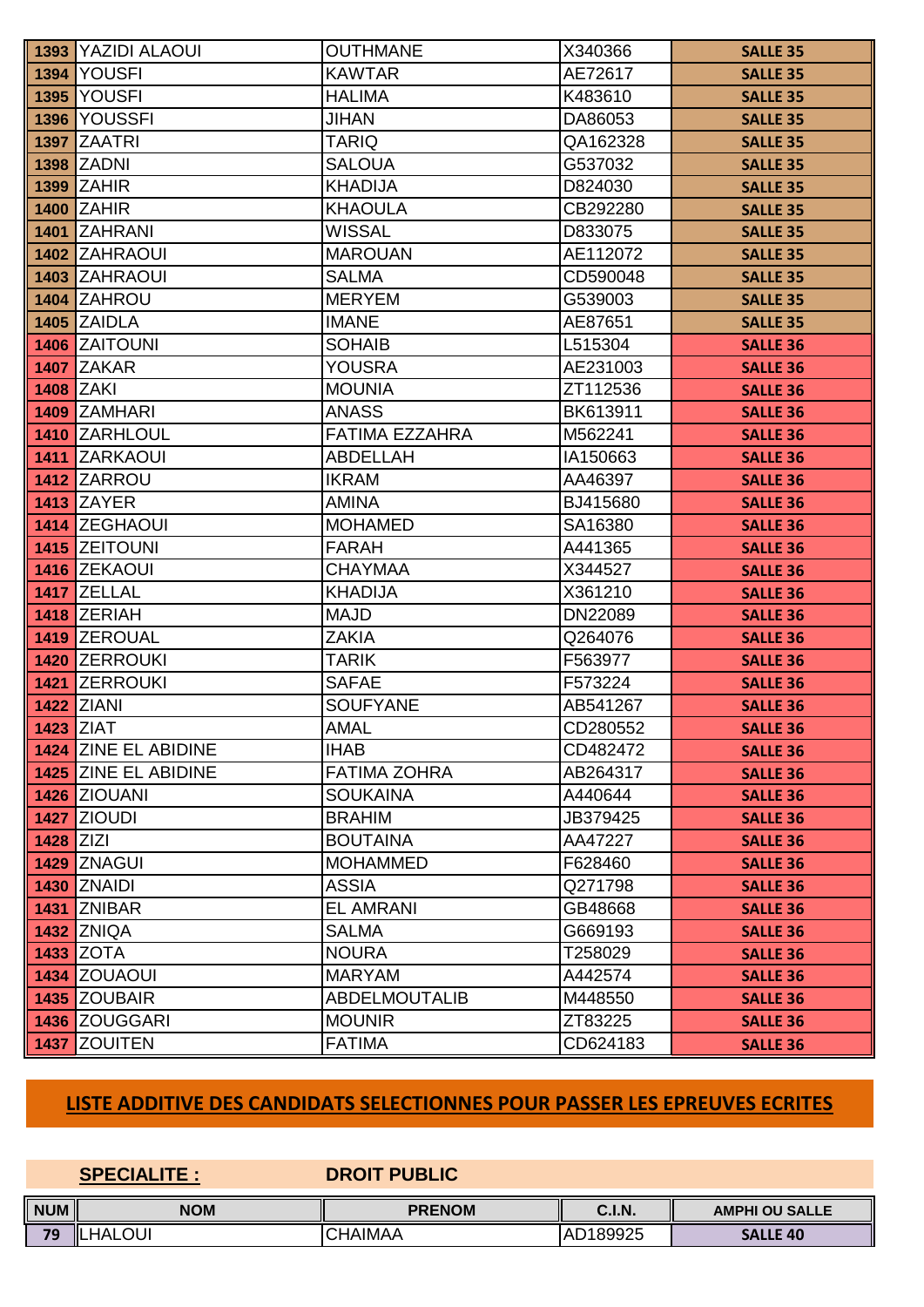| 80 | <b>IBENTOUIL</b>    | <b>SAMI</b>          | AE33441 | <b>SALLE 40</b> |
|----|---------------------|----------------------|---------|-----------------|
| 81 | <b>IBENBELGHIT</b>  | <b>HICHAM</b>        | X144162 | <b>SALLE 40</b> |
| 82 | <b>ZIYANI</b><br>۱Z | <b>HASSAN</b><br>'EL | J405496 | <b>SALLE 40</b> |

## **SPECIALITE :**

## **ECONOMIE ET GESTION/GESTION**

| <b>NUM</b> | <b>NOM</b>              | <b>PRENOM</b>        | <b>C.I.N.</b>  | <b>AMPHI OU SALLE</b>       |
|------------|-------------------------|----------------------|----------------|-----------------------------|
|            | 1438 ARIF               | <b>SARA</b>          | TA130583       | <b>SALLE 1 / BATIMENT E</b> |
|            | <b>1439 ALAOUI</b>      | <b>MERYEME</b>       | CD378731       | <b>SALLE 1 / BATIMENT E</b> |
|            | 1440 RHOUNI BELLOUTI    | <b>ABDELGHANI</b>    | CD376767       | <b>SALLE 1 / BATIMENT E</b> |
|            | <b>1441 ABID</b>        | <b>EL MEHDI</b>      | MJ422          | <b>SALLE 1 / BATIMENT E</b> |
|            | 1442 BADAOUI            | <b>FATIMAEZZAHRA</b> | W391936        | <b>SALLE 1 / BATIMENT E</b> |
|            | 1443 CHEKAIRI           | <b>DOHA</b>          | W390918        | <b>SALLE 1 / BATIMENT E</b> |
|            | <b>1444 CHARKI</b>      | <b>YASSINE</b>       | JA162052       | <b>SALLE 1 / BATIMENT E</b> |
|            | 1445 AEBIDOU            | <b>MOUNYA</b>        | K487857        | <b>SALLE 1 / BATIMENT E</b> |
|            | 1446 BEL FELLAH         | <b>ISMAIL</b>        | GK123092       | <b>SALLE 1 / BATIMENT E</b> |
|            | 1447 ANEJJAR            | <b>AHMED</b>         | JC475645       | <b>SALLE 1 / BATIMENT E</b> |
|            | <b>1448 ES-SAFI</b>     | <b>GHIZLANE</b>      | J469923        | <b>SALLE 1 / BATIMENT E</b> |
|            | 1449 AZZERRARI          | <b>KHAOULA</b>       | JB482046       | <b>SALLE 1 / BATIMENT E</b> |
|            | <b>1450 ISKHAIRI</b>    | LAILA                | K454608        | <b>SALLE 1 / BATIMENT E</b> |
|            | 1451 SADOUK             | <b>BADR</b>          | A361053        | <b>SALLE 1 / BATIMENT E</b> |
|            | <b>1452 BIJOU</b>       | <b>MOHAMMED</b>      | AA27951        | <b>SALLE 1 / BATIMENT E</b> |
|            | 1453 ABOUTAJEDYNE       | <b>AMINE</b>         | DA70504        | <b>SALLE 1 / BATIMENT E</b> |
|            | 1454 HMADOUCH           | <b>NEZHA</b>         | <b>UA97516</b> | <b>SALLE 1 / BATIMENT E</b> |
|            | <b>1455 BAHRI</b>       | <b>SARA</b>          | BJ412494       | <b>SALLE 1 / BATIMENT E</b> |
|            | <b>1456 BOUSRARAF</b>   | <b>ZIAD</b>          | ZT28809        | <b>SALLE 1 / BATIMENT E</b> |
|            | <b>1457 FAKHI</b>       | <b>HIND</b>          | C977831        | <b>SALLE 1 / BATIMENT E</b> |
|            | <b>1458 AZHARI</b>      | SHAHRAZADE EL ASHARI | CD378856       | <b>SALLE 1 / BATIMENT E</b> |
|            | <b>1459 EL OUALI</b>    | <b>MOHAMED</b>       | ZT76583        | <b>SALLE 1 / BATIMENT E</b> |
|            | 1460 KERZAZ             | <b>YASSINE</b>       | CD378698       | <b>SALLE 1 / BATIMENT E</b> |
|            | 1461 EL-KHOMSSI         | <b>FADWA</b>         | TA119862       | <b>SALLE 1 / BATIMENT E</b> |
|            | 1462 MERROUNI           | <b>MARYAM</b>        | CD25800        | <b>SALLE 1 / BATIMENT E</b> |
|            | <b>1463 LARABI</b>      | <b>SIHAME</b>        | C940004        | <b>SALLE 1 / BATIMENT E</b> |
|            | 1464 EL GHRISSI         | <b>FATIMA</b>        | CD399732       | <b>SALLE 1 / BATIMENT E</b> |
|            | 1465 MAKOUDI            | <b>OUSSAMA</b>       | CD379572       | <b>SALLE 1 / BATIMENT E</b> |
|            | 1466 SEMLALI            | <b>ILHAM</b>         | V304488        | <b>SALLE 1 / BATIMENT E</b> |
|            | 1467 EL MOUDDEN         | <b>LATIFA</b>        | JK20555        | <b>SALLE 1 / BATIMENT E</b> |
|            | 1468 OUMELLAIK          | <b>AHLAME</b>        | JH18454        | <b>SALLE 1 / BATIMENT E</b> |
|            | <b>1469 BASTA</b>       | YASMINA              | AE27614        | <b>SALLE 1 / BATIMENT E</b> |
|            | 1470 MANSSOURI          | <b>RKIA</b>          | JB426884       | <b>SALLE 1 / BATIMENT E</b> |
|            | 1471 EL BOUKHARI        | <b>MERIAME</b>       | DA79625        | <b>SALLE 1 / BATIMENT E</b> |
|            | 1472 AGOUDIR            | <b>KHADIJA</b>       | G627772        | <b>SALLE 1 / BATIMENT E</b> |
|            | 1473 <b>IEL KHALIFI</b> | <b>FADOUA</b>        | CD595183       | <b>SALLE 1 / BATIMENT E</b> |
|            | 1474 BROUZIYINE         | CHAYMAA              | BH373095       | <b>SALLE 1 / BATIMENT E</b> |
|            | <b>1475 EL-KASRI</b>    | LOUBNA               | ZT97773        | <b>SALLE 1 / BATIMENT E</b> |
|            | <b>1476 BAIHAT</b>      | <b>HAMZA</b>         | JF44186        | <b>SALLE 1 / BATIMENT E</b> |
|            | 1477 AIT AMMAR          | OUSSAMA              | FB91398        | <b>SALLE 1 / BATIMENT E</b> |
|            | 1478 HAMZAOUI           | <b>YASSINE</b>       | EE465498       | <b>SALLE 1 / BATIMENT E</b> |
|            | <b>1479 SOUKIK</b>      | <b>EL MAHDI</b>      | FB92719        | <b>SALLE 1 / BATIMENT E</b> |
|            | <b>1480 SAGHIR</b>      | <b>FATIMA ZOHRA</b>  | CD139859       | <b>SALLE 1 / BATIMENT E</b> |
|            | <b>1481 MOUMEN</b>      | <b>SOUFIENE</b>      | 1702767        | <b>SALLE 1 / BATIMENT E</b> |
|            | 1482 GUERBAOUI          | <b>ANASS</b>         | FA163215       | <b>SALLE 1 / BATIMENT E</b> |
|            | 1483 BALAHCIN           | <b>MOHAMED</b>       | AE61310        | <b>SALLE 1 / BATIMENT E</b> |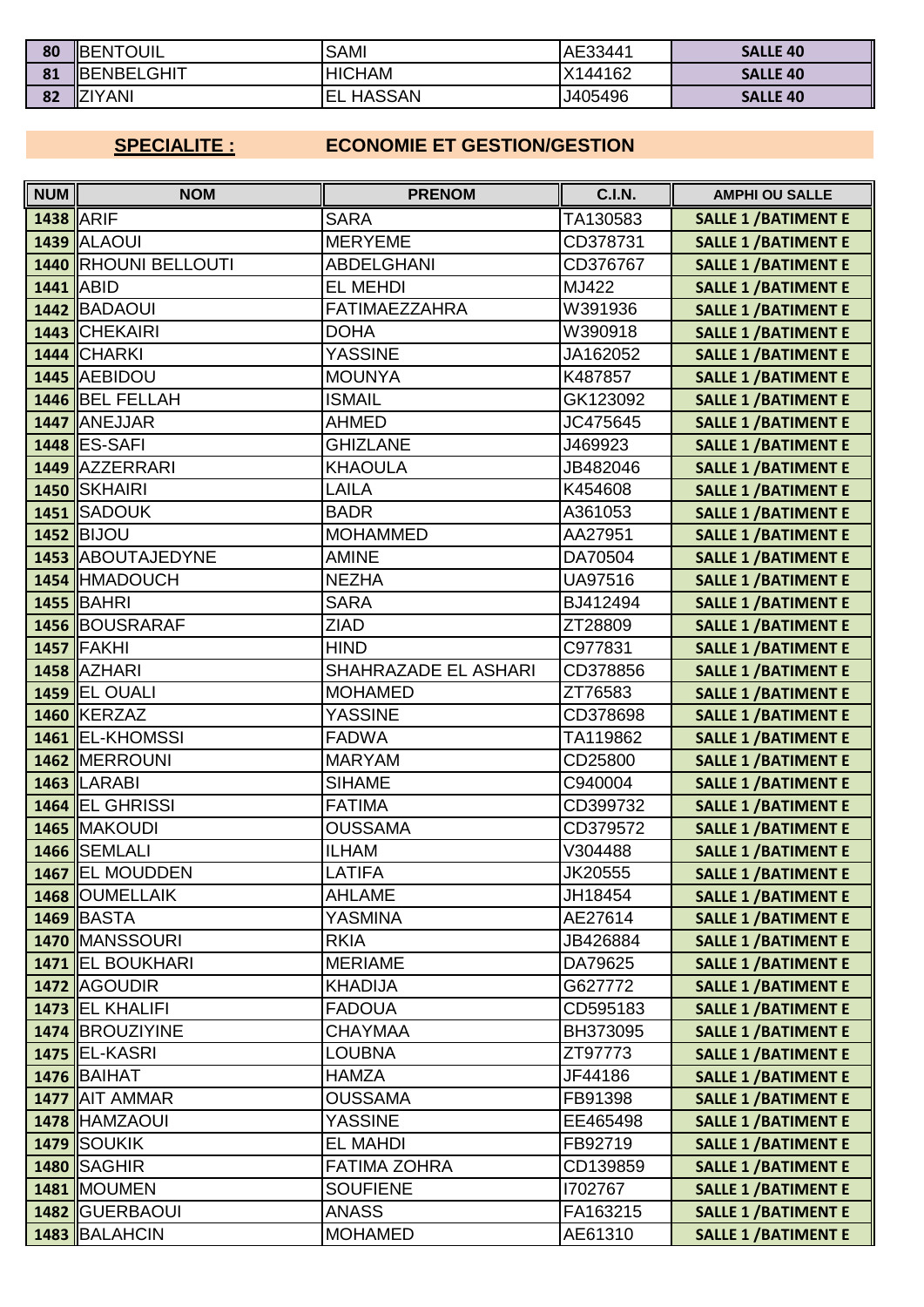| <b>AAMIR</b><br>1485 ABAKRIM<br>JE275653<br><b>SALLE 1 / BATIMENT E</b><br><b>1486 EL MOURABIT</b><br><b>AMAL</b><br>FB90473<br><b>SALLE 1 / BATIMENT E</b><br>1487 JEBBANE<br><b>HATIM</b><br>LG34877<br><b>SALLE 1 / BATIMENT E</b><br><b>ABDELKABIR</b><br>1488 JIQI<br>JH6070<br><b>SALLE 1 / BATIMENT E</b><br>1489 MELLALI<br><b>LATIFA</b><br>JC513857<br><b>SALLE 1 / BATIMENT E</b><br><b>JAMAL</b><br><b>1490 EL AMYN</b><br>W243276<br><b>SALLE 1 / BATIMENT E</b><br>1491 BOUGARNE<br><b>SOUKAINA</b><br>CD375250<br><b>SALLE 1 / BATIMENT E</b><br><b>1492 EL FIDH</b><br><b>ANAS</b><br>Z470750<br><b>SALLE 1 / BATIMENT E</b><br>$1493$ FAIK<br><b>SAIDA</b><br>V293154<br><b>SALLE 1 / BATIMENT E</b><br><b>1494 FARHI</b><br><b>SARA</b><br>AA32004<br><b>SALLE 1/BATIMENT E</b><br><b>1495 MIGHISS</b><br><b>SANAE</b><br>Z520064<br><b>SALLE 1 / BATIMENT E</b><br><b>1496 EL MIKH</b><br><b>SALMA</b><br>J493657<br><b>SALLE 1 / BATIMENT E</b><br>1497 ZEROUALI<br><b>GHIZLANE</b><br>UC132857<br><b>SALLE 1 / BATIMENT E</b><br><b>1498 AHBAR</b><br><b>ISMAIL</b><br>VA123611<br><b>SALLE 1/BATIMENT E</b><br>1499 MERSELMIZ<br><b>SARA</b><br>BH388008<br><b>SALLE 1 / BATIMENT E</b><br><b>BOUCHRA</b><br>1500 ZAHRAOUI<br>TA114900<br><b>SALLE 1 / BATIMENT E</b><br><b>1501 EL ABOUDI</b><br><b>SAOUSSAN</b><br>AB347147<br><b>SALLE 1 / BATIMENT E</b><br><b>ILIASSE</b><br>1502 BOUSEFARJEL<br>A390245<br><b>SALLE 1 / BATIMENT E</b><br><b>1503 AKIOUD</b><br><b>IMANE</b><br>D823179<br><b>SALLE 2 / BATIMENT E</b><br>1504 BENRAKHLA<br><b>HASNAA</b><br>HH103395<br><b>SALLE 2 / BATIMENT E</b><br><b>1505 MOUAOUINE</b><br><b>NADIA</b><br>V300218<br><b>SALLE 2 / BATIMENT E</b><br><b>1506 FIKRI</b><br><b>ANSAR</b><br>EE535684<br><b>SALLE 2 / BATIMENT E</b><br><b>MOHAMED HAMZA</b><br><b>1507 RAIS</b><br>EE456259<br><b>SALLE 2 / BATIMENT E</b><br>1508 ZERHOUNE<br><b>HAJAR</b><br>U169814<br><b>SALLE 2 / BATIMENT E</b><br><b>ASMAE</b><br>1509 BYHARDI<br>V315211<br><b>SALLE 2 / BATIMENT E</b><br>1510 BENTHAMI<br><b>MOAD</b><br>AA45643<br><b>SALLE 2 / BATIMENT E</b><br>1511 <b>IEL BEYEG</b><br><b>OUSSAMA</b><br>A740735<br><b>SALLE 2 / BATIMENT E</b><br><b>1512 EL OIFI</b><br><b>EL HABIB</b><br>AB532343<br><b>SALLE 2 / BATIMENT E</b><br><b>1513 MIMOUNI</b><br>F542690<br><b>SABAH</b><br><b>SALLE 2 / BATIMENT E</b><br>1514 ELHAFIDOUN<br><b>MUSTAPHA</b><br>W289959<br><b>SALLE 2 / BATIMENT E</b><br>1515 ESSAHLI<br><b>ZAKARIA</b><br>FL70510<br><b>SALLE 2 / BATIMENT E</b><br>1516 JABBOURI<br><b>SOUAD</b><br>AD192422<br><b>SALLE 2 / BATIMENT E</b><br><b>ANAS</b><br>1517 HAMHAM<br>AE76270<br><b>SALLE 2 / BATIMENT E</b><br><b>ABDERRAHMAN</b><br><b>1518 ETTAIR</b><br>AB347303<br><b>SALLE 2 / BATIMENT E</b><br>$1519$ HTOUK<br><b>FATIMA ZAHRA</b><br>AB705975<br><b>SALLE 2 / BATIMENT E</b><br>1520 JABBARA<br><b>EL MEHDI</b><br>A363024<br><b>SALLE 2 / BATIMENT E</b><br>1521 LHAZMIR<br><b>IMANE</b><br>AD202673<br><b>SALLE 2 / BATIMENT E</b><br><b>YOUSSEF</b><br>1522 BOUAZIZI<br>D990819<br><b>SALLE 2 / BATIMENT E</b><br>1523 BENTAMOU<br><b>IMANE</b><br>D235241<br><b>SALLE 2 / BATIMENT E</b><br>1524 OUMZRAI<br><b>SOUKAINA</b><br>UB83327<br><b>SALLE 2 / BATIMENT E</b><br><b>YASSINE</b><br>1525 EL BAKKAL<br>CB263768<br><b>SALLE 2 / BATIMENT E</b><br><b>1526 HAMAD</b><br><b>HATIM</b><br>1685196<br><b>SALLE 2 / BATIMENT E</b><br><b>1527 RIFKI</b><br><b>SOUFIANE</b><br>U166946<br><b>SALLE 2 / BATIMENT E</b><br><b>OUMAYMA</b><br><b>1528 SLAMA</b><br>AE101201<br><b>SALLE 2 / BATIMENT E</b><br>1529 ABIED<br><b>NADIA</b><br>CD313825<br><b>SALLE 2 / BATIMENT E</b><br>1530 BAHTI<br><b>MEHDI</b><br>BJ426018<br><b>SALLE 2 / BATIMENT E</b><br><b>1531 EL QADIM</b><br><b>SAFAA</b><br>A390965<br><b>SALLE 2 / BATIMENT E</b><br>1532 LOTFI LQORRI<br><b>MOHAMMED</b><br>CD314252<br><b>SALLE 2 / BATIMENT E</b><br>1533 EL MOUKALLAF<br><b>ZINEB</b><br>CD17200<br><b>SALLE 2 / BATIMENT E</b><br>1534 BOUGAYOU<br>V317611<br><b>ASMAE</b><br><b>SALLE 2 / BATIMENT E</b><br>1535 RHANNAME<br><b>SARAH</b><br>D831915<br><b>SALLE 2 / BATIMENT E</b><br>1536 EL MALLOULI<br><b>AMAL</b><br>Q307132<br><b>SALLE 2 / BATIMENT E</b> | 1484 HASSOUNI      | <b>YOUNESS</b> | CD104729 | <b>SALLE 1 / BATIMENT E</b> |
|-------------------------------------------------------------------------------------------------------------------------------------------------------------------------------------------------------------------------------------------------------------------------------------------------------------------------------------------------------------------------------------------------------------------------------------------------------------------------------------------------------------------------------------------------------------------------------------------------------------------------------------------------------------------------------------------------------------------------------------------------------------------------------------------------------------------------------------------------------------------------------------------------------------------------------------------------------------------------------------------------------------------------------------------------------------------------------------------------------------------------------------------------------------------------------------------------------------------------------------------------------------------------------------------------------------------------------------------------------------------------------------------------------------------------------------------------------------------------------------------------------------------------------------------------------------------------------------------------------------------------------------------------------------------------------------------------------------------------------------------------------------------------------------------------------------------------------------------------------------------------------------------------------------------------------------------------------------------------------------------------------------------------------------------------------------------------------------------------------------------------------------------------------------------------------------------------------------------------------------------------------------------------------------------------------------------------------------------------------------------------------------------------------------------------------------------------------------------------------------------------------------------------------------------------------------------------------------------------------------------------------------------------------------------------------------------------------------------------------------------------------------------------------------------------------------------------------------------------------------------------------------------------------------------------------------------------------------------------------------------------------------------------------------------------------------------------------------------------------------------------------------------------------------------------------------------------------------------------------------------------------------------------------------------------------------------------------------------------------------------------------------------------------------------------------------------------------------------------------------------------------------------------------------------------------------------------------------------------------------------------------------------------------------------------------------------------------------------------------------------------------------------------------------------------------------------------------------------------------------------------------------------------------------------------------------------------------------------------------------------------------------------------------------------------------------------------------------------------------------------------------------------------------------------------------------------------------------------------------------------------------|--------------------|----------------|----------|-----------------------------|
|                                                                                                                                                                                                                                                                                                                                                                                                                                                                                                                                                                                                                                                                                                                                                                                                                                                                                                                                                                                                                                                                                                                                                                                                                                                                                                                                                                                                                                                                                                                                                                                                                                                                                                                                                                                                                                                                                                                                                                                                                                                                                                                                                                                                                                                                                                                                                                                                                                                                                                                                                                                                                                                                                                                                                                                                                                                                                                                                                                                                                                                                                                                                                                                                                                                                                                                                                                                                                                                                                                                                                                                                                                                                                                                                                                                                                                                                                                                                                                                                                                                                                                                                                                                                                                                       |                    |                |          |                             |
|                                                                                                                                                                                                                                                                                                                                                                                                                                                                                                                                                                                                                                                                                                                                                                                                                                                                                                                                                                                                                                                                                                                                                                                                                                                                                                                                                                                                                                                                                                                                                                                                                                                                                                                                                                                                                                                                                                                                                                                                                                                                                                                                                                                                                                                                                                                                                                                                                                                                                                                                                                                                                                                                                                                                                                                                                                                                                                                                                                                                                                                                                                                                                                                                                                                                                                                                                                                                                                                                                                                                                                                                                                                                                                                                                                                                                                                                                                                                                                                                                                                                                                                                                                                                                                                       |                    |                |          |                             |
|                                                                                                                                                                                                                                                                                                                                                                                                                                                                                                                                                                                                                                                                                                                                                                                                                                                                                                                                                                                                                                                                                                                                                                                                                                                                                                                                                                                                                                                                                                                                                                                                                                                                                                                                                                                                                                                                                                                                                                                                                                                                                                                                                                                                                                                                                                                                                                                                                                                                                                                                                                                                                                                                                                                                                                                                                                                                                                                                                                                                                                                                                                                                                                                                                                                                                                                                                                                                                                                                                                                                                                                                                                                                                                                                                                                                                                                                                                                                                                                                                                                                                                                                                                                                                                                       |                    |                |          |                             |
|                                                                                                                                                                                                                                                                                                                                                                                                                                                                                                                                                                                                                                                                                                                                                                                                                                                                                                                                                                                                                                                                                                                                                                                                                                                                                                                                                                                                                                                                                                                                                                                                                                                                                                                                                                                                                                                                                                                                                                                                                                                                                                                                                                                                                                                                                                                                                                                                                                                                                                                                                                                                                                                                                                                                                                                                                                                                                                                                                                                                                                                                                                                                                                                                                                                                                                                                                                                                                                                                                                                                                                                                                                                                                                                                                                                                                                                                                                                                                                                                                                                                                                                                                                                                                                                       |                    |                |          |                             |
|                                                                                                                                                                                                                                                                                                                                                                                                                                                                                                                                                                                                                                                                                                                                                                                                                                                                                                                                                                                                                                                                                                                                                                                                                                                                                                                                                                                                                                                                                                                                                                                                                                                                                                                                                                                                                                                                                                                                                                                                                                                                                                                                                                                                                                                                                                                                                                                                                                                                                                                                                                                                                                                                                                                                                                                                                                                                                                                                                                                                                                                                                                                                                                                                                                                                                                                                                                                                                                                                                                                                                                                                                                                                                                                                                                                                                                                                                                                                                                                                                                                                                                                                                                                                                                                       |                    |                |          |                             |
|                                                                                                                                                                                                                                                                                                                                                                                                                                                                                                                                                                                                                                                                                                                                                                                                                                                                                                                                                                                                                                                                                                                                                                                                                                                                                                                                                                                                                                                                                                                                                                                                                                                                                                                                                                                                                                                                                                                                                                                                                                                                                                                                                                                                                                                                                                                                                                                                                                                                                                                                                                                                                                                                                                                                                                                                                                                                                                                                                                                                                                                                                                                                                                                                                                                                                                                                                                                                                                                                                                                                                                                                                                                                                                                                                                                                                                                                                                                                                                                                                                                                                                                                                                                                                                                       |                    |                |          |                             |
|                                                                                                                                                                                                                                                                                                                                                                                                                                                                                                                                                                                                                                                                                                                                                                                                                                                                                                                                                                                                                                                                                                                                                                                                                                                                                                                                                                                                                                                                                                                                                                                                                                                                                                                                                                                                                                                                                                                                                                                                                                                                                                                                                                                                                                                                                                                                                                                                                                                                                                                                                                                                                                                                                                                                                                                                                                                                                                                                                                                                                                                                                                                                                                                                                                                                                                                                                                                                                                                                                                                                                                                                                                                                                                                                                                                                                                                                                                                                                                                                                                                                                                                                                                                                                                                       |                    |                |          |                             |
|                                                                                                                                                                                                                                                                                                                                                                                                                                                                                                                                                                                                                                                                                                                                                                                                                                                                                                                                                                                                                                                                                                                                                                                                                                                                                                                                                                                                                                                                                                                                                                                                                                                                                                                                                                                                                                                                                                                                                                                                                                                                                                                                                                                                                                                                                                                                                                                                                                                                                                                                                                                                                                                                                                                                                                                                                                                                                                                                                                                                                                                                                                                                                                                                                                                                                                                                                                                                                                                                                                                                                                                                                                                                                                                                                                                                                                                                                                                                                                                                                                                                                                                                                                                                                                                       |                    |                |          |                             |
|                                                                                                                                                                                                                                                                                                                                                                                                                                                                                                                                                                                                                                                                                                                                                                                                                                                                                                                                                                                                                                                                                                                                                                                                                                                                                                                                                                                                                                                                                                                                                                                                                                                                                                                                                                                                                                                                                                                                                                                                                                                                                                                                                                                                                                                                                                                                                                                                                                                                                                                                                                                                                                                                                                                                                                                                                                                                                                                                                                                                                                                                                                                                                                                                                                                                                                                                                                                                                                                                                                                                                                                                                                                                                                                                                                                                                                                                                                                                                                                                                                                                                                                                                                                                                                                       |                    |                |          |                             |
|                                                                                                                                                                                                                                                                                                                                                                                                                                                                                                                                                                                                                                                                                                                                                                                                                                                                                                                                                                                                                                                                                                                                                                                                                                                                                                                                                                                                                                                                                                                                                                                                                                                                                                                                                                                                                                                                                                                                                                                                                                                                                                                                                                                                                                                                                                                                                                                                                                                                                                                                                                                                                                                                                                                                                                                                                                                                                                                                                                                                                                                                                                                                                                                                                                                                                                                                                                                                                                                                                                                                                                                                                                                                                                                                                                                                                                                                                                                                                                                                                                                                                                                                                                                                                                                       |                    |                |          |                             |
|                                                                                                                                                                                                                                                                                                                                                                                                                                                                                                                                                                                                                                                                                                                                                                                                                                                                                                                                                                                                                                                                                                                                                                                                                                                                                                                                                                                                                                                                                                                                                                                                                                                                                                                                                                                                                                                                                                                                                                                                                                                                                                                                                                                                                                                                                                                                                                                                                                                                                                                                                                                                                                                                                                                                                                                                                                                                                                                                                                                                                                                                                                                                                                                                                                                                                                                                                                                                                                                                                                                                                                                                                                                                                                                                                                                                                                                                                                                                                                                                                                                                                                                                                                                                                                                       |                    |                |          |                             |
|                                                                                                                                                                                                                                                                                                                                                                                                                                                                                                                                                                                                                                                                                                                                                                                                                                                                                                                                                                                                                                                                                                                                                                                                                                                                                                                                                                                                                                                                                                                                                                                                                                                                                                                                                                                                                                                                                                                                                                                                                                                                                                                                                                                                                                                                                                                                                                                                                                                                                                                                                                                                                                                                                                                                                                                                                                                                                                                                                                                                                                                                                                                                                                                                                                                                                                                                                                                                                                                                                                                                                                                                                                                                                                                                                                                                                                                                                                                                                                                                                                                                                                                                                                                                                                                       |                    |                |          |                             |
|                                                                                                                                                                                                                                                                                                                                                                                                                                                                                                                                                                                                                                                                                                                                                                                                                                                                                                                                                                                                                                                                                                                                                                                                                                                                                                                                                                                                                                                                                                                                                                                                                                                                                                                                                                                                                                                                                                                                                                                                                                                                                                                                                                                                                                                                                                                                                                                                                                                                                                                                                                                                                                                                                                                                                                                                                                                                                                                                                                                                                                                                                                                                                                                                                                                                                                                                                                                                                                                                                                                                                                                                                                                                                                                                                                                                                                                                                                                                                                                                                                                                                                                                                                                                                                                       |                    |                |          |                             |
|                                                                                                                                                                                                                                                                                                                                                                                                                                                                                                                                                                                                                                                                                                                                                                                                                                                                                                                                                                                                                                                                                                                                                                                                                                                                                                                                                                                                                                                                                                                                                                                                                                                                                                                                                                                                                                                                                                                                                                                                                                                                                                                                                                                                                                                                                                                                                                                                                                                                                                                                                                                                                                                                                                                                                                                                                                                                                                                                                                                                                                                                                                                                                                                                                                                                                                                                                                                                                                                                                                                                                                                                                                                                                                                                                                                                                                                                                                                                                                                                                                                                                                                                                                                                                                                       |                    |                |          |                             |
|                                                                                                                                                                                                                                                                                                                                                                                                                                                                                                                                                                                                                                                                                                                                                                                                                                                                                                                                                                                                                                                                                                                                                                                                                                                                                                                                                                                                                                                                                                                                                                                                                                                                                                                                                                                                                                                                                                                                                                                                                                                                                                                                                                                                                                                                                                                                                                                                                                                                                                                                                                                                                                                                                                                                                                                                                                                                                                                                                                                                                                                                                                                                                                                                                                                                                                                                                                                                                                                                                                                                                                                                                                                                                                                                                                                                                                                                                                                                                                                                                                                                                                                                                                                                                                                       |                    |                |          |                             |
|                                                                                                                                                                                                                                                                                                                                                                                                                                                                                                                                                                                                                                                                                                                                                                                                                                                                                                                                                                                                                                                                                                                                                                                                                                                                                                                                                                                                                                                                                                                                                                                                                                                                                                                                                                                                                                                                                                                                                                                                                                                                                                                                                                                                                                                                                                                                                                                                                                                                                                                                                                                                                                                                                                                                                                                                                                                                                                                                                                                                                                                                                                                                                                                                                                                                                                                                                                                                                                                                                                                                                                                                                                                                                                                                                                                                                                                                                                                                                                                                                                                                                                                                                                                                                                                       |                    |                |          |                             |
|                                                                                                                                                                                                                                                                                                                                                                                                                                                                                                                                                                                                                                                                                                                                                                                                                                                                                                                                                                                                                                                                                                                                                                                                                                                                                                                                                                                                                                                                                                                                                                                                                                                                                                                                                                                                                                                                                                                                                                                                                                                                                                                                                                                                                                                                                                                                                                                                                                                                                                                                                                                                                                                                                                                                                                                                                                                                                                                                                                                                                                                                                                                                                                                                                                                                                                                                                                                                                                                                                                                                                                                                                                                                                                                                                                                                                                                                                                                                                                                                                                                                                                                                                                                                                                                       |                    |                |          |                             |
|                                                                                                                                                                                                                                                                                                                                                                                                                                                                                                                                                                                                                                                                                                                                                                                                                                                                                                                                                                                                                                                                                                                                                                                                                                                                                                                                                                                                                                                                                                                                                                                                                                                                                                                                                                                                                                                                                                                                                                                                                                                                                                                                                                                                                                                                                                                                                                                                                                                                                                                                                                                                                                                                                                                                                                                                                                                                                                                                                                                                                                                                                                                                                                                                                                                                                                                                                                                                                                                                                                                                                                                                                                                                                                                                                                                                                                                                                                                                                                                                                                                                                                                                                                                                                                                       |                    |                |          |                             |
|                                                                                                                                                                                                                                                                                                                                                                                                                                                                                                                                                                                                                                                                                                                                                                                                                                                                                                                                                                                                                                                                                                                                                                                                                                                                                                                                                                                                                                                                                                                                                                                                                                                                                                                                                                                                                                                                                                                                                                                                                                                                                                                                                                                                                                                                                                                                                                                                                                                                                                                                                                                                                                                                                                                                                                                                                                                                                                                                                                                                                                                                                                                                                                                                                                                                                                                                                                                                                                                                                                                                                                                                                                                                                                                                                                                                                                                                                                                                                                                                                                                                                                                                                                                                                                                       |                    |                |          |                             |
|                                                                                                                                                                                                                                                                                                                                                                                                                                                                                                                                                                                                                                                                                                                                                                                                                                                                                                                                                                                                                                                                                                                                                                                                                                                                                                                                                                                                                                                                                                                                                                                                                                                                                                                                                                                                                                                                                                                                                                                                                                                                                                                                                                                                                                                                                                                                                                                                                                                                                                                                                                                                                                                                                                                                                                                                                                                                                                                                                                                                                                                                                                                                                                                                                                                                                                                                                                                                                                                                                                                                                                                                                                                                                                                                                                                                                                                                                                                                                                                                                                                                                                                                                                                                                                                       |                    |                |          |                             |
|                                                                                                                                                                                                                                                                                                                                                                                                                                                                                                                                                                                                                                                                                                                                                                                                                                                                                                                                                                                                                                                                                                                                                                                                                                                                                                                                                                                                                                                                                                                                                                                                                                                                                                                                                                                                                                                                                                                                                                                                                                                                                                                                                                                                                                                                                                                                                                                                                                                                                                                                                                                                                                                                                                                                                                                                                                                                                                                                                                                                                                                                                                                                                                                                                                                                                                                                                                                                                                                                                                                                                                                                                                                                                                                                                                                                                                                                                                                                                                                                                                                                                                                                                                                                                                                       |                    |                |          |                             |
|                                                                                                                                                                                                                                                                                                                                                                                                                                                                                                                                                                                                                                                                                                                                                                                                                                                                                                                                                                                                                                                                                                                                                                                                                                                                                                                                                                                                                                                                                                                                                                                                                                                                                                                                                                                                                                                                                                                                                                                                                                                                                                                                                                                                                                                                                                                                                                                                                                                                                                                                                                                                                                                                                                                                                                                                                                                                                                                                                                                                                                                                                                                                                                                                                                                                                                                                                                                                                                                                                                                                                                                                                                                                                                                                                                                                                                                                                                                                                                                                                                                                                                                                                                                                                                                       |                    |                |          |                             |
|                                                                                                                                                                                                                                                                                                                                                                                                                                                                                                                                                                                                                                                                                                                                                                                                                                                                                                                                                                                                                                                                                                                                                                                                                                                                                                                                                                                                                                                                                                                                                                                                                                                                                                                                                                                                                                                                                                                                                                                                                                                                                                                                                                                                                                                                                                                                                                                                                                                                                                                                                                                                                                                                                                                                                                                                                                                                                                                                                                                                                                                                                                                                                                                                                                                                                                                                                                                                                                                                                                                                                                                                                                                                                                                                                                                                                                                                                                                                                                                                                                                                                                                                                                                                                                                       |                    |                |          |                             |
|                                                                                                                                                                                                                                                                                                                                                                                                                                                                                                                                                                                                                                                                                                                                                                                                                                                                                                                                                                                                                                                                                                                                                                                                                                                                                                                                                                                                                                                                                                                                                                                                                                                                                                                                                                                                                                                                                                                                                                                                                                                                                                                                                                                                                                                                                                                                                                                                                                                                                                                                                                                                                                                                                                                                                                                                                                                                                                                                                                                                                                                                                                                                                                                                                                                                                                                                                                                                                                                                                                                                                                                                                                                                                                                                                                                                                                                                                                                                                                                                                                                                                                                                                                                                                                                       |                    |                |          |                             |
|                                                                                                                                                                                                                                                                                                                                                                                                                                                                                                                                                                                                                                                                                                                                                                                                                                                                                                                                                                                                                                                                                                                                                                                                                                                                                                                                                                                                                                                                                                                                                                                                                                                                                                                                                                                                                                                                                                                                                                                                                                                                                                                                                                                                                                                                                                                                                                                                                                                                                                                                                                                                                                                                                                                                                                                                                                                                                                                                                                                                                                                                                                                                                                                                                                                                                                                                                                                                                                                                                                                                                                                                                                                                                                                                                                                                                                                                                                                                                                                                                                                                                                                                                                                                                                                       |                    |                |          |                             |
|                                                                                                                                                                                                                                                                                                                                                                                                                                                                                                                                                                                                                                                                                                                                                                                                                                                                                                                                                                                                                                                                                                                                                                                                                                                                                                                                                                                                                                                                                                                                                                                                                                                                                                                                                                                                                                                                                                                                                                                                                                                                                                                                                                                                                                                                                                                                                                                                                                                                                                                                                                                                                                                                                                                                                                                                                                                                                                                                                                                                                                                                                                                                                                                                                                                                                                                                                                                                                                                                                                                                                                                                                                                                                                                                                                                                                                                                                                                                                                                                                                                                                                                                                                                                                                                       |                    |                |          |                             |
|                                                                                                                                                                                                                                                                                                                                                                                                                                                                                                                                                                                                                                                                                                                                                                                                                                                                                                                                                                                                                                                                                                                                                                                                                                                                                                                                                                                                                                                                                                                                                                                                                                                                                                                                                                                                                                                                                                                                                                                                                                                                                                                                                                                                                                                                                                                                                                                                                                                                                                                                                                                                                                                                                                                                                                                                                                                                                                                                                                                                                                                                                                                                                                                                                                                                                                                                                                                                                                                                                                                                                                                                                                                                                                                                                                                                                                                                                                                                                                                                                                                                                                                                                                                                                                                       |                    |                |          |                             |
|                                                                                                                                                                                                                                                                                                                                                                                                                                                                                                                                                                                                                                                                                                                                                                                                                                                                                                                                                                                                                                                                                                                                                                                                                                                                                                                                                                                                                                                                                                                                                                                                                                                                                                                                                                                                                                                                                                                                                                                                                                                                                                                                                                                                                                                                                                                                                                                                                                                                                                                                                                                                                                                                                                                                                                                                                                                                                                                                                                                                                                                                                                                                                                                                                                                                                                                                                                                                                                                                                                                                                                                                                                                                                                                                                                                                                                                                                                                                                                                                                                                                                                                                                                                                                                                       |                    |                |          |                             |
|                                                                                                                                                                                                                                                                                                                                                                                                                                                                                                                                                                                                                                                                                                                                                                                                                                                                                                                                                                                                                                                                                                                                                                                                                                                                                                                                                                                                                                                                                                                                                                                                                                                                                                                                                                                                                                                                                                                                                                                                                                                                                                                                                                                                                                                                                                                                                                                                                                                                                                                                                                                                                                                                                                                                                                                                                                                                                                                                                                                                                                                                                                                                                                                                                                                                                                                                                                                                                                                                                                                                                                                                                                                                                                                                                                                                                                                                                                                                                                                                                                                                                                                                                                                                                                                       |                    |                |          |                             |
|                                                                                                                                                                                                                                                                                                                                                                                                                                                                                                                                                                                                                                                                                                                                                                                                                                                                                                                                                                                                                                                                                                                                                                                                                                                                                                                                                                                                                                                                                                                                                                                                                                                                                                                                                                                                                                                                                                                                                                                                                                                                                                                                                                                                                                                                                                                                                                                                                                                                                                                                                                                                                                                                                                                                                                                                                                                                                                                                                                                                                                                                                                                                                                                                                                                                                                                                                                                                                                                                                                                                                                                                                                                                                                                                                                                                                                                                                                                                                                                                                                                                                                                                                                                                                                                       |                    |                |          |                             |
|                                                                                                                                                                                                                                                                                                                                                                                                                                                                                                                                                                                                                                                                                                                                                                                                                                                                                                                                                                                                                                                                                                                                                                                                                                                                                                                                                                                                                                                                                                                                                                                                                                                                                                                                                                                                                                                                                                                                                                                                                                                                                                                                                                                                                                                                                                                                                                                                                                                                                                                                                                                                                                                                                                                                                                                                                                                                                                                                                                                                                                                                                                                                                                                                                                                                                                                                                                                                                                                                                                                                                                                                                                                                                                                                                                                                                                                                                                                                                                                                                                                                                                                                                                                                                                                       |                    |                |          |                             |
|                                                                                                                                                                                                                                                                                                                                                                                                                                                                                                                                                                                                                                                                                                                                                                                                                                                                                                                                                                                                                                                                                                                                                                                                                                                                                                                                                                                                                                                                                                                                                                                                                                                                                                                                                                                                                                                                                                                                                                                                                                                                                                                                                                                                                                                                                                                                                                                                                                                                                                                                                                                                                                                                                                                                                                                                                                                                                                                                                                                                                                                                                                                                                                                                                                                                                                                                                                                                                                                                                                                                                                                                                                                                                                                                                                                                                                                                                                                                                                                                                                                                                                                                                                                                                                                       |                    |                |          |                             |
|                                                                                                                                                                                                                                                                                                                                                                                                                                                                                                                                                                                                                                                                                                                                                                                                                                                                                                                                                                                                                                                                                                                                                                                                                                                                                                                                                                                                                                                                                                                                                                                                                                                                                                                                                                                                                                                                                                                                                                                                                                                                                                                                                                                                                                                                                                                                                                                                                                                                                                                                                                                                                                                                                                                                                                                                                                                                                                                                                                                                                                                                                                                                                                                                                                                                                                                                                                                                                                                                                                                                                                                                                                                                                                                                                                                                                                                                                                                                                                                                                                                                                                                                                                                                                                                       |                    |                |          |                             |
|                                                                                                                                                                                                                                                                                                                                                                                                                                                                                                                                                                                                                                                                                                                                                                                                                                                                                                                                                                                                                                                                                                                                                                                                                                                                                                                                                                                                                                                                                                                                                                                                                                                                                                                                                                                                                                                                                                                                                                                                                                                                                                                                                                                                                                                                                                                                                                                                                                                                                                                                                                                                                                                                                                                                                                                                                                                                                                                                                                                                                                                                                                                                                                                                                                                                                                                                                                                                                                                                                                                                                                                                                                                                                                                                                                                                                                                                                                                                                                                                                                                                                                                                                                                                                                                       |                    |                |          |                             |
|                                                                                                                                                                                                                                                                                                                                                                                                                                                                                                                                                                                                                                                                                                                                                                                                                                                                                                                                                                                                                                                                                                                                                                                                                                                                                                                                                                                                                                                                                                                                                                                                                                                                                                                                                                                                                                                                                                                                                                                                                                                                                                                                                                                                                                                                                                                                                                                                                                                                                                                                                                                                                                                                                                                                                                                                                                                                                                                                                                                                                                                                                                                                                                                                                                                                                                                                                                                                                                                                                                                                                                                                                                                                                                                                                                                                                                                                                                                                                                                                                                                                                                                                                                                                                                                       |                    |                |          |                             |
|                                                                                                                                                                                                                                                                                                                                                                                                                                                                                                                                                                                                                                                                                                                                                                                                                                                                                                                                                                                                                                                                                                                                                                                                                                                                                                                                                                                                                                                                                                                                                                                                                                                                                                                                                                                                                                                                                                                                                                                                                                                                                                                                                                                                                                                                                                                                                                                                                                                                                                                                                                                                                                                                                                                                                                                                                                                                                                                                                                                                                                                                                                                                                                                                                                                                                                                                                                                                                                                                                                                                                                                                                                                                                                                                                                                                                                                                                                                                                                                                                                                                                                                                                                                                                                                       |                    |                |          |                             |
|                                                                                                                                                                                                                                                                                                                                                                                                                                                                                                                                                                                                                                                                                                                                                                                                                                                                                                                                                                                                                                                                                                                                                                                                                                                                                                                                                                                                                                                                                                                                                                                                                                                                                                                                                                                                                                                                                                                                                                                                                                                                                                                                                                                                                                                                                                                                                                                                                                                                                                                                                                                                                                                                                                                                                                                                                                                                                                                                                                                                                                                                                                                                                                                                                                                                                                                                                                                                                                                                                                                                                                                                                                                                                                                                                                                                                                                                                                                                                                                                                                                                                                                                                                                                                                                       |                    |                |          |                             |
|                                                                                                                                                                                                                                                                                                                                                                                                                                                                                                                                                                                                                                                                                                                                                                                                                                                                                                                                                                                                                                                                                                                                                                                                                                                                                                                                                                                                                                                                                                                                                                                                                                                                                                                                                                                                                                                                                                                                                                                                                                                                                                                                                                                                                                                                                                                                                                                                                                                                                                                                                                                                                                                                                                                                                                                                                                                                                                                                                                                                                                                                                                                                                                                                                                                                                                                                                                                                                                                                                                                                                                                                                                                                                                                                                                                                                                                                                                                                                                                                                                                                                                                                                                                                                                                       |                    |                |          |                             |
|                                                                                                                                                                                                                                                                                                                                                                                                                                                                                                                                                                                                                                                                                                                                                                                                                                                                                                                                                                                                                                                                                                                                                                                                                                                                                                                                                                                                                                                                                                                                                                                                                                                                                                                                                                                                                                                                                                                                                                                                                                                                                                                                                                                                                                                                                                                                                                                                                                                                                                                                                                                                                                                                                                                                                                                                                                                                                                                                                                                                                                                                                                                                                                                                                                                                                                                                                                                                                                                                                                                                                                                                                                                                                                                                                                                                                                                                                                                                                                                                                                                                                                                                                                                                                                                       |                    |                |          |                             |
|                                                                                                                                                                                                                                                                                                                                                                                                                                                                                                                                                                                                                                                                                                                                                                                                                                                                                                                                                                                                                                                                                                                                                                                                                                                                                                                                                                                                                                                                                                                                                                                                                                                                                                                                                                                                                                                                                                                                                                                                                                                                                                                                                                                                                                                                                                                                                                                                                                                                                                                                                                                                                                                                                                                                                                                                                                                                                                                                                                                                                                                                                                                                                                                                                                                                                                                                                                                                                                                                                                                                                                                                                                                                                                                                                                                                                                                                                                                                                                                                                                                                                                                                                                                                                                                       |                    |                |          |                             |
|                                                                                                                                                                                                                                                                                                                                                                                                                                                                                                                                                                                                                                                                                                                                                                                                                                                                                                                                                                                                                                                                                                                                                                                                                                                                                                                                                                                                                                                                                                                                                                                                                                                                                                                                                                                                                                                                                                                                                                                                                                                                                                                                                                                                                                                                                                                                                                                                                                                                                                                                                                                                                                                                                                                                                                                                                                                                                                                                                                                                                                                                                                                                                                                                                                                                                                                                                                                                                                                                                                                                                                                                                                                                                                                                                                                                                                                                                                                                                                                                                                                                                                                                                                                                                                                       |                    |                |          |                             |
|                                                                                                                                                                                                                                                                                                                                                                                                                                                                                                                                                                                                                                                                                                                                                                                                                                                                                                                                                                                                                                                                                                                                                                                                                                                                                                                                                                                                                                                                                                                                                                                                                                                                                                                                                                                                                                                                                                                                                                                                                                                                                                                                                                                                                                                                                                                                                                                                                                                                                                                                                                                                                                                                                                                                                                                                                                                                                                                                                                                                                                                                                                                                                                                                                                                                                                                                                                                                                                                                                                                                                                                                                                                                                                                                                                                                                                                                                                                                                                                                                                                                                                                                                                                                                                                       |                    |                |          |                             |
|                                                                                                                                                                                                                                                                                                                                                                                                                                                                                                                                                                                                                                                                                                                                                                                                                                                                                                                                                                                                                                                                                                                                                                                                                                                                                                                                                                                                                                                                                                                                                                                                                                                                                                                                                                                                                                                                                                                                                                                                                                                                                                                                                                                                                                                                                                                                                                                                                                                                                                                                                                                                                                                                                                                                                                                                                                                                                                                                                                                                                                                                                                                                                                                                                                                                                                                                                                                                                                                                                                                                                                                                                                                                                                                                                                                                                                                                                                                                                                                                                                                                                                                                                                                                                                                       |                    |                |          |                             |
|                                                                                                                                                                                                                                                                                                                                                                                                                                                                                                                                                                                                                                                                                                                                                                                                                                                                                                                                                                                                                                                                                                                                                                                                                                                                                                                                                                                                                                                                                                                                                                                                                                                                                                                                                                                                                                                                                                                                                                                                                                                                                                                                                                                                                                                                                                                                                                                                                                                                                                                                                                                                                                                                                                                                                                                                                                                                                                                                                                                                                                                                                                                                                                                                                                                                                                                                                                                                                                                                                                                                                                                                                                                                                                                                                                                                                                                                                                                                                                                                                                                                                                                                                                                                                                                       |                    |                |          |                             |
|                                                                                                                                                                                                                                                                                                                                                                                                                                                                                                                                                                                                                                                                                                                                                                                                                                                                                                                                                                                                                                                                                                                                                                                                                                                                                                                                                                                                                                                                                                                                                                                                                                                                                                                                                                                                                                                                                                                                                                                                                                                                                                                                                                                                                                                                                                                                                                                                                                                                                                                                                                                                                                                                                                                                                                                                                                                                                                                                                                                                                                                                                                                                                                                                                                                                                                                                                                                                                                                                                                                                                                                                                                                                                                                                                                                                                                                                                                                                                                                                                                                                                                                                                                                                                                                       |                    |                |          |                             |
|                                                                                                                                                                                                                                                                                                                                                                                                                                                                                                                                                                                                                                                                                                                                                                                                                                                                                                                                                                                                                                                                                                                                                                                                                                                                                                                                                                                                                                                                                                                                                                                                                                                                                                                                                                                                                                                                                                                                                                                                                                                                                                                                                                                                                                                                                                                                                                                                                                                                                                                                                                                                                                                                                                                                                                                                                                                                                                                                                                                                                                                                                                                                                                                                                                                                                                                                                                                                                                                                                                                                                                                                                                                                                                                                                                                                                                                                                                                                                                                                                                                                                                                                                                                                                                                       |                    |                |          |                             |
|                                                                                                                                                                                                                                                                                                                                                                                                                                                                                                                                                                                                                                                                                                                                                                                                                                                                                                                                                                                                                                                                                                                                                                                                                                                                                                                                                                                                                                                                                                                                                                                                                                                                                                                                                                                                                                                                                                                                                                                                                                                                                                                                                                                                                                                                                                                                                                                                                                                                                                                                                                                                                                                                                                                                                                                                                                                                                                                                                                                                                                                                                                                                                                                                                                                                                                                                                                                                                                                                                                                                                                                                                                                                                                                                                                                                                                                                                                                                                                                                                                                                                                                                                                                                                                                       |                    |                |          |                             |
|                                                                                                                                                                                                                                                                                                                                                                                                                                                                                                                                                                                                                                                                                                                                                                                                                                                                                                                                                                                                                                                                                                                                                                                                                                                                                                                                                                                                                                                                                                                                                                                                                                                                                                                                                                                                                                                                                                                                                                                                                                                                                                                                                                                                                                                                                                                                                                                                                                                                                                                                                                                                                                                                                                                                                                                                                                                                                                                                                                                                                                                                                                                                                                                                                                                                                                                                                                                                                                                                                                                                                                                                                                                                                                                                                                                                                                                                                                                                                                                                                                                                                                                                                                                                                                                       |                    |                |          |                             |
|                                                                                                                                                                                                                                                                                                                                                                                                                                                                                                                                                                                                                                                                                                                                                                                                                                                                                                                                                                                                                                                                                                                                                                                                                                                                                                                                                                                                                                                                                                                                                                                                                                                                                                                                                                                                                                                                                                                                                                                                                                                                                                                                                                                                                                                                                                                                                                                                                                                                                                                                                                                                                                                                                                                                                                                                                                                                                                                                                                                                                                                                                                                                                                                                                                                                                                                                                                                                                                                                                                                                                                                                                                                                                                                                                                                                                                                                                                                                                                                                                                                                                                                                                                                                                                                       |                    |                |          |                             |
|                                                                                                                                                                                                                                                                                                                                                                                                                                                                                                                                                                                                                                                                                                                                                                                                                                                                                                                                                                                                                                                                                                                                                                                                                                                                                                                                                                                                                                                                                                                                                                                                                                                                                                                                                                                                                                                                                                                                                                                                                                                                                                                                                                                                                                                                                                                                                                                                                                                                                                                                                                                                                                                                                                                                                                                                                                                                                                                                                                                                                                                                                                                                                                                                                                                                                                                                                                                                                                                                                                                                                                                                                                                                                                                                                                                                                                                                                                                                                                                                                                                                                                                                                                                                                                                       |                    |                |          |                             |
|                                                                                                                                                                                                                                                                                                                                                                                                                                                                                                                                                                                                                                                                                                                                                                                                                                                                                                                                                                                                                                                                                                                                                                                                                                                                                                                                                                                                                                                                                                                                                                                                                                                                                                                                                                                                                                                                                                                                                                                                                                                                                                                                                                                                                                                                                                                                                                                                                                                                                                                                                                                                                                                                                                                                                                                                                                                                                                                                                                                                                                                                                                                                                                                                                                                                                                                                                                                                                                                                                                                                                                                                                                                                                                                                                                                                                                                                                                                                                                                                                                                                                                                                                                                                                                                       |                    |                |          |                             |
|                                                                                                                                                                                                                                                                                                                                                                                                                                                                                                                                                                                                                                                                                                                                                                                                                                                                                                                                                                                                                                                                                                                                                                                                                                                                                                                                                                                                                                                                                                                                                                                                                                                                                                                                                                                                                                                                                                                                                                                                                                                                                                                                                                                                                                                                                                                                                                                                                                                                                                                                                                                                                                                                                                                                                                                                                                                                                                                                                                                                                                                                                                                                                                                                                                                                                                                                                                                                                                                                                                                                                                                                                                                                                                                                                                                                                                                                                                                                                                                                                                                                                                                                                                                                                                                       | <b>1537 CHARAI</b> | <b>ZAINAB</b>  | G540161  | <b>SALLE 2 / BATIMENT E</b> |